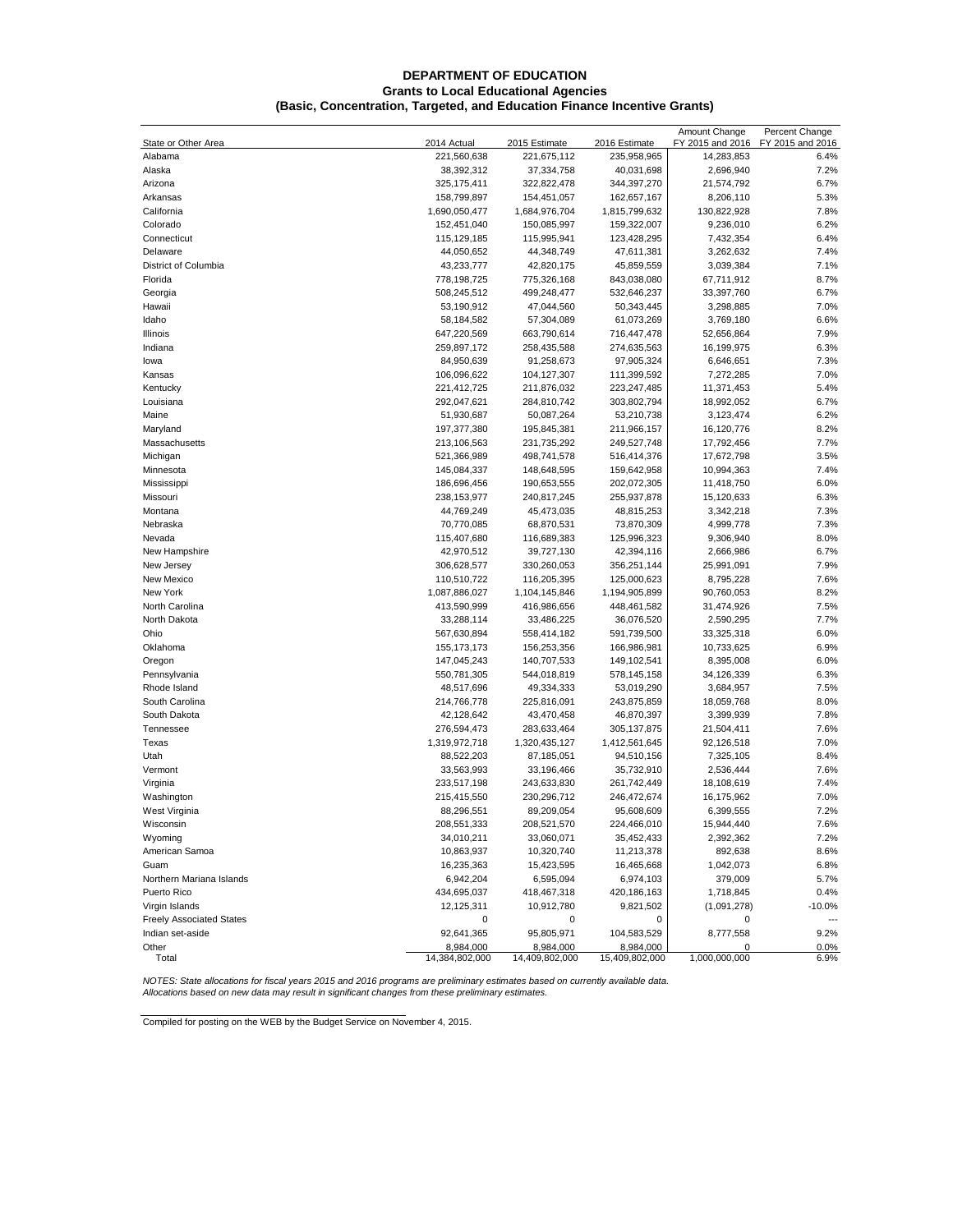## **[DEPARTMENT OF EDUCATION](#page-0-0) School Improvement State Grants**

|                                 |                          |                            |                            | Amount Change           | Percent Change           |
|---------------------------------|--------------------------|----------------------------|----------------------------|-------------------------|--------------------------|
| State or Other Area<br>Alabama  | 2014 Actual<br>7,301,584 | 2015 Estimate<br>7,266,620 | 2016 Estimate<br>7,267,212 | FY 2015 and 2016<br>592 | FY 2015 and 2016<br>0.0% |
| Alaska                          | 1,466,583                | 1,440,000                  | 1,435,757                  | (4, 243)                | $-0.3%$                  |
| Arizona                         | 10,657,909               | 10,635,860                 | 10,632,253                 | (3,607)                 | 0.0%                     |
| Arkansas                        | 5,317,375                | 5,082,321                  | 5,072,735                  | (9,586)                 | $-0.2%$                  |
| California                      | 59,958,943               | 59,416,163                 | 59,226,324                 | (189, 839)              | $-0.3%$                  |
| Colorado                        | 5,261,162                | 5,057,344                  | 5,049,565                  | (7, 779)                | $-0.2%$                  |
| Connecticut                     | 3,814,598                | 3,801,191                  | 3,795,141                  | (6,050)                 | $-0.2%$                  |
| Delaware                        | 1,444,023                | 1,450,462                  | 1,464,603                  | 14,141                  | 1.0%                     |
| District of Columbia            | 1,392,139                | 1,394,325                  | 1,403,356                  | 9,031                   | 0.6%                     |
| Florida                         | 26,631,259               | 26,431,778                 | 26,535,299                 | 103,521                 | 0.4%                     |
| Georgia                         | 16,872,595               | 16,429,658                 | 16,453,780                 | 24,122                  | 0.1%                     |
| Hawaii                          | 1,811,870                | 1,550,043                  | 1,558,018                  | 7,975                   | 0.5%                     |
| Idaho                           | 2,045,417                | 2,000,071                  | 1,985,016                  | (15,055)                | $-0.8%$                  |
| Illinois                        | 21,488,158               | 21,921,931                 | 21,928,610                 | 6,679                   | 0.0%                     |
| Indiana                         | 8,712,363                | 8,562,057                  | 8,541,941                  | (20, 116)               | $-0.2%$                  |
| lowa                            | 2,829,268                | 3,042,851                  | 3,031,218                  | (11, 633)               | $-0.4%$                  |
| Kansas                          | 3,870,685                | 3,765,953                  | 3,737,378                  | (28, 575)               | $-0.8%$                  |
| Kentucky                        | 7,507,800                | 7,029,354                  | 7,019,302                  | (10, 052)               | $-0.1%$                  |
| Louisiana                       | 9,529,181                | 9,286,674                  | 9,295,105                  | 8,431                   | 0.1%                     |
| Maine                           | 1,734,687                | 1,649,227                  | 1,650,184                  | 957                     | 0.1%                     |
| Maryland                        | 6,632,348                | 6,531,048                  | 6,552,947                  | 21,899                  | 0.3%                     |
| Massachusetts                   | 7,148,823                | 7,745,315                  | 7,727,105                  | (18, 210)               | $-0.2%$                  |
| Michigan                        | 16,647,156               | 15,619,916                 | 15,623,887                 | 3,971                   | 0.0%                     |
| Minnesota                       | 4,817,105                | 4,956,150                  | 4,942,837                  | (13, 313)               | $-0.3%$                  |
| Mississippi                     | 6,012,693                | 6,128,235                  | 6,137,468                  | 9,233                   | 0.2%                     |
| Missouri                        | 7,758,132                | 7,902,277                  | 7,880,859                  | (21, 418)               | $-0.3%$                  |
| Montana                         | 1,468,904                | 1,494,296                  | 1,505,066                  | 10,770                  | 0.7%                     |
| Nebraska                        | 2,502,937                | 2,431,389                  | 2,418,306                  | (13,083)                | $-0.5%$                  |
| Nevada                          | 3,865,237                | 3,850,572                  | 3,876,031                  | 25,459                  | 0.7%                     |
| New Hampshire                   | 1,407,590                | 1,297,355                  | 1,305,385                  | 8,030                   | 0.6%                     |
| New Jersey                      | 10,079,079               | 10,996,248                 | 10,980,722                 | (15, 526)               | $-0.1%$                  |
| New Mexico                      | 3,573,221                | 3,823,249                  | 3,832,327                  | 9,078                   | 0.2%                     |
| New York                        | 35,885,145               | 36,789,491                 | 36,914,207                 | 124,716                 | 0.3%                     |
| North Carolina                  | 13,902,484               | 13,888,437                 | 13,901,900                 | 13,463                  | 0.1%                     |
| North Dakota                    | 1,092,524                | 1,097,706                  | 1,106,980                  | 9,274                   | 0.8%                     |
| Ohio                            | 18,593,308               | 18,093,764                 | 18,089,324                 | (4, 440)                | 0.0%                     |
| Oklahoma                        | 5,080,935                | 5,136,931                  | 5,131,377                  | (5, 554)                | $-0.1%$                  |
| Oregon                          | 5,185,147                | 4,872,191                  | 4,844,848                  | (27, 343)               | $-0.6%$                  |
| Pennsylvania                    | 18,222,007               | 17,895,386                 | 17,878,283                 | (17, 103)               | $-0.1%$                  |
| Rhode Island                    | 1,573,407                | 1,633,610                  | 1,635,727                  | 2,117                   | 0.1%                     |
| South Carolina                  | 7,136,008                | 7,515,272                  | 7,518,925                  | 3,653                   | 0.0%                     |
| South Dakota<br>Tennessee       | 1,401,108                | 1,441,423                  | 1,453,551                  | 12,128                  | 0.8%<br>0.2%             |
|                                 | 9,196,150                | 9,354,530                  | 9,370,713                  | 16,183                  |                          |
| Texas<br>Utah                   | 44,639,261               | 44,866,549<br>2,981,954    | 44,861,704                 | (4, 845)                | 0.0%<br>$-0.1%$          |
| Vermont                         | 3,032,785                |                            | 2,980,025<br>1,109,291     | (1,929)                 | 0.7%                     |
| Virginia                        | 1,117,951<br>7,704,191   | 1,101,936<br>8,084,189     | 8,060,877                  | 7,355<br>(23, 312)      | $-0.3%$                  |
| Washington                      | 7,560,151                | 8,053,631                  | 8,008,104                  | (45, 527)               | $-0.6%$                  |
| West Virginia                   | 2,912,685                | 2,925,226                  | 2,925,580                  | 354                     | 0.0%                     |
| Wisconsin                       |                          |                            |                            |                         | 0.1%                     |
| Wyoming                         | 6,857,777<br>1,135,015   | 6,899,804<br>1,100,233     | 6,907,120<br>1,108,106     | 7,316<br>7,873          | 0.7%                     |
| American Samoa                  | 362,460                  | 341,734                    | 343,143                    | 1,409                   | 0.4%                     |
| Guam                            | 541,671                  | 501,801                    | 503,869                    | 2,068                   | 0.4%                     |
| Northern Mariana Islands        | 231,617                  | 212,540                    | 213,416                    | 876                     | 0.4%                     |
| Puerto Rico                     | 12,169,096               | 12,235,265                 | 12,266,491                 | 31,226                  | 0.3%                     |
| Virgin Islands                  | 283,640                  | 267,421                    | 268,523                    | 1,102                   | 0.4%                     |
| <b>Freely Associated States</b> | 0                        | 0                          | 0                          | 0                       |                          |
| Indian set-aside                | 3,090,853                | 3,187,243                  | 3,200,379                  | 13,136                  | 0.4%                     |
| Other                           | 25,287,800               | 25,287,800                 | 75,287,800                 | 50,000,000              | 197.7%                   |
| Total                           | 505,756,000              | 505,756,000                | 555,756,000                | 50,000,000              | 9.9%                     |

<span id="page-1-0"></span>NOTES: State allocations for fiscal years 2015 and 2016 programs are preliminary estimates based on currently available data.<br>Allocations based on new data may result in significant changes from these preliminary estimates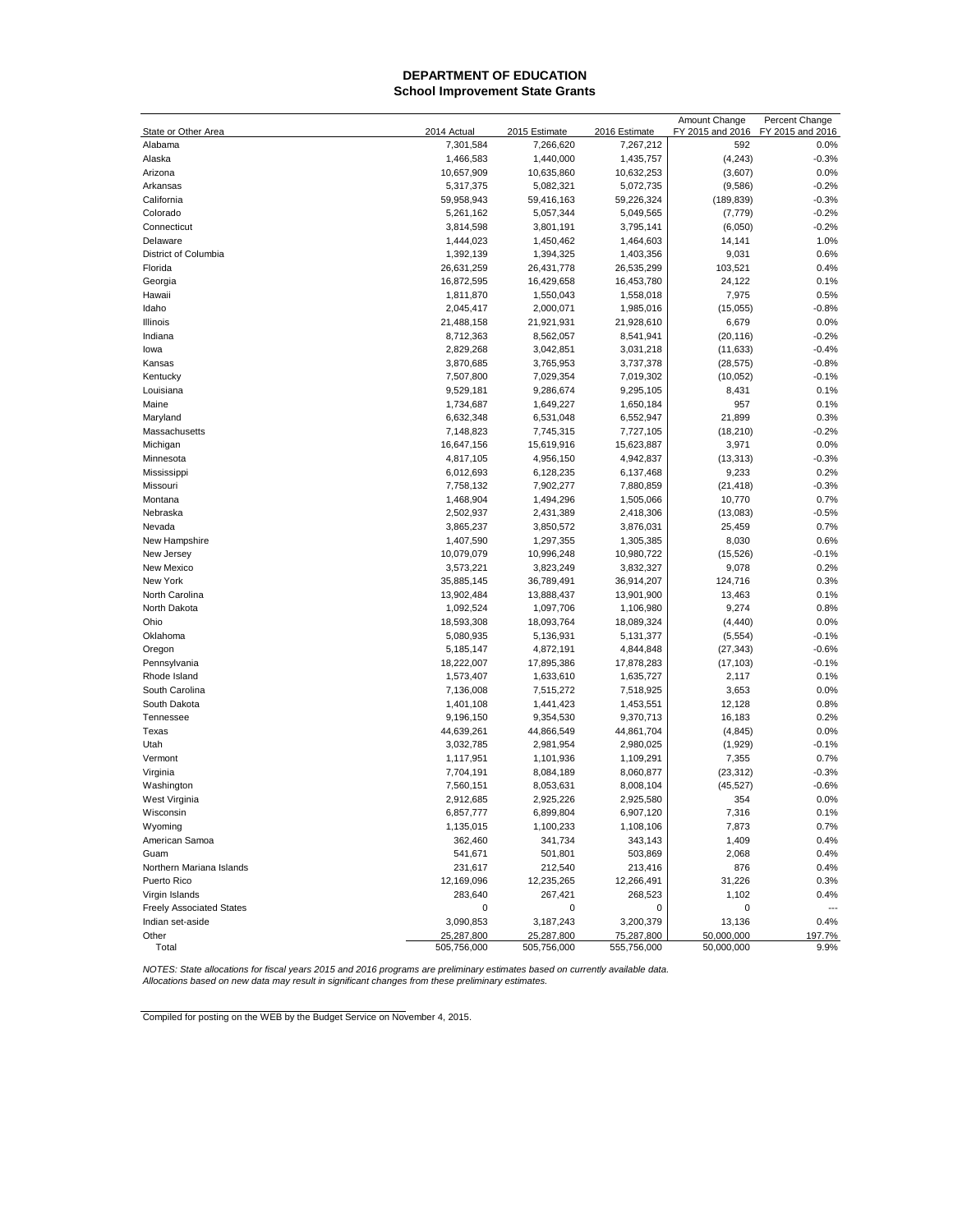## **DEPARTMENT OF EDUCATION State Agency Program--Migrant**

|                                 |             |               |               | Amount Change    | Percent Change   |
|---------------------------------|-------------|---------------|---------------|------------------|------------------|
| State or Other Area             | 2014 Actual | 2015 Estimate | 2016 Estimate | FY 2015 and 2016 | FY 2015 and 2016 |
| Alabama                         | 2,038,436   | 2,038,436     | 2,038,436     | $\mathbf 0$      | 0.0%             |
| Alaska                          | 6,894,638   | 6,894,638     | 6,894,638     | $\mathbf 0$      | 0.0%             |
| Arizona                         | 6,505,750   | 6,505,750     | 6,505,750     | $\mathbf 0$      | 0.0%             |
| Arkansas                        | 5,217,978   | 5,217,978     | 5,217,978     | $\mathbf 0$      | 0.0%             |
| California                      | 128,657,713 | 128,657,713   | 128,657,713   | $\mathbf 0$      | 0.0%             |
| Colorado                        | 6,964,975   | 6,964,975     | 6,964,975     | $\mathbf 0$      | 0.0%             |
| Connecticut                     | 0           | 0             | 0             | $\mathbf 0$      | $---$            |
| Delaware                        | 288,932     | 288,932       | 288,932       | $\mathbf 0$      | 0.0%             |
| District of Columbia            | 0           | 0             | $\epsilon$    | $\mathbf 0$      | ---              |
| Florida                         | 22,494,503  | 22,494,503    | 22,494,503    | $\mathbf 0$      | 0.0%             |
| Georgia                         | 7,808,694   | 7,808,694     | 7,808,694     | $\mathbf 0$      | 0.0%             |
| Hawaii                          | 794,430     | 794,430       | 794,430       | $\pmb{0}$        | 0.0%             |
| Idaho                           | 3,531,733   | 3,531,733     | 3,531,733     | $\pmb{0}$        | 0.0%             |
| Illinois                        | 1,886,908   | 1,886,908     | 1,886,908     | $\mathbf 0$      | 0.0%             |
| Indiana                         | 5,436,900   | 5,436,900     | 5,436,900     | $\mathbf 0$      | 0.0%             |
| lowa                            | 1,590,646   | 1,590,646     | 1,590,646     | $\mathbf 0$      | 0.0%             |
| Kansas                          | 11,412,543  | 11,412,543    | 11,412,543    | $\mathbf 0$      | 0.0%             |
| Kentucky                        |             | 7,310,030     | 7,310,030     | $\pmb{0}$        | 0.0%             |
|                                 | 7,310,030   |               |               | $\mathbf 0$      |                  |
| Louisiana                       | 2,442,927   | 2,442,927     | 2,442,927     |                  | 0.0%             |
| Maine                           | 1,156,200   | 1,156,200     | 1,156,200     | $\pmb{0}$        | 0.0%             |
| Maryland                        | 499,558     | 499,558       | 499,558       | $\mathbf 0$      | 0.0%             |
| Massachusetts                   | 1,591,029   | 1,591,029     | 1,591,029     | $\mathbf 0$      | 0.0%             |
| Michigan                        | 8,459,407   | 8,459,407     | 8,459,407     | $\mathbf 0$      | 0.0%             |
| Minnesota                       | 2,046,186   | 2,046,186     | 2,046,186     | $\mathbf 0$      | 0.0%             |
| Mississippi                     | 1,023,840   | 1,023,840     | 1,023,840     | $\mathbf 0$      | 0.0%             |
| Missouri                        | 1,499,152   | 1,499,152     | 1,499,152     | $\mathbf 0$      | 0.0%             |
| Montana                         | 994,512     | 994,512       | 994,512       | $\mathbf 0$      | 0.0%             |
| Nebraska                        | 5,031,747   | 5,031,747     | 5,031,747     | $\mathbf 0$      | 0.0%             |
| Nevada                          | 233,735     | 233,735       | 233,735       | $\mathbf 0$      | 0.0%             |
| New Hampshire                   | 144,460     | 144,460       | 144,460       | $\mathbf 0$      | 0.0%             |
| New Jersey                      | 1,938,311   | 1,938,311     | 1,938,311     | $\pmb{0}$        | 0.0%             |
| New Mexico                      | 909,942     | 909,942       | 909,942       | $\mathbf 0$      | 0.0%             |
| New York                        | 9,763,957   | 9,763,957     | 9,763,957     | $\mathbf 0$      | 0.0%             |
| North Carolina                  | 5,566,951   | 5,566,951     | 5,566,951     | $\mathbf 0$      | 0.0%             |
| North Dakota                    | 230,977     | 230,977       | 230,977       | $\mathbf 0$      | 0.0%             |
| Ohio                            | 2,621,134   | 2,621,134     | 2,621,134     | $\mathbf 0$      | 0.0%             |
| Oklahoma                        | 1,515,466   | 1,515,466     | 1,515,466     | $\mathbf 0$      | 0.0%             |
| Oregon                          | 10,121,464  | 10,121,464    | 10,121,464    | $\pmb{0}$        | 0.0%             |
| Pennsylvania                    | 8,946,495   | 8,946,495     | 8,946,495     | $\mathbf 0$      | 0.0%             |
| Rhode Island                    | 0           | 0             | 0             | $\mathbf 0$      | $\overline{a}$   |
| South Carolina                  | 554,339     | 554,339       | 554,339       | $\mathbf 0$      | 0.0%             |
| South Dakota                    | 826,544     | 826,544       | 826,544       | $\mathbf 0$      | 0.0%             |
| Tennessee                       | 567,974     | 567,974       | 567,974       | $\mathbf 0$      | 0.0%             |
| Texas                           | 58,218,323  | 58,218,323    | 58,218,323    | $\pmb{0}$        | 0.0%             |
| Utah                            | 1,822,618   | 1,822,618     | 1,822,618     | $\pmb{0}$        | 0.0%             |
| Vermont                         | 626,180     | 626,180       | 626,180       | $\mathbf 0$      | 0.0%             |
| Virginia                        | 784,151     | 784,151       | 784,151       | $\mathbf 0$      | 0.0%             |
|                                 | 14,921,087  | 14,921,087    | 14,921,087    | $\mathbf 0$      | 0.0%             |
| Washington<br>West Virginia     | 0           | 0             | $\epsilon$    | $\mathbf 0$      |                  |
|                                 |             |               |               | $\mathbf 0$      |                  |
| Wisconsin                       | 627,345     | 627,345       | 627,345       |                  | 0.0%             |
| Wyoming                         | 230,180     | 230,180       | 230,180       | $\pmb{0}$        | 0.0%             |
| American Samoa                  | 0           | 0             | $\mathbf 0$   | 0                | $---$            |
| Guam                            | 0           | 0             | 0             | 0                |                  |
| Northern Mariana Islands        | 0           | 0             | $\mathbf 0$   | $\mathbf 0$      |                  |
| Puerto Rico                     | 0           | 0             | 0             | 0                |                  |
| Virgin Islands                  | 0           | 0             | $\mathbf 0$   | 0                |                  |
| <b>Freely Associated States</b> | 0           | 0             | 0             | 0                |                  |
| Indian set-aside                | 0           | 0             | 0             | 0                | ---              |
| Other                           | 10,000,000  | 10,000,000    | 10,000,000    | $\mathbf 0$      | 0.0%             |
| Total                           | 374,751,000 | 374,751,000   | 374,751,000   | $\mathbf 0$      | 0.0%             |

NOTES: State allocations for fiscal years 2015 and 2016 programs are preliminary estimates based on currently available data.<br>Allocations based on new data may result in significant changes from these preliminary estimates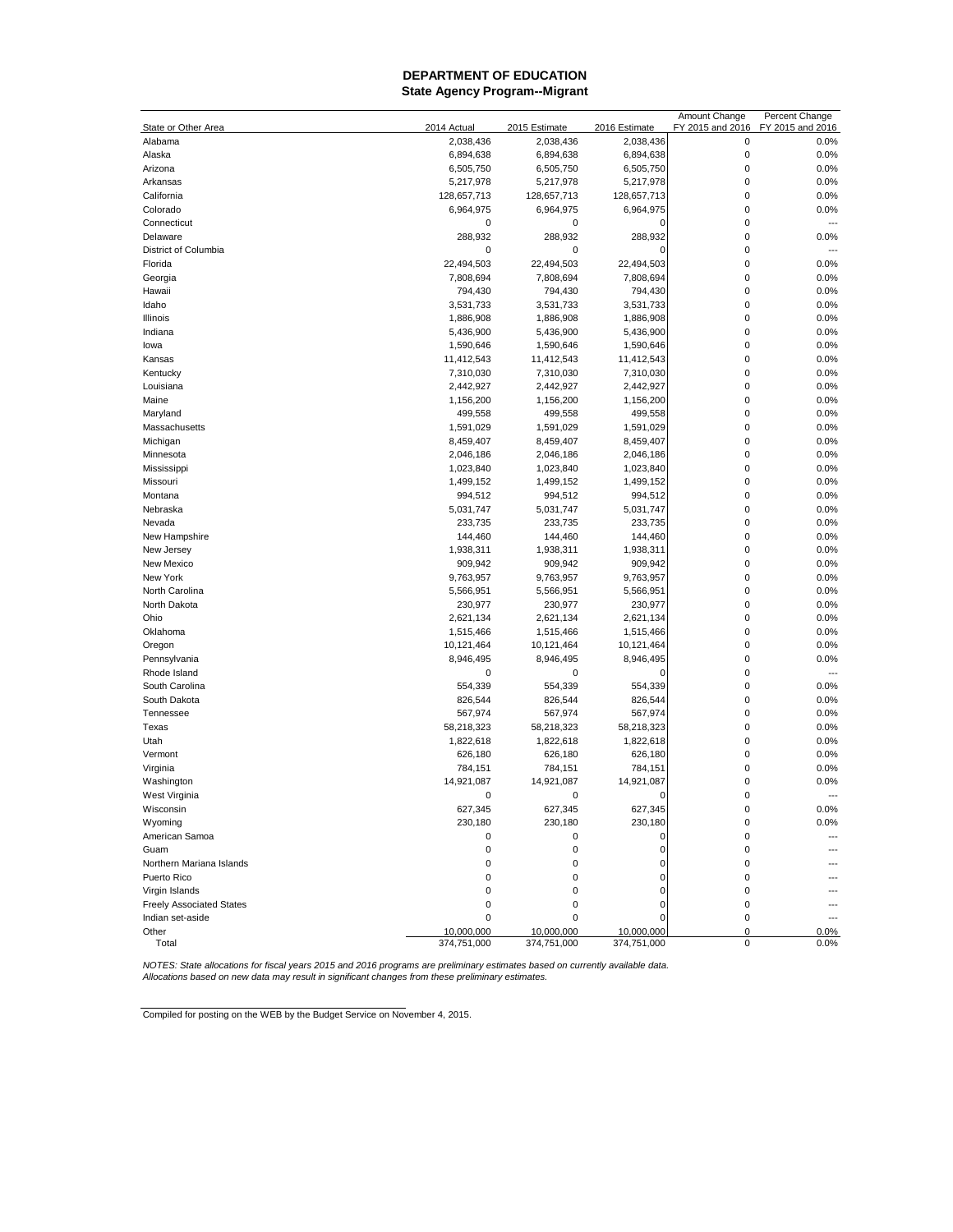## **DEPARTMENT OF EDUCATION State Agency Program--Neglected and Delinquent**

|                                 |                         |                         |                         | Amount Change       | Percent Change     |
|---------------------------------|-------------------------|-------------------------|-------------------------|---------------------|--------------------|
| State or Other Area             | 2014 Actual             | 2015 Estimate           | 2016 Estimate           | FY 2015 and 2016    | FY 2015 and 2016   |
| Alabama<br>Alaska               | 685,081<br>275,300      | 668,575<br>325,056      | 665,460<br>323,798      | (3, 115)<br>(1,258) | $-0.5%$<br>$-0.4%$ |
| Arizona                         | 1,551,651               | 1,834,795               | 1,827,712               | (7,083)             | $-0.4%$            |
| Arkansas                        | 439,326                 | 480,883                 | 478,996                 | (1, 887)            | $-0.4%$            |
| California                      | 1,257,682               | 1,215,247               | 1,208,492               | (6, 755)            | $-0.6%$            |
| Colorado                        | 461,386                 | 405,388                 | 403,410                 | (1,978)             | $-0.5%$            |
| Connecticut                     | 1,229,251               | 1,063,849               | 1,058,242               | (5,607)             | $-0.5%$            |
| Delaware                        | 558,218                 | 287,980                 | 405,682                 | 117,702             | 40.9%              |
| District of Columbia            | 169,301                 | 176,921                 | 176,151                 | (770)               | $-0.4%$            |
| Florida                         | 1,498,428               | 1,567,296               | 1,560,451               | (6, 845)            | $-0.4%$            |
| Georgia                         | 1,601,063               | 1,579,917               | 1,573,039               | (6, 878)            | $-0.4%$            |
| Hawaii                          | 363,324                 | 408,894                 | 407,336                 | (1, 558)            | $-0.4%$            |
| Idaho                           | 425,639                 | 536,622                 | 534,681                 | (1, 941)            | $-0.4%$            |
| Illinois                        | 1,212,606               | 640,403                 | 635,212                 | (5, 191)            | $-0.8%$            |
| Indiana                         | 530,568                 | 558,092                 | 555,816                 | (2, 276)            | $-0.4%$            |
| lowa                            | 339,161                 | 314,289                 | 312,782                 | (1,507)             | $-0.5%$            |
| Kansas                          | 363,248                 | 237,139                 | 235,553                 | (1,586)             | $-0.7%$            |
| Kentucky                        | 1,063,741               | 1,090,586               | 1,086,019               | (4, 567)            | $-0.4%$            |
| Louisiana                       | 1,711,290               | 2,009,744               | 2,002,404               | (7, 340)            | $-0.4%$            |
| Maine                           | 211,206                 | 230,493                 | 229,530                 | (963)               | $-0.4%$            |
| Maryland                        | 1,447,837               | 1,523,901               | 1,517,303               | (6, 598)            | $-0.4%$            |
| Massachusetts                   | 2,415,952               | 2,160,052               | 2,149,032               | (11,020)            | $-0.5%$            |
| Michigan                        | 798,702                 | 1,028,685               | 1,025,254               | (3, 431)            | $-0.3%$            |
| Minnesota                       | 420,295                 | 753,257                 | 751,451                 | (1,806)             | $-0.2%$            |
| Mississippi                     | 911,240                 | 396,916                 | 392,755                 | (4, 161)            | $-1.0%$            |
| Missouri                        | 1,547,116               | 1,621,400               | 1,614,758               | (6, 642)            | $-0.4%$            |
| Montana                         | 110,865                 | 186,641                 | 186,165                 | (476)               | $-0.3%$            |
| Nebraska                        | 377,072                 | 375,769                 | 363,529                 | (12, 240)           | $-3.3%$            |
| Nevada                          | 400,995                 | 357,688                 | 355,861                 | (1,827)             | $-0.5%$            |
| New Hampshire                   | 542,446                 | 682,473                 | 679,997                 | (2, 476)            | $-0.4%$            |
| New Jersey                      | 1,652,495               | 1,438,105               | 1,430,562               | (7, 543)            | $-0.5%$            |
| New Mexico                      | 337,939                 | 350,288                 | 348,744                 | (1, 544)            | $-0.4%$            |
| New York                        | 2,802,560               | 2,776,484               | 2,763,707               | (12, 777)           | $-0.5%$            |
| North Carolina                  | 746,754                 | 609,218                 | 605,854                 | (3, 364)            | $-0.6%$            |
| North Dakota                    | 103,591                 | 123,157                 | 122,712                 | (445)               | $-0.4%$            |
| Ohio                            | 1,037,007               | 1,053,537               | 1,049,091               | (4, 446)            | $-0.4%$            |
| Oklahoma                        | 353,792                 | 355,696                 | 354,082                 | (1,614)             | $-0.5%$            |
| Oregon                          | 1,378,559               | 1,515,050               | 1,509,130               | (5,920)             | $-0.4%$            |
| Pennsylvania                    | 514,470                 | 836,180                 | 833,836                 | (2, 344)            | $-0.3%$            |
| Rhode Island                    | 498,308                 | 476,012                 | 473,740                 | (2,272)             | $-0.5%$            |
| South Carolina                  | 1,569,084               | 1,554,190               | 1,542,818               | (11, 372)           | $-0.7%$            |
| South Dakota                    | 163,936                 | 139,534                 | 138,786                 | (748)               | $-0.5%$            |
| Tennessee                       | 545,827                 | 359,242                 | 356,751                 | (2, 491)            | $-0.7%$            |
| Texas                           | 2,119,373               | 2,199,124               | 2,189,436               | (9,688)             | $-0.4%$            |
| Utah                            | 1,044,368               | 1,045,663               | 1,040,894               | (4,769)             | $-0.5%$            |
| Vermont                         | 210,874                 | 148,113                 | 147,166                 | (947)               | $-0.6%$            |
| Virginia                        | 1,285,994               | 1,563,041               | 1,557,536               | (5,505)             | $-0.4%$            |
| Washington                      | 1,462,486               | 1,705,752               | 1,701,549               | (4,203)             | $-0.2%$            |
| West Virginia                   | 1,003,209               | 792,717                 | 895,262                 | 102,545             | 12.9%              |
| Wisconsin                       | 1,361,626               | 1,380,282               | 1,374,439               | (5,843)             | -0.4%              |
| Wyoming                         | 683,633                 | 787,794                 | 784,674                 | (3, 120)            | $-0.4%$            |
| American Samoa                  | 0                       | 0                       | O                       | 0                   | $\overline{a}$     |
| Guam                            | 0                       | 0                       | 0                       | 0                   |                    |
| Northern Mariana Islands        | 0                       | 0                       | $\Omega$                | 0                   |                    |
| Puerto Rico                     | 627,775                 | 495,520                 | 486,010                 | (9, 510)            | $-1.9%$            |
| Virgin Islands                  | 0                       | 0                       |                         | 0                   | ---                |
| <b>Freely Associated States</b> | 0                       | 0                       | 0                       | $\mathbf 0$         |                    |
| Indian set-aside                | 0                       | 0                       | 0                       | $\mathbf 0$         | ---                |
| Other<br>Total                  | 1,190,350<br>47,614,000 | 1,190,350<br>47,614,000 | 1,190,350<br>47,614,000 | 0<br>0              | 0.0%<br>0.0%       |
|                                 |                         |                         |                         |                     |                    |

NOTES: State allocations for fiscal years 2015 and 2016 programs are preliminary estimates based on currently available data.<br>Allocations based on new data may result in significant changes from these preliminary estimates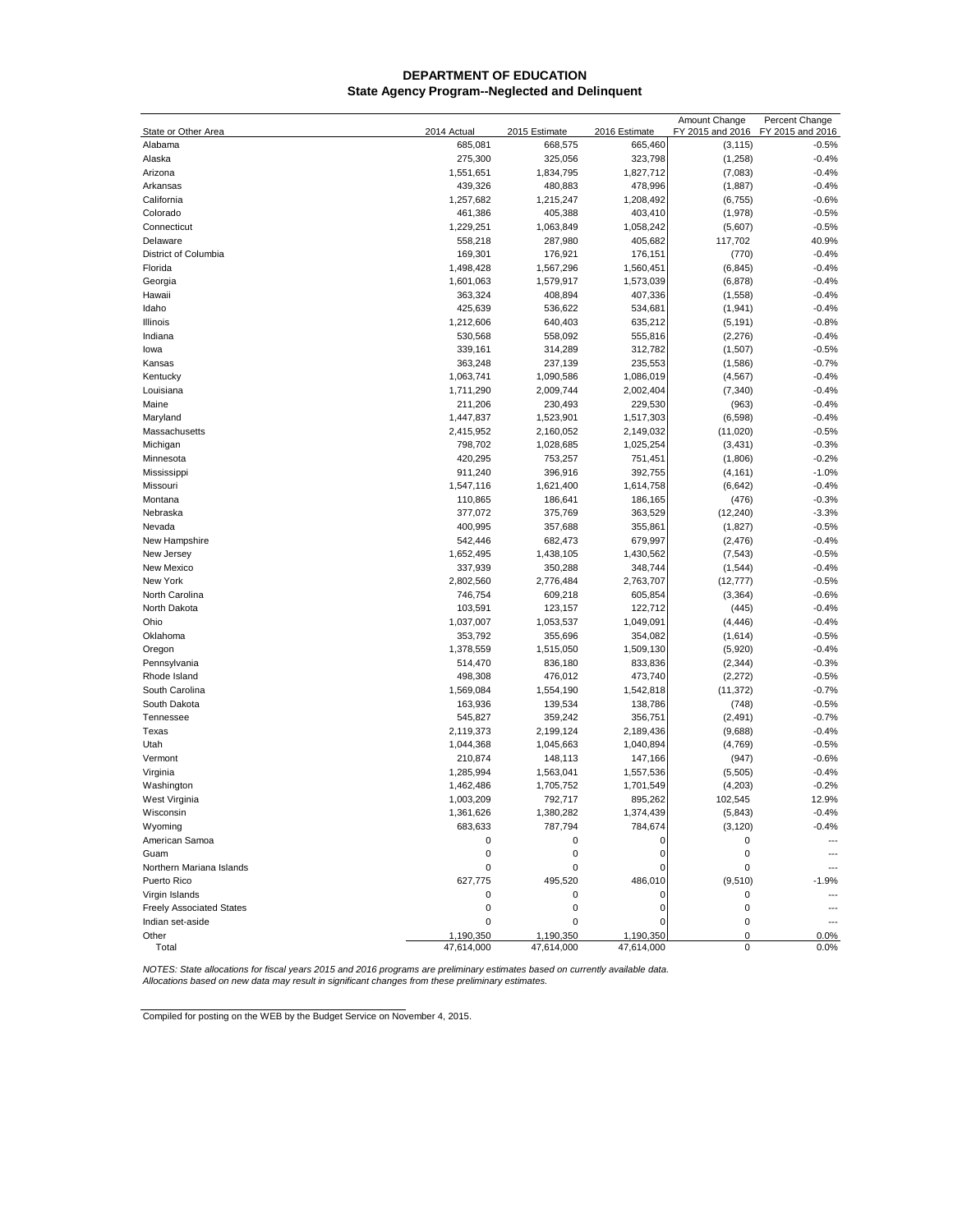## **DEPARTMENT OF EDUCATION Impact Aid Basic Support Payments**

|                                 |                        |                          |                          | Amount Change    | Percent Change   |
|---------------------------------|------------------------|--------------------------|--------------------------|------------------|------------------|
| State or Other Area             | 2014 Actual            | 2015 Estimate            | 2016 Estimate            | FY 2015 and 2016 | FY 2015 and 2016 |
| Alabama<br>Alaska               | 2,309,102              | 2,688,884<br>143,383,692 | 2,688,884<br>143,383,692 | 0<br>$\mathbf 0$ | 0.0%<br>0.0%     |
| Arizona                         | 123, 194, 815          |                          |                          | $\mathbf 0$      | 0.0%             |
| Arkansas                        | 140,015,095<br>254,120 | 162,940,663<br>295,765   | 162,940,663<br>295,765   | $\mathbf 0$      | 0.0%             |
| California                      | 51,312,233             | 59,745,664               | 59,745,664               | $\mathbf 0$      | 0.0%             |
| Colorado                        | 24,259,890             | 28,235,672               | 28,235,672               | 0                | 0.0%             |
| Connecticut                     | 4,487,425              | 5,222,811                | 5,222,811                | $\mathbf{0}$     | 0.0%             |
| Delaware                        | 26,336                 | 30,652                   | 30,652                   | $\mathbf 0$      | 0.0%             |
| District of Columbia            | 281,121                | 327,190                  | 327,190                  | $\mathbf 0$      | 0.0%             |
| Florida                         | 5,178,669              | 6,027,333                | 6,027,333                | $\mathbf 0$      | 0.0%             |
| Georgia                         | 16,726,052             | 19,467,815               | 19,467,815               | 0                | 0.0%             |
| Hawaii                          | 39,782,122             | 46,301,497               | 46,301,497               | 0                | 0.0%             |
| Idaho                           | 4,563,110              | 5,310,899                | 5,310,899                | $\mathbf{0}$     | 0.0%             |
| Illinois                        | 12,700,326             | 14,781,618               | 14,781,618               | $\mathbf{0}$     | 0.0%             |
| Indiana                         | 94,678                 | 111,179                  | 111,179                  | 0                | 0.0%             |
| lowa                            | 83,949                 | 97,706                   | 97,706                   | 0                | 0.0%             |
| Kansas                          | 31,995,905             | 37,239,298               | 37,239,298               | 0                | 0.0%             |
| Kentucky                        | 532,987                | 620,332                  | 620,332                  | $\mathbf 0$      | 0.0%             |
| Louisiana                       | 8,450,744              | 9,835,627                | 9,835,627                | $\mathbf{0}$     | 0.0%             |
| Maine                           | 1,369,080              | 1,852,883                | 1,852,883                | $\mathbf 0$      | 0.0%             |
| Maryland                        | 4,931,773              | 5,752,532                | 5,752,532                | $\mathbf 0$      | 0.0%             |
| Massachusetts                   | 459,610                | 534,929                  | 534,929                  | $\mathbf 0$      | 0.0%             |
| Michigan                        | 3,221,691              | 3,749,652                | 3,749,652                | $\mathbf 0$      | 0.0%             |
| Minnesota                       | 17,175,373             | 20,197,952               | 20,197,952               | 0                | 0.0%             |
| Mississippi                     | 1,045,535              | 1,217,006                | 1,217,006                | 0                | 0.0%             |
| Missouri                        | 22,441,069             | 26,118,645               | 26,118,645               | 0                | 0.0%             |
| Montana                         | 38,003,672             | 44,231,560               | 44,231,560               | $\mathbf 0$      | 0.0%             |
| Nebraska                        | 9,489,549              | 11,046,547               | 11,046,547               | $\mathbf{0}$     | 0.0%             |
| Nevada                          | 2,381,653              | 2,771,951                | 2,771,951                | $\mathbf 0$      | 0.0%             |
| New Hampshire                   | 5,090                  | 6,659                    | 6,659                    | 0                | 0.0%             |
| New Jersey                      | 9,976,184              | 11,626,287               | 11,626,287               | $\mathbf 0$      | 0.0%             |
| New Mexico                      | 73,268,855             | 86,321,888               | 86,321,888               | $\mathbf{0}$     | 0.0%             |
| New York                        | 36,558,960             | 50,691,783               | 50,691,783               | $\mathbf 0$      | 0.0%             |
| North Carolina                  | 12,531,093             | 14,749,045               | 14,749,045               | $\mathbf 0$      | 0.0%             |
| North Dakota                    | 21,380,402             | 24,881,434               | 24,881,434               | $\mathbf 0$      | 0.0%             |
| Ohio                            | 1,060,443              | 1,235,815                | 1,235,815                | $\mathbf 0$      | 0.0%             |
| Oklahoma                        | 29,169,381             | 33,949,537               | 33,949,537               | 0                | 0.0%             |
| Oregon                          | 1,910,910              | 3,263,632                | 3,263,632                | $\mathbf 0$      | 0.0%             |
| Pennsylvania                    | 831,618                | 971,107                  | 971,107                  | 0                | 0.0%             |
| Rhode Island                    | 1,225,878              | 1,426,772                | 1,426,772                | $\mathbf{0}$     | 0.0%             |
| South Carolina                  | 756,805                | 933,108                  | 933,108                  | $\mathbf{0}$     | 0.0%             |
| South Dakota                    | 43,969,751             | 51,356,044               | 51,356,044               | 0                | 0.0%             |
| Tennessee                       | 2,347,402              | 2,732,087                | 2,732,087                | 0                | 0.0%             |
| Texas                           | 83,140,721             | 96,780,071               | 96,780,071               | $\mathbf 0$      | 0.0%             |
| Utah                            | 7,901,473              | 9,196,343                | 9,196,343                | 0                | 0.0%             |
| Vermont                         | 7,251                  | 8,439                    | 8,439                    | $\mathbf 0$      | 0.0%             |
| Virginia                        | 26,970,257             | 31,553,778               | 31,553,778               | $\mathbf{0}$     | 0.0%             |
| Washington                      | 34,987,825             | 41,038,534               | 41,038,534               | 0                | 0.0%             |
| West Virginia                   | 9,364                  | 10,899                   | 10,899                   | 0                | 0.0%             |
| Wisconsin                       | 11,083,524             | 12,899,881               | 12,899,881               |                  | 0.0%             |
| Wyoming                         | 12,439,515             | 14,478,065               | 14,478,065               | 0                | 0.0%             |
| American Samoa                  | 0                      | 0                        | 0                        | 0                | ---              |
| Guam                            | 0                      | 76,703                   | 76,703                   | 0                | 0.0%             |
| Northern Mariana Islands        | 0                      | 0                        |                          | 0                | $\overline{a}$   |
| Puerto Rico                     | 0                      | 739,932                  | 739,932                  | 0                | 0.0%             |
| Virgin Islands                  | 0                      | 167,203                  | 167,203                  | 0                | 0.0%             |
| <b>Freely Associated States</b> | 0                      | 0                        | 0                        | 0                | $\overline{a}$   |
| Indian set-aside                | 0                      | 0                        | 0                        | 0                | $\overline{a}$   |
| Other                           | 172,932,614            | 0                        | C                        | 0                |                  |
| Total                           | 1,151,233,000          | 1,151,233,000            | 1,151,233,000            | $\mathbf 0$      | 0.0%             |

NOTES: State allocations for fiscal years 2015 and 2016 programs are preliminary estimates based on currently available data.<br>Allocations based on new data may result in significant changes from these preliminary estimates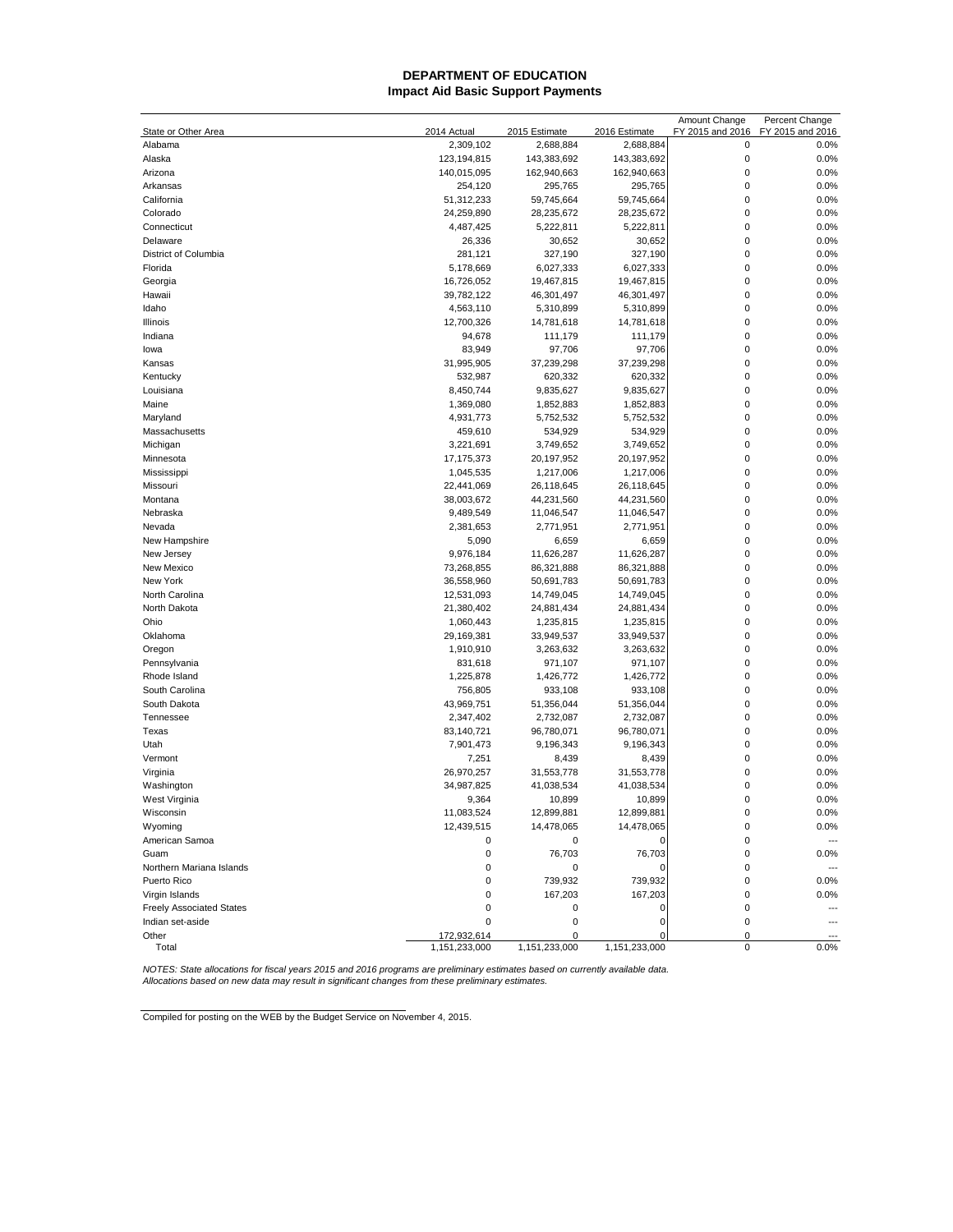## **DEPARTMENT OF EDUCATION Impact Aid Payments for Children with Disabilities**

|                                 |                        |                          |                          | Amount Change                   | Percent Change           |
|---------------------------------|------------------------|--------------------------|--------------------------|---------------------------------|--------------------------|
| State or Other Area<br>Alabama  | 2014 Actual<br>143,121 | 2015 Estimate<br>148,773 | 2016 Estimate<br>148,773 | FY 2015 and 2016<br>$\mathbf 0$ | FY 2015 and 2016<br>0.0% |
| Alaska                          | 2,407,394              | 2,503,106                | 2,503,106                | $\mathbf 0$                     | 0.0%                     |
| Arizona                         | 4,547,983              | 4,728,824                | 4,728,824                | $\mathbf 0$                     | 0.0%                     |
| Arkansas                        | 130,548                | 135,723                  | 135,723                  | $\mathbf 0$                     | 0.0%                     |
| California                      | 3,779,348              | 3,929,037                | 3,929,037                | $\mathbf 0$                     | 0.0%                     |
| Colorado                        | 1,400,531              | 1,456,195                | 1,456,195                | $\mathbf 0$                     | 0.0%                     |
| Connecticut                     | 196,394                | 204,193                  | 204,193                  | $\mathbf 0$                     | 0.0%                     |
| Delaware                        | 16,071                 | 16,704                   | 16,704                   | $\mathbf 0$                     | 0.0%                     |
| District of Columbia            | 13,442                 | 13,977                   | 13,977                   | $\mathbf 0$                     | 0.0%                     |
| Florida                         | 1,453,716              | 1,511,495                | 1,511,495                | $\mathbf 0$                     | 0.0%                     |
| Georgia                         | 1,013,804              | 1,054,077                | 1,054,077                | $\mathbf 0$                     | 0.0%                     |
| Hawaii                          | 1,403,633              | 1,459,437                | 1,459,437                | $\mathbf 0$                     | 0.0%                     |
| Idaho                           | 287,441                | 298,867                  | 298,867                  | $\mathbf 0$                     | 0.0%                     |
| Illinois                        | 350,746                | 364,661                  | 364,661                  | $\mathbf 0$                     | 0.0%                     |
| Indiana                         | 0                      | 0                        | 0                        | $\mathbf 0$                     | $\overline{a}$           |
| lowa                            | 17,886                 | 18,597                   | 18,597                   | $\mathbf 0$                     | 0.0%                     |
| Kansas                          | 1,082,411              | 1,125,429                | 1,125,429                | $\mathbf 0$                     | 0.0%                     |
| Kentucky                        | 131,439                | 136,666                  | 136,666                  | $\mathbf 0$                     | 0.0%                     |
| Louisiana                       | 358,435                | 372,678                  | 372,678                  | $\mathbf 0$                     | 0.0%                     |
| Maine                           | 59,389                 | 64,965                   | 64,965                   | $\mathbf 0$                     | 0.0%                     |
| Maryland                        | 686,400                | 713,669                  | 713,669                  | $\mathbf 0$                     | 0.0%                     |
| Massachusetts                   | 34,364                 | 35,719                   | 35,719                   | $\mathbf 0$                     | 0.0%                     |
| Michigan                        | 187,726                | 195,192                  | 195,192                  | $\mathbf 0$                     | 0.0%                     |
| Minnesota                       | 924,209                | 960,964                  | 960,964                  | $\mathbf 0$                     | 0.0%                     |
| Mississippi                     | 138,754                | 144,255                  | 144,255                  | $\mathbf 0$                     | 0.0%                     |
| Missouri                        | 397,342                | 413,127                  | 413,127                  | $\mathbf 0$                     | 0.0%                     |
| Montana                         | 1,261,645              | 1,311,808                | 1,311,808                | $\mathbf 0$                     | 0.0%                     |
| Nebraska                        | 586,890                | 610,332                  | 610,332                  | $\mathbf 0$                     | 0.0%                     |
| Nevada                          | 353,474                | 367,514                  | 367,514                  | $\mathbf 0$                     | 0.0%                     |
| New Hampshire                   | 0                      | 0                        | 0                        | $\mathbf 0$                     | $---$                    |
| New Jersey                      | 337,304                | 350,707                  | 350,707                  | $\mathbf 0$                     | 0.0%                     |
| New Mexico                      | 2,793,373              | 2,931,833                | 2,931,833                | $\mathbf 0$                     | 0.0%                     |
| New York                        | 586,487                | 609,783                  | 609,783                  | $\mathbf 0$                     | 0.0%                     |
| North Carolina                  | 1,649,923              | 1,731,575                | 1,731,575                | $\mathbf 0$                     | 0.0%                     |
| North Dakota                    | 660,462                | 683,486                  | 683,486                  | $\mathbf 0$                     | 0.0%                     |
| Ohio                            | 133,672                | 141,087                  | 141,087                  | $\mathbf 0$                     | 0.0%                     |
| Oklahoma                        | 2,749,637              | 2,858,897                | 2,858,897                | $\mathbf 0$                     | 0.0%                     |
| Oregon                          | 149,051                | 200,848                  | 200,848                  | $\mathbf 0$                     | 0.0%                     |
| Pennsylvania                    | 8,272                  | 8,601                    | 8,601                    | $\mathbf 0$                     | 0.0%                     |
| Rhode Island                    | 62,205                 | 64,667                   | 64,667                   | $\mathbf 0$                     | 0.0%                     |
| South Carolina                  | 276,573                | 287,555                  | 287,555                  | $\mathbf 0$                     | 0.0%                     |
| South Dakota                    | 1,396,382              | 1,466,923                | 1,466,923                | $\mathbf 0$                     | 0.0%                     |
| Tennessee                       | 383,724                | 398,973                  | 398,973                  | $\mathbf 0$                     | 0.0%                     |
| Texas                           | 3,039,135              | 3,160,485                | 3,160,485                | $\mathbf 0$                     | 0.0%                     |
| Utah                            | 507,441                | 527,616                  | 527,616                  | $\mathbf 0$                     | 0.0%                     |
| Vermont                         | 0                      | 0                        | 0                        | $\mathbf 0$                     | $\overline{a}$           |
| Virginia                        | 4,059,561              | 4,222,568                | 4,222,568                | $\mathbf 0$                     | 0.0%                     |
| Washington                      | 3,044,261              | 3,177,087                | 3,177,087                | $\mathbf 0$                     | 0.0%                     |
| West Virginia                   | 1,529                  | 1,584                    | 1,584                    | $\mathbf{0}$                    | 0.0%                     |
| Wisconsin                       | 816,453                | 848,900                  | 848,900                  | 0                               | $0.0\%$                  |
| Wyoming                         | 331,892                | 345,091                  | 345,091                  | $\pmb{0}$                       | 0.0%                     |
| American Samoa                  | 0                      | 0                        | 0                        | $\mathbf 0$                     | $\overline{\phantom{a}}$ |
| Guam                            | 0                      | 1,750                    | 1,750                    | 0                               | 0.0%                     |
| Northern Mariana Islands        | 0                      | 0                        | 0                        | 0                               | ---                      |
| Puerto Rico                     | 0                      | 0                        | $\mathbf 0$              | 0                               |                          |
| Virgin Islands                  | 0                      | 0                        | 0                        | 0                               |                          |
| <b>Freely Associated States</b> | 0                      | 0                        | 0                        | 0                               |                          |
| Indian set-aside                | 0                      | 0                        | 0                        | 0                               |                          |
| Other                           | 1,964,127              | 0                        | 0                        | 0                               |                          |
| Total                           | 48,316,000             | 48,316,000               | 48,316,000               | 0                               | 0.0%                     |

NOTES: State allocations for fiscal years 2015 and 2016 programs are preliminary estimates based on currently available data.<br>Allocations based on new data may result in significant changes from these preliminary estimates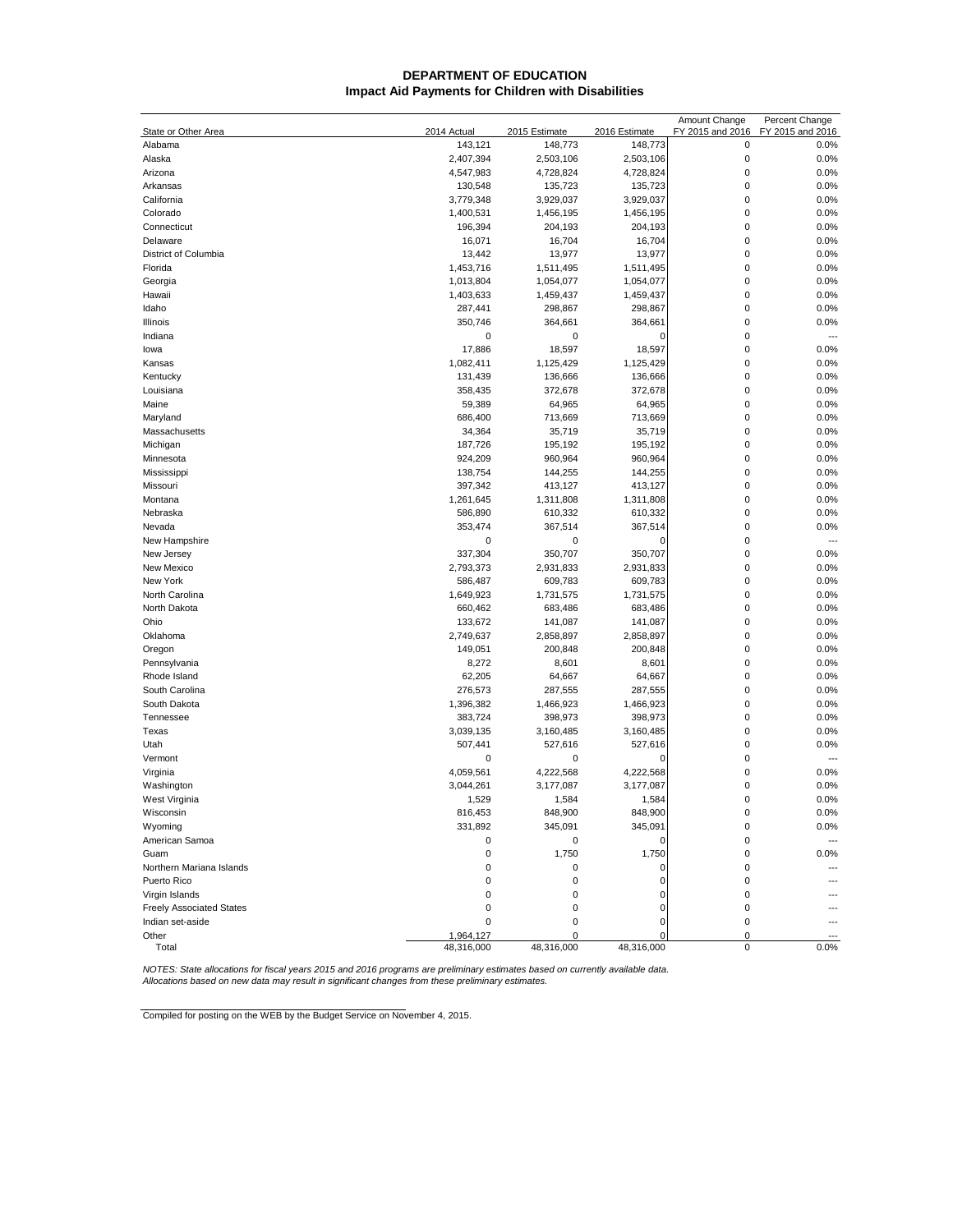#### **DEPARTMENT OF EDUCATION Impact Aid Construction**

|                                 |                      |                        |                            | Amount Change              | Percent Change   |
|---------------------------------|----------------------|------------------------|----------------------------|----------------------------|------------------|
| State or Other Area             | 2014 Actual          | 2015 Estimate          | 2016 Estimate              | FY 2015 and 2016           | FY 2015 and 2016 |
| Alabama                         | $\mathbf 0$          | $\pmb{0}$              | 0                          | $\pmb{0}$                  |                  |
| Alaska                          | 2,222,810            | $\pmb{0}$              | $\pmb{0}$                  | $\pmb{0}$                  |                  |
| Arizona                         | 2,812,819            | $\pmb{0}$              | $\pmb{0}$                  | $\pmb{0}$                  |                  |
| Arkansas                        | 0                    | $\mathsf 0$            | $\mathbf 0$                | $\mathbf 0$                |                  |
| California                      | 778,887              | $\mathsf 0$            | $\mathbf 0$                | $\mathbf 0$                |                  |
| Colorado                        | 622,642              | $\mathsf 0$            | $\mathbf 0$                | $\mathbf 0$                |                  |
| Connecticut                     | 0                    | $\mathsf 0$            | $\pmb{0}$                  | $\pmb{0}$                  |                  |
| Delaware                        | $\mathbf 0$          | $\mathsf 0$            | $\mathbf 0$                | $\mathbf 0$                |                  |
| District of Columbia            | $\mathbf 0$          | $\pmb{0}$              | $\mathbf 0$                | $\mathbf 0$                |                  |
| Florida                         | $\mathbf 0$          | $\pmb{0}$              | $\mathbf 0$                | $\mathbf 0$                |                  |
| Georgia                         | 323,722              | $\pmb{0}$              | $\mathbf 0$                | $\mathbf 0$                |                  |
| Hawaii                          | 0                    | $\pmb{0}$              | $\mathbf 0$                | $\mathbf 0$                |                  |
| Idaho                           | 42,388               | $\pmb{0}$              | 0                          | $\mathbf 0$                |                  |
| Illinois                        | 268,718              | $\pmb{0}$              | 0                          | $\mathbf 0$                |                  |
| Indiana                         | $\pmb{0}$            | $\pmb{0}$              | $\mathbf 0$                | $\pmb{0}$                  |                  |
| lowa                            | $\pmb{0}$            | $\pmb{0}$              | $\mathbf 0$                | $\pmb{0}$                  |                  |
| Kansas                          | 931,676              | $\mathsf 0$            | $\mathbf 0$                | $\mathbf 0$                |                  |
| Kentucky                        | $\mathbf 0$          | $\mathsf 0$            | $\mathbf 0$                | $\mathbf 0$                |                  |
| Louisiana                       | 94,032               | $\mathsf 0$            | $\mathbf 0$                | $\mathbf 0$                |                  |
| Maine                           | 16,074               | $\pmb{0}$              | $\pmb{0}$                  | $\pmb{0}$                  |                  |
| Maryland                        | $\pmb{0}$            | $\pmb{0}$              | 0                          | $\mathbf 0$                |                  |
| Massachusetts                   | 0                    | $\pmb{0}$<br>$\pmb{0}$ | $\mathbf 0$<br>0           | $\mathbf 0$<br>$\mathbf 0$ |                  |
| Michigan                        | 8,625                |                        |                            |                            |                  |
| Minnesota                       | 293,788<br>0         | $\pmb{0}$<br>$\pmb{0}$ | $\mathbf 0$<br>$\mathbf 0$ | $\mathbf 0$<br>$\mathbf 0$ |                  |
| Mississippi<br>Missouri         | 513,108              | $\pmb{0}$              | 0                          | $\pmb{0}$                  |                  |
| Montana                         |                      | $\pmb{0}$              | 0                          | $\pmb{0}$                  |                  |
| Nebraska                        | 712,779              | $\pmb{0}$              | $\mathbf 0$                | $\pmb{0}$                  |                  |
| Nevada                          | 138,680<br>0         | $\mathsf 0$            | $\mathbf 0$                | $\mathbf 0$                |                  |
|                                 | $\pmb{0}$            | $\mathsf 0$            | $\mathbf 0$                | $\mathbf 0$                |                  |
| New Hampshire                   | 173,372              | $\mathsf 0$            | $\mathbf 0$                | $\mathbf 0$                |                  |
| New Jersey<br>New Mexico        |                      | $\mathsf 0$            | $\mathbf 0$                | $\mathbf 0$                |                  |
| New York                        | 1,538,340<br>385,396 | $\mathsf 0$            | $\pmb{0}$                  | $\mathbf 0$                |                  |
| North Carolina                  | 0                    | $\pmb{0}$              | $\mathbf 0$                | $\mathbf 0$                | ---              |
| North Dakota                    | 485,653              | $\pmb{0}$              | $\mathbf 0$                | $\mathbf 0$                |                  |
| Ohio                            | 0                    | $\pmb{0}$              | 0                          | $\mathbf 0$                |                  |
| Oklahoma                        | 41,558               | $\pmb{0}$              | 0                          | $\mathbf 0$                |                  |
| Oregon                          | $\mathbf 0$          | $\mathsf 0$            | $\mathbf 0$                | $\mathbf 0$                |                  |
| Pennsylvania                    | $\pmb{0}$            | $\pmb{0}$              | 0                          | $\pmb{0}$                  |                  |
| Rhode Island                    | $\pmb{0}$            | $\pmb{0}$              | 0                          | $\mathbf 0$                |                  |
| South Carolina                  | $\pmb{0}$            | $\pmb{0}$              | $\mathbf 0$                | $\pmb{0}$                  |                  |
| South Dakota                    | 753,122              | $\pmb{0}$              | $\mathbf 0$                | $\mathbf 0$                |                  |
| Tennessee                       | $\pmb{0}$            | $\mathsf 0$            | $\mathbf 0$                | $\mathbf 0$                |                  |
| Texas                           | 2,000,398            | $\mathsf 0$            | $\mathbf 0$                | $\mathbf 0$                |                  |
| Utah                            | 5,184                | $\mathsf 0$            | $\mathbf 0$                | $\mathbf 0$                |                  |
| Vermont                         | $\pmb{0}$            | $\mathsf 0$            | 0                          | 0                          |                  |
| Virginia                        | $\mathbf 0$          | $\pmb{0}$              | 0                          | 0                          |                  |
| Washington                      | 263,040              | $\pmb{0}$              | $\mathbf 0$                | 0                          |                  |
| West Virginia                   | 0                    | $\mathbf 0$            | $\mathbf 0$                | $\mathbf 0$                |                  |
| Wisconsin                       | 174,451              |                        | $\mathcal{L}$              | 0                          |                  |
| Wyoming                         | 180,419              | 0                      | $\pmb{0}$                  | $\pmb{0}$                  |                  |
| American Samoa                  | 0                    | $\pmb{0}$              | 0                          | $\pmb{0}$                  |                  |
| Guam                            | $\pmb{0}$            | 0                      | 0                          | $\pmb{0}$                  |                  |
| Northern Mariana Islands        | $\pmb{0}$            | 0                      | 0                          | $\pmb{0}$                  |                  |
| Puerto Rico                     | $\pmb{0}$            | 0                      | $\mathbf 0$                | $\mathbf 0$                |                  |
| Virgin Islands                  | $\pmb{0}$            | 0                      | 0                          | $\mathbf 0$                |                  |
| <b>Freely Associated States</b> | $\pmb{0}$            | $\pmb{0}$              | $\pmb{0}$                  | $\pmb{0}$                  | ---              |
| Indian set-aside                | $\pmb{0}$            | $\pmb{0}$              | $\mathbf 0$                | $\pmb{0}$                  | $\overline{a}$   |
| Other                           | 1,624,319            | 17,406,000             | 17,406,000                 | 0                          | 0.0%             |
| Total                           | 17,406,000           | 17,406,000             | 17,406,000                 | $\pmb{0}$                  | 0.0%             |

NOTES: State allocations for fiscal years 2015 and 2016 programs are preliminary estimates based on currently available data.<br>Allocations based on new data may result in significant changes from these preliminary estimates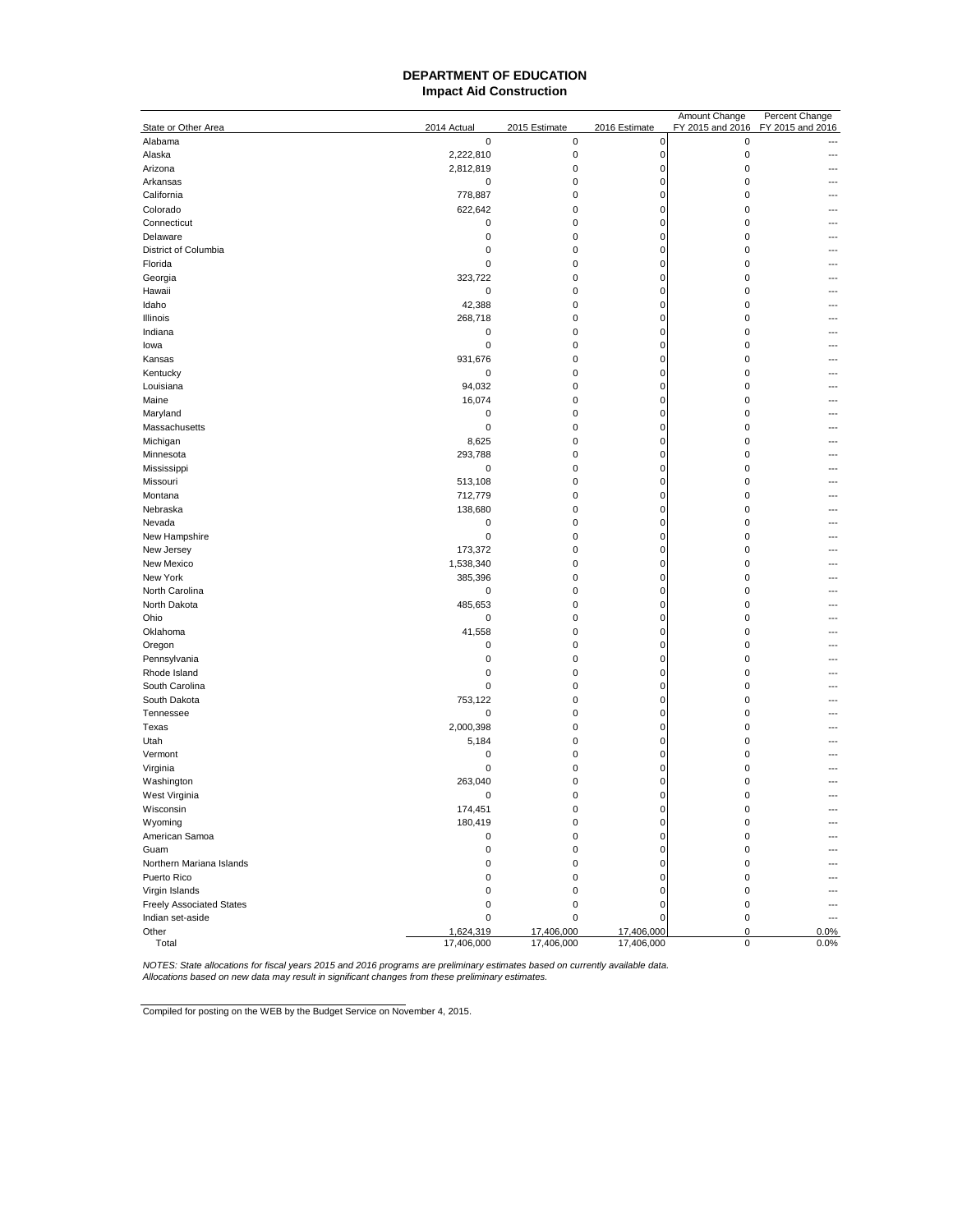## **DEPARTMENT OF EDUCATION Improving Teacher Quality State Grants**

|                                 |               |               |               | Amount Change    | Percent Change   |
|---------------------------------|---------------|---------------|---------------|------------------|------------------|
| State or Other Area             | 2014 Actual   | 2015 Estimate | 2016 Estimate | FY 2015 and 2016 | FY 2015 and 2016 |
| Alabama                         | 36,401,472    | 36,284,700    | 35,241,295    | (1,043,405)      | $-2.9%$          |
| Alaska                          | 10,864,222    | 10,833,470    | 10,516,243    | (317, 227)       | $-2.9%$          |
| Arizona                         | 35,624,312    | 35,495,585    | 34,004,587    | (1,490,998)      | $-4.2%$          |
| Arkansas                        | 22,098,087    | 22,039,672    | 21,367,795    | (671, 877)       | $-3.0%$          |
| California                      | 255,264,440   | 254,340,274   | 246,544,093   | (7,796,181)      | $-3.1%$          |
| Colorado                        | 25,581,660    | 25,437,329    | 24,586,302    | (851, 027)       | $-3.3%$          |
| Connecticut                     | 21,636,294    | 21,574,095    | 21,068,232    | (505, 863)       | $-2.3%$          |
| Delaware                        | 10,864,222    | 10,833,470    | 10,516,243    | (317, 227)       | $-2.9%$          |
| District of Columbia            | 10,864,222    | 10,833,470    | 10,516,243    | (317, 227)       | $-2.9%$          |
| Florida                         | 103,321,103   | 102,926,068   | 99,364,501    | (3,561,567)      | $-3.5%$          |
| Georgia                         | 60,113,715    | 59,838,240    | 57,545,226    | (2, 293, 014)    | $-3.8%$          |
| Hawaii                          | 10,864,222    | 10,833,470    | 10,516,243    | (317, 227)       | $-2.9%$          |
| Idaho                           | 10,899,122    | 10,853,096    | 10,528,271    | (324, 825)       | $-3.0%$          |
| Illinois                        | 93,922,777    | 93,723,328    | 91,350,068    | (2,373,260)      | $-2.5%$          |
| Indiana                         | 38,965,960    | 38,851,576    | 37,594,083    | (1, 257, 493)    | $-3.2%$          |
| lowa                            | 17,870,255    | 17,873,065    | 17,389,989    | (483, 076)       | $-2.7%$          |
| Kansas                          | 18,312,828    | 18,240,614    | 17,737,339    | (503, 275)       | $-2.8%$          |
| Kentucky                        | 35,960,366    | 35,840,174    | 34,945,377    | (894, 797)       | $-2.5%$          |
| Louisiana                       | 52,192,503    | 52,094,533    | 51,026,521    | (1,068,012)      | $-2.1%$          |
| Maine                           | 10,864,222    | 10,833,470    | 10,516,243    | (317, 227)       | $-2.9%$          |
| Maryland                        | 33,300,193    | 33,205,716    | 32,395,426    | (810, 290)       | $-2.4%$          |
| Massachusetts                   | 41,942,010    | 41,946,159    | 41,001,528    | (944, 631)       | $-2.3%$          |
| Michigan                        | 91,566,540    | 91,172,790    | 89,280,604    | (1,892,186)      | $-2.1%$          |
| Minnesota                       | 31,294,960    | 31,236,444    | 30,447,105    | (789, 339)       | $-2.5%$          |
| Mississippi                     | 34,127,017    | 34,058,783    | 33,245,437    | (813, 346)       | $-2.4%$          |
| Missouri                        | 39,563,865    | 39,455,719    | 38,337,563    | (1, 118, 156)    | $-2.8%$          |
| Montana                         | 10,864,222    | 10,833,470    | 10,516,243    | (317, 227)       | $-2.9%$          |
| Nebraska                        | 11,141,165    | 11,110,413    | 10,793,186    | (317, 227)       | $-2.9%$          |
| Nevada                          | 11,474,305    | 11,417,119    | 10,873,935    | (543, 184)       | $-4.8%$          |
| New Hampshire                   | 10,864,222    | 10,833,470    | 10,516,243    | (317, 227)       | $-2.9%$          |
| New Jersey                      | 52,349,674    | 52,363,316    | 50,993,342    | (1,369,974)      | $-2.6%$          |
| New Mexico                      | 18,091,080    | 18,096,200    | 17,586,426    | (509, 774)       | $-2.8%$          |
| New York                        | 188,531,232   | 188,307,276   | 184,756,469   | (3,550,807)      | $-1.9%$          |
| North Carolina                  | 49,995,229    | 49,793,095    | 47,768,084    | (2,025,011)      | $-4.1%$          |
| North Dakota                    | 10,864,222    | 10,833,470    | 10,516,243    | (317, 227)       | $-2.9%$          |
| Ohio                            | 86,105,527    | 85,801,848    | 83,627,911    | (2, 173, 937)    | $-2.5%$          |
| Oklahoma                        | 26,302,111    | 26,237,400    | 25,455,577    | (781, 823)       | $-3.0%$          |
| Oregon                          | 22,199,409    | 22,084,082    | 21,420,013    | (664,069)        | $-3.0%$          |
| Pennsylvania                    | 93,787,099    | 93,502,697    | 91,512,843    | (1,989,854)      | $-2.1%$          |
| Rhode Island                    | 10,864,222    | 10,833,470    | 10,516,243    | (317, 227)       | $-2.9%$          |
| South Carolina                  | 28,600,871    | 28,552,891    | 27,553,436    | (999, 455)       | $-3.5%$          |
| South Dakota                    | 10,864,222    | 10,833,470    | 10,516,243    | (317, 227)       | $-2.9%$          |
| Tennessee                       | 38,949,943    | 38,843,778    | 37,495,243    | (1,348,535)      | $-3.5%$          |
| Texas                           | 187,495,430   | 186,989,822   | 180,730,075   | (6,259,747)      | $-3.3%$          |
| Utah                            | 14,982,566    | 14,922,598    | 14,363,017    | (559, 581)       | $-3.7%$          |
| Vermont                         | 10,864,222    | 10,833,470    | 10,516,243    | (317, 227)       | $-2.9%$          |
| Virginia                        | 40,840,628    | 40,759,968    | 39,553,153    | (1, 206, 815)    | $-3.0%$          |
| Washington                      | 37,519,419    | 37,520,708    | 36,369,581    | (1, 151, 127)    | $-3.1%$          |
| West Virginia                   | 19,692,841    | 19,679,967    | 19,342,915    | (337, 052)       | $-1.7%$          |
| Wisconsin                       | 37,810,889    | 37,733,304    | 36,800,231    | (933, 073)       | 2.5%             |
| Wyoming                         | 10,864,222    | 10,833,470    | 10,516,243    | (317, 227)       | $-2.9%$          |
| American Samoa                  | 2,671,400     | 2,672,654     | 2,672,654     | 0                | 0.0%             |
| Guam                            | 4,494,368     | 4,496,096     | 4,496,096     | 0                | 0.0%             |
| Northern Mariana Islands        | 1,643,231     | 1,644,028     | 1,644,028     | 0                | 0.0%             |
| Puerto Rico                     | 70,604,920    | 70,447,870    | 69,016,847    | (1,431,023)      | $-2.0%$          |
| Virgin Islands                  | 2,876,771     | 2,877,626     | 2,877,626     | 0                | 0.0%             |
| <b>Freely Associated States</b> | 0             | 0             | 0             | 0                | $\overline{a}$   |
| Indian set-aside                | 11,685,770    | 11,690,404    | 11,690,404    | 0                | 0.0%             |
| Other                           | 58,722,461    | 65,795,240    | 129,240,650   | 63,445,410       | 96.4%            |
| Total                           | 2,348,898,482 | 2,349,830,000 | 2,349,830,000 | 0                | 0.0%             |

NOTES: State allocations for fiscal years 2015 and 2016 programs are preliminary estimates based on currently available data.<br>Allocations based on new data may result in significant changes from these preliminary estimates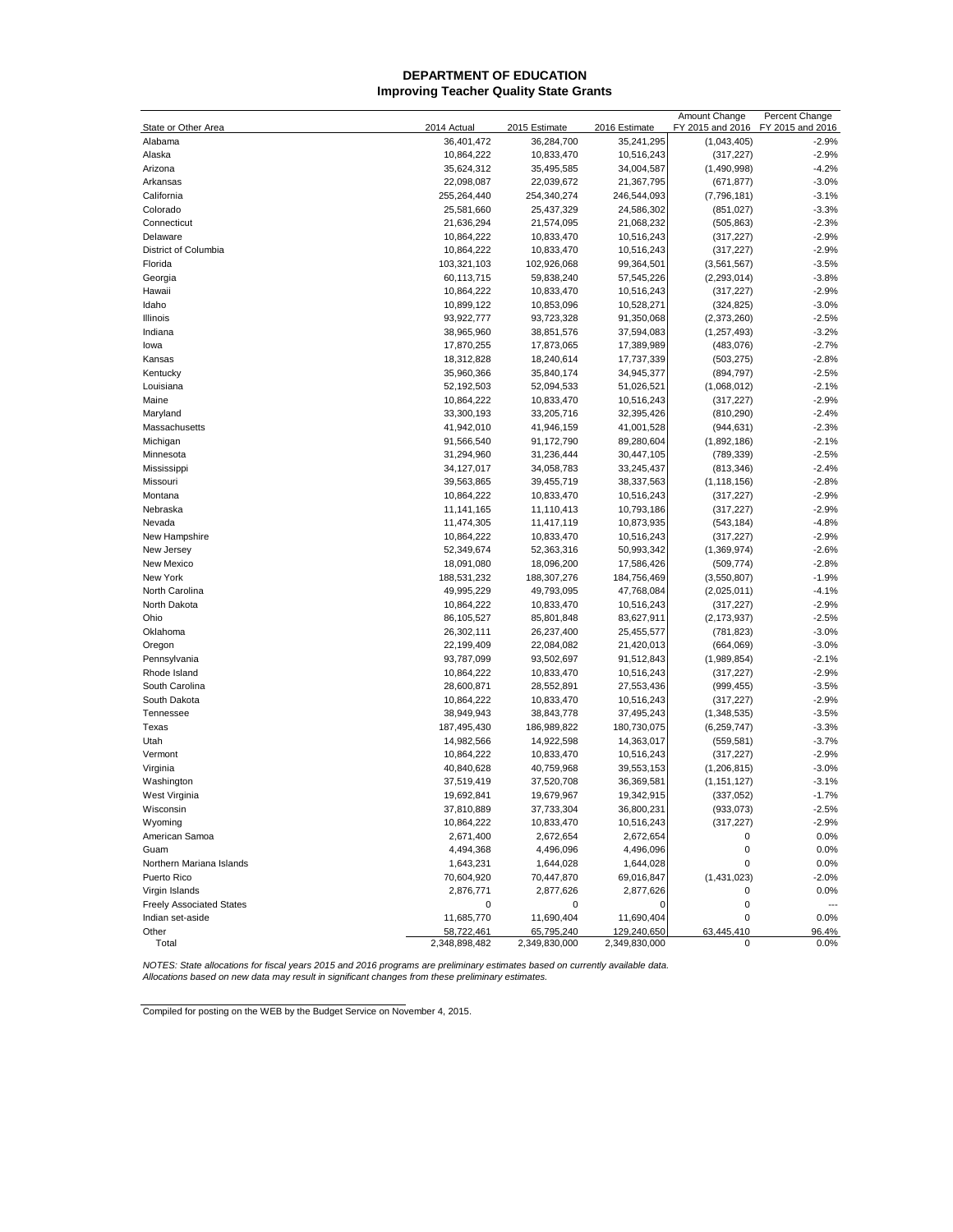## **Mathematics and Science Partnerships DEPARTMENT OF EDUCATION**

|                                 |             |               |               | Amount Change    | Percent Change   |
|---------------------------------|-------------|---------------|---------------|------------------|------------------|
| State or Other Area             | 2014 Actual | 2015 Estimate | 2016 Estimate | FY 2015 and 2016 | FY 2015 and 2016 |
| Alabama                         | 2,563,301   | 2,594,282     | 2,861,092     | 266,810          | 10.3%            |
| Alaska                          | 744,842     | 759,767       | 837,906       | 78,139           | 10.3%            |
| Arizona                         | 3,583,105   | 3,665,701     | 4,042,702     | 377,001          | 10.3%            |
| Arkansas                        | 1,638,892   | 1,681,918     | 1,854,896     | 172,978          | 10.3%            |
| California                      | 18,410,701  | 18,584,702    | 20,496,055    | 1,911,353        | 10.3%            |
| Colorado                        | 1,823,481   | 1,763,673     | 1,945,059     | 181,386          | 10.3%            |
| Connecticut                     | 973,647     | 985,653       | 1,087,023     | 101,370          | 10.3%            |
| Delaware                        | 744,842     | 759,767       | 837,906       | 78,139           | 10.3%            |
| District of Columbia            | 744,842     | 759,767       | 837,906       | 78,139           | 10.3%            |
| Florida                         | 8,510,546   | 8,579,427     | 9,461,783     | 882,356          | 10.3%            |
| Georgia                         | 5,614,156   | 5,638,551     | 6,218,450     | 579,899          | 10.3%            |
| Hawaii                          | 744,842     | 759,767       | 837,906       | 78,139           | 10.3%            |
| Idaho                           | 744,842     | 759,767       | 837,906       | 78,139           | 10.3%            |
| Illinois                        | 5,226,170   | 5,406,066     | 5,962,056     | 555,990          | 10.3%            |
| Indiana                         | 2,799,129   |               | 3,162,296     | 294,899          | 10.3%            |
|                                 |             | 2,867,397     |               |                  |                  |
| lowa                            | 900,287     | 982,351       | 1,083,381     | 101,030          | 10.3%            |
| Kansas                          | 1,075,278   | 1,067,016     | 1,176,754     | 109,738          | 10.3%            |
| Kentucky                        | 2,167,925   | 2,169,082     | 2,392,163     | 223,081          | 10.3%            |
| Louisiana                       | 2,635,531   | 2,694,005     | 2,971,071     | 277,066          | 10.3%            |
| Maine                           | 744,842     | 759,767       | 837,906       | 78,139           | 10.3%            |
| Maryland                        | 1,516,049   | 1,519,053     | 1,675,281     | 156,228          | 10.3%            |
| Massachusetts                   | 1,771,457   | 1,939,622     | 2,139,103     | 199,481          | 10.3%            |
| Michigan                        | 4,615,712   | 4,450,301     | 4,907,994     | 457,693          | 10.3%            |
| Minnesota                       | 1,461,299   | 1,511,322     | 1,666,755     | 155,433          | 10.3%            |
| Mississippi                     | 2,101,391   | 2,159,073     | 2,381,124     | 222,051          | 10.3%            |
| Missouri                        | 2,518,642   | 2,571,416     | 2,835,875     | 264,459          | 10.3%            |
| Montana                         | 744,842     | 759,767       | 837,906       | 78,139           | 10.3%            |
| Nebraska                        | 744,842     | 759,767       | 837,906       | 78,139           | 10.3%            |
| Nevada                          | 1,247,015   | 1,260,287     | 1,389,902     | 129,615          | 10.3%            |
| New Hampshire                   | 744,842     | 759,767       | 837,906       | 78,139           | 10.3%            |
| New Jersey                      | 2,562,663   | 2,821,654     | 3,111,849     | 290,195          | 10.3%            |
| New Mexico                      | 1,211,047   | 1,313,318     | 1,448,387     | 135,069          | 10.3%            |
| New York                        | 8,085,107   | 8,434,328     | 9,301,761     | 867,433          | 10.3%            |
| North Carolina                  | 4,813,572   | 4,889,596     | 5,392,469     | 502,873          | 10.3%            |
| North Dakota                    | 744,842     | 759,767       | 837,906       | 78,139           | 10.3%            |
| Ohio                            | 5,055,354   | 5,044,869     | 5,563,711     | 518,842          | 10.3%            |
| Oklahoma                        | 1,790,153   | 1,833,091     | 2,021,616     | 188,525          | 10.3%            |
| Oregon                          | 1,533,345   | 1,493,417     | 1,647,008     | 153,591          | 10.3%            |
| Pennsylvania                    | 4,348,445   | 4,329,826     | 4,775,129     | 445,303          | 10.3%            |
| Rhode Island                    | 744,842     | 759,767       | 837,906       | 78,139           | 10.3%            |
| South Carolina                  | 2,361,083   | 2,462,886     | 2,716,183     | 253,297          | 10.3%            |
| South Dakota                    | 744,842     | 759,767       | 837,906       | 78,139           | 10.3%            |
| Tennessee                       | 3,199,342   | 3,291,242     | 3,629,732     | 338,490          | 10.3%            |
| Texas                           | 14,822,367  | 15,163,102    | 16,722,558    | 1,559,456        | 10.3%            |
| Utah                            |             |               |               |                  | 10.3%            |
|                                 | 1,084,816   | 1,084,984     | 1,196,570     | 111,586          |                  |
| Vermont                         | 744,842     | 759,767       | 837,906       | 78,139           | 10.3%            |
| Virginia                        | 2,322,452   | 2,413,474     | 2,661,689     | 248,215          | 10.3%            |
| Washington                      | 2,305,524   | 2,494,356     | 2,750,889     | 256,533          | 10.3%            |
| West Virginia                   | 772,547     | 816,651       | 900,640       | 83,989           | 10.3%            |
| Wisconsin                       | 1,929,961   | 1,991,122     | 2,195,900     | 204,778          | 10.3%            |
| Wyoming                         | 744,842     | 759,767       | 837,906       | 78,139           | 10.3%            |
| American Samoa                  | 744,842     | 759,767       | 837,906       | 78,139           | 10.3%            |
| Guam                            | 744,842     | 759,767       | 837,906       | 78,139           | 10.3%            |
| Northern Mariana Islands        | 744,842     | 759,767       | 837,906       | 78,139           | 10.3%            |
| Puerto Rico                     | 4,209,767   | 4,308,795     | 4,751,936     | 443,141          | 10.3%            |
| Virgin Islands                  | 744,842     | 759,767       | 837,906       | 78,139           | 10.3%            |
| <b>Freely Associated States</b> | 0           | 0             | 0             | 0                |                  |
| Indian set-aside                | 0           | 0             | 0             | 0                |                  |
| Other                           | 748,585     | 763,585       | 35, 135, 850  | 34,372,265       | 4501.4%          |
| Total                           | 149,717,000 | 152,717,000   | 202,717,000   | 50,000,000       | 32.7%            |

NOTES: State allocations for fiscal years 2015 and 2016 programs are preliminary estimates based on currently available data.<br>Allocations based on new data may result in significant changes from these preliminary estimates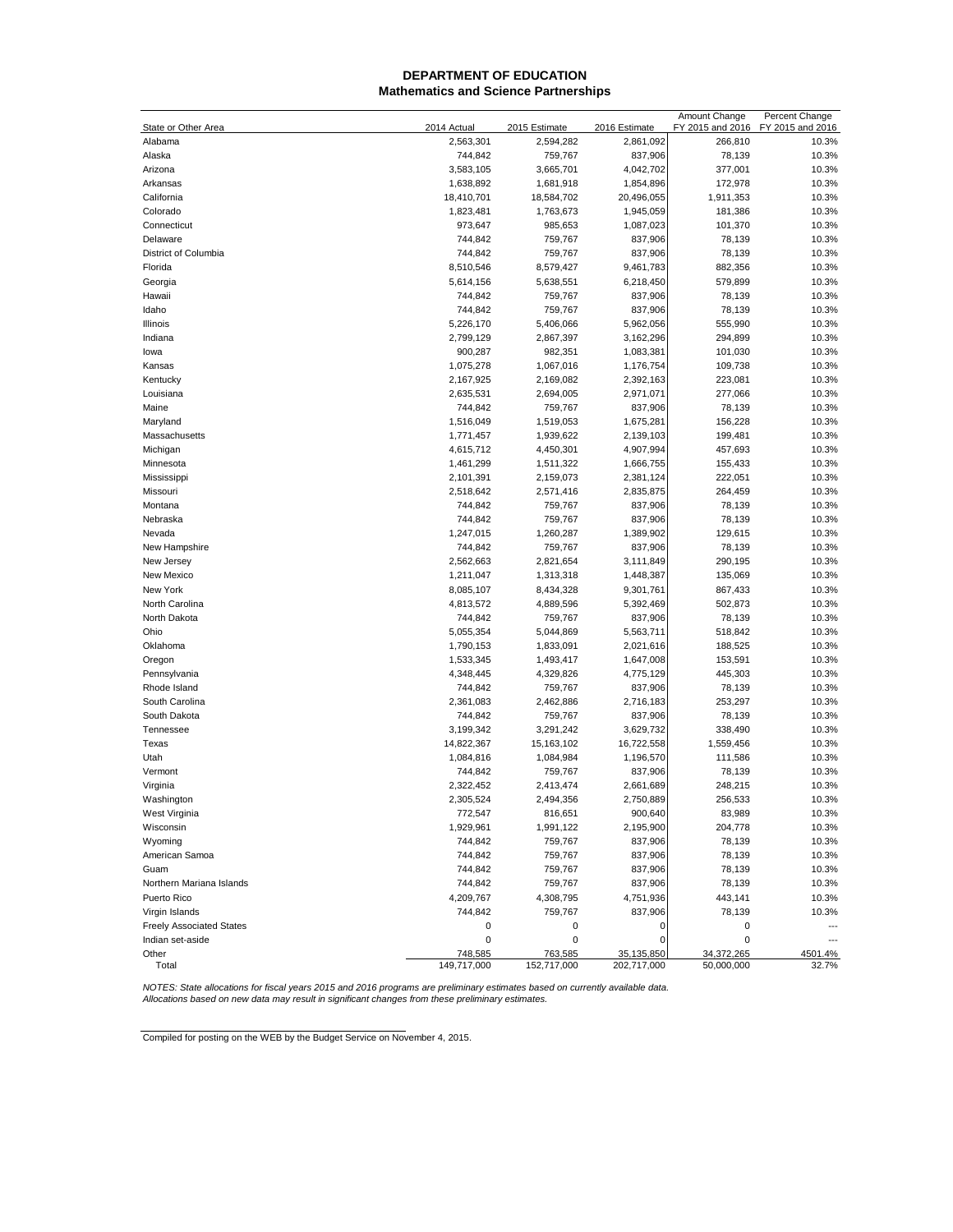# **Education Technology State Grants DEPARTMENT OF EDUCATION**

|                                 |                  |                            |                       | Amount Change         | Percent Change   |
|---------------------------------|------------------|----------------------------|-----------------------|-----------------------|------------------|
| State or Other Area<br>Alabama  | 2014 Actual<br>0 | 2015 Estimate<br>$\pmb{0}$ | 2016 Estimate         | FY 2015 and 2016      | FY 2015 and 2016 |
| Alaska                          | 0                | 0                          | 2,921,081<br>967,750  | 2,921,081<br>967,750  |                  |
| Arizona                         | 0                | 0                          |                       |                       |                  |
|                                 | 0                | 0                          | 4,217,678             | 4,217,678             |                  |
| Arkansas<br>California          | 0                | 0                          | 1,992,793             | 1,992,793             |                  |
| Colorado                        | 0                | $\pmb{0}$                  | 22,462,427            | 22,462,427            |                  |
| Connecticut                     | 0                | 0                          | 1,960,568             | 1,960,568             |                  |
| Delaware                        | 0                | 0                          | 1,532,675<br>967,750  | 1,532,675<br>967,750  |                  |
| District of Columbia            | 0                | 0                          |                       |                       |                  |
| Florida                         | 0                | 0                          | 967,750<br>10,437,582 | 967,750<br>10,437,582 |                  |
| Georgia                         | 0                | 0                          | 6,561,360             | 6,561,360             |                  |
| Hawaii                          | 0                | 0                          | 967,750               | 967,750               |                  |
| Idaho                           | 0                | 0                          | 967,750               | 967,750               |                  |
| Illinois                        | 0                | 0                          | 8,886,745             | 8,886,745             |                  |
| Indiana                         | 0                | 0                          | 3,404,800             | 3,404,800             |                  |
| lowa                            | 0                | 0                          | 1,213,002             | 1,213,002             |                  |
| Kansas                          | 0                | $\pmb{0}$                  | 1,378,614             | 1,378,614             |                  |
| Kentucky                        | 0                | 0                          | 2,749,386             | 2,749,386             |                  |
| Louisiana                       | 0                | 0                          | 3,720,006             | 3,720,006             |                  |
| Maine                           | 0                | 0                          | 967,750               | 967,750               |                  |
| Maryland                        | 0                | 0                          | 2,630,796             | 2,630,796             |                  |
| Massachusetts                   | 0                | 0                          | 3,102,083             | 3,102,083             | ---              |
| Michigan                        | 0                | 0                          | 6,230,560             | 6,230,560             |                  |
| Minnesota                       | 0                | 0                          | 1,979,723             | 1,979,723             |                  |
| Mississippi                     | 0                | 0                          | 2,474,846             | 2,474,846             |                  |
| Missouri                        | 0                | 0                          | 3,174,274             | 3,174,274             |                  |
| Montana                         | 0                | 0                          | 967,750               | 967,750               |                  |
| Nebraska                        | 0                | 0                          | 967,750               | 967,750               |                  |
| Nevada                          | 0                | 0                          | 1,559,004             | 1,559,004             |                  |
| New Hampshire                   | 0                | 0                          | 967,750               | 967,750               |                  |
| New Jersey                      | 0                | 0                          | 4,429,843             | 4,429,843             |                  |
| New Mexico                      | 0                | 0                          | 1,539,058             | 1,539,058             |                  |
| New York                        | 0                | 0                          | 14,804,239            | 14,804,239            |                  |
| North Carolina                  | 0                | 0                          | 5,569,729             | 5,569,729             |                  |
| North Dakota                    | 0                | 0                          | 967,750               | 967,750               |                  |
| Ohio                            | 0                | 0                          | 7,313,908             | 7,313,908             |                  |
| Oklahoma                        | 0                | 0                          | 2,065,536             | 2,065,536             |                  |
| Oregon                          | 0                | 0                          | 1,828,919             | 1,828,919             |                  |
| Pennsylvania                    | 0                | 0                          | 7,152,567             | 7,152,567             |                  |
| Rhode Island                    | 0                | 0                          | 967,750               | 967,750               |                  |
| South Carolina                  | 0                | 0                          | 3,030,157             | 3,030,157             |                  |
| South Dakota                    | 0                | 0                          | 967,750               | 967,750               |                  |
| Tennessee                       | 0                | 0                          | 3,794,150             | 3,794,150             |                  |
| Texas                           | 0                | 0                          | 17,458,889            | 17,458,889            |                  |
| Utah                            | 0                | 0                          | 1,175,508             | 1,175,508             |                  |
| Vermont                         | 0                | 0                          | 967,750               | 967,750               |                  |
| Virginia                        | 0                | 0                          | 3,258,502             | 3,258,502             |                  |
| Washington                      | 0                | 0                          | 3,057,590             | 3,057,590             |                  |
| West Virginia                   | 0                | 0                          | 1,179,821             | 1,179,821             |                  |
| Wisconsın                       | 0                |                            | 2,781,053             | 2,781,053             |                  |
| Wyoming                         | 0                | $\pmb{0}$                  | 967,750               | 967,750               |                  |
| American Samoa                  | 0                | 0                          | 253,042               | 253,042               |                  |
| Guam                            | 0                | 0                          | 371,564               | 371,564               |                  |
| Northern Mariana Islands        | 0                | $\pmb{0}$                  | 157,378               | 157,378               |                  |
| Puerto Rico                     | 0                | 0                          | 4,972,028             | 4,972,028             |                  |
| Virgin Islands                  | 0                | 0                          | 198,016               | 198,016               |                  |
| <b>Freely Associated States</b> | 0                | 0                          | 0                     | 0                     |                  |
| Indian set-aside                | 0                | $\pmb{0}$                  | 1,470,000             | 1,470,000             | ---              |
| Other                           | 0                | 0                          | 4,000,000             | 4,000,000             | $---$            |
| Total                           | $\pmb{0}$        | $\pmb{0}$                  | 200,000,000           | 200,000,000           | ---              |

NOTES: State allocations for fiscal years 2015 and 2016 programs are preliminary estimates based on currently available data.<br>Allocations based on new data may result in significant changes from these preliminary estimates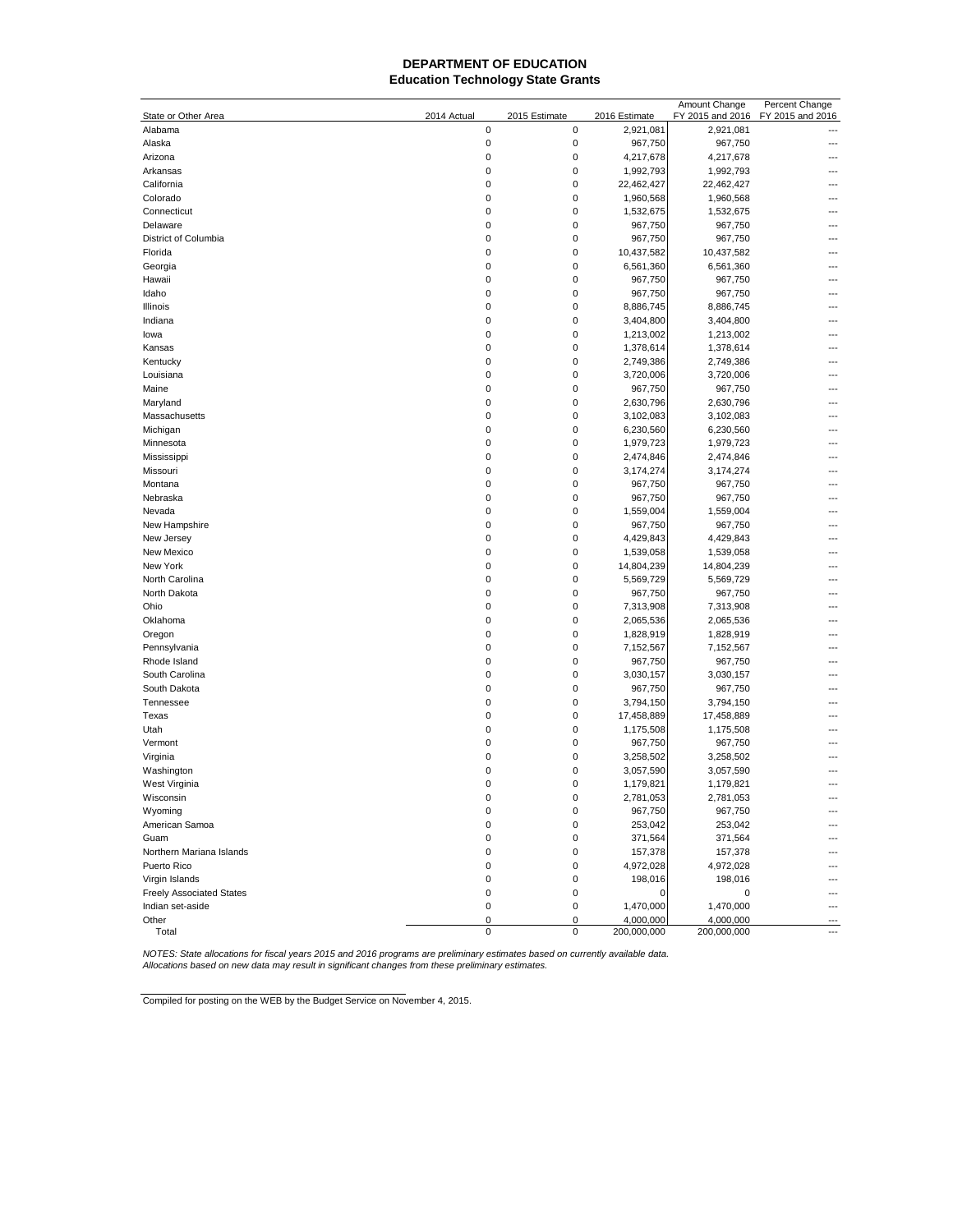## **DEPARTMENT OF EDUCATION 21st Century Community Learning Centers**

|                                 |                         |                         |                        | Amount Change      | Percent Change   |
|---------------------------------|-------------------------|-------------------------|------------------------|--------------------|------------------|
| State or Other Area             | 2014 Actual             | 2015 Estimate           | 2016 Estimate          | FY 2015 and 2016   | FY 2015 and 2016 |
| Alabama                         | 17,303,700              | 17, 135, 242            | 17,033,570             | (101, 672)         | $-0.6%$          |
| Alaska                          | 5,631,913               | 5,643,198               | 5,643,198              | $\mathbf 0$        | 0.0%             |
| Arizona                         | 25,045,386              | 24,696,549              | 24,594,360             | (102, 189)         | $-0.4%$          |
| Arkansas                        | 11,456,864              | 12,195,332              | 11,620,486             | (574, 846)         | $-4.7%$          |
| California                      | 124,944,905             | 132,439,027             | 130,984,158            | (1,454,869)        | $-1.1%$          |
| Colorado                        | 11,325,268              | 11,925,141              | 11,432,572             | (492, 569)         | $-4.1%$          |
| Connecticut                     | 9,115,045               | 8,966,295               | 8,937,419              | (28, 876)          | $-0.3%$          |
| Delaware                        | 5,631,913               | 5,643,198               | 5,643,198              | 0                  | 0.0%             |
| District of Columbia            | 5,631,913               | 5,643,198               | 5,643,198              | $\mathbf 0$        | 0.0%             |
| Florida                         | 59,746,279              | 61,414,141              | 60,864,208             | (549, 933)         | $-0.9%$          |
| Georgia                         | 38,389,509              | 39,347,084              | 38,260,965             | (1,086,119)        | $-2.8%$          |
| Hawaii                          | 5,631,913               | 5,643,198               | 5,643,198              | 0                  | 0.0%             |
| Idaho                           | 5,631,913               | 5,643,198               | 5,643,198              | $\mathbf 0$        | 0.0%             |
| Illinois                        | 52,083,676              | 50,808,494              | 51,820,883             | 1,012,389          | 2.0%             |
| Indiana                         | 20,037,958              | 20,236,679              | 19,854,260             | (382, 419)         | $-1.9%$          |
| lowa                            | 7,033,211               | 6,572,166               | 7,073,327              | 501,161            | 7.6%             |
| Kansas                          | 7,774,542               | 8,286,212               | 8,039,050              | (247, 162)         | $-3.0%$          |
| Kentucky                        | 17,054,721              | 17,188,889              | 16,032,376             | (1, 156, 513)      | $-6.7%$          |
| Louisiana                       | 22,386,376              | 22,316,104              | 21,692,306             | (623, 798)         | $-2.8%$          |
| Maine                           | 5,631,913               | 5,643,198               | 5,643,198              | 0                  | 0.0%             |
| Maryland                        | 15,545,716              | 15,604,645              | 15,340,847             | (263, 798)         | $-1.7%$          |
| Massachusetts                   | 16,842,674              | 16,671,886              | 18,089,036             | 1,417,150          | 8.5%             |
| Michigan                        | 39,049,235              | 38,833,081              | 36,331,986             | (2,501,095)        | $-6.4%$          |
| Minnesota                       | 11,646,545              | 11,253,198              | 11,544,272             | 291,074            | 2.6%             |
| Mississippi                     | 13,258,721              | 14,134,129              | 14,431,458             |                    | 2.1%             |
| Missouri                        |                         |                         |                        | 297,329<br>315,560 | 1.7%             |
| Montana                         | 17,648,808<br>5,631,913 | 18,194,441<br>5,643,198 | 18,510,001             | 0                  | 0.0%             |
|                                 |                         |                         | 5,643,198              | $\mathbf 0$        | 0.0%             |
| Nebraska<br>Nevada              | 5,631,913               | 5,643,198               | 5,643,198<br>9,090,949 | (42, 239)          | $-0.5%$          |
|                                 | 8,788,719               | 9,133,188               |                        |                    |                  |
| New Hampshire                   | 5,631,913               | 5,643,198               | 5,643,198              | $\mathbf 0$        | 0.0%             |
| New Jersey                      | 22,245,555              | 23,666,114              | 25,831,546             | 2,165,432          | 9.1%             |
| New Mexico                      | 8,812,967               | 8,392,219               | 8,974,643              | 582,424            | 6.9%             |
| New York                        | 84,544,562              | 84,279,065              | 86,327,302             | 2,048,237          | 2.4%             |
| North Carolina                  | 31,709,298              | 32,539,202              | 32,478,517             | (60, 685)          | $-0.2%$          |
| North Dakota                    | 5,631,913               | 5,643,198               | 5,643,198              | 0                  | 0.0%             |
| Ohio                            | 45,173,267              | 43,888,443              | 42,649,266             | (1, 239, 177)      | $-2.8%$          |
| Oklahoma                        | 11,603,580              | 11,926,077              | 12,044,669             | 118,592            | 1.0%             |
| Oregon                          | 12,225,580              | 11,429,471              | 10,664,895             | (764, 576)         | $-6.7%$          |
| Pennsylvania                    | 42,806,153              | 42,558,875              | 41,708,450             | (850, 425)         | $-2.0%$          |
| Rhode Island                    | 5,631,913               | 5,643,198               | 5,643,198              | 0                  | 0.0%             |
| South Carolina                  | 16,916,143              | 16,787,291              | 17,669,623             | 882,332            | 5.3%             |
| South Dakota                    | 5,631,913               | 5,643,198               | 5,643,198              | 0                  | 0.0%             |
| Tennessee                       | 21,785,985              | 21,760,677              | 22,124,657             | 363,980            | 1.7%             |
| Texas                           | 106,206,512             | 101,389,315             | 101,807,248            | 417,933            | 0.4%             |
| Utah                            | 7,192,144               | 6,982,788               | 6,854,687              | (128, 101)         | $-1.8%$          |
| Vermont                         | 5,631,913               | 5,643,198               | 5,643,198              | 0                  | 0.0%             |
| Virginia                        | 17,822,791              | 18,141,534              | 19,001,156             | 859,622            | 4.7%             |
| Washington                      | 16,744,986              | 16,694,742              | 17,829,587             | 1,134,845          | 6.8%             |
| West Virginia                   | 7,450,724               | 6,849,474               | 6,879,835              | 30,361             | 0.4%             |
| Wisconsin                       | 17,054,362              | 16,137,201              | 16,217,033             | 79,832             | 0.5%             |
| Wyoming                         | 5,631,913               | 5,643,198               | 5,643,198              | 0                  | 0.0%             |
| American Samoa                  | 910,642                 | 925,529                 | 872,509                | (53,020)           | $-5.7%$          |
| Guam                            | 1,175,948               | 1,383,136               | 1,281,188              | (101, 948)         | $-7.4%$          |
| Northern Mariana Islands        | 639,837                 | 591,426                 | 542,652                | (48, 774)          | $-8.2%$          |
| Puerto Rico                     | 30,763,351              | 28,860,357              | 28,993,165             | 132,808            | 0.5%             |
| Virgin Islands                  | 712,615                 | 724,265                 | 682,775                | (41, 490)          | $-5.7%$          |
| <b>Freely Associated States</b> | 0                       | 0                       | 0                      | 0                  | $\overline{a}$   |
| Indian set-aside                | 8,054,658               | 7,892,374               | 8,137,606              | 245,232            | 3.1%             |
| Other                           | 11,493,700              | 11,516,730              | 11,516,730             | 0                  | 0.0%             |
| Total                           | 1,149,370,000           | 1,151,673,000           | 1,151,673,000          | 0                  | 0.0%             |

NOTES: State allocations for fiscal years 2015 and 2016 programs are preliminary estimates based on currently available data.<br>Allocations based on new data may result in significant changes from these preliminary estimates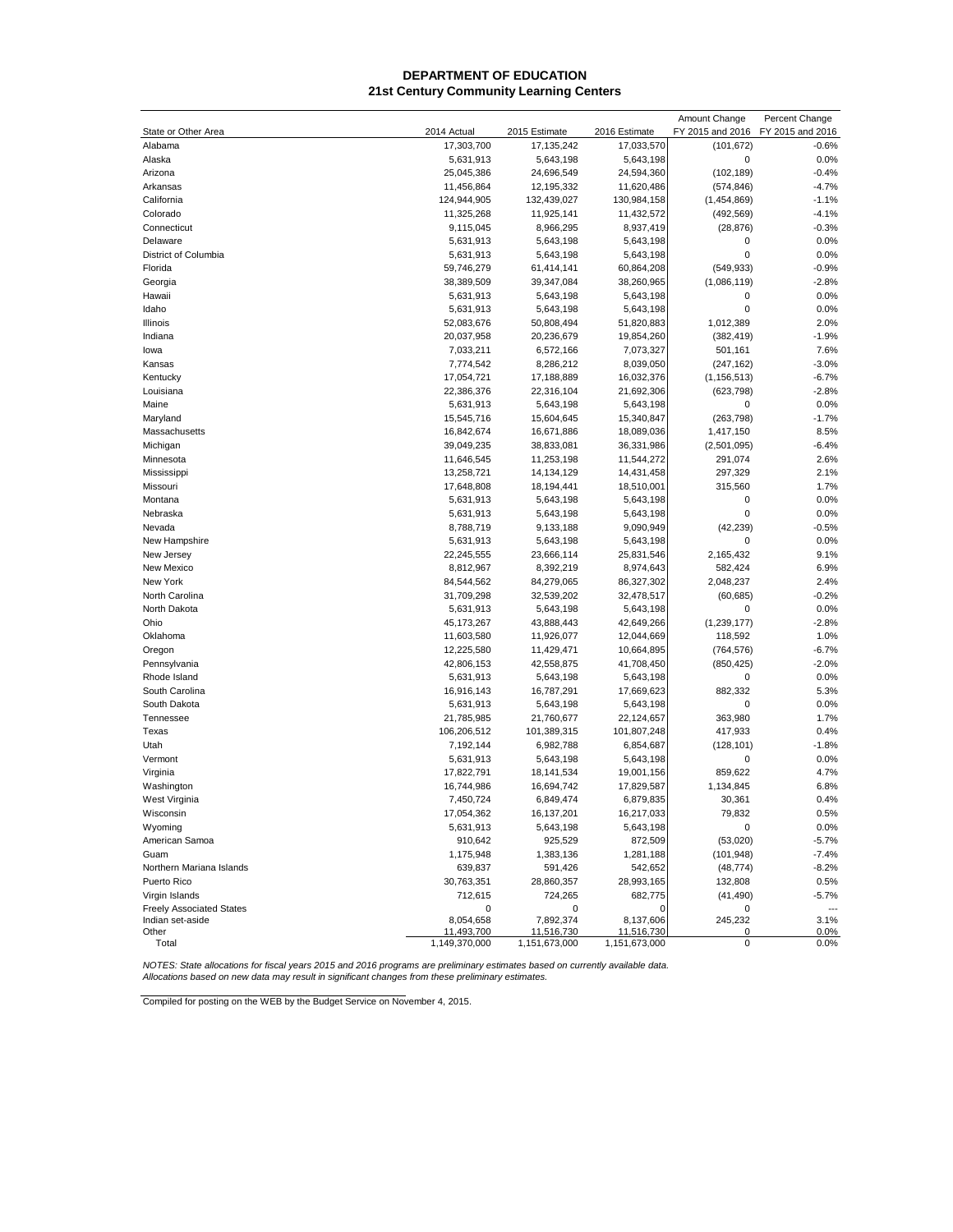#### **State Assessments DEPARTMENT OF EDUCATION**

| State or Other Area<br>2014 Actual<br>2015 Estimate<br>2016 Estimate<br>FY 2015 and 2016<br>FY 2015 and 2016<br>Alabama<br>6,138,062<br>6,134,570<br>6,134,570<br>0<br>0.0%<br>$\mathbf 0$<br>0.0%<br>Alaska<br>3,508,381<br>3,508,381<br>3,511,491<br>$\pmb{0}$<br>0.0%<br>Arizona<br>7,566,409<br>7,591,972<br>7,591,972<br>$\mathbf 0$<br>0.0%<br>Arkansas<br>4,991,978<br>4,987,475<br>4,987,475<br>$\mathbf 0$<br>0.0%<br>California<br>28,691,451<br>28,595,203<br>28,595,203<br>$\mathbf 0$<br>0.0%<br>Colorado<br>6,478,769<br>6,514,694<br>6,514,694<br>$\mathbf 0$<br>0.0%<br>Connecticut<br>5,287,447<br>5,259,703<br>5,259,703<br>$\mathbf 0$<br>0.0%<br>3,570,316<br>3,570,316<br>Delaware<br>3,567,360<br>$\mathbf 0$<br>0.0%<br>District of Columbia<br>3,271,687<br>3,279,231<br>3,279,231<br>$\mathbf 0$<br>0.0%<br>Florida<br>14,361,002<br>14,449,948<br>14,449,948<br>$\mathbf 0$<br>0.0%<br>Georgia<br>10,017,685<br>10,059,177<br>10,059,177<br>$\mathbf 0$<br>0.0%<br>Hawaii<br>3,834,230<br>3,836,655<br>3,836,655<br>$\mathbf 0$<br>0.0%<br>Idaho<br>4,211,078<br>4,223,370<br>4,223,370<br>$\mathbf 0$<br>0.0%<br>Illinois<br>11,570,911<br>11,475,102<br>11,475,102<br>$\mathbf 0$<br>0.0%<br>7,489,944<br>7,482,595<br>7,482,595<br>Indiana<br>$\mathbf 0$<br>0.0%<br>5,039,590<br>5,046,151<br>5,046,151<br>lowa<br>$\mathbf 0$<br>0.0%<br>5,017,934<br>5,013,161<br>5,013,161<br>Kansas<br>$\mathbf 0$<br>0.0%<br>Kentucky<br>5,848,110<br>5,839,629<br>5,839,629<br>$\mathbf 0$<br>0.0%<br>Louisiana<br>6,100,927<br>6,103,693<br>6,103,693<br>$\mathbf 0$<br>0.0%<br>Maine<br>3,756,262<br>3,748,865<br>3,748,865<br>$\mathbf 0$<br>0.0%<br>Maryland<br>6,765,904<br>6,782,117<br>6,782,117<br>$\mathbf 0$<br>0.0%<br>Massachusetts<br>6,962,762<br>6,950,336<br>6,950,336<br>$\mathbf 0$<br>0.0%<br>Michigan<br>9,376,210<br>9,376,210<br>9,444,433<br>$\pmb{0}$<br>0.0%<br>Minnesota<br>6,589,544<br>6,598,535<br>6,598,535<br>$\mathbf 0$<br>0.0%<br>5,076,967<br>5,071,397<br>5,071,397<br>Mississippi<br>$\mathbf 0$<br>0.0%<br>Missouri<br>6,933,662<br>6,926,782<br>6,926,782<br>$\mathbf 0$<br>0.0%<br>Montana<br>3,626,971<br>3,631,760<br>3,631,760<br>$\mathbf 0$<br>0.0%<br>Nebraska<br>4,287,736<br>4,297,343<br>4,297,343<br>$\mathbf 0$<br>0.0%<br>Nevada<br>4,862,741<br>4,877,304<br>4,877,304<br>$\mathbf 0$<br>0.0%<br>New Hampshire<br>3,791,709<br>3,781,250<br>3,781,250<br>$\mathbf 0$<br>0.0%<br>New Jersey<br>8,737,151<br>8,705,479<br>8,705,479<br>$\mathbf 0$<br>0.0%<br>New Mexico<br>4,421,169<br>4,406,802<br>4,406,802<br>$\mathbf 0$<br>New York<br>0.0%<br>14,815,648<br>14,739,471<br>14,739,471<br>$\mathbf 0$<br>0.0%<br>North Carolina<br>9,447,812<br>9,478,689<br>9,478,689<br>$\mathbf 0$<br>0.0%<br>North Dakota<br>3,438,975<br>3,453,145<br>3,453,145<br>$\mathbf 0$<br>0.0%<br>Ohio<br>10,548,704<br>10,510,818<br>10,510,818<br>$\mathbf 0$<br>0.0%<br>Oklahoma<br>5,630,081<br>5,650,073<br>5,650,073<br>$\mathbf 0$<br>0.0%<br>Oregon<br>5,418,287<br>5,423,846<br>5,423,846<br>$\mathbf 0$<br>0.0%<br>Pennsylvania<br>10,705,658<br>10,657,666<br>10,657,666<br>$\mathbf 0$<br>0.0%<br>Rhode Island<br>3,614,047<br>3,609,109<br>3,609,109<br>$\mathbf 0$<br>0.0%<br>South Carolina<br>6,062,702<br>6,062,702<br>6,034,426<br>$\mathbf 0$<br>0.0%<br>South Dakota<br>3,570,300<br>3,577,646<br>3,577,646<br>$\mathbf 0$<br>0.0%<br>Tennessee<br>7,207,449<br>7,219,043<br>7,219,043<br>$\mathbf 0$<br>0.0%<br>Texas<br>22,656,446<br>22,895,655<br>22,895,655<br>$\mathbf 0$<br>0.0%<br>Utah<br>5,476,619<br>5,514,177<br>5,514,177<br>$\mathbf 0$<br>0.0%<br>Vermont<br>3,355,365<br>3,351,565<br>3,351,565<br>$\mathbf 0$<br>0.0%<br>Virginia<br>8,211,318<br>8,222,144<br>8,222,144<br>$\mathbf 0$<br>0.0%<br>Washington<br>7,435,855<br>7,458,343<br>7,458,343<br>$\mathbf 0$<br>0.0%<br>West Virginia<br>4,076,943<br>4,070,719<br>4,070,719<br>Wisconsin<br>6,712,469<br>6,697,400<br>6,697,400<br>0<br>0.0%<br>3,386,206<br>$\pmb{0}$<br>0.0%<br>Wyoming<br>3,382,759<br>3,386,206<br>0.0%<br>American Samoa<br>358,604<br>358,604<br>358,604<br>$\mathbf 0$<br>809,019<br>809,019<br>809,019<br>$\mathbf 0$<br>0.0%<br>Guam<br>262,177<br>$\pmb{0}$<br>0.0%<br>Northern Mariana Islands<br>262,177<br>262,177<br>5,257,343<br>$\mathbf 0$<br>0.0%<br>Puerto Rico<br>5,368,729<br>5,257,343<br>415,457<br>0.0%<br>Virgin Islands<br>415,457<br>415,457<br>0<br><b>Freely Associated States</b><br>0<br>0<br>0<br>O<br>Indian set-aside<br>1,845,257<br>1,845,257<br>1,845,257<br>0<br>0.0%<br>Other<br>8,948,520<br>8,948,520<br>8,948,520<br>0<br>0.0%<br>Total<br>378,000,000<br>378,000,000<br>378,000,000<br>$\pmb{0}$<br>0.0% |  |  | Amount Change | Percent Change |
|----------------------------------------------------------------------------------------------------------------------------------------------------------------------------------------------------------------------------------------------------------------------------------------------------------------------------------------------------------------------------------------------------------------------------------------------------------------------------------------------------------------------------------------------------------------------------------------------------------------------------------------------------------------------------------------------------------------------------------------------------------------------------------------------------------------------------------------------------------------------------------------------------------------------------------------------------------------------------------------------------------------------------------------------------------------------------------------------------------------------------------------------------------------------------------------------------------------------------------------------------------------------------------------------------------------------------------------------------------------------------------------------------------------------------------------------------------------------------------------------------------------------------------------------------------------------------------------------------------------------------------------------------------------------------------------------------------------------------------------------------------------------------------------------------------------------------------------------------------------------------------------------------------------------------------------------------------------------------------------------------------------------------------------------------------------------------------------------------------------------------------------------------------------------------------------------------------------------------------------------------------------------------------------------------------------------------------------------------------------------------------------------------------------------------------------------------------------------------------------------------------------------------------------------------------------------------------------------------------------------------------------------------------------------------------------------------------------------------------------------------------------------------------------------------------------------------------------------------------------------------------------------------------------------------------------------------------------------------------------------------------------------------------------------------------------------------------------------------------------------------------------------------------------------------------------------------------------------------------------------------------------------------------------------------------------------------------------------------------------------------------------------------------------------------------------------------------------------------------------------------------------------------------------------------------------------------------------------------------------------------------------------------------------------------------------------------------------------------------------------------------------------------------------------------------------------------------------------------------------------------------------------------------------------------------------------------------------------------------------------------------------------------------------------------------------------------------------------------------------------------------------------------------------------------------------------------------------------------------------------------------------------------------------------------------------------------------------------------------------------------------------------------------------------------------------------------------------------------------------------------------------------------------------------------------------------------------------------------------------------------------------------------------------------------------------------------------------------------|--|--|---------------|----------------|
|                                                                                                                                                                                                                                                                                                                                                                                                                                                                                                                                                                                                                                                                                                                                                                                                                                                                                                                                                                                                                                                                                                                                                                                                                                                                                                                                                                                                                                                                                                                                                                                                                                                                                                                                                                                                                                                                                                                                                                                                                                                                                                                                                                                                                                                                                                                                                                                                                                                                                                                                                                                                                                                                                                                                                                                                                                                                                                                                                                                                                                                                                                                                                                                                                                                                                                                                                                                                                                                                                                                                                                                                                                                                                                                                                                                                                                                                                                                                                                                                                                                                                                                                                                                                                                                                                                                                                                                                                                                                                                                                                                                                                                                                                                                            |  |  |               |                |
|                                                                                                                                                                                                                                                                                                                                                                                                                                                                                                                                                                                                                                                                                                                                                                                                                                                                                                                                                                                                                                                                                                                                                                                                                                                                                                                                                                                                                                                                                                                                                                                                                                                                                                                                                                                                                                                                                                                                                                                                                                                                                                                                                                                                                                                                                                                                                                                                                                                                                                                                                                                                                                                                                                                                                                                                                                                                                                                                                                                                                                                                                                                                                                                                                                                                                                                                                                                                                                                                                                                                                                                                                                                                                                                                                                                                                                                                                                                                                                                                                                                                                                                                                                                                                                                                                                                                                                                                                                                                                                                                                                                                                                                                                                                            |  |  |               |                |
|                                                                                                                                                                                                                                                                                                                                                                                                                                                                                                                                                                                                                                                                                                                                                                                                                                                                                                                                                                                                                                                                                                                                                                                                                                                                                                                                                                                                                                                                                                                                                                                                                                                                                                                                                                                                                                                                                                                                                                                                                                                                                                                                                                                                                                                                                                                                                                                                                                                                                                                                                                                                                                                                                                                                                                                                                                                                                                                                                                                                                                                                                                                                                                                                                                                                                                                                                                                                                                                                                                                                                                                                                                                                                                                                                                                                                                                                                                                                                                                                                                                                                                                                                                                                                                                                                                                                                                                                                                                                                                                                                                                                                                                                                                                            |  |  |               |                |
|                                                                                                                                                                                                                                                                                                                                                                                                                                                                                                                                                                                                                                                                                                                                                                                                                                                                                                                                                                                                                                                                                                                                                                                                                                                                                                                                                                                                                                                                                                                                                                                                                                                                                                                                                                                                                                                                                                                                                                                                                                                                                                                                                                                                                                                                                                                                                                                                                                                                                                                                                                                                                                                                                                                                                                                                                                                                                                                                                                                                                                                                                                                                                                                                                                                                                                                                                                                                                                                                                                                                                                                                                                                                                                                                                                                                                                                                                                                                                                                                                                                                                                                                                                                                                                                                                                                                                                                                                                                                                                                                                                                                                                                                                                                            |  |  |               |                |
|                                                                                                                                                                                                                                                                                                                                                                                                                                                                                                                                                                                                                                                                                                                                                                                                                                                                                                                                                                                                                                                                                                                                                                                                                                                                                                                                                                                                                                                                                                                                                                                                                                                                                                                                                                                                                                                                                                                                                                                                                                                                                                                                                                                                                                                                                                                                                                                                                                                                                                                                                                                                                                                                                                                                                                                                                                                                                                                                                                                                                                                                                                                                                                                                                                                                                                                                                                                                                                                                                                                                                                                                                                                                                                                                                                                                                                                                                                                                                                                                                                                                                                                                                                                                                                                                                                                                                                                                                                                                                                                                                                                                                                                                                                                            |  |  |               |                |
|                                                                                                                                                                                                                                                                                                                                                                                                                                                                                                                                                                                                                                                                                                                                                                                                                                                                                                                                                                                                                                                                                                                                                                                                                                                                                                                                                                                                                                                                                                                                                                                                                                                                                                                                                                                                                                                                                                                                                                                                                                                                                                                                                                                                                                                                                                                                                                                                                                                                                                                                                                                                                                                                                                                                                                                                                                                                                                                                                                                                                                                                                                                                                                                                                                                                                                                                                                                                                                                                                                                                                                                                                                                                                                                                                                                                                                                                                                                                                                                                                                                                                                                                                                                                                                                                                                                                                                                                                                                                                                                                                                                                                                                                                                                            |  |  |               |                |
|                                                                                                                                                                                                                                                                                                                                                                                                                                                                                                                                                                                                                                                                                                                                                                                                                                                                                                                                                                                                                                                                                                                                                                                                                                                                                                                                                                                                                                                                                                                                                                                                                                                                                                                                                                                                                                                                                                                                                                                                                                                                                                                                                                                                                                                                                                                                                                                                                                                                                                                                                                                                                                                                                                                                                                                                                                                                                                                                                                                                                                                                                                                                                                                                                                                                                                                                                                                                                                                                                                                                                                                                                                                                                                                                                                                                                                                                                                                                                                                                                                                                                                                                                                                                                                                                                                                                                                                                                                                                                                                                                                                                                                                                                                                            |  |  |               |                |
|                                                                                                                                                                                                                                                                                                                                                                                                                                                                                                                                                                                                                                                                                                                                                                                                                                                                                                                                                                                                                                                                                                                                                                                                                                                                                                                                                                                                                                                                                                                                                                                                                                                                                                                                                                                                                                                                                                                                                                                                                                                                                                                                                                                                                                                                                                                                                                                                                                                                                                                                                                                                                                                                                                                                                                                                                                                                                                                                                                                                                                                                                                                                                                                                                                                                                                                                                                                                                                                                                                                                                                                                                                                                                                                                                                                                                                                                                                                                                                                                                                                                                                                                                                                                                                                                                                                                                                                                                                                                                                                                                                                                                                                                                                                            |  |  |               |                |
|                                                                                                                                                                                                                                                                                                                                                                                                                                                                                                                                                                                                                                                                                                                                                                                                                                                                                                                                                                                                                                                                                                                                                                                                                                                                                                                                                                                                                                                                                                                                                                                                                                                                                                                                                                                                                                                                                                                                                                                                                                                                                                                                                                                                                                                                                                                                                                                                                                                                                                                                                                                                                                                                                                                                                                                                                                                                                                                                                                                                                                                                                                                                                                                                                                                                                                                                                                                                                                                                                                                                                                                                                                                                                                                                                                                                                                                                                                                                                                                                                                                                                                                                                                                                                                                                                                                                                                                                                                                                                                                                                                                                                                                                                                                            |  |  |               |                |
|                                                                                                                                                                                                                                                                                                                                                                                                                                                                                                                                                                                                                                                                                                                                                                                                                                                                                                                                                                                                                                                                                                                                                                                                                                                                                                                                                                                                                                                                                                                                                                                                                                                                                                                                                                                                                                                                                                                                                                                                                                                                                                                                                                                                                                                                                                                                                                                                                                                                                                                                                                                                                                                                                                                                                                                                                                                                                                                                                                                                                                                                                                                                                                                                                                                                                                                                                                                                                                                                                                                                                                                                                                                                                                                                                                                                                                                                                                                                                                                                                                                                                                                                                                                                                                                                                                                                                                                                                                                                                                                                                                                                                                                                                                                            |  |  |               |                |
|                                                                                                                                                                                                                                                                                                                                                                                                                                                                                                                                                                                                                                                                                                                                                                                                                                                                                                                                                                                                                                                                                                                                                                                                                                                                                                                                                                                                                                                                                                                                                                                                                                                                                                                                                                                                                                                                                                                                                                                                                                                                                                                                                                                                                                                                                                                                                                                                                                                                                                                                                                                                                                                                                                                                                                                                                                                                                                                                                                                                                                                                                                                                                                                                                                                                                                                                                                                                                                                                                                                                                                                                                                                                                                                                                                                                                                                                                                                                                                                                                                                                                                                                                                                                                                                                                                                                                                                                                                                                                                                                                                                                                                                                                                                            |  |  |               |                |
|                                                                                                                                                                                                                                                                                                                                                                                                                                                                                                                                                                                                                                                                                                                                                                                                                                                                                                                                                                                                                                                                                                                                                                                                                                                                                                                                                                                                                                                                                                                                                                                                                                                                                                                                                                                                                                                                                                                                                                                                                                                                                                                                                                                                                                                                                                                                                                                                                                                                                                                                                                                                                                                                                                                                                                                                                                                                                                                                                                                                                                                                                                                                                                                                                                                                                                                                                                                                                                                                                                                                                                                                                                                                                                                                                                                                                                                                                                                                                                                                                                                                                                                                                                                                                                                                                                                                                                                                                                                                                                                                                                                                                                                                                                                            |  |  |               |                |
|                                                                                                                                                                                                                                                                                                                                                                                                                                                                                                                                                                                                                                                                                                                                                                                                                                                                                                                                                                                                                                                                                                                                                                                                                                                                                                                                                                                                                                                                                                                                                                                                                                                                                                                                                                                                                                                                                                                                                                                                                                                                                                                                                                                                                                                                                                                                                                                                                                                                                                                                                                                                                                                                                                                                                                                                                                                                                                                                                                                                                                                                                                                                                                                                                                                                                                                                                                                                                                                                                                                                                                                                                                                                                                                                                                                                                                                                                                                                                                                                                                                                                                                                                                                                                                                                                                                                                                                                                                                                                                                                                                                                                                                                                                                            |  |  |               |                |
|                                                                                                                                                                                                                                                                                                                                                                                                                                                                                                                                                                                                                                                                                                                                                                                                                                                                                                                                                                                                                                                                                                                                                                                                                                                                                                                                                                                                                                                                                                                                                                                                                                                                                                                                                                                                                                                                                                                                                                                                                                                                                                                                                                                                                                                                                                                                                                                                                                                                                                                                                                                                                                                                                                                                                                                                                                                                                                                                                                                                                                                                                                                                                                                                                                                                                                                                                                                                                                                                                                                                                                                                                                                                                                                                                                                                                                                                                                                                                                                                                                                                                                                                                                                                                                                                                                                                                                                                                                                                                                                                                                                                                                                                                                                            |  |  |               |                |
|                                                                                                                                                                                                                                                                                                                                                                                                                                                                                                                                                                                                                                                                                                                                                                                                                                                                                                                                                                                                                                                                                                                                                                                                                                                                                                                                                                                                                                                                                                                                                                                                                                                                                                                                                                                                                                                                                                                                                                                                                                                                                                                                                                                                                                                                                                                                                                                                                                                                                                                                                                                                                                                                                                                                                                                                                                                                                                                                                                                                                                                                                                                                                                                                                                                                                                                                                                                                                                                                                                                                                                                                                                                                                                                                                                                                                                                                                                                                                                                                                                                                                                                                                                                                                                                                                                                                                                                                                                                                                                                                                                                                                                                                                                                            |  |  |               |                |
|                                                                                                                                                                                                                                                                                                                                                                                                                                                                                                                                                                                                                                                                                                                                                                                                                                                                                                                                                                                                                                                                                                                                                                                                                                                                                                                                                                                                                                                                                                                                                                                                                                                                                                                                                                                                                                                                                                                                                                                                                                                                                                                                                                                                                                                                                                                                                                                                                                                                                                                                                                                                                                                                                                                                                                                                                                                                                                                                                                                                                                                                                                                                                                                                                                                                                                                                                                                                                                                                                                                                                                                                                                                                                                                                                                                                                                                                                                                                                                                                                                                                                                                                                                                                                                                                                                                                                                                                                                                                                                                                                                                                                                                                                                                            |  |  |               |                |
|                                                                                                                                                                                                                                                                                                                                                                                                                                                                                                                                                                                                                                                                                                                                                                                                                                                                                                                                                                                                                                                                                                                                                                                                                                                                                                                                                                                                                                                                                                                                                                                                                                                                                                                                                                                                                                                                                                                                                                                                                                                                                                                                                                                                                                                                                                                                                                                                                                                                                                                                                                                                                                                                                                                                                                                                                                                                                                                                                                                                                                                                                                                                                                                                                                                                                                                                                                                                                                                                                                                                                                                                                                                                                                                                                                                                                                                                                                                                                                                                                                                                                                                                                                                                                                                                                                                                                                                                                                                                                                                                                                                                                                                                                                                            |  |  |               |                |
|                                                                                                                                                                                                                                                                                                                                                                                                                                                                                                                                                                                                                                                                                                                                                                                                                                                                                                                                                                                                                                                                                                                                                                                                                                                                                                                                                                                                                                                                                                                                                                                                                                                                                                                                                                                                                                                                                                                                                                                                                                                                                                                                                                                                                                                                                                                                                                                                                                                                                                                                                                                                                                                                                                                                                                                                                                                                                                                                                                                                                                                                                                                                                                                                                                                                                                                                                                                                                                                                                                                                                                                                                                                                                                                                                                                                                                                                                                                                                                                                                                                                                                                                                                                                                                                                                                                                                                                                                                                                                                                                                                                                                                                                                                                            |  |  |               |                |
|                                                                                                                                                                                                                                                                                                                                                                                                                                                                                                                                                                                                                                                                                                                                                                                                                                                                                                                                                                                                                                                                                                                                                                                                                                                                                                                                                                                                                                                                                                                                                                                                                                                                                                                                                                                                                                                                                                                                                                                                                                                                                                                                                                                                                                                                                                                                                                                                                                                                                                                                                                                                                                                                                                                                                                                                                                                                                                                                                                                                                                                                                                                                                                                                                                                                                                                                                                                                                                                                                                                                                                                                                                                                                                                                                                                                                                                                                                                                                                                                                                                                                                                                                                                                                                                                                                                                                                                                                                                                                                                                                                                                                                                                                                                            |  |  |               |                |
|                                                                                                                                                                                                                                                                                                                                                                                                                                                                                                                                                                                                                                                                                                                                                                                                                                                                                                                                                                                                                                                                                                                                                                                                                                                                                                                                                                                                                                                                                                                                                                                                                                                                                                                                                                                                                                                                                                                                                                                                                                                                                                                                                                                                                                                                                                                                                                                                                                                                                                                                                                                                                                                                                                                                                                                                                                                                                                                                                                                                                                                                                                                                                                                                                                                                                                                                                                                                                                                                                                                                                                                                                                                                                                                                                                                                                                                                                                                                                                                                                                                                                                                                                                                                                                                                                                                                                                                                                                                                                                                                                                                                                                                                                                                            |  |  |               |                |
|                                                                                                                                                                                                                                                                                                                                                                                                                                                                                                                                                                                                                                                                                                                                                                                                                                                                                                                                                                                                                                                                                                                                                                                                                                                                                                                                                                                                                                                                                                                                                                                                                                                                                                                                                                                                                                                                                                                                                                                                                                                                                                                                                                                                                                                                                                                                                                                                                                                                                                                                                                                                                                                                                                                                                                                                                                                                                                                                                                                                                                                                                                                                                                                                                                                                                                                                                                                                                                                                                                                                                                                                                                                                                                                                                                                                                                                                                                                                                                                                                                                                                                                                                                                                                                                                                                                                                                                                                                                                                                                                                                                                                                                                                                                            |  |  |               |                |
|                                                                                                                                                                                                                                                                                                                                                                                                                                                                                                                                                                                                                                                                                                                                                                                                                                                                                                                                                                                                                                                                                                                                                                                                                                                                                                                                                                                                                                                                                                                                                                                                                                                                                                                                                                                                                                                                                                                                                                                                                                                                                                                                                                                                                                                                                                                                                                                                                                                                                                                                                                                                                                                                                                                                                                                                                                                                                                                                                                                                                                                                                                                                                                                                                                                                                                                                                                                                                                                                                                                                                                                                                                                                                                                                                                                                                                                                                                                                                                                                                                                                                                                                                                                                                                                                                                                                                                                                                                                                                                                                                                                                                                                                                                                            |  |  |               |                |
|                                                                                                                                                                                                                                                                                                                                                                                                                                                                                                                                                                                                                                                                                                                                                                                                                                                                                                                                                                                                                                                                                                                                                                                                                                                                                                                                                                                                                                                                                                                                                                                                                                                                                                                                                                                                                                                                                                                                                                                                                                                                                                                                                                                                                                                                                                                                                                                                                                                                                                                                                                                                                                                                                                                                                                                                                                                                                                                                                                                                                                                                                                                                                                                                                                                                                                                                                                                                                                                                                                                                                                                                                                                                                                                                                                                                                                                                                                                                                                                                                                                                                                                                                                                                                                                                                                                                                                                                                                                                                                                                                                                                                                                                                                                            |  |  |               |                |
|                                                                                                                                                                                                                                                                                                                                                                                                                                                                                                                                                                                                                                                                                                                                                                                                                                                                                                                                                                                                                                                                                                                                                                                                                                                                                                                                                                                                                                                                                                                                                                                                                                                                                                                                                                                                                                                                                                                                                                                                                                                                                                                                                                                                                                                                                                                                                                                                                                                                                                                                                                                                                                                                                                                                                                                                                                                                                                                                                                                                                                                                                                                                                                                                                                                                                                                                                                                                                                                                                                                                                                                                                                                                                                                                                                                                                                                                                                                                                                                                                                                                                                                                                                                                                                                                                                                                                                                                                                                                                                                                                                                                                                                                                                                            |  |  |               |                |
|                                                                                                                                                                                                                                                                                                                                                                                                                                                                                                                                                                                                                                                                                                                                                                                                                                                                                                                                                                                                                                                                                                                                                                                                                                                                                                                                                                                                                                                                                                                                                                                                                                                                                                                                                                                                                                                                                                                                                                                                                                                                                                                                                                                                                                                                                                                                                                                                                                                                                                                                                                                                                                                                                                                                                                                                                                                                                                                                                                                                                                                                                                                                                                                                                                                                                                                                                                                                                                                                                                                                                                                                                                                                                                                                                                                                                                                                                                                                                                                                                                                                                                                                                                                                                                                                                                                                                                                                                                                                                                                                                                                                                                                                                                                            |  |  |               |                |
|                                                                                                                                                                                                                                                                                                                                                                                                                                                                                                                                                                                                                                                                                                                                                                                                                                                                                                                                                                                                                                                                                                                                                                                                                                                                                                                                                                                                                                                                                                                                                                                                                                                                                                                                                                                                                                                                                                                                                                                                                                                                                                                                                                                                                                                                                                                                                                                                                                                                                                                                                                                                                                                                                                                                                                                                                                                                                                                                                                                                                                                                                                                                                                                                                                                                                                                                                                                                                                                                                                                                                                                                                                                                                                                                                                                                                                                                                                                                                                                                                                                                                                                                                                                                                                                                                                                                                                                                                                                                                                                                                                                                                                                                                                                            |  |  |               |                |
|                                                                                                                                                                                                                                                                                                                                                                                                                                                                                                                                                                                                                                                                                                                                                                                                                                                                                                                                                                                                                                                                                                                                                                                                                                                                                                                                                                                                                                                                                                                                                                                                                                                                                                                                                                                                                                                                                                                                                                                                                                                                                                                                                                                                                                                                                                                                                                                                                                                                                                                                                                                                                                                                                                                                                                                                                                                                                                                                                                                                                                                                                                                                                                                                                                                                                                                                                                                                                                                                                                                                                                                                                                                                                                                                                                                                                                                                                                                                                                                                                                                                                                                                                                                                                                                                                                                                                                                                                                                                                                                                                                                                                                                                                                                            |  |  |               |                |
|                                                                                                                                                                                                                                                                                                                                                                                                                                                                                                                                                                                                                                                                                                                                                                                                                                                                                                                                                                                                                                                                                                                                                                                                                                                                                                                                                                                                                                                                                                                                                                                                                                                                                                                                                                                                                                                                                                                                                                                                                                                                                                                                                                                                                                                                                                                                                                                                                                                                                                                                                                                                                                                                                                                                                                                                                                                                                                                                                                                                                                                                                                                                                                                                                                                                                                                                                                                                                                                                                                                                                                                                                                                                                                                                                                                                                                                                                                                                                                                                                                                                                                                                                                                                                                                                                                                                                                                                                                                                                                                                                                                                                                                                                                                            |  |  |               |                |
|                                                                                                                                                                                                                                                                                                                                                                                                                                                                                                                                                                                                                                                                                                                                                                                                                                                                                                                                                                                                                                                                                                                                                                                                                                                                                                                                                                                                                                                                                                                                                                                                                                                                                                                                                                                                                                                                                                                                                                                                                                                                                                                                                                                                                                                                                                                                                                                                                                                                                                                                                                                                                                                                                                                                                                                                                                                                                                                                                                                                                                                                                                                                                                                                                                                                                                                                                                                                                                                                                                                                                                                                                                                                                                                                                                                                                                                                                                                                                                                                                                                                                                                                                                                                                                                                                                                                                                                                                                                                                                                                                                                                                                                                                                                            |  |  |               |                |
|                                                                                                                                                                                                                                                                                                                                                                                                                                                                                                                                                                                                                                                                                                                                                                                                                                                                                                                                                                                                                                                                                                                                                                                                                                                                                                                                                                                                                                                                                                                                                                                                                                                                                                                                                                                                                                                                                                                                                                                                                                                                                                                                                                                                                                                                                                                                                                                                                                                                                                                                                                                                                                                                                                                                                                                                                                                                                                                                                                                                                                                                                                                                                                                                                                                                                                                                                                                                                                                                                                                                                                                                                                                                                                                                                                                                                                                                                                                                                                                                                                                                                                                                                                                                                                                                                                                                                                                                                                                                                                                                                                                                                                                                                                                            |  |  |               |                |
|                                                                                                                                                                                                                                                                                                                                                                                                                                                                                                                                                                                                                                                                                                                                                                                                                                                                                                                                                                                                                                                                                                                                                                                                                                                                                                                                                                                                                                                                                                                                                                                                                                                                                                                                                                                                                                                                                                                                                                                                                                                                                                                                                                                                                                                                                                                                                                                                                                                                                                                                                                                                                                                                                                                                                                                                                                                                                                                                                                                                                                                                                                                                                                                                                                                                                                                                                                                                                                                                                                                                                                                                                                                                                                                                                                                                                                                                                                                                                                                                                                                                                                                                                                                                                                                                                                                                                                                                                                                                                                                                                                                                                                                                                                                            |  |  |               |                |
|                                                                                                                                                                                                                                                                                                                                                                                                                                                                                                                                                                                                                                                                                                                                                                                                                                                                                                                                                                                                                                                                                                                                                                                                                                                                                                                                                                                                                                                                                                                                                                                                                                                                                                                                                                                                                                                                                                                                                                                                                                                                                                                                                                                                                                                                                                                                                                                                                                                                                                                                                                                                                                                                                                                                                                                                                                                                                                                                                                                                                                                                                                                                                                                                                                                                                                                                                                                                                                                                                                                                                                                                                                                                                                                                                                                                                                                                                                                                                                                                                                                                                                                                                                                                                                                                                                                                                                                                                                                                                                                                                                                                                                                                                                                            |  |  |               |                |
|                                                                                                                                                                                                                                                                                                                                                                                                                                                                                                                                                                                                                                                                                                                                                                                                                                                                                                                                                                                                                                                                                                                                                                                                                                                                                                                                                                                                                                                                                                                                                                                                                                                                                                                                                                                                                                                                                                                                                                                                                                                                                                                                                                                                                                                                                                                                                                                                                                                                                                                                                                                                                                                                                                                                                                                                                                                                                                                                                                                                                                                                                                                                                                                                                                                                                                                                                                                                                                                                                                                                                                                                                                                                                                                                                                                                                                                                                                                                                                                                                                                                                                                                                                                                                                                                                                                                                                                                                                                                                                                                                                                                                                                                                                                            |  |  |               |                |
|                                                                                                                                                                                                                                                                                                                                                                                                                                                                                                                                                                                                                                                                                                                                                                                                                                                                                                                                                                                                                                                                                                                                                                                                                                                                                                                                                                                                                                                                                                                                                                                                                                                                                                                                                                                                                                                                                                                                                                                                                                                                                                                                                                                                                                                                                                                                                                                                                                                                                                                                                                                                                                                                                                                                                                                                                                                                                                                                                                                                                                                                                                                                                                                                                                                                                                                                                                                                                                                                                                                                                                                                                                                                                                                                                                                                                                                                                                                                                                                                                                                                                                                                                                                                                                                                                                                                                                                                                                                                                                                                                                                                                                                                                                                            |  |  |               |                |
|                                                                                                                                                                                                                                                                                                                                                                                                                                                                                                                                                                                                                                                                                                                                                                                                                                                                                                                                                                                                                                                                                                                                                                                                                                                                                                                                                                                                                                                                                                                                                                                                                                                                                                                                                                                                                                                                                                                                                                                                                                                                                                                                                                                                                                                                                                                                                                                                                                                                                                                                                                                                                                                                                                                                                                                                                                                                                                                                                                                                                                                                                                                                                                                                                                                                                                                                                                                                                                                                                                                                                                                                                                                                                                                                                                                                                                                                                                                                                                                                                                                                                                                                                                                                                                                                                                                                                                                                                                                                                                                                                                                                                                                                                                                            |  |  |               |                |
|                                                                                                                                                                                                                                                                                                                                                                                                                                                                                                                                                                                                                                                                                                                                                                                                                                                                                                                                                                                                                                                                                                                                                                                                                                                                                                                                                                                                                                                                                                                                                                                                                                                                                                                                                                                                                                                                                                                                                                                                                                                                                                                                                                                                                                                                                                                                                                                                                                                                                                                                                                                                                                                                                                                                                                                                                                                                                                                                                                                                                                                                                                                                                                                                                                                                                                                                                                                                                                                                                                                                                                                                                                                                                                                                                                                                                                                                                                                                                                                                                                                                                                                                                                                                                                                                                                                                                                                                                                                                                                                                                                                                                                                                                                                            |  |  |               |                |
|                                                                                                                                                                                                                                                                                                                                                                                                                                                                                                                                                                                                                                                                                                                                                                                                                                                                                                                                                                                                                                                                                                                                                                                                                                                                                                                                                                                                                                                                                                                                                                                                                                                                                                                                                                                                                                                                                                                                                                                                                                                                                                                                                                                                                                                                                                                                                                                                                                                                                                                                                                                                                                                                                                                                                                                                                                                                                                                                                                                                                                                                                                                                                                                                                                                                                                                                                                                                                                                                                                                                                                                                                                                                                                                                                                                                                                                                                                                                                                                                                                                                                                                                                                                                                                                                                                                                                                                                                                                                                                                                                                                                                                                                                                                            |  |  |               |                |
|                                                                                                                                                                                                                                                                                                                                                                                                                                                                                                                                                                                                                                                                                                                                                                                                                                                                                                                                                                                                                                                                                                                                                                                                                                                                                                                                                                                                                                                                                                                                                                                                                                                                                                                                                                                                                                                                                                                                                                                                                                                                                                                                                                                                                                                                                                                                                                                                                                                                                                                                                                                                                                                                                                                                                                                                                                                                                                                                                                                                                                                                                                                                                                                                                                                                                                                                                                                                                                                                                                                                                                                                                                                                                                                                                                                                                                                                                                                                                                                                                                                                                                                                                                                                                                                                                                                                                                                                                                                                                                                                                                                                                                                                                                                            |  |  |               |                |
|                                                                                                                                                                                                                                                                                                                                                                                                                                                                                                                                                                                                                                                                                                                                                                                                                                                                                                                                                                                                                                                                                                                                                                                                                                                                                                                                                                                                                                                                                                                                                                                                                                                                                                                                                                                                                                                                                                                                                                                                                                                                                                                                                                                                                                                                                                                                                                                                                                                                                                                                                                                                                                                                                                                                                                                                                                                                                                                                                                                                                                                                                                                                                                                                                                                                                                                                                                                                                                                                                                                                                                                                                                                                                                                                                                                                                                                                                                                                                                                                                                                                                                                                                                                                                                                                                                                                                                                                                                                                                                                                                                                                                                                                                                                            |  |  |               |                |
|                                                                                                                                                                                                                                                                                                                                                                                                                                                                                                                                                                                                                                                                                                                                                                                                                                                                                                                                                                                                                                                                                                                                                                                                                                                                                                                                                                                                                                                                                                                                                                                                                                                                                                                                                                                                                                                                                                                                                                                                                                                                                                                                                                                                                                                                                                                                                                                                                                                                                                                                                                                                                                                                                                                                                                                                                                                                                                                                                                                                                                                                                                                                                                                                                                                                                                                                                                                                                                                                                                                                                                                                                                                                                                                                                                                                                                                                                                                                                                                                                                                                                                                                                                                                                                                                                                                                                                                                                                                                                                                                                                                                                                                                                                                            |  |  |               |                |
|                                                                                                                                                                                                                                                                                                                                                                                                                                                                                                                                                                                                                                                                                                                                                                                                                                                                                                                                                                                                                                                                                                                                                                                                                                                                                                                                                                                                                                                                                                                                                                                                                                                                                                                                                                                                                                                                                                                                                                                                                                                                                                                                                                                                                                                                                                                                                                                                                                                                                                                                                                                                                                                                                                                                                                                                                                                                                                                                                                                                                                                                                                                                                                                                                                                                                                                                                                                                                                                                                                                                                                                                                                                                                                                                                                                                                                                                                                                                                                                                                                                                                                                                                                                                                                                                                                                                                                                                                                                                                                                                                                                                                                                                                                                            |  |  |               |                |
|                                                                                                                                                                                                                                                                                                                                                                                                                                                                                                                                                                                                                                                                                                                                                                                                                                                                                                                                                                                                                                                                                                                                                                                                                                                                                                                                                                                                                                                                                                                                                                                                                                                                                                                                                                                                                                                                                                                                                                                                                                                                                                                                                                                                                                                                                                                                                                                                                                                                                                                                                                                                                                                                                                                                                                                                                                                                                                                                                                                                                                                                                                                                                                                                                                                                                                                                                                                                                                                                                                                                                                                                                                                                                                                                                                                                                                                                                                                                                                                                                                                                                                                                                                                                                                                                                                                                                                                                                                                                                                                                                                                                                                                                                                                            |  |  |               |                |
|                                                                                                                                                                                                                                                                                                                                                                                                                                                                                                                                                                                                                                                                                                                                                                                                                                                                                                                                                                                                                                                                                                                                                                                                                                                                                                                                                                                                                                                                                                                                                                                                                                                                                                                                                                                                                                                                                                                                                                                                                                                                                                                                                                                                                                                                                                                                                                                                                                                                                                                                                                                                                                                                                                                                                                                                                                                                                                                                                                                                                                                                                                                                                                                                                                                                                                                                                                                                                                                                                                                                                                                                                                                                                                                                                                                                                                                                                                                                                                                                                                                                                                                                                                                                                                                                                                                                                                                                                                                                                                                                                                                                                                                                                                                            |  |  |               |                |
|                                                                                                                                                                                                                                                                                                                                                                                                                                                                                                                                                                                                                                                                                                                                                                                                                                                                                                                                                                                                                                                                                                                                                                                                                                                                                                                                                                                                                                                                                                                                                                                                                                                                                                                                                                                                                                                                                                                                                                                                                                                                                                                                                                                                                                                                                                                                                                                                                                                                                                                                                                                                                                                                                                                                                                                                                                                                                                                                                                                                                                                                                                                                                                                                                                                                                                                                                                                                                                                                                                                                                                                                                                                                                                                                                                                                                                                                                                                                                                                                                                                                                                                                                                                                                                                                                                                                                                                                                                                                                                                                                                                                                                                                                                                            |  |  |               |                |
|                                                                                                                                                                                                                                                                                                                                                                                                                                                                                                                                                                                                                                                                                                                                                                                                                                                                                                                                                                                                                                                                                                                                                                                                                                                                                                                                                                                                                                                                                                                                                                                                                                                                                                                                                                                                                                                                                                                                                                                                                                                                                                                                                                                                                                                                                                                                                                                                                                                                                                                                                                                                                                                                                                                                                                                                                                                                                                                                                                                                                                                                                                                                                                                                                                                                                                                                                                                                                                                                                                                                                                                                                                                                                                                                                                                                                                                                                                                                                                                                                                                                                                                                                                                                                                                                                                                                                                                                                                                                                                                                                                                                                                                                                                                            |  |  |               |                |
|                                                                                                                                                                                                                                                                                                                                                                                                                                                                                                                                                                                                                                                                                                                                                                                                                                                                                                                                                                                                                                                                                                                                                                                                                                                                                                                                                                                                                                                                                                                                                                                                                                                                                                                                                                                                                                                                                                                                                                                                                                                                                                                                                                                                                                                                                                                                                                                                                                                                                                                                                                                                                                                                                                                                                                                                                                                                                                                                                                                                                                                                                                                                                                                                                                                                                                                                                                                                                                                                                                                                                                                                                                                                                                                                                                                                                                                                                                                                                                                                                                                                                                                                                                                                                                                                                                                                                                                                                                                                                                                                                                                                                                                                                                                            |  |  |               |                |
|                                                                                                                                                                                                                                                                                                                                                                                                                                                                                                                                                                                                                                                                                                                                                                                                                                                                                                                                                                                                                                                                                                                                                                                                                                                                                                                                                                                                                                                                                                                                                                                                                                                                                                                                                                                                                                                                                                                                                                                                                                                                                                                                                                                                                                                                                                                                                                                                                                                                                                                                                                                                                                                                                                                                                                                                                                                                                                                                                                                                                                                                                                                                                                                                                                                                                                                                                                                                                                                                                                                                                                                                                                                                                                                                                                                                                                                                                                                                                                                                                                                                                                                                                                                                                                                                                                                                                                                                                                                                                                                                                                                                                                                                                                                            |  |  |               |                |
|                                                                                                                                                                                                                                                                                                                                                                                                                                                                                                                                                                                                                                                                                                                                                                                                                                                                                                                                                                                                                                                                                                                                                                                                                                                                                                                                                                                                                                                                                                                                                                                                                                                                                                                                                                                                                                                                                                                                                                                                                                                                                                                                                                                                                                                                                                                                                                                                                                                                                                                                                                                                                                                                                                                                                                                                                                                                                                                                                                                                                                                                                                                                                                                                                                                                                                                                                                                                                                                                                                                                                                                                                                                                                                                                                                                                                                                                                                                                                                                                                                                                                                                                                                                                                                                                                                                                                                                                                                                                                                                                                                                                                                                                                                                            |  |  |               |                |
|                                                                                                                                                                                                                                                                                                                                                                                                                                                                                                                                                                                                                                                                                                                                                                                                                                                                                                                                                                                                                                                                                                                                                                                                                                                                                                                                                                                                                                                                                                                                                                                                                                                                                                                                                                                                                                                                                                                                                                                                                                                                                                                                                                                                                                                                                                                                                                                                                                                                                                                                                                                                                                                                                                                                                                                                                                                                                                                                                                                                                                                                                                                                                                                                                                                                                                                                                                                                                                                                                                                                                                                                                                                                                                                                                                                                                                                                                                                                                                                                                                                                                                                                                                                                                                                                                                                                                                                                                                                                                                                                                                                                                                                                                                                            |  |  |               |                |
|                                                                                                                                                                                                                                                                                                                                                                                                                                                                                                                                                                                                                                                                                                                                                                                                                                                                                                                                                                                                                                                                                                                                                                                                                                                                                                                                                                                                                                                                                                                                                                                                                                                                                                                                                                                                                                                                                                                                                                                                                                                                                                                                                                                                                                                                                                                                                                                                                                                                                                                                                                                                                                                                                                                                                                                                                                                                                                                                                                                                                                                                                                                                                                                                                                                                                                                                                                                                                                                                                                                                                                                                                                                                                                                                                                                                                                                                                                                                                                                                                                                                                                                                                                                                                                                                                                                                                                                                                                                                                                                                                                                                                                                                                                                            |  |  |               |                |
|                                                                                                                                                                                                                                                                                                                                                                                                                                                                                                                                                                                                                                                                                                                                                                                                                                                                                                                                                                                                                                                                                                                                                                                                                                                                                                                                                                                                                                                                                                                                                                                                                                                                                                                                                                                                                                                                                                                                                                                                                                                                                                                                                                                                                                                                                                                                                                                                                                                                                                                                                                                                                                                                                                                                                                                                                                                                                                                                                                                                                                                                                                                                                                                                                                                                                                                                                                                                                                                                                                                                                                                                                                                                                                                                                                                                                                                                                                                                                                                                                                                                                                                                                                                                                                                                                                                                                                                                                                                                                                                                                                                                                                                                                                                            |  |  |               |                |
|                                                                                                                                                                                                                                                                                                                                                                                                                                                                                                                                                                                                                                                                                                                                                                                                                                                                                                                                                                                                                                                                                                                                                                                                                                                                                                                                                                                                                                                                                                                                                                                                                                                                                                                                                                                                                                                                                                                                                                                                                                                                                                                                                                                                                                                                                                                                                                                                                                                                                                                                                                                                                                                                                                                                                                                                                                                                                                                                                                                                                                                                                                                                                                                                                                                                                                                                                                                                                                                                                                                                                                                                                                                                                                                                                                                                                                                                                                                                                                                                                                                                                                                                                                                                                                                                                                                                                                                                                                                                                                                                                                                                                                                                                                                            |  |  |               |                |
|                                                                                                                                                                                                                                                                                                                                                                                                                                                                                                                                                                                                                                                                                                                                                                                                                                                                                                                                                                                                                                                                                                                                                                                                                                                                                                                                                                                                                                                                                                                                                                                                                                                                                                                                                                                                                                                                                                                                                                                                                                                                                                                                                                                                                                                                                                                                                                                                                                                                                                                                                                                                                                                                                                                                                                                                                                                                                                                                                                                                                                                                                                                                                                                                                                                                                                                                                                                                                                                                                                                                                                                                                                                                                                                                                                                                                                                                                                                                                                                                                                                                                                                                                                                                                                                                                                                                                                                                                                                                                                                                                                                                                                                                                                                            |  |  |               |                |
|                                                                                                                                                                                                                                                                                                                                                                                                                                                                                                                                                                                                                                                                                                                                                                                                                                                                                                                                                                                                                                                                                                                                                                                                                                                                                                                                                                                                                                                                                                                                                                                                                                                                                                                                                                                                                                                                                                                                                                                                                                                                                                                                                                                                                                                                                                                                                                                                                                                                                                                                                                                                                                                                                                                                                                                                                                                                                                                                                                                                                                                                                                                                                                                                                                                                                                                                                                                                                                                                                                                                                                                                                                                                                                                                                                                                                                                                                                                                                                                                                                                                                                                                                                                                                                                                                                                                                                                                                                                                                                                                                                                                                                                                                                                            |  |  |               |                |
|                                                                                                                                                                                                                                                                                                                                                                                                                                                                                                                                                                                                                                                                                                                                                                                                                                                                                                                                                                                                                                                                                                                                                                                                                                                                                                                                                                                                                                                                                                                                                                                                                                                                                                                                                                                                                                                                                                                                                                                                                                                                                                                                                                                                                                                                                                                                                                                                                                                                                                                                                                                                                                                                                                                                                                                                                                                                                                                                                                                                                                                                                                                                                                                                                                                                                                                                                                                                                                                                                                                                                                                                                                                                                                                                                                                                                                                                                                                                                                                                                                                                                                                                                                                                                                                                                                                                                                                                                                                                                                                                                                                                                                                                                                                            |  |  |               |                |
|                                                                                                                                                                                                                                                                                                                                                                                                                                                                                                                                                                                                                                                                                                                                                                                                                                                                                                                                                                                                                                                                                                                                                                                                                                                                                                                                                                                                                                                                                                                                                                                                                                                                                                                                                                                                                                                                                                                                                                                                                                                                                                                                                                                                                                                                                                                                                                                                                                                                                                                                                                                                                                                                                                                                                                                                                                                                                                                                                                                                                                                                                                                                                                                                                                                                                                                                                                                                                                                                                                                                                                                                                                                                                                                                                                                                                                                                                                                                                                                                                                                                                                                                                                                                                                                                                                                                                                                                                                                                                                                                                                                                                                                                                                                            |  |  |               |                |
|                                                                                                                                                                                                                                                                                                                                                                                                                                                                                                                                                                                                                                                                                                                                                                                                                                                                                                                                                                                                                                                                                                                                                                                                                                                                                                                                                                                                                                                                                                                                                                                                                                                                                                                                                                                                                                                                                                                                                                                                                                                                                                                                                                                                                                                                                                                                                                                                                                                                                                                                                                                                                                                                                                                                                                                                                                                                                                                                                                                                                                                                                                                                                                                                                                                                                                                                                                                                                                                                                                                                                                                                                                                                                                                                                                                                                                                                                                                                                                                                                                                                                                                                                                                                                                                                                                                                                                                                                                                                                                                                                                                                                                                                                                                            |  |  |               |                |
|                                                                                                                                                                                                                                                                                                                                                                                                                                                                                                                                                                                                                                                                                                                                                                                                                                                                                                                                                                                                                                                                                                                                                                                                                                                                                                                                                                                                                                                                                                                                                                                                                                                                                                                                                                                                                                                                                                                                                                                                                                                                                                                                                                                                                                                                                                                                                                                                                                                                                                                                                                                                                                                                                                                                                                                                                                                                                                                                                                                                                                                                                                                                                                                                                                                                                                                                                                                                                                                                                                                                                                                                                                                                                                                                                                                                                                                                                                                                                                                                                                                                                                                                                                                                                                                                                                                                                                                                                                                                                                                                                                                                                                                                                                                            |  |  |               |                |
|                                                                                                                                                                                                                                                                                                                                                                                                                                                                                                                                                                                                                                                                                                                                                                                                                                                                                                                                                                                                                                                                                                                                                                                                                                                                                                                                                                                                                                                                                                                                                                                                                                                                                                                                                                                                                                                                                                                                                                                                                                                                                                                                                                                                                                                                                                                                                                                                                                                                                                                                                                                                                                                                                                                                                                                                                                                                                                                                                                                                                                                                                                                                                                                                                                                                                                                                                                                                                                                                                                                                                                                                                                                                                                                                                                                                                                                                                                                                                                                                                                                                                                                                                                                                                                                                                                                                                                                                                                                                                                                                                                                                                                                                                                                            |  |  |               |                |
|                                                                                                                                                                                                                                                                                                                                                                                                                                                                                                                                                                                                                                                                                                                                                                                                                                                                                                                                                                                                                                                                                                                                                                                                                                                                                                                                                                                                                                                                                                                                                                                                                                                                                                                                                                                                                                                                                                                                                                                                                                                                                                                                                                                                                                                                                                                                                                                                                                                                                                                                                                                                                                                                                                                                                                                                                                                                                                                                                                                                                                                                                                                                                                                                                                                                                                                                                                                                                                                                                                                                                                                                                                                                                                                                                                                                                                                                                                                                                                                                                                                                                                                                                                                                                                                                                                                                                                                                                                                                                                                                                                                                                                                                                                                            |  |  |               |                |
|                                                                                                                                                                                                                                                                                                                                                                                                                                                                                                                                                                                                                                                                                                                                                                                                                                                                                                                                                                                                                                                                                                                                                                                                                                                                                                                                                                                                                                                                                                                                                                                                                                                                                                                                                                                                                                                                                                                                                                                                                                                                                                                                                                                                                                                                                                                                                                                                                                                                                                                                                                                                                                                                                                                                                                                                                                                                                                                                                                                                                                                                                                                                                                                                                                                                                                                                                                                                                                                                                                                                                                                                                                                                                                                                                                                                                                                                                                                                                                                                                                                                                                                                                                                                                                                                                                                                                                                                                                                                                                                                                                                                                                                                                                                            |  |  |               |                |
|                                                                                                                                                                                                                                                                                                                                                                                                                                                                                                                                                                                                                                                                                                                                                                                                                                                                                                                                                                                                                                                                                                                                                                                                                                                                                                                                                                                                                                                                                                                                                                                                                                                                                                                                                                                                                                                                                                                                                                                                                                                                                                                                                                                                                                                                                                                                                                                                                                                                                                                                                                                                                                                                                                                                                                                                                                                                                                                                                                                                                                                                                                                                                                                                                                                                                                                                                                                                                                                                                                                                                                                                                                                                                                                                                                                                                                                                                                                                                                                                                                                                                                                                                                                                                                                                                                                                                                                                                                                                                                                                                                                                                                                                                                                            |  |  |               |                |

NOTES: State allocations for fiscal years 2015 and 2016 programs are preliminary estimates based on currently available data.<br>Allocations based on new data may result in significant changes from these preliminary estimates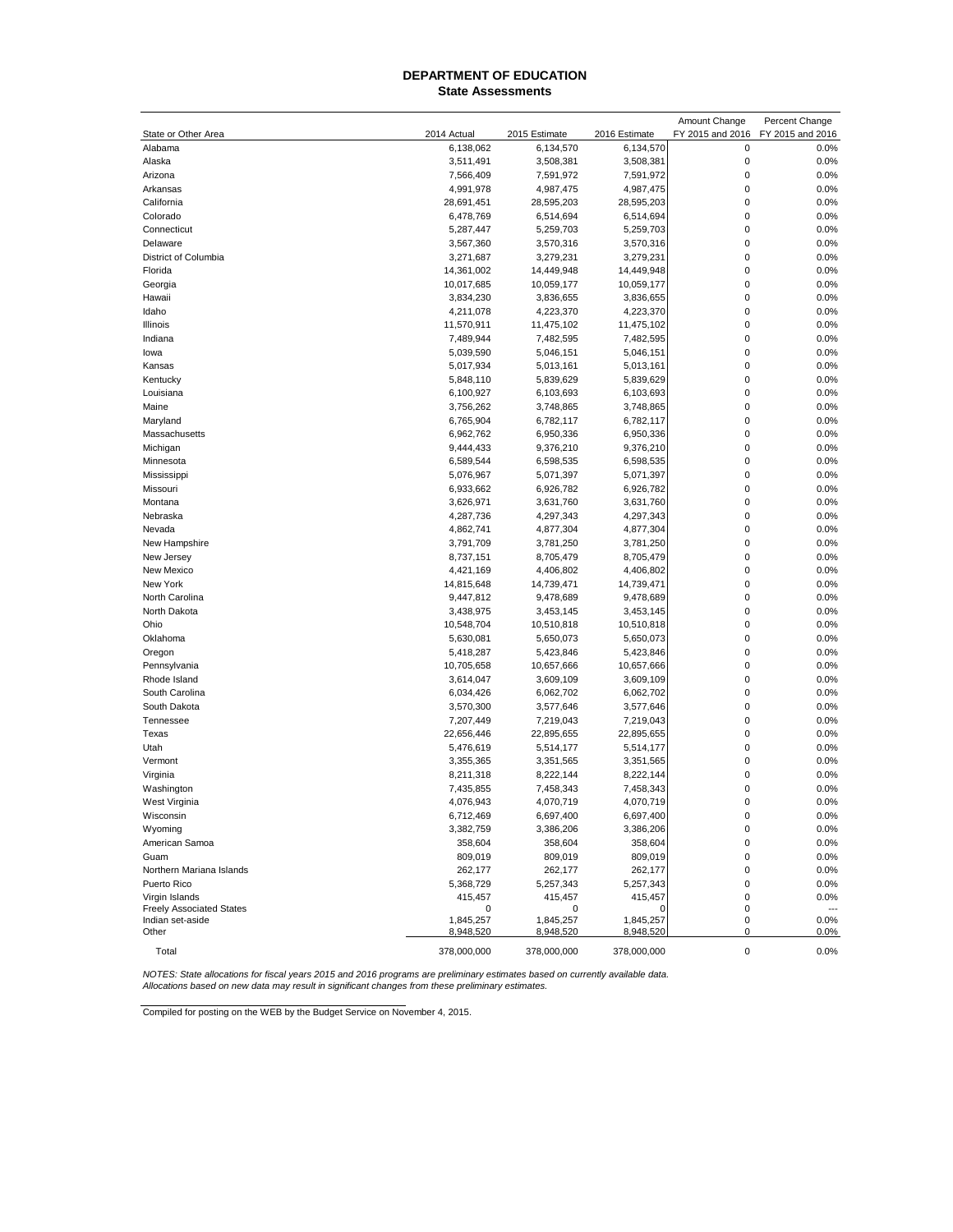#### **DEPARTMENT OF EDUCATION Rural and Low-Income Schools Program**

|                                 |             |               |               | Amount Change    | Percent Change           |
|---------------------------------|-------------|---------------|---------------|------------------|--------------------------|
| State or Other Area             | 2014 Actual | 2015 Estimate | 2016 Estimate | FY 2015 and 2016 | FY 2015 and 2016         |
| Alabama                         | 4,228,358   | 4,147,202     | 4,147,202     | 0                | 0.0%                     |
| Alaska                          | 87,093      | 0             | 0             | 0                | ---                      |
| Arizona                         | 905,152     | 867,771       | 867,771       | $\mathbf 0$      | 0.0%                     |
| Arkansas                        | 3,319,337   | 3,276,626     | 3,276,626     | 0                | 0.0%                     |
| California                      | 1,333,495   | 1,415,999     | 1,415,999     | 0                | 0.0%                     |
| Colorado                        | 594,943     | 505,892       | 505,892       | 0                | 0.0%                     |
| Connecticut                     | 0           | 0             | 0             | 0                | ---                      |
| Delaware                        | $\mathbf 0$ | 0             | 0             | 0                | ---                      |
| District of Columbia            | 0           | 0             | 0             | $\mathbf 0$      |                          |
| Florida                         | 1,915,474   | 2,103,079     | 2,103,079     | 0                | 0.0%                     |
| Georgia                         | 6,076,689   | 6,041,552     | 6,041,552     | 0                | 0.0%                     |
| Hawaii                          | 0           | 0             | 0             | 0                | $\overline{a}$           |
| Idaho                           | 1,009,455   | 663,044       | 663,044       | 0                | 0.0%                     |
| Illinois                        | 1,177,186   | 1,450,773     | 1,450,773     | 0                | 0.0%                     |
| Indiana                         | 1,725,463   | 1,670,501     | 1,670,501     | $\mathbf 0$      | 0.0%                     |
| lowa                            | 330,628     | 386,620       | 386,620       | $\mathbf 0$      | 0.0%                     |
| Kansas                          | 697,512     | 680,232       | 680,232       | 0                | 0.0%                     |
| Kentucky                        | 5,519,003   | 5,114,173     | 5,114,173     | 0                | 0.0%                     |
| Louisiana                       | 2,618,367   | 2,672,904     | 2,672,904     | 0                | 0.0%                     |
| Maine                           | 1,478,485   | 1,379,036     | 1,379,036     | 0                | 0.0%                     |
| Maryland                        | 213,020     | 290,081       | 290,081       | $\mathbf 0$      | 0.0%                     |
| Massachusetts                   | 28,119      | 75,634        | 75,634        | $\mathbf 0$      | 0.0%                     |
| Michigan                        | 2,722,947   | 2,659,480     | 2,659,480     | 0                | 0.0%                     |
| Minnesota                       | 415,658     | 449,745       | 449,745       | 0                | 0.0%                     |
|                                 |             | 5,040,199     | 5,040,199     | 0                | 0.0%                     |
| Mississippi                     | 4,974,642   |               |               | $\mathbf 0$      |                          |
| Missouri                        | 3,226,330   | 3,263,194     | 3,263,194     |                  | 0.0%                     |
| Montana                         | 380,688     | 363,956       | 363,956       | 0                | 0.0%                     |
| Nebraska                        | 91,779      | 115,865       | 115,865       | $\mathbf 0$      | 0.0%                     |
| Nevada                          | 173,824     | 166,125       | 166,125       | 0                | 0.0%                     |
| New Hampshire                   | 718,590     | 779,637       | 779,637       | 0                | 0.0%                     |
| New Jersey                      | 0           | 32,117        | 32,117        | 0                | 0.0%                     |
| New Mexico                      | 1,057,447   | 1,113,374     | 1,113,374     | 0                | 0.0%                     |
| New York                        | 1,518,025   | 1,923,628     | 1,923,628     | 0                | 0.0%                     |
| North Carolina                  | 6,156,231   | 6,055,435     | 6,055,435     | $\mathbf 0$      | 0.0%                     |
| North Dakota                    | 48,201      | 50,523        | 50,523        | $\mathbf 0$      | 0.0%                     |
| Ohio                            | 3,120,558   | 2,982,346     | 2,982,346     | 0                | 0.0%                     |
| Oklahoma                        | 3,506,488   | 3,562,327     | 3,562,327     | 0                | 0.0%                     |
| Oregon                          | 1,401,627   | 1,299,919     | 1,299,919     | 0                | 0.0%                     |
| Pennsylvania                    | 1,392,841   | 1,420,419     | 1,420,419     | $\mathbf 0$      | 0.0%                     |
| Rhode Island                    | 0           | $\pmb{0}$     | 0             | $\mathbf 0$      | ---                      |
| South Carolina                  | 2,324,811   | 2,611,438     | 2,611,438     | $\mathbf 0$      | 0.0%                     |
| South Dakota                    | 78,583      | 160,277       | 160,277       | 0                | 0.0%                     |
| Tennessee                       | 4,499,061   | 4,609,566     | 4,609,566     | 0                | 0.0%                     |
| Texas                           | 6,692,100   | 6,683,174     | 6,683,174     | 0                | 0.0%                     |
| Utah                            | 67,357      | 164,999       | 164,999       | 0                | 0.0%                     |
| Vermont                         | 0           | 0             | 0             | 0                | $\overline{a}$           |
| Virginia                        | 2,055,024   | 1,990,018     | 1,990,018     | $\mathbf 0$      | 0.0%                     |
| Washington                      | 1,201,927   | 1,182,678     | 1,182,678     | 0                | 0.0%                     |
| West Virginia                   | 2,412,049   | 2,194,888     | 2,194,888     | 0                | 0.0%                     |
| Wisconsin                       | 526,132     | 454,354       | 454,354       | 0                | 0.0%                     |
| Wyoming                         | 50,101      | 0             | 0             | 0                | $\overline{\phantom{a}}$ |
| American Samoa                  | 82,516      | 82,516        | 82,516        | 0                | 0.0%                     |
| Guam                            | 186,158     | 186,158       | 186,158       | 0                | 0.0%                     |
| Northern Mariana Islands        | 60,328      | 60,328        | 60,328        | 0                | 0.0%                     |
| Puerto Rico                     | 0           | 0             | 0             | 0                |                          |
| Virgin Islands                  | 95,598      | 95,598        | 95,598        | 0                | 0.0%                     |
| <b>Freely Associated States</b> | 0           | 0             | 0             | 0                |                          |
| Indian set-aside                | 424,600     | 424,600       | 424,600       | 0                | 0.0%                     |
| Other                           |             | 0             |               | 0                |                          |
| Total                           | 84,920,000  | 84,920,000    | 84,920,000    | 0                | 0.0%                     |

NOTES: State allocations for fiscal years 2015 and 2016 programs are preliminary estimates based on currently available data.<br>Allocations based on new data may result in significant changes from these preliminary estimates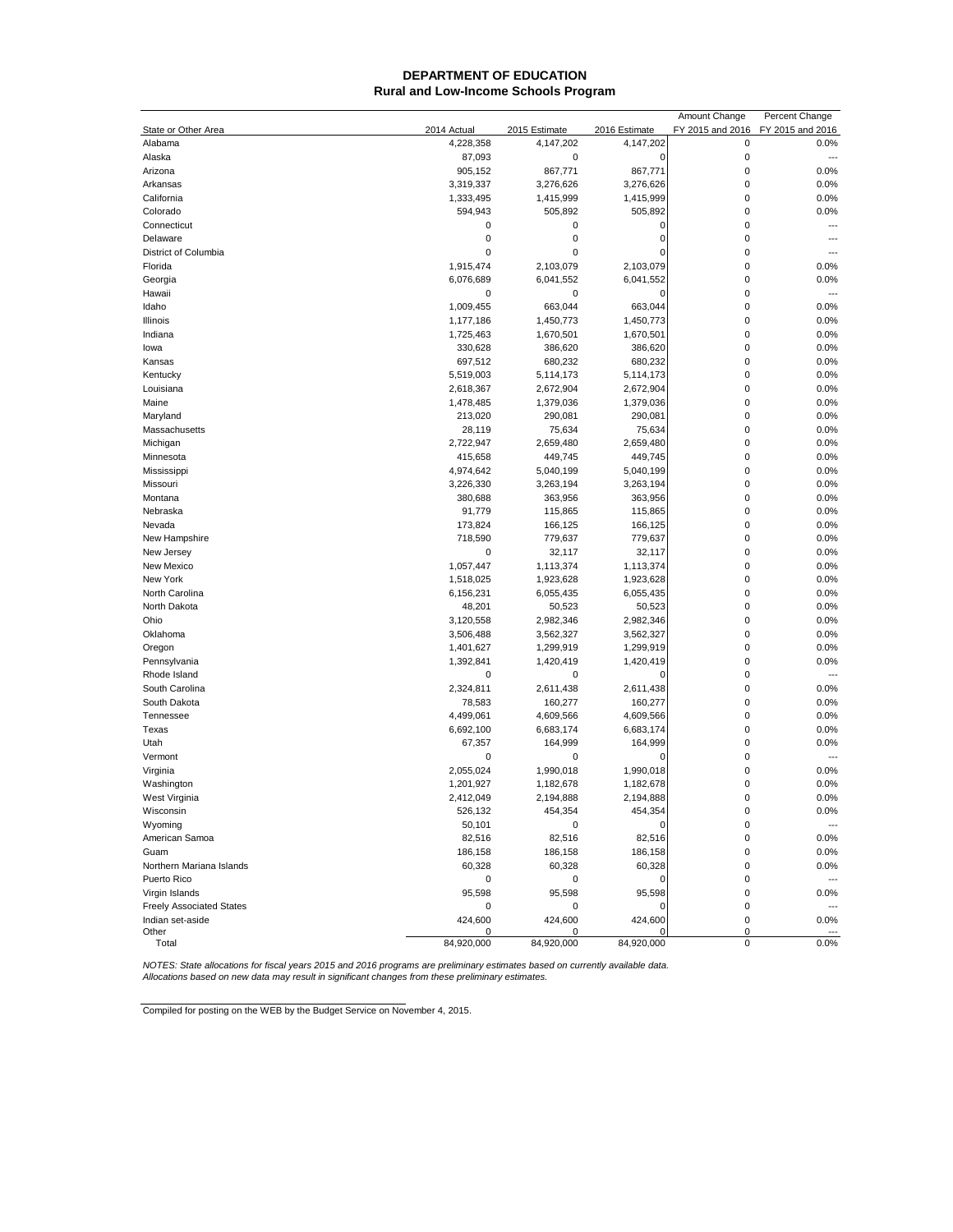## **DEPARTMENT OF EDUCATION Small, Rural School Achievement Program**

|                                 |             |               |               | Amount Change    | Percent Change           |
|---------------------------------|-------------|---------------|---------------|------------------|--------------------------|
| State or Other Area             | 2014 Actual | 2015 Estimate | 2016 Estimate | FY 2015 and 2016 | FY 2015 and 2016         |
| Alabama                         | 5,222       | 4,481         | 4,481         | 0                | 0.0%                     |
| Alaska                          | 200,751     | 212,547       | 212,547       | $\mathbf 0$      | 0.0%                     |
| Arizona                         | 2,157,667   | 2,042,543     | 2,042,543     | $\mathbf 0$      | 0.0%                     |
| Arkansas                        | 1,367,209   | 1,353,126     | 1,353,126     | 0                | 0.0%                     |
| California                      | 7,136,211   | 6,315,358     | 6,315,358     | $\mathbf 0$      | 0.0%                     |
| Colorado                        | 1,819,941   | 1,868,649     | 1,868,649     | 0                | 0.0%                     |
| Connecticut                     | 1,044,779   | 957,553       | 957,553       | $\mathbf 0$      | 0.0%                     |
| Delaware                        | 21,491      | 0             | 0             | $\mathbf 0$      |                          |
| District of Columbia            | 0           | 0             | 0             | 0                | $---$                    |
| Florida                         | 0           | 0             | $\Omega$      | 0                |                          |
| Georgia                         | 71,215      | 56,578        | 56,578        | 0                | 0.0%                     |
| Hawaii                          | 0           | 0             | 0             | 0                | ---                      |
| Idaho                           | 1,245,080   | 1,238,684     | 1,238,684     | $\mathbf 0$      | 0.0%                     |
| Illinois                        | 5,169,689   | 4,943,984     | 4,943,984     | $\mathbf 0$      | 0.0%                     |
| Indiana                         | 349,103     | 319,129       | 319,129       | 0                | 0.0%                     |
| lowa                            | 3,798,839   | 3,695,795     | 3,695,795     | $\mathbf 0$      | 0.0%                     |
| Kansas                          | 3,408,700   | 3,366,948     | 3,366,948     | $\mathbf 0$      | 0.0%                     |
| Kentucky                        | 243,806     | 189,843       | 189,843       | $\mathbf 0$      | 0.0%                     |
| Louisiana                       | 185,401     | 33,006        | 33,006        | $\mathbf 0$      | 0.0%                     |
| Maine                           | 1,373,968   | 1,465,816     | 1,465,816     | $\mathbf 0$      | 0.0%                     |
| Maryland                        | 0           | $\pmb{0}$     | 0             | $\mathbf 0$      | ---                      |
| Massachusetts                   | 1,192,713   | 1,256,066     | 1,256,066     | 0                | 0.0%                     |
| Michigan                        | 2,571,332   | 2,582,409     | 2,582,409     | 0                | 0.0%                     |
| Minnesota                       | 3,328,884   | 3,499,888     | 3,499,888     | $\mathbf 0$      | 0.0%                     |
| Mississippi                     | 75,372      | 74,661        | 74,661        | 0                | 0.0%                     |
| Missouri                        | 4,788,896   | 4,807,926     | 4,807,926     | $\mathbf 0$      | 0.0%                     |
| Montana                         | 4,895,560   | 4,955,626     | 4,955,626     | $\mathbf 0$      | 0.0%                     |
| Nebraska                        | 3,708,803   | 3,751,688     | 3,751,688     | 0                | 0.0%                     |
| Nevada                          | 159,647     | 146,774       | 146,774       | $\mathbf 0$      | 0.0%                     |
| New Hampshire                   | 1,492,697   | 1,445,351     | 1,445,351     | $\mathbf 0$      | 0.0%                     |
| New Jersey                      | 1,855,697   | 1,855,887     | 1,855,887     | $\mathbf 0$      | 0.0%                     |
| New Mexico                      | 580,631     | 850,674       | 850,674       | $\mathbf 0$      | 0.0%                     |
| New York                        | 1,877,089   | 1,896,202     | 1,896,202     | $\mathbf 0$      | 0.0%                     |
| North Carolina                  | 620,241     | 782,679       | 782,679       | $\pmb{0}$        | 0.0%                     |
| North Dakota                    | 867,043     | 929,589       | 929,589       | $\mathbf 0$      | 0.0%                     |
| Ohio                            | 2,688,582   | 2,773,116     | 2,773,116     | $\mathbf 0$      | 0.0%                     |
| Oklahoma                        | 6,714,254   | 6,913,899     | 6,913,899     | $\mathbf 0$      | 0.0%                     |
| Oregon                          | 1,580,913   | 1,616,327     | 1,616,327     | $\mathbf 0$      | 0.0%                     |
| Pennsylvania                    | 510,389     | 441,115       | 441,115       | $\mathbf 0$      | 0.0%                     |
| Rhode Island                    | 111,577     | 115,970       | 115,970       | $\mathbf 0$      | 0.0%                     |
| South Carolina                  | 0           | 0             | $\Omega$      | $\mathbf 0$      | $---$                    |
| South Dakota                    | 939,711     | 915,913       | 915,913       | $\mathbf 0$      | 0.0%                     |
| Tennessee                       | 99,095      | 217,842       | 217,842       | $\mathbf 0$      | 0.0%                     |
| Texas                           | 8,832,651   | 8,952,923     | 8,952,923     | $\mathbf 0$      | 0.0%                     |
| Utah                            | 641,675     | 561,052       | 561,052       | $\mathbf 0$      | 0.0%                     |
| Vermont                         | 3,068       | 2,293         | 2,293         | $\mathbf 0$      | 0.0%                     |
| Virginia                        | 48,138      | 48,188        | 48,188        | $\mathbf 0$      | 0.0%                     |
| Washington                      | 2,033,446   | 2,109,238     | 2,109,238     | $\mathbf 0$      | 0.0%                     |
| West Virginia                   | 0           | 0             | 0             | $\mathbf 0$      | $\overline{\phantom{a}}$ |
| <u>vvisconsin</u>               | 3,078,764   | 3,139,005     | 3,139,005     | O                | 0.0%                     |
| Wyoming                         | 24,060      | 87,000        | 87,000        | 0                | 0.0%                     |
| American Samoa                  | 0           | 0             | 0             | 0                |                          |
| Guam                            | 0           | 0             | 0             | 0                |                          |
| Northern Mariana Islands        | 0           | 0             | 0             | 0                |                          |
| Puerto Rico                     | 0           | 0             | 0             | 0                |                          |
| Virgin Islands                  | 0           | 0             | 0             | 0                |                          |
| <b>Freely Associated States</b> | 0           | 0             | 0             | 0                |                          |
| Indian set-aside                | 0           | 0             | 0             | $\mathbf 0$      |                          |
| Other                           | 0           | 126,659       | 126,659       | 0                | 0.0%                     |
| Total                           | 84,920,000  | 84,920,000    | 84,920,000    | 0                | 0.0%                     |

NOTES: State allocations for fiscal years 2015 and 2016 programs are preliminary estimates based on currently available data.<br>Allocations based on new data may result in significant changes from these preliminary estimates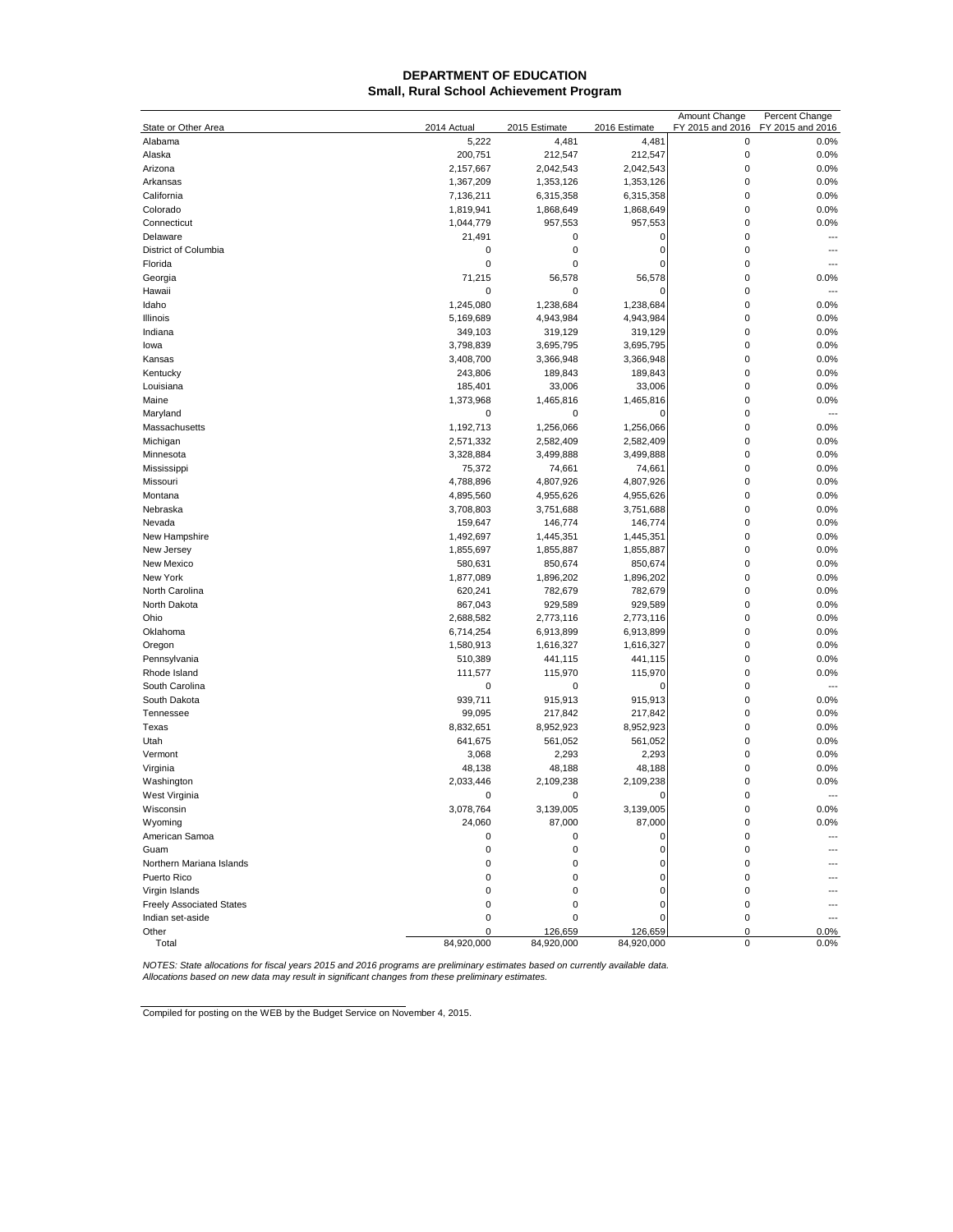## **DEPARTMENT OF EDUCATION Indian Education--Grants to Local Educational Agencies**

| $\mathbf 0$<br>0.0%<br>Alabama<br>1,530,215<br>1,427,676<br>1,427,676<br>$\mathbf 0$<br>Alaska<br>13,535,078<br>0.0%<br>12,382,737<br>13,535,078<br>$\mathbf 0$<br>0.0%<br>Arizona<br>10,437,083<br>10,234,877<br>10,234,877<br>$\mathbf 0$<br>0.0%<br>Arkansas<br>259,517<br>219,339<br>219,339<br>4,895,632<br>$\mathbf 0$<br>0.0%<br>California<br>5,690,924<br>4,895,632<br>$\mathbf 0$<br>0.0%<br>Colorado<br>650,713<br>674,011<br>674,011<br>$\mathbf 0$<br>0.0%<br>Connecticut<br>30,132<br>30,651<br>30,651<br>$\mathbf 0$<br>$\pmb{0}$<br>Delaware<br>0<br>0<br>---<br>District of Columbia<br>0<br>0<br>$\mathbf 0$<br>0<br>$\overline{a}$<br>Florida<br>107,396<br>94,018<br>94,018<br>$\mathbf 0$<br>0.0%<br>$\mathbf 0$<br>Georgia<br>0<br>0<br>0<br>$\overline{a}$<br>0<br>$\mathbf 0$<br>Hawaii<br>0<br>0<br>$\overline{a}$<br>$\mathbf 0$<br>Idaho<br>424,068<br>484,898<br>484,898<br>0.0%<br>$\mathbf 0$<br>192,186<br>239,087<br>239,087<br>0.0%<br>Illinois<br>0<br>0<br>$\mathbf 0$<br>Indiana<br>$\Omega$<br>$\overline{a}$<br>$\mathbf 0$<br>286,357<br>263,361<br>0.0%<br>263,361<br>lowa<br>917,700<br>$\mathbf 0$<br>0.0%<br>Kansas<br>1,022,471<br>917,700<br>$\mathbf 0$<br>Kentucky<br>0<br>0<br>0<br>---<br>$\mathbf 0$<br>Louisiana<br>918,327<br>864,653<br>864,653<br>0.0%<br>$\mathbf 0$<br>0.0%<br>Maine<br>157,658<br>168,606<br>168,606<br>$\mathbf 0$<br>76,833<br>0.0%<br>Maryland<br>80,031<br>76,833<br>$\mathbf 0$<br>0.0%<br>Massachusetts<br>85,657<br>115,414<br>115,414<br>$\mathbf 0$<br>0.0%<br>Michigan<br>2,418,194<br>2,128,848<br>2,128,848<br>3,807,832<br>$\mathbf 0$<br>0.0%<br>Minnesota<br>3,589,454<br>3,807,832<br>$\mathbf 0$<br>0.0%<br>Mississippi<br>459,193<br>473,980<br>473,980<br>$\mathbf 0$<br>76,954<br>0.0%<br>Missouri<br>75,843<br>76,954<br>$\mathbf 0$<br>3,639,330<br>0.0%<br>Montana<br>3,531,642<br>3,639,330<br>911,714<br>911,714<br>$\mathbf 0$<br>0.0%<br>Nebraska<br>874,559<br>$\mathbf 0$<br>0.0%<br>Nevada<br>731,316<br>652,506<br>652,506<br>$\pmb{0}$<br>$\mathbf 0$<br>$\mathbf 0$<br>New Hampshire<br>0<br>$\overline{a}$<br>0<br>$\mathbf 0$<br>New Jersey<br>32,880<br>$\Omega$<br>$\overline{a}$<br>7,636,043<br>$\mathbf 0$<br>New Mexico<br>7,854,525<br>7,636,043<br>0.0%<br>$\mathbf 0$<br>0.0%<br>New York<br>1,796,674<br>1,924,533<br>1,924,533<br>North Carolina<br>$\pmb{0}$<br>0.0%<br>3,560,033<br>3,517,366<br>3,517,366<br>North Dakota<br>$\mathbf 0$<br>0.0%<br>1,878,436<br>2,070,349<br>2,070,349<br>Ohio<br>$\mathbf 0$<br>0<br>0<br>0<br>$\overline{a}$<br>$\mathbf 0$<br>Oklahoma<br>23,994,964<br>24,085,832<br>24,085,832<br>0.0%<br>$\mathbf 0$<br>Oregon<br>1,867,040<br>1,849,526<br>1,849,526<br>0.0%<br>$\mathbf 0$<br>$\pmb{0}$<br>Pennsylvania<br>0<br>O<br>---<br>$\mathbf 0$<br>0<br>0<br>Rhode Island<br>$\mathcal{C}$<br>---<br>27,946<br>27,946<br>$\mathbf 0$<br>South Carolina<br>17,560<br>0.0%<br>South Dakota<br>3,940,380<br>3,940,380<br>$\mathbf 0$<br>0.0%<br>3,729,450<br>$\mathbf 0$<br>Tennessee<br>0<br>0<br>0<br>$\overline{a}$<br>$\mathbf 0$<br>Texas<br>509,659<br>487,490<br>487,490<br>0.0%<br>$\mathbf 0$<br>0.0%<br>Utah<br>1,356,615<br>1,361,048<br>1,361,048<br>$\mathbf 0$<br>0.0%<br>Vermont<br>216,823<br>221,096<br>221,096<br>Virginia<br>10,051<br>10,051<br>$\mathbf 0$<br>0.0%<br>11,100<br>4,103,967<br>4,025,711<br>4,025,711<br>$\mathbf 0$<br>0.0%<br>Washington<br>$\mathbf 0$<br>West Virginia<br>0<br>0<br>0<br>$\overline{\phantom{a}}$<br>0.0%<br>2,612,187<br>2,409,623<br>2,409,623<br>0<br><u>VVISCONSIN</u><br>903,517<br>881,007<br>0.0%<br>Wyoming<br>881,007<br>0<br>American Samoa<br>0<br>0<br>0<br>O<br>---<br>0<br>0<br>0<br>0<br>Guam<br>Northern Mariana Islands<br>0<br>0<br>0<br>0<br>Puerto Rico<br>0<br>0<br>0<br>0<br>Virgin Islands<br>0<br>0<br>0<br>0<br><b>Freely Associated States</b><br>0<br>0<br>0<br>0<br>Indian set-aside<br>0<br>$\pmb{0}$<br>0<br>0<br>Other<br>0<br>0<br>0<br>C<br>100,381,103<br>100,381,000<br>100,381,000<br>Total<br>0<br>0.0% |                     |             |               |               | Amount Change    | Percent Change   |
|-------------------------------------------------------------------------------------------------------------------------------------------------------------------------------------------------------------------------------------------------------------------------------------------------------------------------------------------------------------------------------------------------------------------------------------------------------------------------------------------------------------------------------------------------------------------------------------------------------------------------------------------------------------------------------------------------------------------------------------------------------------------------------------------------------------------------------------------------------------------------------------------------------------------------------------------------------------------------------------------------------------------------------------------------------------------------------------------------------------------------------------------------------------------------------------------------------------------------------------------------------------------------------------------------------------------------------------------------------------------------------------------------------------------------------------------------------------------------------------------------------------------------------------------------------------------------------------------------------------------------------------------------------------------------------------------------------------------------------------------------------------------------------------------------------------------------------------------------------------------------------------------------------------------------------------------------------------------------------------------------------------------------------------------------------------------------------------------------------------------------------------------------------------------------------------------------------------------------------------------------------------------------------------------------------------------------------------------------------------------------------------------------------------------------------------------------------------------------------------------------------------------------------------------------------------------------------------------------------------------------------------------------------------------------------------------------------------------------------------------------------------------------------------------------------------------------------------------------------------------------------------------------------------------------------------------------------------------------------------------------------------------------------------------------------------------------------------------------------------------------------------------------------------------------------------------------------------------------------------------------------------------------------------------------------------------------------------------------------------------------------------------------------------------------------------------------------------------------------------------------------------------------------------------------------------------------------------------------------------------------------------------------------------------------------------------------------------------------------------------------------------------------------------------------------------------------------------------------------------------------------------------------------------------------------------------------------------------------------------------------------------------------------------------------------------|---------------------|-------------|---------------|---------------|------------------|------------------|
|                                                                                                                                                                                                                                                                                                                                                                                                                                                                                                                                                                                                                                                                                                                                                                                                                                                                                                                                                                                                                                                                                                                                                                                                                                                                                                                                                                                                                                                                                                                                                                                                                                                                                                                                                                                                                                                                                                                                                                                                                                                                                                                                                                                                                                                                                                                                                                                                                                                                                                                                                                                                                                                                                                                                                                                                                                                                                                                                                                                                                                                                                                                                                                                                                                                                                                                                                                                                                                                                                                                                                                                                                                                                                                                                                                                                                                                                                                                                                                                                                                                             | State or Other Area | 2014 Actual | 2015 Estimate | 2016 Estimate | FY 2015 and 2016 | FY 2015 and 2016 |
|                                                                                                                                                                                                                                                                                                                                                                                                                                                                                                                                                                                                                                                                                                                                                                                                                                                                                                                                                                                                                                                                                                                                                                                                                                                                                                                                                                                                                                                                                                                                                                                                                                                                                                                                                                                                                                                                                                                                                                                                                                                                                                                                                                                                                                                                                                                                                                                                                                                                                                                                                                                                                                                                                                                                                                                                                                                                                                                                                                                                                                                                                                                                                                                                                                                                                                                                                                                                                                                                                                                                                                                                                                                                                                                                                                                                                                                                                                                                                                                                                                                             |                     |             |               |               |                  |                  |
|                                                                                                                                                                                                                                                                                                                                                                                                                                                                                                                                                                                                                                                                                                                                                                                                                                                                                                                                                                                                                                                                                                                                                                                                                                                                                                                                                                                                                                                                                                                                                                                                                                                                                                                                                                                                                                                                                                                                                                                                                                                                                                                                                                                                                                                                                                                                                                                                                                                                                                                                                                                                                                                                                                                                                                                                                                                                                                                                                                                                                                                                                                                                                                                                                                                                                                                                                                                                                                                                                                                                                                                                                                                                                                                                                                                                                                                                                                                                                                                                                                                             |                     |             |               |               |                  |                  |
|                                                                                                                                                                                                                                                                                                                                                                                                                                                                                                                                                                                                                                                                                                                                                                                                                                                                                                                                                                                                                                                                                                                                                                                                                                                                                                                                                                                                                                                                                                                                                                                                                                                                                                                                                                                                                                                                                                                                                                                                                                                                                                                                                                                                                                                                                                                                                                                                                                                                                                                                                                                                                                                                                                                                                                                                                                                                                                                                                                                                                                                                                                                                                                                                                                                                                                                                                                                                                                                                                                                                                                                                                                                                                                                                                                                                                                                                                                                                                                                                                                                             |                     |             |               |               |                  |                  |
|                                                                                                                                                                                                                                                                                                                                                                                                                                                                                                                                                                                                                                                                                                                                                                                                                                                                                                                                                                                                                                                                                                                                                                                                                                                                                                                                                                                                                                                                                                                                                                                                                                                                                                                                                                                                                                                                                                                                                                                                                                                                                                                                                                                                                                                                                                                                                                                                                                                                                                                                                                                                                                                                                                                                                                                                                                                                                                                                                                                                                                                                                                                                                                                                                                                                                                                                                                                                                                                                                                                                                                                                                                                                                                                                                                                                                                                                                                                                                                                                                                                             |                     |             |               |               |                  |                  |
|                                                                                                                                                                                                                                                                                                                                                                                                                                                                                                                                                                                                                                                                                                                                                                                                                                                                                                                                                                                                                                                                                                                                                                                                                                                                                                                                                                                                                                                                                                                                                                                                                                                                                                                                                                                                                                                                                                                                                                                                                                                                                                                                                                                                                                                                                                                                                                                                                                                                                                                                                                                                                                                                                                                                                                                                                                                                                                                                                                                                                                                                                                                                                                                                                                                                                                                                                                                                                                                                                                                                                                                                                                                                                                                                                                                                                                                                                                                                                                                                                                                             |                     |             |               |               |                  |                  |
|                                                                                                                                                                                                                                                                                                                                                                                                                                                                                                                                                                                                                                                                                                                                                                                                                                                                                                                                                                                                                                                                                                                                                                                                                                                                                                                                                                                                                                                                                                                                                                                                                                                                                                                                                                                                                                                                                                                                                                                                                                                                                                                                                                                                                                                                                                                                                                                                                                                                                                                                                                                                                                                                                                                                                                                                                                                                                                                                                                                                                                                                                                                                                                                                                                                                                                                                                                                                                                                                                                                                                                                                                                                                                                                                                                                                                                                                                                                                                                                                                                                             |                     |             |               |               |                  |                  |
|                                                                                                                                                                                                                                                                                                                                                                                                                                                                                                                                                                                                                                                                                                                                                                                                                                                                                                                                                                                                                                                                                                                                                                                                                                                                                                                                                                                                                                                                                                                                                                                                                                                                                                                                                                                                                                                                                                                                                                                                                                                                                                                                                                                                                                                                                                                                                                                                                                                                                                                                                                                                                                                                                                                                                                                                                                                                                                                                                                                                                                                                                                                                                                                                                                                                                                                                                                                                                                                                                                                                                                                                                                                                                                                                                                                                                                                                                                                                                                                                                                                             |                     |             |               |               |                  |                  |
|                                                                                                                                                                                                                                                                                                                                                                                                                                                                                                                                                                                                                                                                                                                                                                                                                                                                                                                                                                                                                                                                                                                                                                                                                                                                                                                                                                                                                                                                                                                                                                                                                                                                                                                                                                                                                                                                                                                                                                                                                                                                                                                                                                                                                                                                                                                                                                                                                                                                                                                                                                                                                                                                                                                                                                                                                                                                                                                                                                                                                                                                                                                                                                                                                                                                                                                                                                                                                                                                                                                                                                                                                                                                                                                                                                                                                                                                                                                                                                                                                                                             |                     |             |               |               |                  |                  |
|                                                                                                                                                                                                                                                                                                                                                                                                                                                                                                                                                                                                                                                                                                                                                                                                                                                                                                                                                                                                                                                                                                                                                                                                                                                                                                                                                                                                                                                                                                                                                                                                                                                                                                                                                                                                                                                                                                                                                                                                                                                                                                                                                                                                                                                                                                                                                                                                                                                                                                                                                                                                                                                                                                                                                                                                                                                                                                                                                                                                                                                                                                                                                                                                                                                                                                                                                                                                                                                                                                                                                                                                                                                                                                                                                                                                                                                                                                                                                                                                                                                             |                     |             |               |               |                  |                  |
|                                                                                                                                                                                                                                                                                                                                                                                                                                                                                                                                                                                                                                                                                                                                                                                                                                                                                                                                                                                                                                                                                                                                                                                                                                                                                                                                                                                                                                                                                                                                                                                                                                                                                                                                                                                                                                                                                                                                                                                                                                                                                                                                                                                                                                                                                                                                                                                                                                                                                                                                                                                                                                                                                                                                                                                                                                                                                                                                                                                                                                                                                                                                                                                                                                                                                                                                                                                                                                                                                                                                                                                                                                                                                                                                                                                                                                                                                                                                                                                                                                                             |                     |             |               |               |                  |                  |
|                                                                                                                                                                                                                                                                                                                                                                                                                                                                                                                                                                                                                                                                                                                                                                                                                                                                                                                                                                                                                                                                                                                                                                                                                                                                                                                                                                                                                                                                                                                                                                                                                                                                                                                                                                                                                                                                                                                                                                                                                                                                                                                                                                                                                                                                                                                                                                                                                                                                                                                                                                                                                                                                                                                                                                                                                                                                                                                                                                                                                                                                                                                                                                                                                                                                                                                                                                                                                                                                                                                                                                                                                                                                                                                                                                                                                                                                                                                                                                                                                                                             |                     |             |               |               |                  |                  |
|                                                                                                                                                                                                                                                                                                                                                                                                                                                                                                                                                                                                                                                                                                                                                                                                                                                                                                                                                                                                                                                                                                                                                                                                                                                                                                                                                                                                                                                                                                                                                                                                                                                                                                                                                                                                                                                                                                                                                                                                                                                                                                                                                                                                                                                                                                                                                                                                                                                                                                                                                                                                                                                                                                                                                                                                                                                                                                                                                                                                                                                                                                                                                                                                                                                                                                                                                                                                                                                                                                                                                                                                                                                                                                                                                                                                                                                                                                                                                                                                                                                             |                     |             |               |               |                  |                  |
|                                                                                                                                                                                                                                                                                                                                                                                                                                                                                                                                                                                                                                                                                                                                                                                                                                                                                                                                                                                                                                                                                                                                                                                                                                                                                                                                                                                                                                                                                                                                                                                                                                                                                                                                                                                                                                                                                                                                                                                                                                                                                                                                                                                                                                                                                                                                                                                                                                                                                                                                                                                                                                                                                                                                                                                                                                                                                                                                                                                                                                                                                                                                                                                                                                                                                                                                                                                                                                                                                                                                                                                                                                                                                                                                                                                                                                                                                                                                                                                                                                                             |                     |             |               |               |                  |                  |
|                                                                                                                                                                                                                                                                                                                                                                                                                                                                                                                                                                                                                                                                                                                                                                                                                                                                                                                                                                                                                                                                                                                                                                                                                                                                                                                                                                                                                                                                                                                                                                                                                                                                                                                                                                                                                                                                                                                                                                                                                                                                                                                                                                                                                                                                                                                                                                                                                                                                                                                                                                                                                                                                                                                                                                                                                                                                                                                                                                                                                                                                                                                                                                                                                                                                                                                                                                                                                                                                                                                                                                                                                                                                                                                                                                                                                                                                                                                                                                                                                                                             |                     |             |               |               |                  |                  |
|                                                                                                                                                                                                                                                                                                                                                                                                                                                                                                                                                                                                                                                                                                                                                                                                                                                                                                                                                                                                                                                                                                                                                                                                                                                                                                                                                                                                                                                                                                                                                                                                                                                                                                                                                                                                                                                                                                                                                                                                                                                                                                                                                                                                                                                                                                                                                                                                                                                                                                                                                                                                                                                                                                                                                                                                                                                                                                                                                                                                                                                                                                                                                                                                                                                                                                                                                                                                                                                                                                                                                                                                                                                                                                                                                                                                                                                                                                                                                                                                                                                             |                     |             |               |               |                  |                  |
|                                                                                                                                                                                                                                                                                                                                                                                                                                                                                                                                                                                                                                                                                                                                                                                                                                                                                                                                                                                                                                                                                                                                                                                                                                                                                                                                                                                                                                                                                                                                                                                                                                                                                                                                                                                                                                                                                                                                                                                                                                                                                                                                                                                                                                                                                                                                                                                                                                                                                                                                                                                                                                                                                                                                                                                                                                                                                                                                                                                                                                                                                                                                                                                                                                                                                                                                                                                                                                                                                                                                                                                                                                                                                                                                                                                                                                                                                                                                                                                                                                                             |                     |             |               |               |                  |                  |
|                                                                                                                                                                                                                                                                                                                                                                                                                                                                                                                                                                                                                                                                                                                                                                                                                                                                                                                                                                                                                                                                                                                                                                                                                                                                                                                                                                                                                                                                                                                                                                                                                                                                                                                                                                                                                                                                                                                                                                                                                                                                                                                                                                                                                                                                                                                                                                                                                                                                                                                                                                                                                                                                                                                                                                                                                                                                                                                                                                                                                                                                                                                                                                                                                                                                                                                                                                                                                                                                                                                                                                                                                                                                                                                                                                                                                                                                                                                                                                                                                                                             |                     |             |               |               |                  |                  |
|                                                                                                                                                                                                                                                                                                                                                                                                                                                                                                                                                                                                                                                                                                                                                                                                                                                                                                                                                                                                                                                                                                                                                                                                                                                                                                                                                                                                                                                                                                                                                                                                                                                                                                                                                                                                                                                                                                                                                                                                                                                                                                                                                                                                                                                                                                                                                                                                                                                                                                                                                                                                                                                                                                                                                                                                                                                                                                                                                                                                                                                                                                                                                                                                                                                                                                                                                                                                                                                                                                                                                                                                                                                                                                                                                                                                                                                                                                                                                                                                                                                             |                     |             |               |               |                  |                  |
|                                                                                                                                                                                                                                                                                                                                                                                                                                                                                                                                                                                                                                                                                                                                                                                                                                                                                                                                                                                                                                                                                                                                                                                                                                                                                                                                                                                                                                                                                                                                                                                                                                                                                                                                                                                                                                                                                                                                                                                                                                                                                                                                                                                                                                                                                                                                                                                                                                                                                                                                                                                                                                                                                                                                                                                                                                                                                                                                                                                                                                                                                                                                                                                                                                                                                                                                                                                                                                                                                                                                                                                                                                                                                                                                                                                                                                                                                                                                                                                                                                                             |                     |             |               |               |                  |                  |
|                                                                                                                                                                                                                                                                                                                                                                                                                                                                                                                                                                                                                                                                                                                                                                                                                                                                                                                                                                                                                                                                                                                                                                                                                                                                                                                                                                                                                                                                                                                                                                                                                                                                                                                                                                                                                                                                                                                                                                                                                                                                                                                                                                                                                                                                                                                                                                                                                                                                                                                                                                                                                                                                                                                                                                                                                                                                                                                                                                                                                                                                                                                                                                                                                                                                                                                                                                                                                                                                                                                                                                                                                                                                                                                                                                                                                                                                                                                                                                                                                                                             |                     |             |               |               |                  |                  |
|                                                                                                                                                                                                                                                                                                                                                                                                                                                                                                                                                                                                                                                                                                                                                                                                                                                                                                                                                                                                                                                                                                                                                                                                                                                                                                                                                                                                                                                                                                                                                                                                                                                                                                                                                                                                                                                                                                                                                                                                                                                                                                                                                                                                                                                                                                                                                                                                                                                                                                                                                                                                                                                                                                                                                                                                                                                                                                                                                                                                                                                                                                                                                                                                                                                                                                                                                                                                                                                                                                                                                                                                                                                                                                                                                                                                                                                                                                                                                                                                                                                             |                     |             |               |               |                  |                  |
|                                                                                                                                                                                                                                                                                                                                                                                                                                                                                                                                                                                                                                                                                                                                                                                                                                                                                                                                                                                                                                                                                                                                                                                                                                                                                                                                                                                                                                                                                                                                                                                                                                                                                                                                                                                                                                                                                                                                                                                                                                                                                                                                                                                                                                                                                                                                                                                                                                                                                                                                                                                                                                                                                                                                                                                                                                                                                                                                                                                                                                                                                                                                                                                                                                                                                                                                                                                                                                                                                                                                                                                                                                                                                                                                                                                                                                                                                                                                                                                                                                                             |                     |             |               |               |                  |                  |
|                                                                                                                                                                                                                                                                                                                                                                                                                                                                                                                                                                                                                                                                                                                                                                                                                                                                                                                                                                                                                                                                                                                                                                                                                                                                                                                                                                                                                                                                                                                                                                                                                                                                                                                                                                                                                                                                                                                                                                                                                                                                                                                                                                                                                                                                                                                                                                                                                                                                                                                                                                                                                                                                                                                                                                                                                                                                                                                                                                                                                                                                                                                                                                                                                                                                                                                                                                                                                                                                                                                                                                                                                                                                                                                                                                                                                                                                                                                                                                                                                                                             |                     |             |               |               |                  |                  |
|                                                                                                                                                                                                                                                                                                                                                                                                                                                                                                                                                                                                                                                                                                                                                                                                                                                                                                                                                                                                                                                                                                                                                                                                                                                                                                                                                                                                                                                                                                                                                                                                                                                                                                                                                                                                                                                                                                                                                                                                                                                                                                                                                                                                                                                                                                                                                                                                                                                                                                                                                                                                                                                                                                                                                                                                                                                                                                                                                                                                                                                                                                                                                                                                                                                                                                                                                                                                                                                                                                                                                                                                                                                                                                                                                                                                                                                                                                                                                                                                                                                             |                     |             |               |               |                  |                  |
|                                                                                                                                                                                                                                                                                                                                                                                                                                                                                                                                                                                                                                                                                                                                                                                                                                                                                                                                                                                                                                                                                                                                                                                                                                                                                                                                                                                                                                                                                                                                                                                                                                                                                                                                                                                                                                                                                                                                                                                                                                                                                                                                                                                                                                                                                                                                                                                                                                                                                                                                                                                                                                                                                                                                                                                                                                                                                                                                                                                                                                                                                                                                                                                                                                                                                                                                                                                                                                                                                                                                                                                                                                                                                                                                                                                                                                                                                                                                                                                                                                                             |                     |             |               |               |                  |                  |
|                                                                                                                                                                                                                                                                                                                                                                                                                                                                                                                                                                                                                                                                                                                                                                                                                                                                                                                                                                                                                                                                                                                                                                                                                                                                                                                                                                                                                                                                                                                                                                                                                                                                                                                                                                                                                                                                                                                                                                                                                                                                                                                                                                                                                                                                                                                                                                                                                                                                                                                                                                                                                                                                                                                                                                                                                                                                                                                                                                                                                                                                                                                                                                                                                                                                                                                                                                                                                                                                                                                                                                                                                                                                                                                                                                                                                                                                                                                                                                                                                                                             |                     |             |               |               |                  |                  |
|                                                                                                                                                                                                                                                                                                                                                                                                                                                                                                                                                                                                                                                                                                                                                                                                                                                                                                                                                                                                                                                                                                                                                                                                                                                                                                                                                                                                                                                                                                                                                                                                                                                                                                                                                                                                                                                                                                                                                                                                                                                                                                                                                                                                                                                                                                                                                                                                                                                                                                                                                                                                                                                                                                                                                                                                                                                                                                                                                                                                                                                                                                                                                                                                                                                                                                                                                                                                                                                                                                                                                                                                                                                                                                                                                                                                                                                                                                                                                                                                                                                             |                     |             |               |               |                  |                  |
|                                                                                                                                                                                                                                                                                                                                                                                                                                                                                                                                                                                                                                                                                                                                                                                                                                                                                                                                                                                                                                                                                                                                                                                                                                                                                                                                                                                                                                                                                                                                                                                                                                                                                                                                                                                                                                                                                                                                                                                                                                                                                                                                                                                                                                                                                                                                                                                                                                                                                                                                                                                                                                                                                                                                                                                                                                                                                                                                                                                                                                                                                                                                                                                                                                                                                                                                                                                                                                                                                                                                                                                                                                                                                                                                                                                                                                                                                                                                                                                                                                                             |                     |             |               |               |                  |                  |
|                                                                                                                                                                                                                                                                                                                                                                                                                                                                                                                                                                                                                                                                                                                                                                                                                                                                                                                                                                                                                                                                                                                                                                                                                                                                                                                                                                                                                                                                                                                                                                                                                                                                                                                                                                                                                                                                                                                                                                                                                                                                                                                                                                                                                                                                                                                                                                                                                                                                                                                                                                                                                                                                                                                                                                                                                                                                                                                                                                                                                                                                                                                                                                                                                                                                                                                                                                                                                                                                                                                                                                                                                                                                                                                                                                                                                                                                                                                                                                                                                                                             |                     |             |               |               |                  |                  |
|                                                                                                                                                                                                                                                                                                                                                                                                                                                                                                                                                                                                                                                                                                                                                                                                                                                                                                                                                                                                                                                                                                                                                                                                                                                                                                                                                                                                                                                                                                                                                                                                                                                                                                                                                                                                                                                                                                                                                                                                                                                                                                                                                                                                                                                                                                                                                                                                                                                                                                                                                                                                                                                                                                                                                                                                                                                                                                                                                                                                                                                                                                                                                                                                                                                                                                                                                                                                                                                                                                                                                                                                                                                                                                                                                                                                                                                                                                                                                                                                                                                             |                     |             |               |               |                  |                  |
|                                                                                                                                                                                                                                                                                                                                                                                                                                                                                                                                                                                                                                                                                                                                                                                                                                                                                                                                                                                                                                                                                                                                                                                                                                                                                                                                                                                                                                                                                                                                                                                                                                                                                                                                                                                                                                                                                                                                                                                                                                                                                                                                                                                                                                                                                                                                                                                                                                                                                                                                                                                                                                                                                                                                                                                                                                                                                                                                                                                                                                                                                                                                                                                                                                                                                                                                                                                                                                                                                                                                                                                                                                                                                                                                                                                                                                                                                                                                                                                                                                                             |                     |             |               |               |                  |                  |
|                                                                                                                                                                                                                                                                                                                                                                                                                                                                                                                                                                                                                                                                                                                                                                                                                                                                                                                                                                                                                                                                                                                                                                                                                                                                                                                                                                                                                                                                                                                                                                                                                                                                                                                                                                                                                                                                                                                                                                                                                                                                                                                                                                                                                                                                                                                                                                                                                                                                                                                                                                                                                                                                                                                                                                                                                                                                                                                                                                                                                                                                                                                                                                                                                                                                                                                                                                                                                                                                                                                                                                                                                                                                                                                                                                                                                                                                                                                                                                                                                                                             |                     |             |               |               |                  |                  |
|                                                                                                                                                                                                                                                                                                                                                                                                                                                                                                                                                                                                                                                                                                                                                                                                                                                                                                                                                                                                                                                                                                                                                                                                                                                                                                                                                                                                                                                                                                                                                                                                                                                                                                                                                                                                                                                                                                                                                                                                                                                                                                                                                                                                                                                                                                                                                                                                                                                                                                                                                                                                                                                                                                                                                                                                                                                                                                                                                                                                                                                                                                                                                                                                                                                                                                                                                                                                                                                                                                                                                                                                                                                                                                                                                                                                                                                                                                                                                                                                                                                             |                     |             |               |               |                  |                  |
|                                                                                                                                                                                                                                                                                                                                                                                                                                                                                                                                                                                                                                                                                                                                                                                                                                                                                                                                                                                                                                                                                                                                                                                                                                                                                                                                                                                                                                                                                                                                                                                                                                                                                                                                                                                                                                                                                                                                                                                                                                                                                                                                                                                                                                                                                                                                                                                                                                                                                                                                                                                                                                                                                                                                                                                                                                                                                                                                                                                                                                                                                                                                                                                                                                                                                                                                                                                                                                                                                                                                                                                                                                                                                                                                                                                                                                                                                                                                                                                                                                                             |                     |             |               |               |                  |                  |
|                                                                                                                                                                                                                                                                                                                                                                                                                                                                                                                                                                                                                                                                                                                                                                                                                                                                                                                                                                                                                                                                                                                                                                                                                                                                                                                                                                                                                                                                                                                                                                                                                                                                                                                                                                                                                                                                                                                                                                                                                                                                                                                                                                                                                                                                                                                                                                                                                                                                                                                                                                                                                                                                                                                                                                                                                                                                                                                                                                                                                                                                                                                                                                                                                                                                                                                                                                                                                                                                                                                                                                                                                                                                                                                                                                                                                                                                                                                                                                                                                                                             |                     |             |               |               |                  |                  |
|                                                                                                                                                                                                                                                                                                                                                                                                                                                                                                                                                                                                                                                                                                                                                                                                                                                                                                                                                                                                                                                                                                                                                                                                                                                                                                                                                                                                                                                                                                                                                                                                                                                                                                                                                                                                                                                                                                                                                                                                                                                                                                                                                                                                                                                                                                                                                                                                                                                                                                                                                                                                                                                                                                                                                                                                                                                                                                                                                                                                                                                                                                                                                                                                                                                                                                                                                                                                                                                                                                                                                                                                                                                                                                                                                                                                                                                                                                                                                                                                                                                             |                     |             |               |               |                  |                  |
|                                                                                                                                                                                                                                                                                                                                                                                                                                                                                                                                                                                                                                                                                                                                                                                                                                                                                                                                                                                                                                                                                                                                                                                                                                                                                                                                                                                                                                                                                                                                                                                                                                                                                                                                                                                                                                                                                                                                                                                                                                                                                                                                                                                                                                                                                                                                                                                                                                                                                                                                                                                                                                                                                                                                                                                                                                                                                                                                                                                                                                                                                                                                                                                                                                                                                                                                                                                                                                                                                                                                                                                                                                                                                                                                                                                                                                                                                                                                                                                                                                                             |                     |             |               |               |                  |                  |
|                                                                                                                                                                                                                                                                                                                                                                                                                                                                                                                                                                                                                                                                                                                                                                                                                                                                                                                                                                                                                                                                                                                                                                                                                                                                                                                                                                                                                                                                                                                                                                                                                                                                                                                                                                                                                                                                                                                                                                                                                                                                                                                                                                                                                                                                                                                                                                                                                                                                                                                                                                                                                                                                                                                                                                                                                                                                                                                                                                                                                                                                                                                                                                                                                                                                                                                                                                                                                                                                                                                                                                                                                                                                                                                                                                                                                                                                                                                                                                                                                                                             |                     |             |               |               |                  |                  |
|                                                                                                                                                                                                                                                                                                                                                                                                                                                                                                                                                                                                                                                                                                                                                                                                                                                                                                                                                                                                                                                                                                                                                                                                                                                                                                                                                                                                                                                                                                                                                                                                                                                                                                                                                                                                                                                                                                                                                                                                                                                                                                                                                                                                                                                                                                                                                                                                                                                                                                                                                                                                                                                                                                                                                                                                                                                                                                                                                                                                                                                                                                                                                                                                                                                                                                                                                                                                                                                                                                                                                                                                                                                                                                                                                                                                                                                                                                                                                                                                                                                             |                     |             |               |               |                  |                  |
|                                                                                                                                                                                                                                                                                                                                                                                                                                                                                                                                                                                                                                                                                                                                                                                                                                                                                                                                                                                                                                                                                                                                                                                                                                                                                                                                                                                                                                                                                                                                                                                                                                                                                                                                                                                                                                                                                                                                                                                                                                                                                                                                                                                                                                                                                                                                                                                                                                                                                                                                                                                                                                                                                                                                                                                                                                                                                                                                                                                                                                                                                                                                                                                                                                                                                                                                                                                                                                                                                                                                                                                                                                                                                                                                                                                                                                                                                                                                                                                                                                                             |                     |             |               |               |                  |                  |
|                                                                                                                                                                                                                                                                                                                                                                                                                                                                                                                                                                                                                                                                                                                                                                                                                                                                                                                                                                                                                                                                                                                                                                                                                                                                                                                                                                                                                                                                                                                                                                                                                                                                                                                                                                                                                                                                                                                                                                                                                                                                                                                                                                                                                                                                                                                                                                                                                                                                                                                                                                                                                                                                                                                                                                                                                                                                                                                                                                                                                                                                                                                                                                                                                                                                                                                                                                                                                                                                                                                                                                                                                                                                                                                                                                                                                                                                                                                                                                                                                                                             |                     |             |               |               |                  |                  |
|                                                                                                                                                                                                                                                                                                                                                                                                                                                                                                                                                                                                                                                                                                                                                                                                                                                                                                                                                                                                                                                                                                                                                                                                                                                                                                                                                                                                                                                                                                                                                                                                                                                                                                                                                                                                                                                                                                                                                                                                                                                                                                                                                                                                                                                                                                                                                                                                                                                                                                                                                                                                                                                                                                                                                                                                                                                                                                                                                                                                                                                                                                                                                                                                                                                                                                                                                                                                                                                                                                                                                                                                                                                                                                                                                                                                                                                                                                                                                                                                                                                             |                     |             |               |               |                  |                  |
|                                                                                                                                                                                                                                                                                                                                                                                                                                                                                                                                                                                                                                                                                                                                                                                                                                                                                                                                                                                                                                                                                                                                                                                                                                                                                                                                                                                                                                                                                                                                                                                                                                                                                                                                                                                                                                                                                                                                                                                                                                                                                                                                                                                                                                                                                                                                                                                                                                                                                                                                                                                                                                                                                                                                                                                                                                                                                                                                                                                                                                                                                                                                                                                                                                                                                                                                                                                                                                                                                                                                                                                                                                                                                                                                                                                                                                                                                                                                                                                                                                                             |                     |             |               |               |                  |                  |
|                                                                                                                                                                                                                                                                                                                                                                                                                                                                                                                                                                                                                                                                                                                                                                                                                                                                                                                                                                                                                                                                                                                                                                                                                                                                                                                                                                                                                                                                                                                                                                                                                                                                                                                                                                                                                                                                                                                                                                                                                                                                                                                                                                                                                                                                                                                                                                                                                                                                                                                                                                                                                                                                                                                                                                                                                                                                                                                                                                                                                                                                                                                                                                                                                                                                                                                                                                                                                                                                                                                                                                                                                                                                                                                                                                                                                                                                                                                                                                                                                                                             |                     |             |               |               |                  |                  |
|                                                                                                                                                                                                                                                                                                                                                                                                                                                                                                                                                                                                                                                                                                                                                                                                                                                                                                                                                                                                                                                                                                                                                                                                                                                                                                                                                                                                                                                                                                                                                                                                                                                                                                                                                                                                                                                                                                                                                                                                                                                                                                                                                                                                                                                                                                                                                                                                                                                                                                                                                                                                                                                                                                                                                                                                                                                                                                                                                                                                                                                                                                                                                                                                                                                                                                                                                                                                                                                                                                                                                                                                                                                                                                                                                                                                                                                                                                                                                                                                                                                             |                     |             |               |               |                  |                  |
|                                                                                                                                                                                                                                                                                                                                                                                                                                                                                                                                                                                                                                                                                                                                                                                                                                                                                                                                                                                                                                                                                                                                                                                                                                                                                                                                                                                                                                                                                                                                                                                                                                                                                                                                                                                                                                                                                                                                                                                                                                                                                                                                                                                                                                                                                                                                                                                                                                                                                                                                                                                                                                                                                                                                                                                                                                                                                                                                                                                                                                                                                                                                                                                                                                                                                                                                                                                                                                                                                                                                                                                                                                                                                                                                                                                                                                                                                                                                                                                                                                                             |                     |             |               |               |                  |                  |
|                                                                                                                                                                                                                                                                                                                                                                                                                                                                                                                                                                                                                                                                                                                                                                                                                                                                                                                                                                                                                                                                                                                                                                                                                                                                                                                                                                                                                                                                                                                                                                                                                                                                                                                                                                                                                                                                                                                                                                                                                                                                                                                                                                                                                                                                                                                                                                                                                                                                                                                                                                                                                                                                                                                                                                                                                                                                                                                                                                                                                                                                                                                                                                                                                                                                                                                                                                                                                                                                                                                                                                                                                                                                                                                                                                                                                                                                                                                                                                                                                                                             |                     |             |               |               |                  |                  |
|                                                                                                                                                                                                                                                                                                                                                                                                                                                                                                                                                                                                                                                                                                                                                                                                                                                                                                                                                                                                                                                                                                                                                                                                                                                                                                                                                                                                                                                                                                                                                                                                                                                                                                                                                                                                                                                                                                                                                                                                                                                                                                                                                                                                                                                                                                                                                                                                                                                                                                                                                                                                                                                                                                                                                                                                                                                                                                                                                                                                                                                                                                                                                                                                                                                                                                                                                                                                                                                                                                                                                                                                                                                                                                                                                                                                                                                                                                                                                                                                                                                             |                     |             |               |               |                  |                  |
|                                                                                                                                                                                                                                                                                                                                                                                                                                                                                                                                                                                                                                                                                                                                                                                                                                                                                                                                                                                                                                                                                                                                                                                                                                                                                                                                                                                                                                                                                                                                                                                                                                                                                                                                                                                                                                                                                                                                                                                                                                                                                                                                                                                                                                                                                                                                                                                                                                                                                                                                                                                                                                                                                                                                                                                                                                                                                                                                                                                                                                                                                                                                                                                                                                                                                                                                                                                                                                                                                                                                                                                                                                                                                                                                                                                                                                                                                                                                                                                                                                                             |                     |             |               |               |                  |                  |
|                                                                                                                                                                                                                                                                                                                                                                                                                                                                                                                                                                                                                                                                                                                                                                                                                                                                                                                                                                                                                                                                                                                                                                                                                                                                                                                                                                                                                                                                                                                                                                                                                                                                                                                                                                                                                                                                                                                                                                                                                                                                                                                                                                                                                                                                                                                                                                                                                                                                                                                                                                                                                                                                                                                                                                                                                                                                                                                                                                                                                                                                                                                                                                                                                                                                                                                                                                                                                                                                                                                                                                                                                                                                                                                                                                                                                                                                                                                                                                                                                                                             |                     |             |               |               |                  |                  |
|                                                                                                                                                                                                                                                                                                                                                                                                                                                                                                                                                                                                                                                                                                                                                                                                                                                                                                                                                                                                                                                                                                                                                                                                                                                                                                                                                                                                                                                                                                                                                                                                                                                                                                                                                                                                                                                                                                                                                                                                                                                                                                                                                                                                                                                                                                                                                                                                                                                                                                                                                                                                                                                                                                                                                                                                                                                                                                                                                                                                                                                                                                                                                                                                                                                                                                                                                                                                                                                                                                                                                                                                                                                                                                                                                                                                                                                                                                                                                                                                                                                             |                     |             |               |               |                  |                  |
|                                                                                                                                                                                                                                                                                                                                                                                                                                                                                                                                                                                                                                                                                                                                                                                                                                                                                                                                                                                                                                                                                                                                                                                                                                                                                                                                                                                                                                                                                                                                                                                                                                                                                                                                                                                                                                                                                                                                                                                                                                                                                                                                                                                                                                                                                                                                                                                                                                                                                                                                                                                                                                                                                                                                                                                                                                                                                                                                                                                                                                                                                                                                                                                                                                                                                                                                                                                                                                                                                                                                                                                                                                                                                                                                                                                                                                                                                                                                                                                                                                                             |                     |             |               |               |                  |                  |
|                                                                                                                                                                                                                                                                                                                                                                                                                                                                                                                                                                                                                                                                                                                                                                                                                                                                                                                                                                                                                                                                                                                                                                                                                                                                                                                                                                                                                                                                                                                                                                                                                                                                                                                                                                                                                                                                                                                                                                                                                                                                                                                                                                                                                                                                                                                                                                                                                                                                                                                                                                                                                                                                                                                                                                                                                                                                                                                                                                                                                                                                                                                                                                                                                                                                                                                                                                                                                                                                                                                                                                                                                                                                                                                                                                                                                                                                                                                                                                                                                                                             |                     |             |               |               |                  |                  |
|                                                                                                                                                                                                                                                                                                                                                                                                                                                                                                                                                                                                                                                                                                                                                                                                                                                                                                                                                                                                                                                                                                                                                                                                                                                                                                                                                                                                                                                                                                                                                                                                                                                                                                                                                                                                                                                                                                                                                                                                                                                                                                                                                                                                                                                                                                                                                                                                                                                                                                                                                                                                                                                                                                                                                                                                                                                                                                                                                                                                                                                                                                                                                                                                                                                                                                                                                                                                                                                                                                                                                                                                                                                                                                                                                                                                                                                                                                                                                                                                                                                             |                     |             |               |               |                  |                  |
|                                                                                                                                                                                                                                                                                                                                                                                                                                                                                                                                                                                                                                                                                                                                                                                                                                                                                                                                                                                                                                                                                                                                                                                                                                                                                                                                                                                                                                                                                                                                                                                                                                                                                                                                                                                                                                                                                                                                                                                                                                                                                                                                                                                                                                                                                                                                                                                                                                                                                                                                                                                                                                                                                                                                                                                                                                                                                                                                                                                                                                                                                                                                                                                                                                                                                                                                                                                                                                                                                                                                                                                                                                                                                                                                                                                                                                                                                                                                                                                                                                                             |                     |             |               |               |                  |                  |
|                                                                                                                                                                                                                                                                                                                                                                                                                                                                                                                                                                                                                                                                                                                                                                                                                                                                                                                                                                                                                                                                                                                                                                                                                                                                                                                                                                                                                                                                                                                                                                                                                                                                                                                                                                                                                                                                                                                                                                                                                                                                                                                                                                                                                                                                                                                                                                                                                                                                                                                                                                                                                                                                                                                                                                                                                                                                                                                                                                                                                                                                                                                                                                                                                                                                                                                                                                                                                                                                                                                                                                                                                                                                                                                                                                                                                                                                                                                                                                                                                                                             |                     |             |               |               |                  |                  |
|                                                                                                                                                                                                                                                                                                                                                                                                                                                                                                                                                                                                                                                                                                                                                                                                                                                                                                                                                                                                                                                                                                                                                                                                                                                                                                                                                                                                                                                                                                                                                                                                                                                                                                                                                                                                                                                                                                                                                                                                                                                                                                                                                                                                                                                                                                                                                                                                                                                                                                                                                                                                                                                                                                                                                                                                                                                                                                                                                                                                                                                                                                                                                                                                                                                                                                                                                                                                                                                                                                                                                                                                                                                                                                                                                                                                                                                                                                                                                                                                                                                             |                     |             |               |               |                  |                  |
|                                                                                                                                                                                                                                                                                                                                                                                                                                                                                                                                                                                                                                                                                                                                                                                                                                                                                                                                                                                                                                                                                                                                                                                                                                                                                                                                                                                                                                                                                                                                                                                                                                                                                                                                                                                                                                                                                                                                                                                                                                                                                                                                                                                                                                                                                                                                                                                                                                                                                                                                                                                                                                                                                                                                                                                                                                                                                                                                                                                                                                                                                                                                                                                                                                                                                                                                                                                                                                                                                                                                                                                                                                                                                                                                                                                                                                                                                                                                                                                                                                                             |                     |             |               |               |                  |                  |
|                                                                                                                                                                                                                                                                                                                                                                                                                                                                                                                                                                                                                                                                                                                                                                                                                                                                                                                                                                                                                                                                                                                                                                                                                                                                                                                                                                                                                                                                                                                                                                                                                                                                                                                                                                                                                                                                                                                                                                                                                                                                                                                                                                                                                                                                                                                                                                                                                                                                                                                                                                                                                                                                                                                                                                                                                                                                                                                                                                                                                                                                                                                                                                                                                                                                                                                                                                                                                                                                                                                                                                                                                                                                                                                                                                                                                                                                                                                                                                                                                                                             |                     |             |               |               |                  |                  |
|                                                                                                                                                                                                                                                                                                                                                                                                                                                                                                                                                                                                                                                                                                                                                                                                                                                                                                                                                                                                                                                                                                                                                                                                                                                                                                                                                                                                                                                                                                                                                                                                                                                                                                                                                                                                                                                                                                                                                                                                                                                                                                                                                                                                                                                                                                                                                                                                                                                                                                                                                                                                                                                                                                                                                                                                                                                                                                                                                                                                                                                                                                                                                                                                                                                                                                                                                                                                                                                                                                                                                                                                                                                                                                                                                                                                                                                                                                                                                                                                                                                             |                     |             |               |               |                  |                  |

NOTES: State allocations for fiscal years 2015 and 2016 programs are preliminary estimates based on currently available data.<br>Allocations based on new data may result in significant changes from these preliminary estimates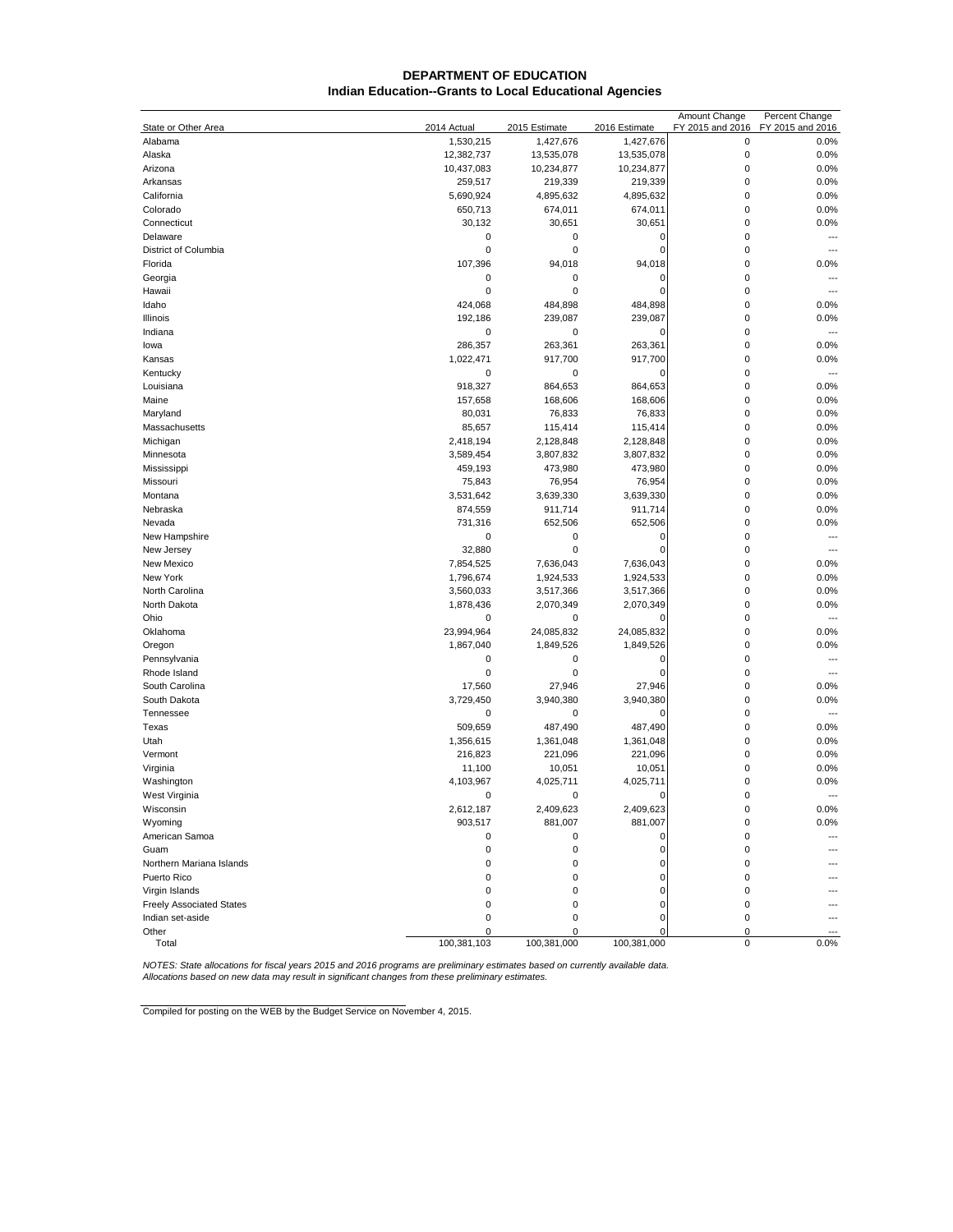## **DEPARTMENT OF EDUCATION English Language Acquisition**

|                                 |                           |                           |                           | Amount Change              | Percent Change   |
|---------------------------------|---------------------------|---------------------------|---------------------------|----------------------------|------------------|
| State or Other Area             | 2014 Actual               | 2015 Estimate             | 2016 Estimate             | FY 2015 and 2016           | FY 2015 and 2016 |
| Alabama                         | 3,970,967                 | 3,845,133                 | 4,119,349                 | 274,216                    | 7.1%             |
| Alaska                          | 1,188,523                 | 1,132,240                 | 1,212,986                 | 80,746                     | 7.1%             |
| Arizona                         | 15,178,120                | 14,127,726                | 15, 135, 247              | 1,007,521                  | 7.1%             |
| Arkansas                        | 3,218,120                 | 3,487,016                 | 3,735,693                 | 248,677                    | 7.1%             |
| California                      | 150,816,972               | 146,895,715               | 157,371,609               | 10,475,894                 | 7.1%             |
| Colorado                        | 8,609,724                 | 8,760,944                 | 9,385,732                 | 624,788                    | 7.1%             |
| Connecticut                     | 6,309,210                 | 6,711,712                 | 7,190,359                 | 478,647                    | 7.1%             |
| Delaware                        | 1,464,772                 | 1,214,292                 | 1,300,889                 | 86,597                     | 7.1%             |
| District of Columbia            | 881,081                   | 1,002,593                 | 1,074,093                 | 71,500                     | 7.1%             |
| Florida                         | 43,667,337                | 43,840,142                | 46,966,609                | 3,126,467                  | 7.1%             |
| Georgia                         | 15, 157, 718              | 15,140,642                | 16,220,399                | 1,079,757                  | 7.1%             |
| Hawaii                          | 3,813,239                 | 4,075,448                 | 4,366,089                 | 290,641                    | 7.1%             |
| Idaho                           | 1,911,184                 | 2,069,683                 | 2,217,282                 | 147,599                    | 7.1%             |
| Illinois                        | 27,321,504                | 26,868,801                | 28,784,954                | 1,916,153                  | 7.1%             |
| Indiana                         | 8,480,577                 | 8,774,043                 | 9,399,766                 | 625,723                    | 7.1%             |
| lowa                            | 3,784,776                 | 4,005,615                 | 4,291,276                 | 285,661                    | 7.1%             |
| Kansas                          | 4,269,053                 | 4,143,355                 | 4,438,839                 | 295,484                    | 7.1%             |
| Kentucky                        | 3,613,094                 | 3,474,334                 | 3,722,106                 | 247,772                    | 7.1%             |
| Louisiana                       | 3,035,445                 | 3,019,553                 | 3,234,893                 | 215,340                    | 7.1%             |
| Maine                           | 725,816                   | 683,493                   | 732,237                   | 48,744                     | 7.1%             |
| Maryland                        | 9,835,112                 | 9,851,784                 | 10,554,366                | 702,582                    | 7.1%             |
| Massachusetts                   | 13,702,463                | 14,223,822                | 15,238,197                | 1,014,375                  | 7.1%             |
| Michigan                        | 11,225,251                | 11,396,561                | 12,209,309                | 812,748                    | 7.1%             |
| Minnesota                       | 8,531,959                 | 8,728,111                 | 9,350,558                 | 622,447                    | 7.1%             |
| Mississippi                     | 1,588,795                 | 1,413,745                 | 1,514,567                 | 100,822                    | 7.1%             |
| Missouri                        | 5,287,728                 | 5,099,378                 | 5,463,041                 | 363,663                    | 7.1%             |
| Montana                         | 555,567                   | 503,983                   | 539,924                   | 35,941                     | 7.1%             |
| Nebraska                        | 2,965,099                 | 3,212,178                 | 3,441,255                 | 229,077                    | 7.1%             |
| Nevada                          | 7,155,306                 | 6,609,201                 | 7,080,538                 | 471,337                    | 7.1%             |
| New Hampshire                   | 1,053,660                 | 1,023,508                 | 1,096,500                 | 72,992                     | 7.1%             |
| New Jersey                      | 20,953,404                | 20,504,724                | 21,967,022                | 1,462,298                  | 7.1%             |
| New Mexico                      | 4,306,048                 | 4,783,341                 | 5,124,466                 | 341,125                    | 7.1%             |
| New York                        | 59,770,931                | 60,930,612                | 65,275,889                | 4,345,277                  | 7.1%             |
| North Carolina                  | 14,186,794                | 14,448,005                | 15,478,367                | 1,030,362                  | 7.1%             |
| North Dakota                    | 646,156                   | 615,774                   | 659,688                   | 43,914                     | 7.1%             |
| Ohio                            | 10,101,411                | 10,454,452                | 11,200,013                | 745,561                    | 7.1%             |
| Oklahoma                        | 5,020,097                 | 4,843,092                 | 5,188,478                 | 345,386                    | 7.1%             |
| Oregon                          | 7,007,923                 | 7,024,571                 | 7,525,529                 | 500,958                    | 7.1%             |
| Pennsylvania                    | 15,156,748                | 16,035,482                | 17,179,055                | 1,143,573                  | 7.1%             |
| Rhode Island                    | 2,460,397                 | 1,987,321                 | 2,129,047                 | 141,726                    | 7.1%             |
| South Carolina                  | 3,550,244                 | 3,651,261                 | 3,911,651                 | 260,390                    | 7.1%             |
| South Dakota                    | 994,695                   | 943,089                   | 1,010,346                 | 67,257                     | 7.1%             |
| Tennessee                       | 5,273,464                 | 5,120,097                 | 5,485,237                 | 365,140                    | 7.1%             |
| Texas                           | 103,673,754               | 105,840,017               | 113,388,017               | 7,548,000                  | 7.1%             |
| Utah                            | 4,113,375                 | 4,062,762                 | 4,352,498                 | 289,736                    | 7.1%             |
| Vermont                         | 500,000                   | 500,000                   | 500,000                   | 0                          | 0.0%             |
| Virginia                        | 12,284,337                | 12,001,412                | 12,857,295                | 855,883                    | 7.1%             |
| Washington                      | 16,665,751                | 15,804,270                | 16,931,354                | 1,127,084                  | 7.1%             |
| West Virginia                   | 679,738                   | 684,370                   | 733,176                   | 48,806                     | 7.1%             |
| Wisconsin                       | 7,259,751                 | 7,378,687                 | 7,904,900                 | 526,213                    | 7.1%             |
| Wyoming                         | 500,000                   | 500,000                   | 500,000                   | 0                          | 0.0%             |
| American Samoa                  | 1,104,410                 | 1,131,511                 | 1,186,752                 | 55,241                     | 4.9%             |
| Guam                            |                           |                           | 1,404,888                 | 65,394                     | 4.9%             |
|                                 | 1,349,976                 | 1,339,494                 |                           |                            |                  |
| Northern Mariana Islands        | 1,067,521                 | 1,122,622                 | 1,177,429                 | 54,807                     | 4.9%             |
| Puerto Rico                     | 3,338,810                 | 3,333,910                 | 3,571,310                 | 237,400                    | 7.1%             |
| Virgin Islands                  | 95,093                    | 93,373                    | 97,931                    | 4,558                      | 4.9%             |
| <b>Freely Associated States</b> | 0                         | 0                         | 0                         | 0                          | $\overline{a}$   |
| Indian set-aside                | 5,000,000                 | 5,000,000                 | 5,000,000                 | 0                          | 0.0%             |
| Other<br>Total                  | 47,021,000<br>723,400,000 | 61,931,000<br>737,400,000 | 50,271,000<br>773,400,000 | (11,660,000)<br>36,000,000 | $-18.8%$<br>4.9% |
|                                 |                           |                           |                           |                            |                  |

NOTES: State allocations for fiscal years 2015 and 2016 programs are preliminary estimates based on currently available data.<br>Allocations based on new data may result in significant changes from these preliminary estimates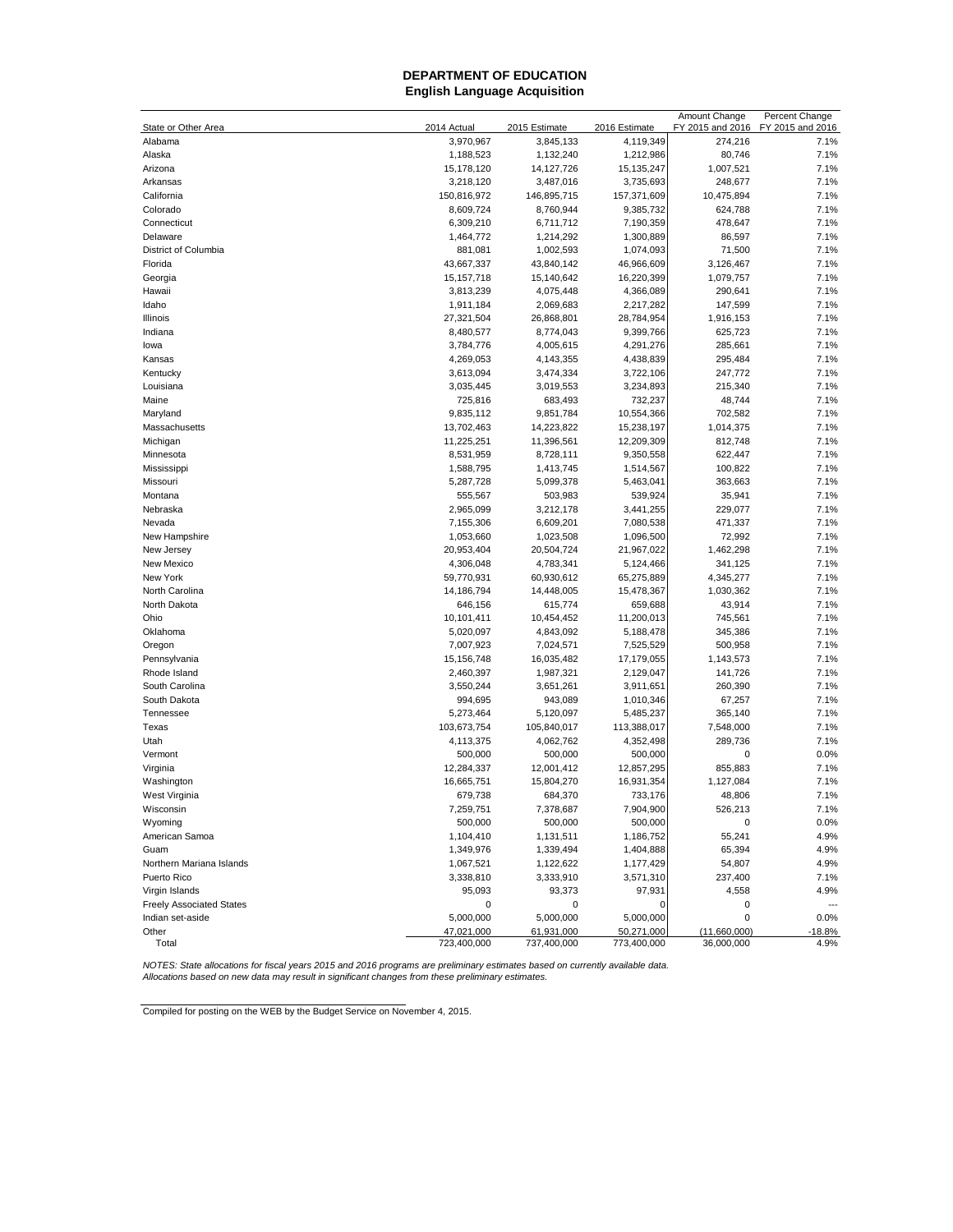#### **DEPARTMENT OF EDUCATION Homeless Children and Youth Education**

|                                 |                      |                      |               | Amount Change    | Percent Change   |
|---------------------------------|----------------------|----------------------|---------------|------------------|------------------|
| State or Other Area             | 2014 Actual          | 2015 Estimate        | 2016 Estimate | FY 2015 and 2016 | FY 2015 and 2016 |
| Alabama                         | 987,126              | 980,926              | 1,080,327     | 99,401           | 10.1%            |
| Alaska                          | 168,641              | 164,770              | 181,460       | 16,690           | 10.1%            |
| Arizona                         | 1,422,929            | 1,416,334            | 1,559,857     | 143,523          | 10.1%            |
| Arkansas                        | 701,739              | 669,001              | 737,011       | 68,010           | 10.2%            |
| California                      | 7,623,234            | 7,540,970            | 8,307,458     | 766,488          | 10.2%            |
| Colorado                        | 686,387              | 658,229              | 725,092       | 66,863           | 10.2%            |
| Connecticut                     | 516,605              | 514,685              | 566,841       | 52,156           | 10.1%            |
| Delaware                        | 194,161              | 195,641              | 215,461       | 19,820           | 10.1%            |
| District of Columbia            | 189,585              | 189,746              | 208,966       | 19,220           | 10.1%            |
| Florida                         | 3,538,297            | 3,505,038            | 3,860,214     | 355,176          | 10.1%            |
| Georgia                         | 2,264,988            | 2,202,823            | 2,426,640     | 223,817          | 10.2%            |
| Hawaii                          | 242,517              | 206,397              | 227,389       | 20,992           | 10.2%            |
| Idaho                           | 262,279              | 255,262              | 281,127       | 25,865           | 10.1%            |
| Illinois                        | 2,924,369            | 2,983,614            | 3,286,656     | 303,042          | 10.2%            |
| Indiana                         | 1,164,301            | 1,143,010            | 1,259,224     | 116,214          | 10.2%            |
|                                 |                      |                      |               |                  |                  |
| lowa                            | 365,075              | 407,232              | 448,614       | 41,382           | 10.2%            |
| Kansas                          | 467,752              | 462,805              | 509,864       | 47,059           | 10.2%            |
| Kentucky                        | 989,053              | 922,990              | 1,016,827     | 93,837           | 10.2%            |
| Louisiana                       | 1,284,073            | 1,248,853            | 1,375,799     | 126,946          | 10.2%            |
| Maine                           | 231,277              | 219,208              | 241,420       | 22,212           | 10.1%            |
| Maryland                        | 899,065              | 883,445              | 972,968       | 89,523           | 10.1%            |
| Massachusetts                   | 961,811              | 1,041,710            | 1,147,268     | 105,558          | 10.1%            |
| Michigan                        | 2,234,452            | 2,091,649            | 2,304,297     | 212,648          | 10.2%            |
| Minnesota                       | 647,502              | 664,628              | 732,177       | 67,549           | 10.2%            |
| Mississippi                     | 814,288              | 831,076              | 915,292       | 84,216           | 10.1%            |
| Missouri                        | 1,046,820            | 1,065,659            | 1,173,967     | 108,308          | 10.2%            |
| Montana                         | 195,908              | 198,951              | 219,108       | 20,157           | 10.1%            |
| Nebraska                        | 313,327              | 317,735              | 339,499       | 21,764           | 6.8%             |
| Nevada                          | 526,193              | 523,528              | 576,579       | 53,051           | 10.1%            |
| New Hampshire                   | 189,363              | 173,611              | 191,200       | 17,589           | 10.1%            |
| New Jersey                      | 1,363,440            | 1,487,585            | 1,638,324     | 150,739          | 10.1%            |
| New Mexico                      | 482,888              | 516,819              | 569,202       | 52,383           | 10.1%            |
| New York                        | 4,853,128            | 4,971,410            | 5,475,169     | 503,759          | 10.1%            |
| North Carolina                  | 1,874,706            | 1,870,366            | 2,059,897     | 189,531          | 10.1%            |
| North Dakota                    | 162,605              | 162,605              | 178,855       | 16,250           | 10.0%            |
| Ohio                            | 2,525,315            | 2,455,369            | 2,704,961     | 249,592          | 10.2%            |
| Oklahoma                        | 687,105              | 693,626              | 763,914       | 70,288           | 10.1%            |
| Oregon                          | 657,555              | 613,967              | 676,404       | 62,437           | 10.2%            |
| Pennsylvania                    | 2,452,072            | 2,401,896            | 2,645,291     | 243,395          | 10.1%            |
| Rhode Island                    | 213,020              | 221,115              | 243,515       | 22,400           | 10.1%            |
| South Carolina                  | 964,324              | 1,019,733            | 1,120,667     | 100,934          | 9.9%             |
| South Dakota                    | 187,144              | 192,684              | 212,201       | 19,517           | 10.1%            |
| Tennessee                       | 1,253,754            | 1,274,112            | 1,403,221     | 129,109          | 10.1%            |
| Texas                           | 5,833,850            | 5,862,858            | 6,456,960     | 594,102          | 10.1%            |
| Utah                            | 402,330              | 394,746              | 434,747       | 40,001           | 10.1%            |
|                                 |                      |                      |               |                  | 10.0%            |
| Vermont                         | 162,605<br>1,043,882 | 162,605<br>1,093,945 | 178,855       | 16,250           |                  |
| Virginia                        |                      |                      | 1,205,117     | 111,172          | 10.2%            |
| Washington                      | 961,986              | 1,025,134            | 1,130,813     | 105,679          | 10.3%            |
| West Virginia                   | 394,101              | 396,084              | 436,342       | 40,258           | 10.2%            |
| Wisconsin                       | 928,506              | 933,644              | 1,028,539     | 94,895           | 10.2%            |
| Wyoming                         | 162,605              | 162,605              | 178,855       | 16,250           | 10.0%            |
| American Samoa                  | 16,591               | 16,703               | 18,473        | 1,770            | 10.6%            |
| Guam                            | 24,534               | 25,074               | 27,125        | 2,051            | 8.2%             |
| Northern Mariana Islands        | 10,934               | 10,193               | 11,489        | 1,296            | 12.7%            |
| Puerto Rico                     | 1,662,919            | 1,669,651            | 1,838,845     | 169,194          | 10.1%            |
| Virgin Islands                  | 12,983               | 13,072               | 14.455        | 1,383            | 10.6%            |
| <b>Freely Associated States</b> | 0                    | 0                    | 0             | 0                |                  |
| Indian set-aside                | 650,420              | 650,420              | 715,420       | 65,000           | 10.0%            |
| Other                           | 1,043,581            | 1,064,453            | 1,085,742     | 21,289           | 2.0%             |
| Total                           | 65,042,000           | 65,042,000           | 71,542,000    | 6,500,000        | 10.0%            |

NOTES: State allocations for fiscal years 2015 and 2016 programs are preliminary estimates based on currently available data.<br>Allocations based on new data may result in significant changes from these preliminary estimates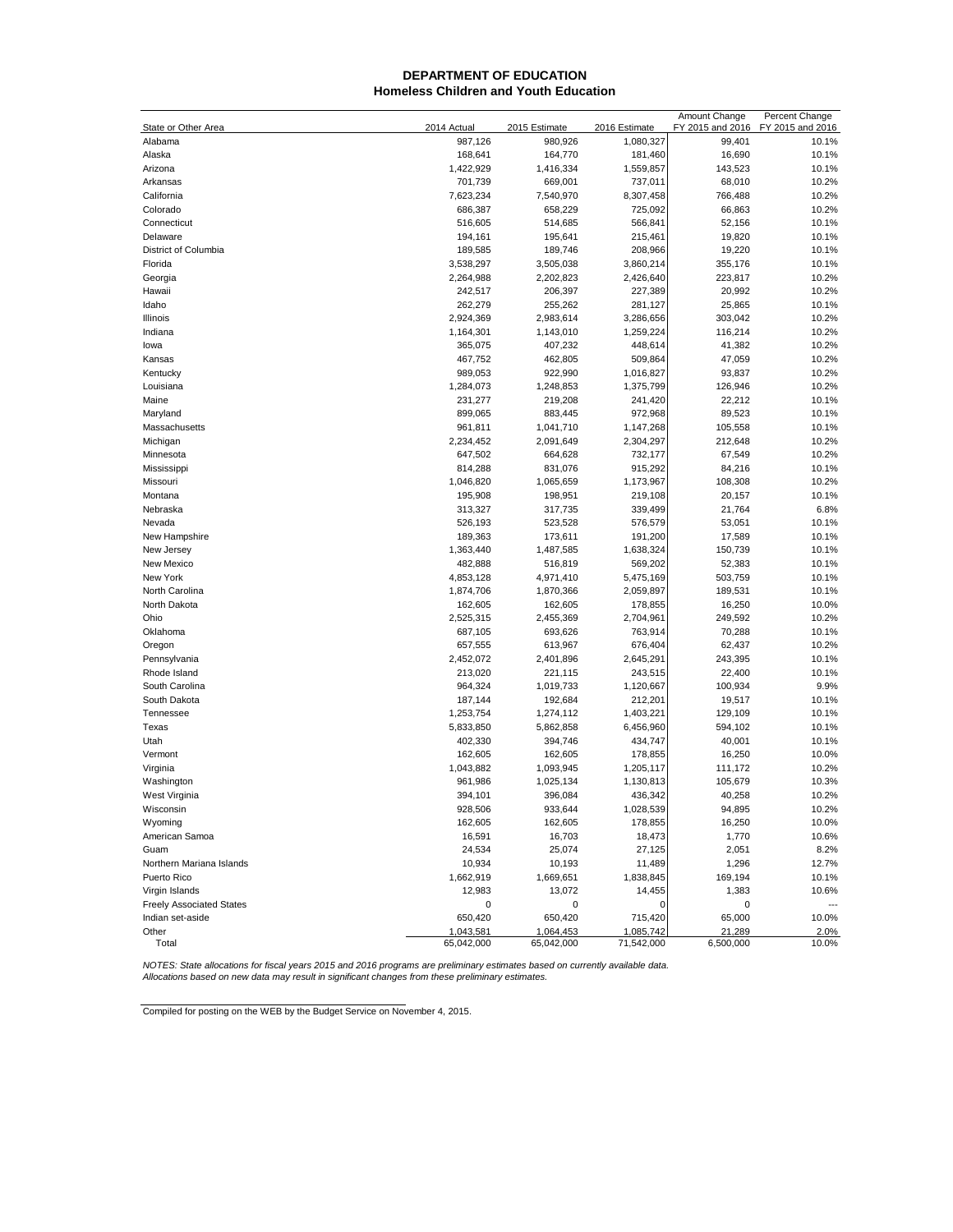#### **Special Education--Grants to States DEPARTMENT OF EDUCATION**

|                                 |                |                |                | Amount Change        | Percent Change   |
|---------------------------------|----------------|----------------|----------------|----------------------|------------------|
| State or Other Area             | 2014 Actual    | 2015 Estimate  | 2016 Estimate  | FY 2015 and 2016     | FY 2015 and 2016 |
| Alabama                         | 179,202,438    | 179,278,780    | 182,013,449    | 2,734,669            | 1.5%             |
| Alaska                          | 36,121,184     | 36,139,286     | 36,787,850     | 648,564              | 1.8%             |
| Arizona                         | 188, 142, 357  | 188,222,508    | 194,208,191    | 5,985,683            | 3.2%             |
| Arkansas                        | 110,376,945    | 110,423,967    | 112,108,343    | 1,684,376            | 1.5%             |
| California                      | 1,205,767,987  | 1,206,281,658  | 1,224,681,943  | 18,400,285           | 1.5%             |
| Colorado                        | 154,491,341    | 154,557,156    | 156,914,728    | 2,357,572            | 1.5%             |
| Connecticut                     | 131,267,668    | 131,323,590    | 133,326,763    | 2,003,173            | 1.5%             |
| Delaware                        | 34,471,598     | 35,004,989     | 35,765,162     | 760,173              | 2.2%             |
| District of Columbia            | 17,332,422     | 17,600,613     | 18,162,965     | 562,352              | 3.2%             |
| Florida                         | 634,533,737    | 634,804,056    | 644,487,180    | 9,683,124            | 1.5%             |
| Georgia                         | 328,387,453    | 328,527,350    | 338,974,881    | 10,447,531           | 3.2%             |
| Hawaii                          | 39,247,770     | 39,264,490     | 39,863,420     | 598,930              | 1.5%             |
| Idaho                           | 55,355,161     | 55,378,743     | 56,223,475     | 844,732              | 1.5%             |
| Illinois                        | 499,269,921    | 499,482,616    | 507,101,585    | 7,618,969            | 1.5%             |
| Indiana                         | 255,246,091    | 255,354,829    | 259,249,940    | 3,895,111            | 1.5%             |
| lowa                            | 120,562,982    | 120,614,343    | 122,454,161    | 1,839,818            | 1.5%             |
| Kansas                          | 105,292,423    | 105,337,279    | 106,944,064    | 1,606,785            | 1.5%             |
| Kentucky                        | 155,906,893    | 155,973,311    | 158,352,485    | 2,379,174            | 1.5%             |
| Louisiana                       | 185,988,384    | 186,067,617    | 188,905,841    | 2,838,224            | 1.5%             |
| Maine                           | 54,037,390     | 54,060,411     | 54,885,033     | 824,622              | 1.5%             |
| Maryland                        | 197,426,078    | 197,510,184    | 200,522,950    | 3,012,766            | 1.5%             |
| Massachusetts                   | 280,332,130    | 280,451,555    | 284,729,485    | 4,277,930            | 1.5%             |
| Michigan                        | 393,983,020    | 394,150,861    | 400,163,129    | 6,012,268            | 1.5%             |
| Minnesota                       | 187, 187, 765  | 187,267,509    | 190,124,036    | 2,856,527            | 1.5%             |
| Mississippi                     | 118,166,426    | 118,216,766    | 120,020,012    | 1,803,246            | 1.5%             |
| Missouri                        | 224,294,599    | 224,390,151    | 227,812,936    | 3,422,785            | 1.5%             |
| Montana                         | 36,871,431     | 36,889,533     | 37,538,097     | 648,564              | 1.8%             |
| Nebraska                        | 73,739,868     | 73,771,282     | 74,896,569     | 1,125,287            | 1.5%             |
| Nevada                          | 70,754,593     | 70,807,458     | 73,038,055     | 2,230,597            | 3.2%             |
| New Hampshire                   | 46,860,443     | 46,880,406     | 47,595,506     | 715,100              | 1.5%             |
| New Jersey                      | 356,955,329    | 357,107,396    | 362,554,613    | 5,447,217            | 1.5%             |
| New Mexico                      | 89,948,164     | 89,986,483     | 91,359,112     | 1,372,629            | 1.5%             |
| New York                        | 749,078,051    | 749,397,167    | 760,828,263    | 11,431,096           | 1.5%             |
| North Carolina                  | 327,028,732    | 327,168,050    | 332,200,637    | 5,032,587            | 1.5%             |
| North Dakota                    | 27,990,523     | 28,423,630     | 29,331,786     |                      | 3.2%             |
| Ohio                            | 430,675,908    | 430,859,381    | 437,431,590    | 908,156<br>6,572,209 | 1.5%             |
| Oklahoma                        | 146,448,894    |                |                |                      | 1.5%             |
|                                 |                | 146,511,283    | 148,746,126    | 2,234,843            |                  |
| Oregon                          | 127,032,927    | 127,087,044    | 129,025,595    | 1,938,551            | 1.5%             |
| Pennsylvania                    | 420,403,039    | 420,582,136    | 426,997,578    | 6,415,442            | 1.5%             |
| Rhode Island                    | 43,185,397     | 43,203,794     | 43,862,813     | 659,019              | 1.5%             |
| South Carolina                  | 174,639,906    | 174,714,305    | 177,379,348    | 2,665,043            | 1.5%             |
| South Dakota                    | 33,343,995     | 33,859,938     | 34,941,787     | 1,081,849            | 3.2%             |
| Tennessee                       | 234,531,578    | 234,631,491    | 238,210,495    | 3,579,004            | 1.5%             |
| Texas                           | 982,898,919    | 983,317,645    | 998,316,899    | 14,999,254           | 1.5%             |
| Utah                            | 109,726,349    | 109,773,094    | 113,263,999    | 3,490,905            | 3.2%             |
| Vermont                         | 26,988,209     | 27,405,807     | 28,281,442     | 875,635              | 3.2%             |
| Virginia                        | 280,427,239    | 280,546,704    | 284,826,085    | 4,279,381            | 1.5%             |
| Washington                      | 217,694,346    | 217,787,086    | 221,109,150    | 3,322,064            | 1.5%             |
| West Virginia                   | 74,998,883     | 75,030,833     | 76,175,333     | 1,144,500            | 1.5%             |
| Wisconsin                       | 205,282,569    | 205,370,022    | 208,502,679    | 3,132,657            | 1.5%             |
| Wyoming                         | 28,313,306     | 28,751,408     | 29,670,036     | 918,628              | 3.2%             |
| American Samoa                  | 6,357,737      | 6,357,737      | 6,357,737      | 0                    | 0.0%             |
| Guam                            | 14,096,945     | 14,096,945     | 14,096,945     | 0                    | 0.0%             |
| Northern Mariana Islands        | 4,831,245      | 4,831,245      | 4,831,245      | 0                    | 0.0%             |
| Puerto Rico                     | 115,007,263    | 115,056,257    | 118,715,173    | 3,658,916            | 3.2%             |
| Virgin Islands                  | 8,959,778      | 8,959,778      | 8,959,778      | 0                    | 0.0%             |
| <b>Freely Associated States</b> | 6,579,306      | 6,579,306      | 6,579,306      | 0                    | 0.0%             |
| Indian set-aside                | 93,804,965     | 93,849,367     | 95,440,216     | 1,590,849            | 1.7%             |
| Other                           | 15,000,000     | 13,000,000     | 17,000,000     | 4,000,000            | 30.8%            |
|                                 |                |                |                |                      |                  |
| Total                           | 11,472,848,000 | 11,478,278,629 | 11,672,848,000 | 194,569,371          | 1.7%             |

*support requirements in section 612 of the IDEA.* NOTE: 2016 allocations assume enactment of the Administration's proposed appropriations language that authorizes the Department to calculate a State's allocation<br>without regard to a reduction in funding in a prior year res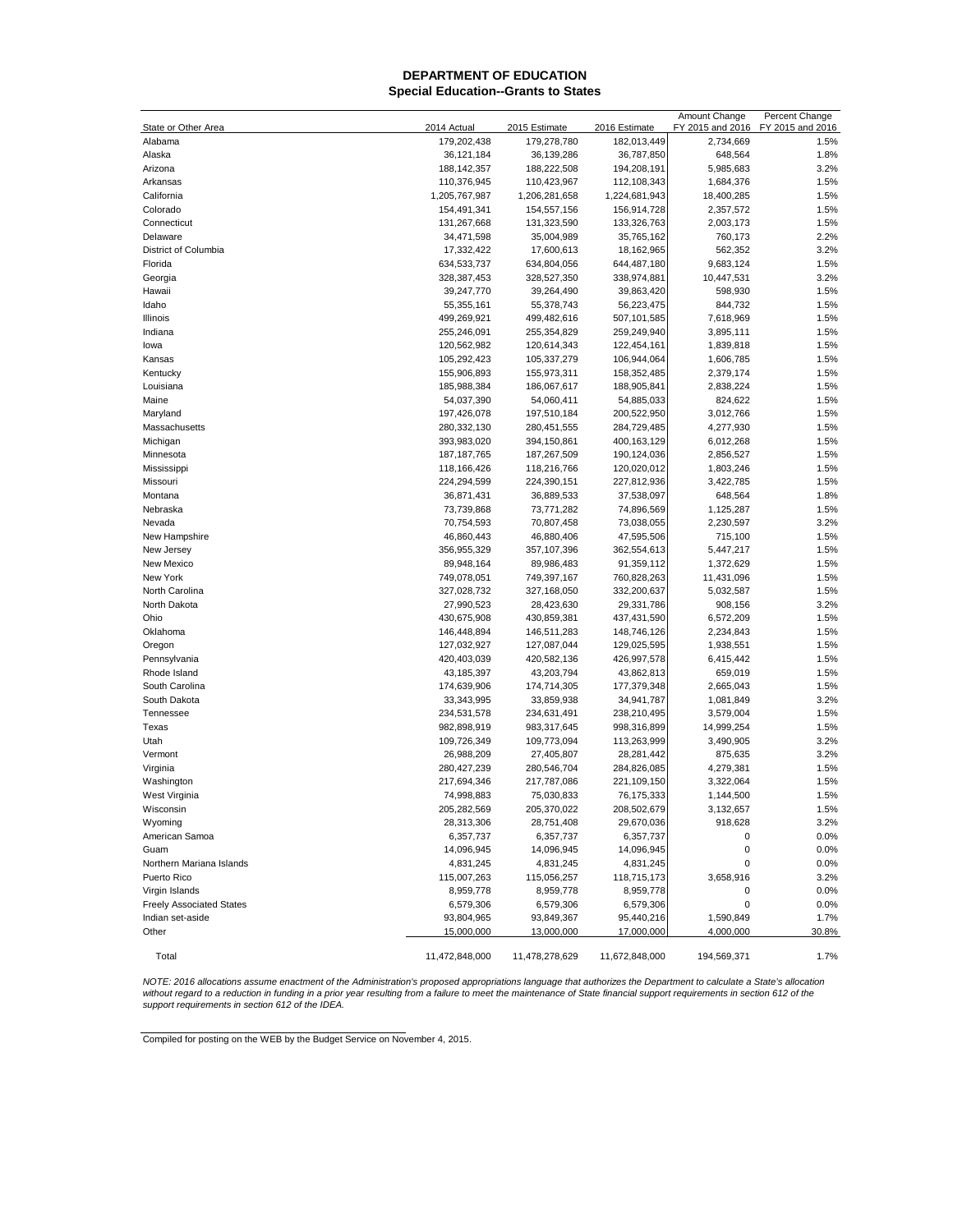## **Special Education--Preschool Grants DEPARTMENT OF EDUCATION**

|                                                     |             |               |               | Amount Change    | Percent Change   |
|-----------------------------------------------------|-------------|---------------|---------------|------------------|------------------|
| State or Other Area                                 | 2014 Actual | 2015 Estimate | 2016 Estimate | FY 2015 and 2016 | FY 2015 and 2016 |
| Alabama                                             | 5,211,985   | 5,211,985     | 6,027,909     | 815,924          | 15.7%            |
| Alaska                                              | 1,173,323   | 1,173,323     | 1,338,506     | 165,183          | 14.1%            |
| Arizona                                             | 4,887,247   | 4,887,247     | 5,652,334     | 765,087          | 15.7%            |
| Arkansas                                            | 5,017,177   | 5,017,177     | 5,656,330     | 639,153          | 12.7%            |
| California                                          | 35,217,658  | 35,217,658    | 40,730,899    | 5,513,241        | 15.7%            |
| Colorado                                            | 4,605,630   | 4,605,630     | 5,326,630     | 721,000          | 15.7%            |
| Connecticut                                         | 4,587,514   | 4,587,514     | 5,171,931     | 584,417          | 12.7%            |
| Delaware                                            | 1,166,850   | 1,166,850     | 1,332,032     | 165,182          | 14.2%            |
| District of Columbia                                | 217,082     | 217,082       | 251,066       | 33,984           | 15.7%            |
| Florida                                             | 17,191,016  | 17,191,016    | 19,882,229    | 2,691,213        | 15.7%            |
| Georgia                                             | 9,062,091   | 9,062,091     | 10,480,740    | 1,418,649        | 15.7%            |
| Hawaii                                              | 903,031     | 903,031       | 1,044,398     | 141,367          | 15.7%            |
| Idaho                                               | 2,045,190   | 2,045,190     | 2,305,733     | 260,543          | 12.7%            |
| <b>Illinois</b>                                     | 16,488,219  | 16,488,219    | 18,588,700    | 2,100,481        | 12.7%            |
| Indiana                                             | 8,322,708   | 8,322,708     | 9,382,962     | 1,060,254        | 12.7%            |
| lowa                                                | 3,733,284   | 3,733,284     | 4,208,878     | 475,594          | 12.7%            |
| Kansas                                              | 4,053,462   | 4,053,462     | 4,569,844     | 516,382          | 12.7%            |
| Kentucky                                            | 9,552,497   | 9,552,497     | 10,769,417    | 1,216,920        | 12.7%            |
| Louisiana                                           | 6,037,588   | 6,037,588     | 6,982,758     | 945,170          | 15.7%            |
| Maine                                               | 2,350,727   | 2,350,727     | 2,650,193     | 299,466          | 12.7%            |
| Maryland                                            | 6,227,457   | 6,227,457     | 7,020,791     | 793,334          | 12.7%            |
| Massachusetts                                       | 9,252,051   | 9,252,051     | 10,430,696    | 1,178,645        | 12.7%            |
| Michigan                                            | 11,702,799  | 11,702,799    | 13,291,096    | 1,588,297        | 13.6%            |
| Minnesota                                           | 6,947,790   | 6,947,790     | 7,832,889     | 885,099          | 12.7%            |
| Mississippi                                         | 3,949,492   | 3,949,492     | 4,567,776     | 618,284          | 15.7%            |
| Missouri                                            | 5,544,843   | 5,544,843     | 6,412,875     | 868,032          | 15.7%            |
| Montana                                             | 1,094,346   | 1,094,346     | 1,259,524     | 165,178          | 15.1%            |
| Nebraska                                            | 2,106,377   | 2,106,377     | 2,405,675     | 299,298          | 14.2%            |
| Nevada                                              | 2,065,505   | 2,065,505     | 2,388,855     | 323,350          | 15.7%            |
| New Hampshire                                       | 1,457,031   | 1,457,031     | 1,642,646     | 185,615          | 12.7%            |
| New Jersey                                          | 10,641,610  | 10,641,610    | 11,997,275    | 1,355,665        | 12.7%            |
| New Mexico                                          | 2,981,535   | 2,981,535     | 3,446,772     | 465,237          | 15.6%            |
| New York                                            | 31,565,393  | 31,565,393    | 35,586,599    | 4,021,206        | 12.7%            |
| North Carolina                                      | 10,580,502  | 10,580,502    | 12,236,854    | 1,656,352        | 15.7%            |
| North Dakota                                        | 725,977     | 725,977       | 839,627       | 113,650          | 15.7%            |
| Ohio                                                | 11,597,277  | 11,597,277    | 13,372,604    | 1,775,327        | 15.3%            |
| Oklahoma                                            | 3,345,422   | 3,345,422     | 3,869,140     | 523,718          | 15.7%            |
| Oregon                                              | 3,576,296   | 3,576,296     | 4,136,157     | 559,861          | 15.7%            |
| Pennsylvania                                        | 13,035,187  | 13,035,187    | 14,745,811    | 1,710,624        | 13.1%            |
| Rhode Island                                        | 1,563,332   | 1,563,332     | 1,762,489     | 199,157          | 12.7%            |
| South Carolina                                      | 6,678,535   | 6,678,535     | 7,659,682     | 981,147          | 14.7%            |
| South Dakota                                        | 1,370,463   | 1,370,463     | 1,545,050     | 174,587          | 12.7%            |
| Tennessee                                           | 6,416,324   | 6,416,324     | 7,420,784     | 1,004,460        | 15.7%            |
| Texas                                               | 20,822,030  | 20,822,030    | 24,081,669    | 3,259,639        | 15.7%            |
| Utah                                                | 3,315,996   | 3,315,996     | 3,763,354     | 447,358          | 13.5%            |
| Vermont                                             | 776,474     | 776,474       | 898,029       | 121,555          | 15.7%            |
| Virginia                                            | 8,537,221   | 8,537,221     | 9,624,802     | 1,087,581        | 12.7%            |
| Washington                                          | 7,640,341   | 7,640,341     | 8,613,666     | 973,325          | 12.7%            |
| West Virginia                                       | 3,258,428   | 3,258,428     | 3,673,528     | 415,100          | 12.7%            |
| Wisconsin                                           | 8,859,309   | 8,859,309     | 9,987,922     | 1,128,613        | 12.7%            |
| Wyoming                                             | 969,398     | 969,398       | 1,121,155     | 151,757          | 15.7%            |
| American Samoa                                      | 0           | 0             | 0             | 0                |                  |
| Guam                                                | 0           | 0             | 0             | 0                | ---              |
| Northern Mariana Islands                            | 0           | 0             | O             | 0                | $---$            |
| Puerto Rico                                         | 2,808,980   | 2,808,980     | 3,248,719     | 439,739          | 15.7%            |
| Virgin Islands                                      | 0           | 0             |               | 0                | $---$            |
| <b>Freely Associated States</b><br>Indian set-aside | 0<br>0      | 0<br>0        | 0<br>0        | 0<br>0           | $---$            |
| Other                                               | 0           | 0             | 0             | 0                |                  |
| Total                                               | 353,238,000 | 353,238,000   | 403,238,000   | 50,000,000       | 14.2%            |

NOTES: State allocations for fiscal years 2015 and 2016 programs are preliminary estimates based on currently available data.<br>Allocations based on new data may result in significant changes from these preliminary estimates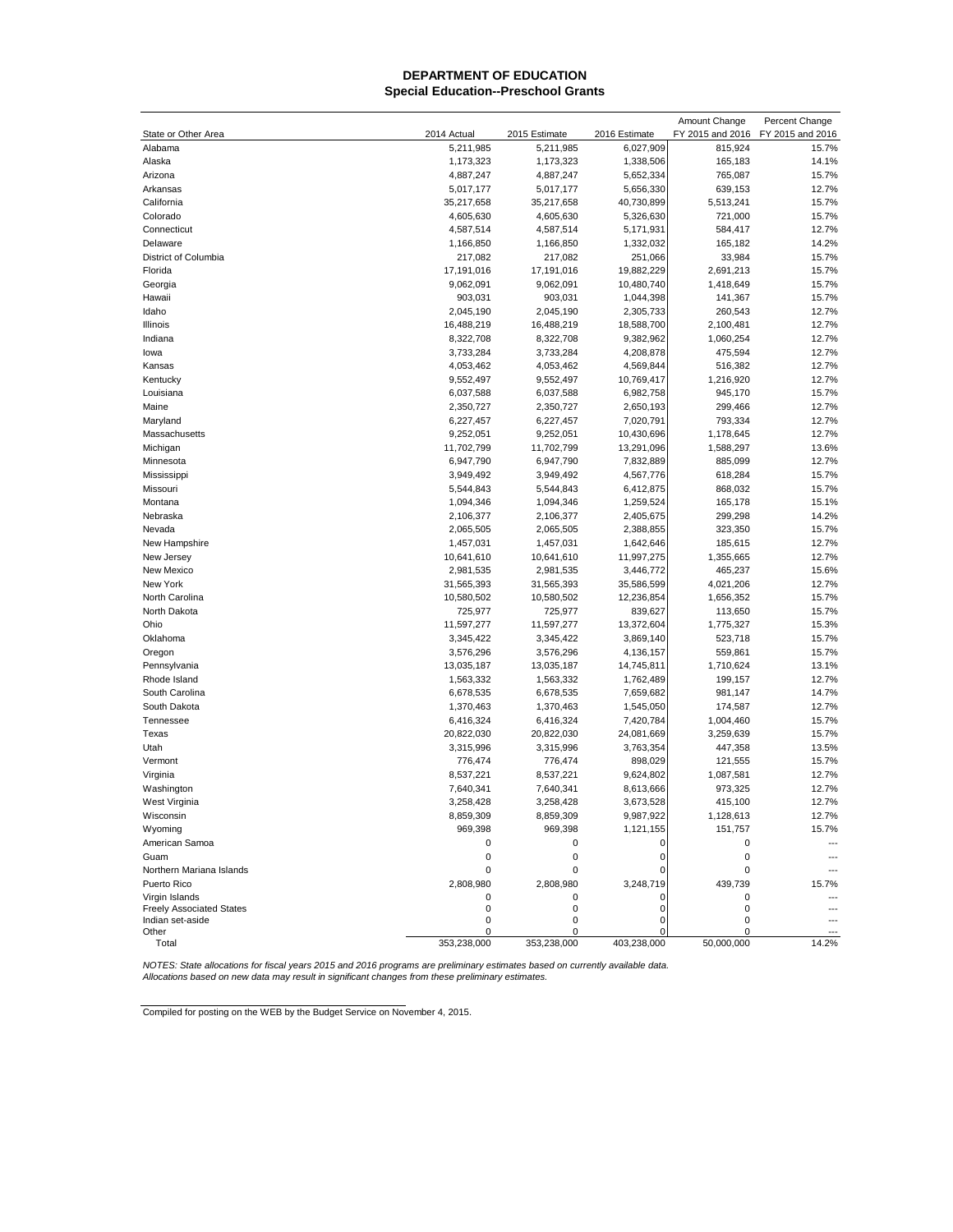#### **DEPARTMENT OF EDUCATION Grants for Infants and Families**

|                                 |             |               |               | Amount Change    | Percent Change   |
|---------------------------------|-------------|---------------|---------------|------------------|------------------|
| State or Other Area             | 2014 Actual | 2015 Estimate | 2016 Estimate | FY 2015 and 2016 | FY 2015 and 2016 |
| Alabama                         | 6,351,597   | 6,159,869     | 6,830,554     | 670,685          | 10.9%            |
| Alaska                          | 2,148,926   | 2,148,938     | 2,463,127     | 314,189          | 14.6%            |
| Arizona                         | 8,947,419   | 8,868,654     | 9,834,270     | 965,616          | 10.9%            |
| Arkansas                        | 3,991,961   | 4,034,775     | 4,474,080     | 439,305          | 10.9%            |
| California                      | 53,043,814  | 52,545,235    | 58,266,346    | 5,721,111        | 10.9%            |
| Colorado                        | 6,922,597   | 6,925,712     | 7,679,782     | 754,070          | 10.9%            |
| Connecticut                     | 3,931,256   | 3,960,276     | 4,391,470     | 431,194          | 10.9%            |
| Delaware                        | 2,148,926   | 2,148,938     | 2,463,127     | 314,189          | 14.6%            |
| District of Columbia            | 2,148,926   | 2,148,938     | 2,463,127     | 314,189          | 14.6%            |
| Florida                         | 22,141,390  | 22,599,955    | 25,060,631    | 2,460,676        | 10.9%            |
| Georgia                         | 13,862,349  | 13,856,300    | 15,364,971    | 1,508,671        | 10.9%            |
| Hawaii                          | 2,148,926   | 2,148,938     | 2,463,127     | 314,189          | 14.6%            |
| Idaho                           | 2,349,738   | 2,318,532     | 2,570,973     | 252,441          | 10.9%            |
| Illinois                        | 16,890,362  | 16,583,788    | 18,389,426    | 1,805,638        | 10.9%            |
| Indiana                         | 8,777,286   | 8,722,757     | 9,672,488     | 949,731          | 10.9%            |
| lowa                            | 4,011,791   | 4,011,962     | 4,448,783     | 436,821          | 10.9%            |
| Kansas                          | 4,217,833   | 4,155,386     | 4,607,823     | 452,437          | 10.9%            |
| Kentucky                        | 5,801,747   | 5,734,021     | 6,358,340     | 624,319          | 10.9%            |
| Louisiana                       | 6,538,122   | 6,412,027     | 7,110,167     | 698,140          | 10.9%            |
| Maine                           | 2,148,926   | 2,148,938     | 2,463,127     | 314,189          | 14.6%            |
| Maryland                        | 7,570,658   | 7,703,920     | 9,849,400     | 2,145,480        | 27.8%            |
| Massachusetts                   | 7,594,273   | 7,692,844     | 8,530,439     | 837,595          | 10.9%            |
| Michigan                        | 11,819,503  | 11,871,739    | 13,164,331    | 1,292,592        | 10.9%            |
| Minnesota                       | 7,153,677   | 7,222,904     | 8,009,331     | 786,427          | 10.9%            |
| Mississippi                     | 4,139,243   | 4,100,357     | 4,546,802     | 446,445          | 10.9%            |
| Missouri                        | 7,797,120   | 7,833,656     | 8,686,582     | 852,926          | 10.9%            |
| Montana                         | 2,148,926   | 2,148,938     | 2,463,127     | 314,189          | 14.6%            |
| Nebraska                        | 2,748,973   | 2,700,635     | 2,994,679     | 294,044          | 10.9%            |
| Nevada                          | 3,766,610   | 3,669,772     | 4,069,336     | 399,564          | 10.9%            |
| New Hampshire                   | 2,148,926   | 2,148,938     | 2,463,127     | 314,189          | 14.6%            |
| New Jersey                      | 10,848,644  | 11,149,710    | 12,363,687    | 1,213,977        | 10.9%            |
| New Mexico                      | 2,973,073   | 2,876,763     | 3,189,984     | 313,221          | 10.9%            |
| New York                        | 24,676,473  | 24,971,913    | 27,690,848    | 2,718,935        | 10.9%            |
| North Carolina                  | 12,682,982  | 12,611,670    | 13,984,825    | 1,373,155        | 10.9%            |
| North Dakota                    | 2,148,926   | 2,148,938     | 2,463,127     | 314,189          | 14.6%            |
| Ohio                            | 14,217,444  | 14,292,666    | 15,848,848    | 1,556,182        | 10.9%            |
| Oklahoma                        | 5,373,515   | 5,490,152     | 6,087,918     | 597,766          | 10.9%            |
| Oregon                          | 4,760,077   | 4,760,391     | 5,278,701     | 518,310          | 10.9%            |
| Pennsylvania                    | 14,871,582  | 14,959,980    | 16,588,818    | 1,628,838        | 10.9%            |
| Rhode Island                    | 2,148,926   | 2,148,938     | 2,463,127     | 314,189          | 14.6%            |
| South Carolina                  | 6,053,317   | 6,015,435     | 6,670,394     | 654,959          | 10.9%            |
| South Dakota                    | 2,148,926   | 2,148,938     | 2,463,127     | 314,189          | 14.6%            |
| Tennessee                       | 8,301,407   | 8,295,655     | 9,198,884     | 903,229          | 10.9%            |
| Texas                           | 40,180,557  | 40,292,612    | 44,679,660    | 4,387,048        | 10.9%            |
| Utah                            | 5,287,771   | 5,233,501     | 5,803,323     | 569,822          | 10.9%            |
| Vermont                         | 2,148,926   | 2,148,938     | 2,463,127     | 314,189          | 14.6%            |
| Virginia                        | 10,569,881  | 10,761,442    | 11,933,145    | 1,171,703        | 10.9%            |
| Washington                      | 9,171,589   | 9,279,455     | 10,289,800    | 1,010,345        | 10.9%            |
| West Virginia                   | 2,148,926   | 2,148,938     | 2,463,127     | 314,189          | 14.6%            |
| Wisconsin                       | 7,220,321   | 7,118,732     | 7,893,817     | 775,085          | 10.9%            |
| Wyoming                         | 2,148,926   | 2,148,938     | 2,463,127     | 314,189          | 14.6%            |
| American Samoa                  | 597,863     | 607,813       | 617,405       | 9,592            | 1.6%             |
| Guam                            | 1,462,924   | 1,487,272     | 1,510,743     | 23,471           | 1.6%             |
| Northern Mariana Islands        | 458,661     | 466,295       | 473,654       | 7,359            | 1.6%             |
| Puerto Rico                     | 4,291,178   | 4,056,194     | 4,497,831     | 441,637          | 10.9%            |
| Virgin Islands                  | 779,828     | 792,807       | 805,319       | 12,512           | 1.6%             |
| <b>Freely Associated States</b> | 0           | 0             | 0             | 0                |                  |
| Indian set-aside                | 5,413,556   | 5,414,272     | 6,216,741     | 802,469          | 14.8%            |
| Other                           | 0           | 0             | 15,000,000    | 15,000,000       |                  |
| Total                           | 438,498,000 | 438,556,000   | 503,556,000   | 65,000,000       | 14.8%            |

NOTES: State allocations for fiscal years 2015 and 2016 programs are preliminary estimates based on currently available data.<br>Allocations based on new data may result in significant changes from these preliminary estimates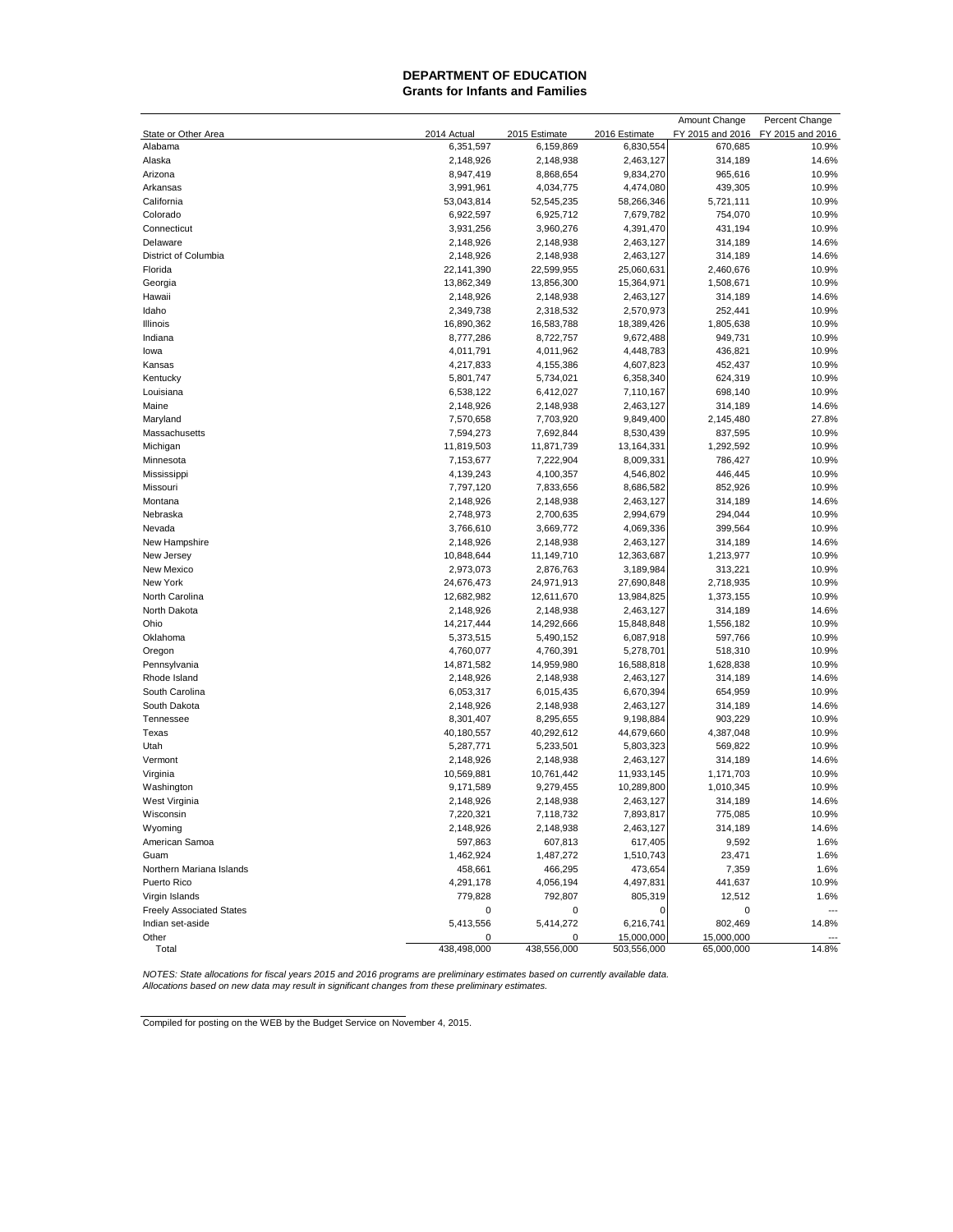#### **DEPARTMENT OF EDUCATION Career and Technical Education State Grants**

|                                 |               |                            |               | Amount Change    | Percent Change   |
|---------------------------------|---------------|----------------------------|---------------|------------------|------------------|
| State or Other Area             | 2014 Actual   | 2015 Estimate              | 2016 Estimate | FY 2015 and 2016 | FY 2015 and 2016 |
| Alabama                         | 19,175,065    | 19,175,065                 | 19,175,065    | 0                | 0.0%             |
| Alaska                          | 4,214,921     | 4,214,921                  | 4,214,921     | $\mathbf 0$      | 0.0%             |
| Arizona                         | 24,934,607    | 25,381,742                 | 25,381,742    | $\mathbf 0$      | 0.0%             |
| Arkansas                        | 11,403,795    | 11,403,795                 | 11,403,795    | $\mathbf 0$      | 0.0%             |
| California                      | 122,943,598   | 120,256,718                | 120,256,718   | 0                | 0.0%             |
| Colorado                        | 15,944,320    | 16,063,569                 | 16,063,569    | 0                | 0.0%             |
| Connecticut                     | 9,466,507     | 9,508,414                  | 9,508,414     | $\mathbf{0}$     | 0.0%             |
| Delaware                        | 4,720,975     | 4,725,500                  | 4,725,500     | $\mathbf{0}$     | 0.0%             |
| District of Columbia            | 4,214,921     | 4,214,921                  | 4,214,921     | 0                | 0.0%             |
| Florida                         | 61,726,876    | 62,408,887                 | 62,408,887    | 0                | 0.0%             |
| Georgia                         | 38,240,445    | 38,555,844                 | 38,555,844    | 0                | 0.0%             |
| Hawaii                          | 5,496,906     | 5,496,906                  | 5,496,906     | $\mathbf 0$      | 0.0%             |
| Idaho                           |               |                            |               | 0                |                  |
|                                 | 6,376,981     | 6,394,554                  | 6,394,554     | 0                | 0.0%             |
| Illinois                        | 40,519,069    | 40,365,798                 | 40,365,798    |                  | 0.0%             |
| Indiana                         | 24,843,250    | 24,933,706                 | 24,933,706    | 0                | 0.0%             |
| lowa                            | 11,963,946    | 11,963,946                 | 11,963,946    | 0                | 0.0%             |
| Kansas                          | 10,245,408    | 10,245,408                 | 10,245,408    | 0                | 0.0%             |
| Kentucky                        | 17,905,647    | 17,905,647                 | 17,905,647    | 0                | 0.0%             |
| Louisiana                       | 21,041,943    | 21,041,943                 | 21,041,943    | $\mathbf 0$      | 0.0%             |
| Maine                           | 5,496,906     | 5,496,906                  | 5,496,906     | $\mathbf{0}$     | 0.0%             |
| Maryland                        | 15,289,772    | 15,181,537                 | 15, 181, 537  | $\mathbf{0}$     | 0.0%             |
| Massachusetts                   | 17,766,415    | 17,758,787                 | 17,758,787    | 0                | 0.0%             |
| Michigan                        | 37,280,167    | 37,153,058                 | 37,153,058    | 0                | 0.0%             |
| Minnesota                       | 16,684,637    | 16,684,637                 | 16,684,637    | 0                | 0.0%             |
| Mississippi                     | 13,363,550    | 13,363,550                 | 13,363,550    | $\mathbf 0$      | 0.0%             |
| Missouri                        | 21,433,742    | 21,345,135                 | 21,345,135    | $\mathbf 0$      | 0.0%             |
| Montana                         | 5,179,103     | 5,167,377                  | 5,167,377     | $\mathbf 0$      | 0.0%             |
| Nebraska                        | 6,816,893     | 6,816,893                  | 6,816,893     | 0                | 0.0%             |
| Nevada                          | 9,650,599     | 9,741,942                  | 9,741,942     | 0                | 0.0%             |
| New Hampshire                   | 5,496,906     | 5,496,906                  | 5,496,906     | $\mathbf 0$      | 0.0%             |
| New Jersey                      | 22,370,715    | 22,347,005                 | 22,347,005    | 0                | 0.0%             |
| New Mexico                      | 8,028,679     | 8,098,622                  | 8,098,622     | 0                | 0.0%             |
| New York                        | 51,368,505    | 51,361,536                 | 51,361,536    | $\mathbf{0}$     | 0.0%             |
| North Carolina                  | 35,695,795    | 36,160,527                 | 36,160,527    | 0                | 0.0%             |
|                                 |               |                            |               | $\mathbf{0}$     |                  |
| North Dakota                    | 4,214,921     | 4,214,921                  | 4,214,921     |                  | 0.0%             |
| Ohio                            | 42,750,001    | 42,750,001                 | 42,750,001    | 0                | 0.0%             |
| Oklahoma                        | 15,094,180    | 15,094,180                 | 15,094,180    | 0                | 0.0%             |
| Oregon                          | 13,448,245    | 13,548,621                 | 13,548,621    | $\mathbf 0$      | 0.0%             |
| Pennsylvania                    | 40,722,778    | 40,722,778                 | 40,722,778    | $\mathbf 0$      | 0.0%             |
| Rhode Island                    | 5,496,906     | 5,496,906                  | 5,496,906     | $\mathbf 0$      | 0.0%             |
| South Carolina                  | 18,310,739    | 18,476,882                 | 18,476,882    | 0                | 0.0%             |
| South Dakota                    | 4,214,921     | 4,214,921                  | 4,214,921     | 0                | 0.0%             |
| Tennessee                       | 23,042,024    | 23,122,059                 | 23,122,059    | 0                | 0.0%             |
| Texas                           | 92,014,058    | 92,114,336                 | 92,114,336    | 0                | 0.0%             |
| Utah                            | 12,274,340    | 12,501,001                 | 12,501,001    | 0                | 0.0%             |
| Vermont                         | 4,214,921     | 4,214,921                  | 4,214,921     | $\mathbf{0}$     | 0.0%             |
| Virginia                        | 23,634,248    | 23,955,949                 | 23,955,949    | 0                | 0.0%             |
| Washington                      | 20,736,066    | 20,610,734                 | 20,610,734    | 0                | 0.0%             |
| West Virginia                   | 8,428,617     | 8,428,617                  | 8,428,617     | 0                | 0.0%             |
| Wisconsin                       | 20,241,685    | 20,241,685                 | 20,241,685    | $\Omega$         | 0.0%             |
| Wyoming                         | 4,214,921     | 4,214,921                  | 4,214,921     | 0                | 0.0%             |
| American Samoa                  | 334,544       | 334,544                    | 334,544       | $\mathbf 0$      | 0.0%             |
| Guam                            | 630,855       | 630,855                    | 630,855       | $\mathbf 0$      | 0.0%             |
| Northern Mariana Islands        | 334,544       | 334,544                    | 334,544       | $\mathbf 0$      | 0.0%             |
| Puerto Rico                     | 18,458,484    | 18,458,484                 | 18,458,484    | 0                | 0.0%             |
| Virgin Islands                  | 567,534       | 567,534                    | 567,534       | 0                | 0.0%             |
|                                 | 152,934       |                            | 152,934       |                  |                  |
| <b>Freely Associated States</b> |               | 152,934                    |               | 0                | 0.0%             |
| Indian set-aside                | 13,969,975    | 13,969,975                 | 13,969,975    | $\pmb{0}$        | 0.0%             |
| Other                           | 2,793,995     | 2,793,995<br>1,117,598,000 | 2,793,995     | 0<br>$\pmb{0}$   | 0.0%<br>0.0%     |
| Total                           | 1,117,598,000 |                            | 1,117,598,000 |                  |                  |

NOTES: State allocations for fiscal years 2015 and 2016 programs are preliminary estimates based on currently available data.<br>Allocations based on new data may result in significant changes from these preliminary estimates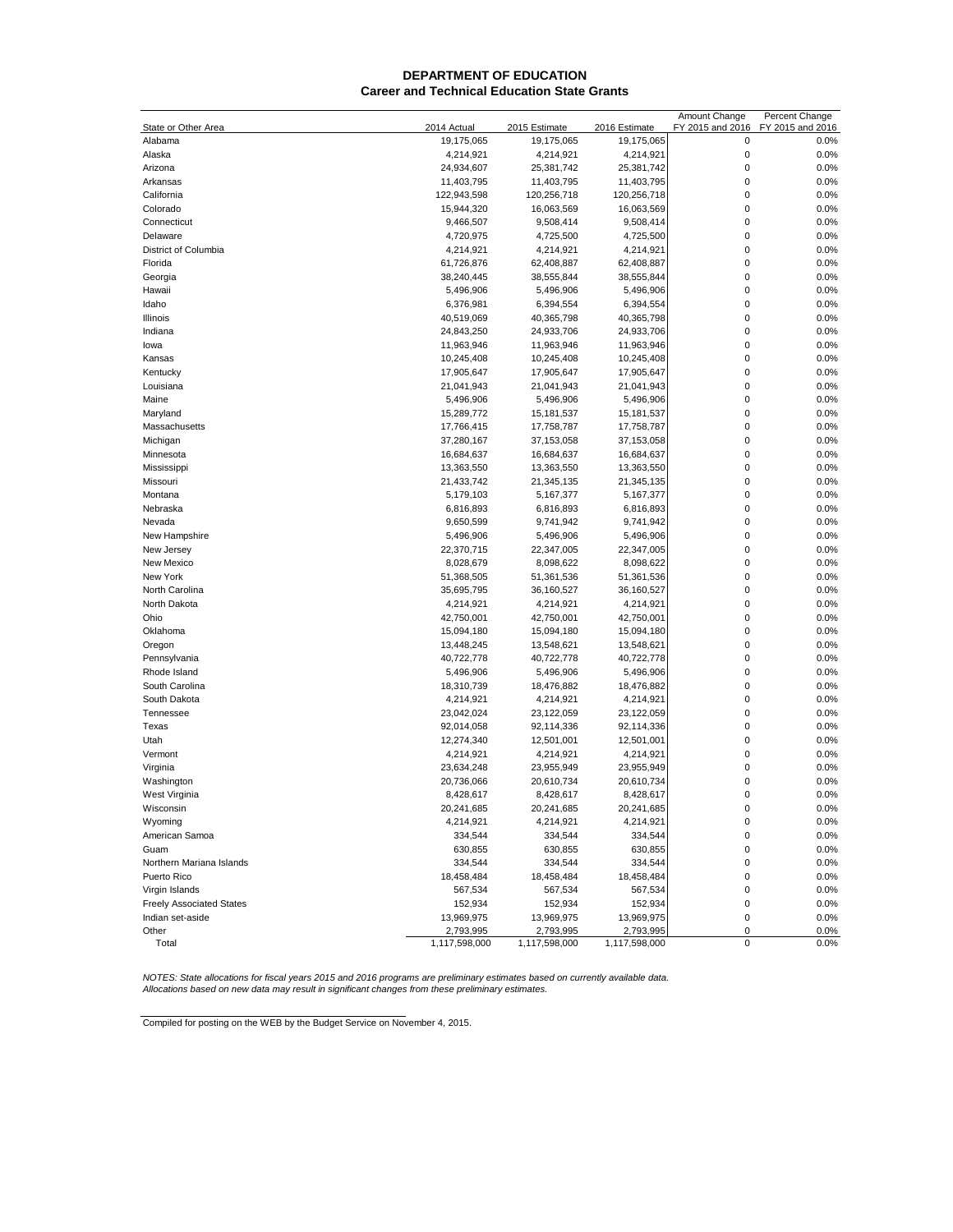#### **Federal Pell Grants DEPARTMENT OF EDUCATION**

|                                 |                |                |                | Amount Change    | Percent Change           |
|---------------------------------|----------------|----------------|----------------|------------------|--------------------------|
| State or Other Area             | 2014 Actual    | 2015 Estimate  | 2016 Estimate  | FY 2015 and 2016 | FY 2015 and 2016         |
| Alabama                         | 523,900,000    | 524,700,000    | 535,900,000    | 11,200,000       | 2.1%                     |
| Alaska                          | 42,700,000     | 42,800,000     | 43,700,000     | 900,000          | 2.1%                     |
| Arizona                         | 1,423,200,000  | 1,412,100,000  | 1,444,400,000  | 32,300,000       | 2.3%                     |
| Arkansas                        | 280,200,000    | 280,700,000    | 286,700,000    | 6,000,000        | 2.1%                     |
| California                      | 3,924,900,000  | 3,947,200,000  | 4,037,300,000  | 90,100,000       | 2.3%                     |
| Colorado                        | 494,000,000    | 494,800,000    | 505,400,000    | 10,600,000       | 2.1%                     |
| Connecticut                     | 287,100,000    | 287,500,000    | 293,700,000    | 6,200,000        | 2.2%                     |
| Delaware                        | 63,900,000     | 64,000,000     | 65,400,000     | 1,400,000        | 2.2%                     |
| District of Columbia            | 137,300,000    | 137,500,000    | 140,500,000    | 3,000,000        | 2.2%                     |
| Florida                         | 2,008,600,000  | 2,005,200,000  | 2,056,400,000  | 51,200,000       | 2.6%                     |
| Georgia                         | 1,039,500,000  | 1,041,400,000  | 1,064,800,000  | 23,400,000       | 2.2%                     |
| Hawaii                          | 79,200,000     | 79,300,000     | 81,000,000     | 1,700,000        | 2.1%                     |
| Idaho                           | 172,000,000    | 172,200,000    | 175,900,000    | 3,700,000        | 2.1%                     |
| Illinois                        | 1,275,800,000  | 1,282,100,000  | 1,309,800,000  | 27,700,000       | 2.2%                     |
| Indiana                         | 791,700,000    | 790,600,000    | 807,000,000    | 16,400,000       | 2.1%                     |
| lowa                            | 420,600,000    | 421,200,000    | 430,300,000    | 9,100,000        | 2.2%                     |
| Kansas                          | 258,600,000    | 259,000,000    | 264,500,000    | 5,500,000        | 2.1%                     |
| Kentucky                        | 409,600,000    | 410,200,000    | 419,000,000    | 8,800,000        | 2.1%                     |
| Louisiana                       | 381,700,000    | 382,300,000    | 390,500,000    | 8,200,000        | 2.1%                     |
|                                 |                |                |                |                  |                          |
| Maine                           | 104,700,000    | 104,900,000    | 107,100,000    | 2,200,000        | 2.1%                     |
| Maryland                        | 421,200,000    | 421,900,000    | 430,900,000    | 9,000,000        | 2.1%                     |
| Massachusetts                   | 489,200,000    | 490,000,000    | 500,500,000    | 10,500,000       | 2.1%                     |
| Michigan                        | 965,400,000    | 968,700,000    | 987,000,000    | 18,300,000       | 1.9%                     |
| Minnesota                       | 552,400,000    | 553,200,000    | 565,100,000    | 11,900,000       | 2.2%                     |
| Mississippi                     | 313,900,000    | 314,400,000    | 321,100,000    | 6,700,000        | 2.1%                     |
| Missouri                        | 598,600,000    | 599,500,000    | 612,400,000    | 12,900,000       | 2.2%                     |
| Montana                         | 72,300,000     | 72,400,000     | 73,900,000     | 1,500,000        | 2.1%                     |
| Nebraska                        | 147,300,000    | 147,500,000    | 150,700,000    | 3,200,000        | 2.2%                     |
| Nevada                          | 152,500,000    | 152,700,000    | 156,000,000    | 3,300,000        | 2.2%                     |
| New Hampshire                   | 120,200,000    | 120,300,000    | 122,900,000    | 2,600,000        | 2.2%                     |
| New Jersey                      | 618,900,000    | 619,800,000    | 633,100,000    | 13,300,000       | 2.1%                     |
| New Mexico                      | 211,100,000    | 211,400,000    | 215,900,000    | 4,500,000        | 2.1%                     |
| New York                        | 1,942,600,000  | 1,957,400,000  | 2,007,100,000  | 49,700,000       | 2.5%                     |
| North Carolina                  | 841,000,000    | 844,000,000    | 857,900,000    | 13,900,000       | 1.6%                     |
| North Dakota                    | 43,600,000     | 43,600,000     | 44,600,000     | 1,000,000        | 2.3%                     |
| Ohio                            | 949,100,000    | 955,000,000    | 973,500,000    | 18,500,000       | 1.9%                     |
| Oklahoma                        | 318,800,000    | 319,200,000    | 326,100,000    | 6,900,000        | 2.2%                     |
| Oregon                          | 394,400,000    | 395,000,000    | 403,400,000    | 8,400,000        | 2.1%                     |
| Pennsylvania                    | 916,900,000    | 920,600,000    | 936,900,000    | 16,300,000       | 1.8%                     |
| Rhode Island                    | 113,100,000    | 113,300,000    | 115,700,000    | 2,400,000        | 2.1%                     |
| South Carolina                  | 407,000,000    | 407,600,000    | 416,300,000    | 8,700,000        | 2.1%                     |
| South Dakota                    | 100,800,000    | 100,900,000    | 103,100,000    | 2,200,000        | 2.2%                     |
| Tennessee                       | 555,800,000    | 556,600,000    | 568,600,000    | 12,000,000       | 2.2%                     |
| Texas                           | 2,198,200,000  | 2,200,900,000  | 2,254,400,000  | 53,500,000       | 2.4%                     |
| Utah                            | 395,900,000    | 396,500,000    | 405,000,000    | 8,500,000        | 2.1%                     |
| Vermont                         | 43,100,000     | 43,200,000     | 44,100,000     | 900,000          | 2.1%                     |
| Virginia                        | 710,700,000    | 711,700,000    | 727,000,000    | 15,300,000       | 2.1%                     |
| Washington                      | 463,800,000    | 464,500,000    | 474,500,000    | 10,000,000       | 2.2%                     |
| West Virginia                   | 242,200,000    | 242,500,000    | 247,700,000    | 5,200,000        | 2.1%                     |
| Wisconsin                       | 427,200,000    | 427,800,000    | 437,000,000    | 9,200,000        | 2.2%                     |
| Wyoming                         | 36,600,000     | 36,600,000     | 37,400,000     | 800,000          | 2.2%                     |
| American Samoa                  | 4,600,000      | 4,700,000      | 4,800,000      | 100,000          | 2.1%                     |
| Guam                            | 14,700,000     | 14,800,000     | 15,100,000     | 300,000          | 2.0%                     |
| Northern Mariana Islands        | 3,500,000      | 3,600,000      | 3,600,000      | 0                | 0.0%                     |
| Puerto Rico                     | 767,600,000    | 768,800,000    | 785,300,000    | 16,500,000       | 2.1%                     |
| Virgin Islands                  | 4,300,000      | 4,300,000      | 4,400,000      | 100,000          | 2.3%                     |
| <b>Freely Associated States</b> | 16,300,000     | 16,400,000     | 16,700,000     | 300,000          | 1.8%                     |
| Indian set-aside                | 0              | 0              | 0              | 0                | $\overline{\phantom{a}}$ |
| Other                           | 0              | 0              | 0              | 0                |                          |
| Total                           | 30,694,000,000 | 30,761,000,000 | 31,439,000,000 | 678,000,000      | 2.2%                     |

NOTES: Amounts distributed from the fiscal years above are based on the program's estimated cost as of January 2015. All estimates include new appropriations<br>plus the use of all or a portion of an accumulated surplus of un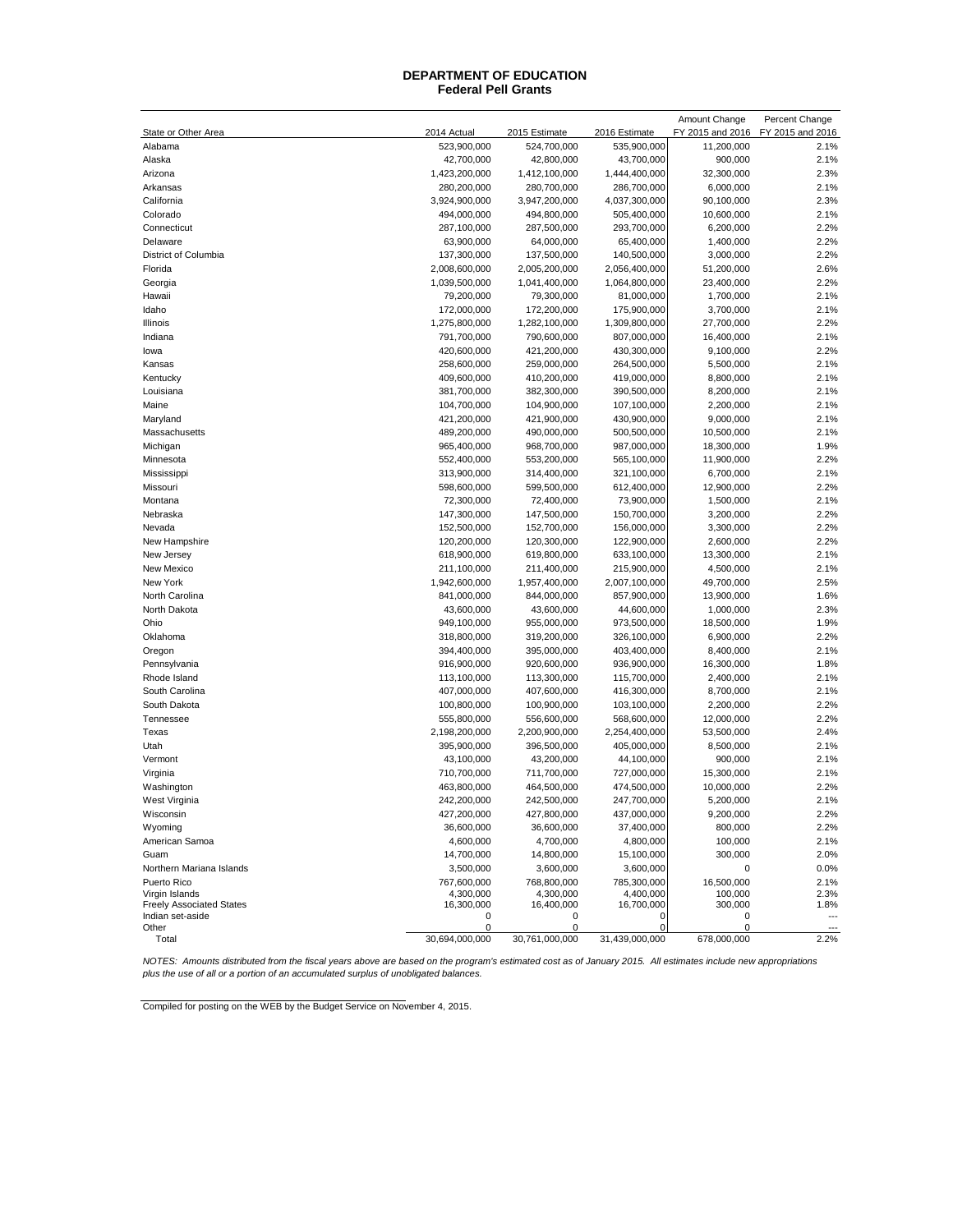## **Federal Supplemental Educational Opportunity Grants DEPARTMENT OF EDUCATION**

|                                 |             |               |               | Amount Change    | Percent Change   |
|---------------------------------|-------------|---------------|---------------|------------------|------------------|
| State or Other Area             | 2014 Actual | 2015 Estimate | 2016 Estimate | FY 2015 and 2016 | FY 2015 and 2016 |
| Alabama                         | 11,650,538  | 11,650,538    | 11,650,538    | 0                | 0.0%             |
| Alaska                          | 962,871     | 962,871       | 962,871       | $\mathbf 0$      | 0.0%             |
| Arizona                         | 23,095,744  | 23,095,744    | 23,095,744    | $\mathbf 0$      | 0.0%             |
| Arkansas                        | 4,891,648   | 4,891,648     | 4,891,648     | $\mathbf 0$      | 0.0%             |
| California                      | 76,559,966  | 76,559,966    | 76,559,966    | 0                | 0.0%             |
| Colorado                        | 10,176,489  | 10,176,489    | 10,176,489    | 0                | 0.0%             |
| Connecticut                     | 8,884,372   | 8,884,372     | 8,884,372     | 0                | 0.0%             |
| Delaware                        | 1,407,618   | 1,407,618     | 1,407,618     | 0                | 0.0%             |
| District of Columbia            | 5,517,972   | 5,517,972     | 5,517,972     | 0                | 0.0%             |
| Florida                         | 37,842,296  | 37,842,296    | 37,842,296    | 0                | 0.0%             |
| Georgia                         | 18,493,090  | 18,493,090    | 18,493,090    | $\mathbf{0}$     | 0.0%             |
| Hawaii                          | 1,635,261   | 1,635,261     | 1,635,261     | 0                | 0.0%             |
| Idaho                           | 2,504,908   | 2,504,908     | 2,504,908     | 0                | 0.0%             |
| Illinois                        | 35,919,698  | 35,919,698    | 35,919,698    | 0                | 0.0%             |
| Indiana                         | 19,537,899  | 19,537,899    | 19,537,899    | 0                | 0.0%             |
| lowa                            | 15,535,687  | 15,535,687    | 15,535,687    | 0                | 0.0%             |
| Kansas                          | 5,620,521   | 5,620,521     | 5,620,521     | 0                | 0.0%             |
| Kentucky                        | 9,411,596   | 9,411,596     | 9,411,596     | 0                | 0.0%             |
| Louisiana                       | 7,058,101   | 7,058,101     | 7,058,101     | 0                | 0.0%             |
| Maine                           | 9,004,726   | 9,004,726     | 9,004,726     | 0                | 0.0%             |
| Maryland                        | 10,975,254  | 10,975,254    | 10,975,254    | 0                | 0.0%             |
| Massachusetts                   | 29,079,242  | 29,079,242    | 29,079,242    | 0                | 0.0%             |
| Michigan                        | 24,720,844  | 24,720,844    | 24,720,844    | $\mathbf{0}$     | 0.0%             |
| Minnesota                       | 17,898,058  | 17,898,058    | 17,898,058    | $\mathbf{0}$     | 0.0%             |
| Mississippi                     | 7,873,373   | 7,873,373     | 7,873,373     | 0                | 0.0%             |
| Missouri                        | 12,330,059  | 12,330,059    | 12,330,059    | 0                | 0.0%             |
| Montana                         | 1,526,888   | 1,526,888     | 1,526,888     | 0                | 0.0%             |
| Nebraska                        | 4,229,762   | 4,229,762     | 4,229,762     | 0                | 0.0%             |
| Nevada                          | 2,243,094   | 2,243,094     | 2,243,094     | 0                | 0.0%             |
| New Hampshire                   | 5,082,747   | 5,082,747     | 5,082,747     | 0                | 0.0%             |
| New Jersey                      | 15,187,059  | 15,187,059    | 15,187,059    | 0                | 0.0%             |
| New Mexico                      |             |               |               | 0                | 0.0%             |
| New York                        | 3,941,955   | 3,941,955     | 3,941,955     | 0                | 0.0%             |
| North Carolina                  | 51,396,092  | 51,396,092    | 51,396,092    | 0                | 0.0%             |
|                                 | 17,950,002  | 17,950,002    | 17,950,002    | $\mathbf{0}$     |                  |
| North Dakota                    | 2,662,255   | 2,662,255     | 2,662,255     |                  | 0.0%             |
| Ohio                            | 25,974,357  | 25,974,357    | 25,974,357    | $\mathbf{0}$     | 0.0%             |
| Oklahoma                        | 6,778,555   | 6,778,555     | 6,778,555     | 0                | 0.0%             |
| Oregon                          | 10,295,377  | 10,295,377    | 10,295,377    | 0                | 0.0%             |
| Pennsylvania                    | 35,909,381  | 35,909,381    | 35,909,381    | 0                | 0.0%             |
| Rhode Island                    | 5,207,595   | 5,207,595     | 5,207,595     | 0                | 0.0%             |
| South Carolina                  | 9,496,733   | 9,496,733     | 9,496,733     | 0                | 0.0%             |
| South Dakota                    | 3,293,164   | 3,293,164     | 3,293,164     | 0                | 0.0%             |
| Tennessee                       | 11,679,468  | 11,679,468    | 11,679,468    | $\mathbf{0}$     | 0.0%             |
| Texas                           | 39,828,767  | 39,828,767    | 39,828,767    | 0                | 0.0%             |
| Utah                            | 6,197,745   | 6,197,745     | 6,197,745     | 0                | 0.0%             |
| Vermont                         | 5,254,474   | 5,254,474     | 5,254,474     | 0                | 0.0%             |
| Virginia                        | 13,195,709  | 13,195,709    | 13,195,709    | 0                | 0.0%             |
| Washington                      | 13,300,893  | 13,300,893    | 13,300,893    | 0                | 0.0%             |
| West Virginia                   | 4,201,457   | 4,201,457     | 4,201,457     | 0                | 0.0%             |
| Wisconsin                       | 17,004,513  | 17,004,513    | 17,004,513    | 0                | 0.0%             |
| Wyoming                         | 946,743     | 946,743       | 946,743       | $\pmb{0}$        | 0.0%             |
| American Samoa                  | 51,956      | 51,956        | 51,956        | 0                | 0.0%             |
| Guam                            | 165,811     | 165,811       | 165,811       | 0                | 0.0%             |
| Northern Mariana Islands        | 22,958      | 22,958        | 22,958        | 0                | 0.0%             |
| Puerto Rico                     | 11,422,391  | 11,422,391    | 11,422,391    | 0                | 0.0%             |
| Virgin Islands                  | 63,179      | 63,179        | 63,179        | 0                | 0.0%             |
| <b>Freely Associated States</b> | 31,089      | 31,089        | 31,089        | 0                | 0.0%             |
| Indian set-aside                | 0           | 0             | 0             | 0                |                  |
| Other                           | 0           | 0             | $\Omega$      | 0                | $---$            |
| Total                           | 733,130,000 | 733,130,000   | 733,130,000   | $\pmb{0}$        | 0.0%             |

NOTES: State allocations for fiscal years 2015 and 2016 programs are preliminary estimates based on currently available data.<br>Allocations based on new data may result in significant changes from these preliminary estimates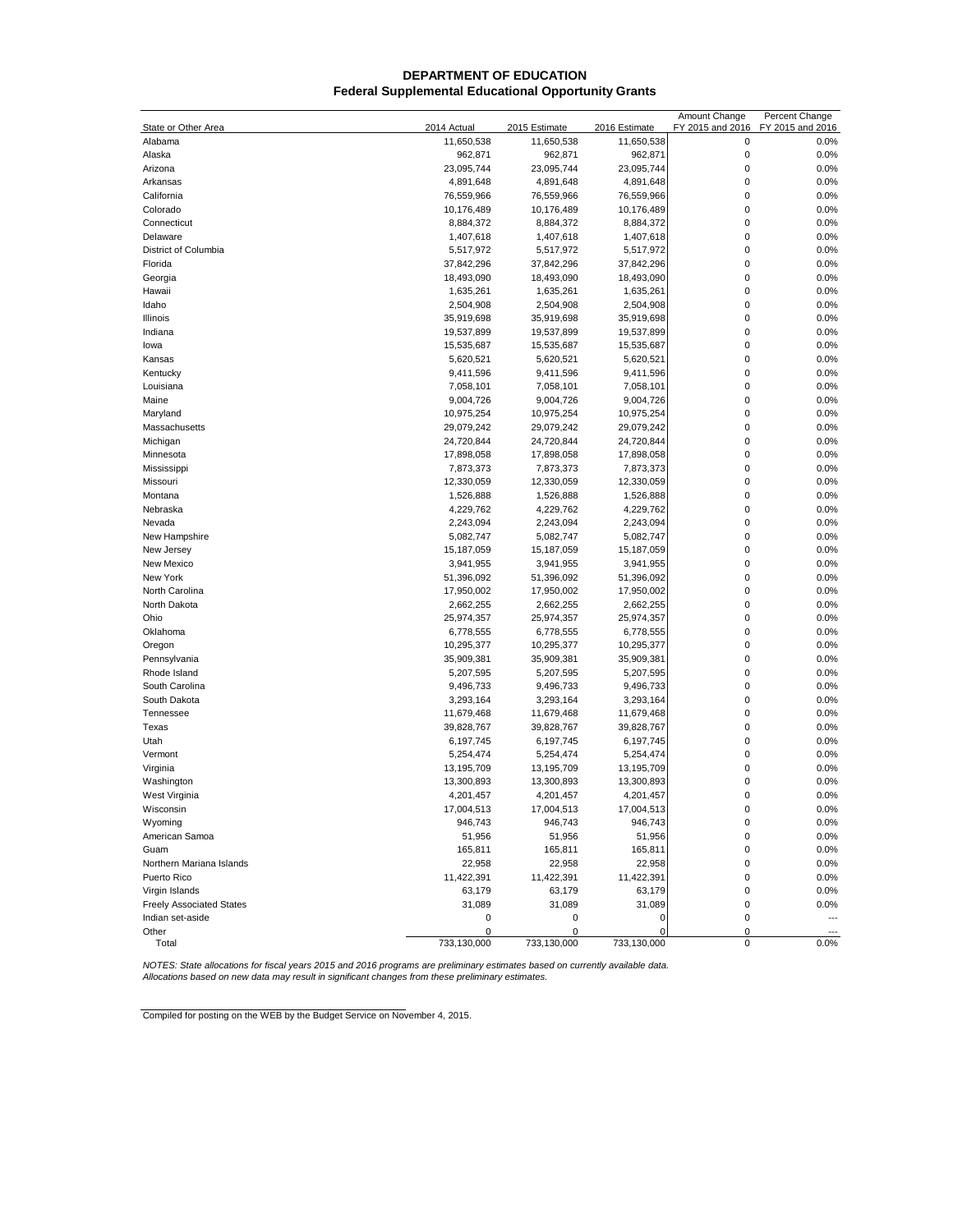## **Federal Work-Study DEPARTMENT OF EDUCATION**

|                                 |             |               |               | Amount Change    | Percent Change   |
|---------------------------------|-------------|---------------|---------------|------------------|------------------|
| State or Other Area             | 2014 Actual | 2015 Estimate | 2016 Estimate | FY 2015 and 2016 | FY 2015 and 2016 |
| Alabama                         | 16,090,331  | 16,337,943    | 16,337,943    | 0                | 0.0%             |
| Alaska                          | 1,027,554   | 1,043,367     | 1,043,367     | $\mathbf 0$      | 0.0%             |
| Arizona                         | 14,469,461  | 14,692,130    | 14,692,130    | $\mathbf 0$      | 0.0%             |
| Arkansas                        | 7,859,751   | 7,980,704     | 7,980,704     | $\mathbf 0$      | 0.0%             |
| California                      | 100,307,637 | 101,851,262   | 101,851,262   | 0                | 0.0%             |
| Colorado                        | 13,670,871  | 13,881,251    | 13,881,251    | 0                | 0.0%             |
| Connecticut                     | 11,033,312  | 11,203,103    | 11,203,103    | 0                | 0.0%             |
| Delaware                        | 1,815,722   | 1,843,664     | 1,843,664     | 0                | 0.0%             |
| District of Columbia            | 9,363,698   | 9,507,795     | 9,507,795     | 0                | 0.0%             |
| Florida                         | 45,314,983  | 46,012,331    | 46,012,331    | 0                | 0.0%             |
| Georgia                         | 23,857,407  | 24,224,546    | 24,224,546    | $\mathbf{0}$     | 0.0%             |
| Hawaii                          | 2,247,082   | 2,281,662     | 2,281,662     | 0                | 0.0%             |
| Idaho                           | 2,812,522   | 2,855,803     | 2,855,803     | 0                | 0.0%             |
| Illinois                        | 51,225,360  | 52,013,663    | 52,013,663    | 0                | 0.0%             |
| Indiana                         | 23,751,756  | 24,117,269    | 24,117,269    | 0                | 0.0%             |
| lowa                            | 13,455,088  | 13,662,147    | 13,662,147    | 0                | 0.0%             |
| Kansas                          | 8,389,358   | 8,518,461     | 8,518,461     | 0                | 0.0%             |
| Kentucky                        | 14,398,702  | 14,620,282    | 14,620,282    | 0                | 0.0%             |
|                                 |             |               |               | 0                | 0.0%             |
| Louisiana                       | 13,219,365  | 13,422,797    | 13,422,797    |                  |                  |
| Maine                           | 12,156,357  | 12,343,430    | 12,343,430    | 0                | 0.0%             |
| Maryland                        | 14,888,840  | 15,117,963    | 15,117,963    | 0                | 0.0%             |
| Massachusetts                   | 44,220,033  | 44,900,531    | 44,900,531    | 0                | 0.0%             |
| Michigan                        | 29,989,649  | 30,451,157    | 30,451,157    | $\mathbf{0}$     | 0.0%             |
| Minnesota                       | 20,430,712  | 20,745,118    | 20,745,118    | $\mathbf{0}$     | 0.0%             |
| Mississippi                     | 11,580,666  | 11,758,879    | 11,758,879    | 0                | 0.0%             |
| Missouri                        | 18,919,485  | 19,210,635    | 19,210,635    | 0                | 0.0%             |
| Montana                         | 3,169,889   | 3,218,670     | 3,218,670     | 0                | 0.0%             |
| Nebraska                        | 5,841,729   | 5,931,627     | 5,931,627     | 0                | 0.0%             |
| Nevada                          | 2,885,089   | 2,929,487     | 2,929,487     | 0                | 0.0%             |
| New Hampshire                   | 6,588,511   | 6,689,901     | 6,689,901     | 0                | 0.0%             |
| New Jersey                      | 19,901,516  | 20,207,778    | 20,207,778    | 0                | 0.0%             |
| New Mexico                      | 7,010,836   | 7,118,725     | 7,118,725     | 0                | 0.0%             |
| New York                        | 82,982,940  | 84,259,957    | 84,259,957    | 0                | 0.0%             |
| North Carolina                  | 24,343,560  | 24,718,181    | 24,718,181    | 0                | 0.0%             |
| North Dakota                    | 3,198,520   | 3,247,742     | 3,247,742     | $\mathbf{0}$     | 0.0%             |
| Ohio                            | 35,446,863  | 35,992,351    | 35,992,351    | $\mathbf{0}$     | 0.0%             |
| Oklahoma                        | 10,155,135  | 10,311,411    | 10,311,411    | 0                | 0.0%             |
| Oregon                          | 13,337,044  | 13,542,287    | 13,542,287    | 0                | 0.0%             |
| Pennsylvania                    | 50,113,595  | 50,884,789    | 50,884,789    | 0                | 0.0%             |
| Rhode Island                    | 6,953,887   | 7,060,900     | 7,060,900     | 0                | 0.0%             |
| South Carolina                  | 13,025,836  | 13,226,290    | 13,226,290    | 0                | 0.0%             |
| South Dakota                    | 4,129,316   | 4,192,862     | 4,192,862     | 0                | 0.0%             |
| Tennessee                       | 17,645,251  | 17,916,792    | 17,916,792    | $\mathbf{0}$     | 0.0%             |
| Texas                           | 51,880,728  | 52,679,116    | 52,679,116    | 0                | 0.0%             |
| Utah                            | 5,222,877   | 5,303,252     | 5,303,252     | 0                | 0.0%             |
| Vermont                         | 5,436,714   | 5,520,379     | 5,520,379     | 0                | 0.0%             |
| Virginia                        | 19,654,421  | 19,956,881    | 19,956,881    | 0                | 0.0%             |
|                                 |             |               | 16,027,330    | 0                |                  |
| Washington                      | 15,784,425  | 16,027,330    |               |                  | 0.0%             |
| West Virginia                   | 6,066,449   | 6,159,805     | 6,159,805     | 0                | 0.0%             |
| Wisconsin                       | 18,090,237  | 18,368,626    | 18,368,626    | 0                | 0.0%             |
| Wyoming                         | 1,102,400   | 1,119,365     | 1,119,365     | $\pmb{0}$        | 0.0%             |
| American Samoa                  | 45,064      | 45,759        | 45,759        | 0                | 0.0%             |
| Guam                            | 530,931     | 539,101       | 539,101       | 0                | 0.0%             |
| Northern Mariana Islands        | 25,271      | 25,660        | 25,660        | 0                | 0.0%             |
| Puerto Rico                     | 17,464,822  | 17,733,586    | 17,733,586    | 0                | 0.0%             |
| Virgin Islands                  | 86,435      | 87,765        | 87,765        | 0                | 0.0%             |
| <b>Freely Associated States</b> | 112,007     | 113,732       | 113,732       | 0                | 0.0%             |
| Indian set-aside                | 0           | 0             | 0             | 0                |                  |
| Other                           | 0           | 0             | C             | 0                |                  |
| Total                           | 974,728,000 | 989,728,000   | 989,728,000   | $\pmb{0}$        | 0.0%             |

NOTES: State allocations for fiscal years 2015 and 2016 programs are preliminary estimates based on currently available data.<br>Allocations based on new data may result in significant changes from these preliminary estimates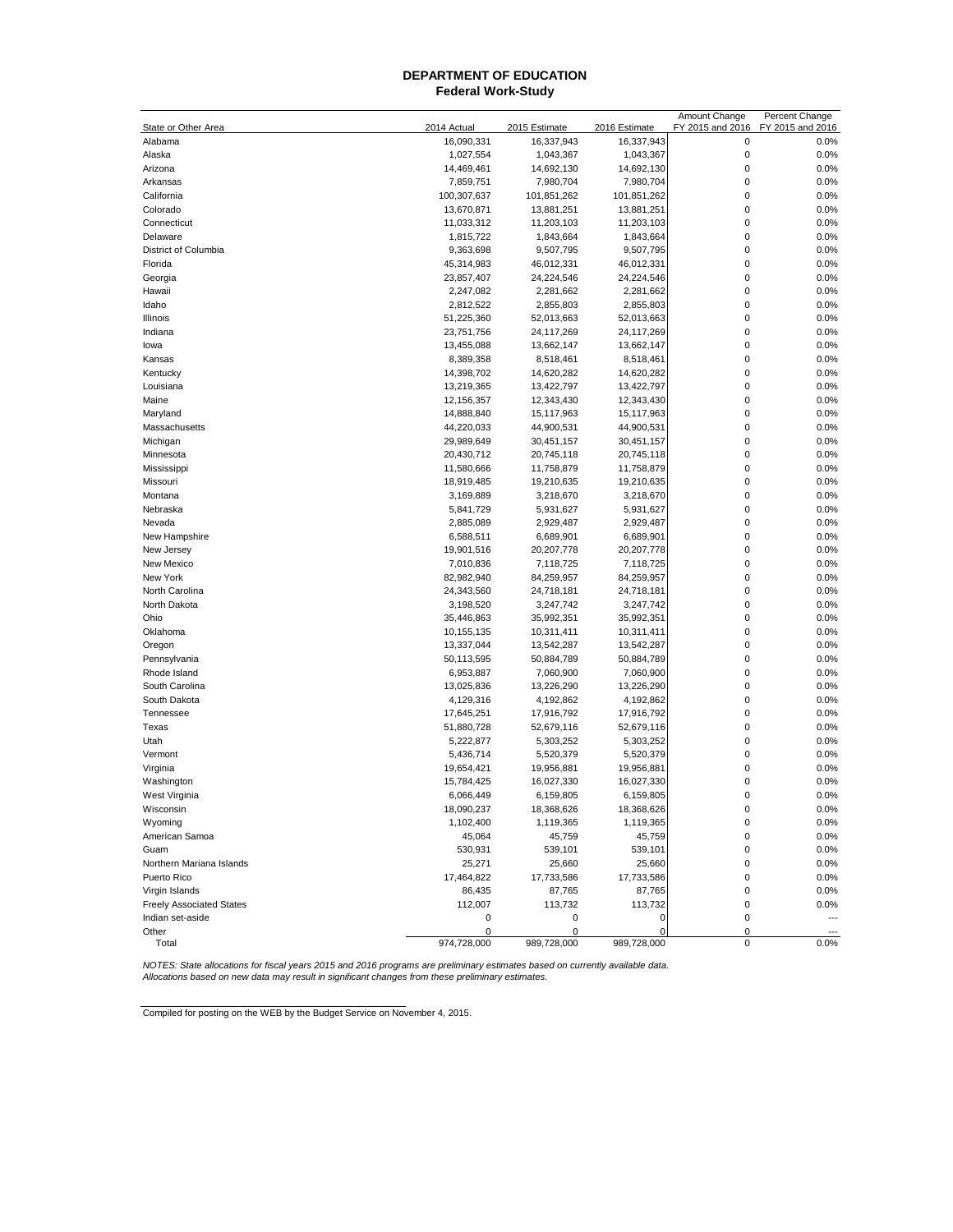#### **DEPARTMENT OF EDUCATION College Access Challenge Grant**

|                                 |                        |               |               | Amount Change    | Percent Change   |
|---------------------------------|------------------------|---------------|---------------|------------------|------------------|
| State or Other Area             | 2014 Actual            | 2015 Estimate | 2016 Estimate | FY 2015 and 2016 | FY 2015 and 2016 |
| Alabama                         | 1,981,804              | $\pmb{0}$     | 0             | 0                | ---              |
| Alaska                          | 1,392,000              | 0             | $\mathbf 0$   | $\mathbf 0$      |                  |
| Arizona                         | 2,801,747              | 0             | $\mathbf 0$   | $\mathbf 0$      |                  |
| Arkansas                        | 1,392,000              | 0             | $\mathbf 0$   | $\mathbf 0$      |                  |
| California                      | 14,746,800             | 0             | $\mathbf 0$   | $\mathbf 0$      |                  |
| Colorado                        | 1,585,014              | 0             | $\mathbf 0$   | $\mathbf 0$      |                  |
| Connecticut                     | 1,392,000              | 0             | $\mathbf 0$   | $\mathbf 0$      |                  |
| Delaware                        | 1,392,000              | 0             | $\mathbf 0$   | $\mathbf 0$      |                  |
| District of Columbia            | 1,392,000              | 0             | $\mathbf 0$   | $\mathbf 0$      |                  |
| Florida                         | 6,789,849              | 0             | $\mathbf 0$   | $\mathbf 0$      |                  |
| Georgia                         |                        | 0             | $\mathbf 0$   | $\mathbf 0$      |                  |
|                                 | 4,296,702              |               |               |                  |                  |
| Hawaii                          | 1,392,000              | 0             | $\mathbf 0$   | $\mathbf 0$      |                  |
| Idaho                           | 1,392,000              | 0             | $\mathbf 0$   | $\mathbf 0$      |                  |
| Illinois                        | 4,215,643              | 0             | $\mathbf 0$   | $\mathbf 0$      |                  |
| Indiana                         | 2,267,283              | 0             | $\mathbf 0$   | $\mathbf 0$      |                  |
| lowa                            | 1,392,000              | 0             | $\mathbf 0$   | $\mathbf 0$      |                  |
| Kansas                          | 1,392,000              | 0             | $\mathbf 0$   | $\mathbf 0$      |                  |
| Kentucky                        | 1,767,772              | 0             | $\mathbf 0$   | $\mathbf 0$      |                  |
| Louisiana                       | 1,997,767              | 0             | $\mathbf 0$   | $\mathbf 0$      |                  |
| Maine                           | 1,392,000              | 0             | $\mathbf 0$   | $\mathbf 0$      |                  |
| Maryland                        | 1,392,000              | 0             | $\mathbf 0$   | $\mathbf 0$      |                  |
| Massachusetts                   | 1,588,508              | 0             | $\mathbf 0$   | $\mathbf 0$      |                  |
| Michigan                        | 3,833,754              | 0             | $\mathbf 0$   | $\mathbf 0$      |                  |
| Minnesota                       | 1,392,000              | 0             | $\mathbf 0$   | $\mathbf 0$      |                  |
| Mississippi                     | 1,603,228              | 0             | $\mathbf 0$   | $\mathbf 0$      |                  |
| Missouri                        | 2,074,078              | 0             | $\mathbf 0$   | $\mathbf 0$      |                  |
| Montana                         | 1,392,000              | 0             | $\mathbf 0$   | $\mathbf 0$      |                  |
| Nebraska                        | 1,392,000              | 0             | $\mathbf 0$   | $\mathbf 0$      |                  |
| Nevada                          | 1,392,000              | 0             | $\mathbf 0$   | $\mathbf 0$      |                  |
| New Hampshire                   | 1,392,000              | 0             | $\mathbf 0$   | $\mathbf 0$      |                  |
| New Jersey                      | 2,025,396              | 0             | $\mathbf 0$   | $\mathbf 0$      |                  |
| New Mexico                      | 1,392,000              | 0             | 0             | 0                |                  |
| New York                        | 6,508,893              | 0             | 0             | 0                |                  |
| North Carolina                  | 3,874,571              | 0             | 0             | 0                |                  |
| North Dakota                    | 1,392,000              | 0             | 0             | $\mathbf 0$      |                  |
| Ohio                            | 4,110,604              | 0             | 0             | $\mathbf 0$      |                  |
| Oklahoma                        | 1,421,322              | 0             | $\mathbf 0$   | $\mathbf 0$      |                  |
| Oregon                          | 1,426,441              | 0             | 0             | $\mathbf 0$      |                  |
| Pennsylvania                    | 3,660,677              | 0             | 0             | $\mathbf 0$      |                  |
| Rhode Island                    | 1,392,000              | 0             | 0             | $\mathbf 0$      |                  |
| South Carolina                  | 1,830,236              | 0             | 0             | $\mathbf 0$      |                  |
| South Dakota                    | 1,392,000              | 0             | $\mathbf 0$   | $\pmb{0}$        |                  |
| Tennessee                       | 2,518,367              | 0             | $\mathbf 0$   | $\mathbf 0$      |                  |
| Texas                           | 10,916,291             | 0             | $\mathbf 0$   | $\mathbf 0$      |                  |
|                                 |                        | 0             | $\mathbf 0$   | $\mathbf 0$      |                  |
| Utah                            | 1,392,000<br>1,392,000 | 0             | $\mathbf 0$   | $\mathbf 0$      |                  |
| Vermont                         |                        |               |               |                  |                  |
| Virginia                        | 2,013,216              | 0             | O             | $\mathbf 0$      |                  |
| Washington                      | 2,031,220              | 0             | $\mathbf 0$   | $\mathbf 0$      |                  |
| West Virginia                   | 1,392,000              | 0             | $\mathbf 0$   | $\mathbf 0$      |                  |
| Wisconsin                       | 1,628,031              | 0             | 0             | 0                |                  |
| Wyoming                         | 1,392,000              | 0             | $\mathbf 0$   | $\pmb{0}$        |                  |
| American Samoa                  | 1,392,000              | 0             | $\mathbf 0$   | $\mathbf 0$      |                  |
| Guam                            | 1,392,000              | 0             | $\mathbf 0$   | $\pmb{0}$        |                  |
| Northern Mariana Islands        | 1,392,000              | 0             | $\mathbf 0$   | $\pmb{0}$        |                  |
| Puerto Rico                     | 3,316,786              | 0             | $\mathbf 0$   | $\mathbf 0$      |                  |
| Virgin Islands                  | 1,392,000              | 0             | $\mathbf 0$   | $\pmb{0}$        | ---              |
| <b>Freely Associated States</b> | 1,392,000              | 0             | $\mathbf 0$   | $\mathbf 0$      | ---              |
| Indian set-aside                | 0                      | 0             | $\mathbf 0$   | 0                | ---              |
| Other                           | 0                      | 0             | $\mathbf 0$   | $\mathbf 0$      |                  |
| Total                           | 139,200,000            | $\pmb{0}$     | 0             | $\pmb{0}$        | ---              |

NOTES: State allocations for fiscal years 2015 and 2016 programs are preliminary estimates based on currently available data.<br>Allocations based on new data may result in significant changes from these preliminary estimates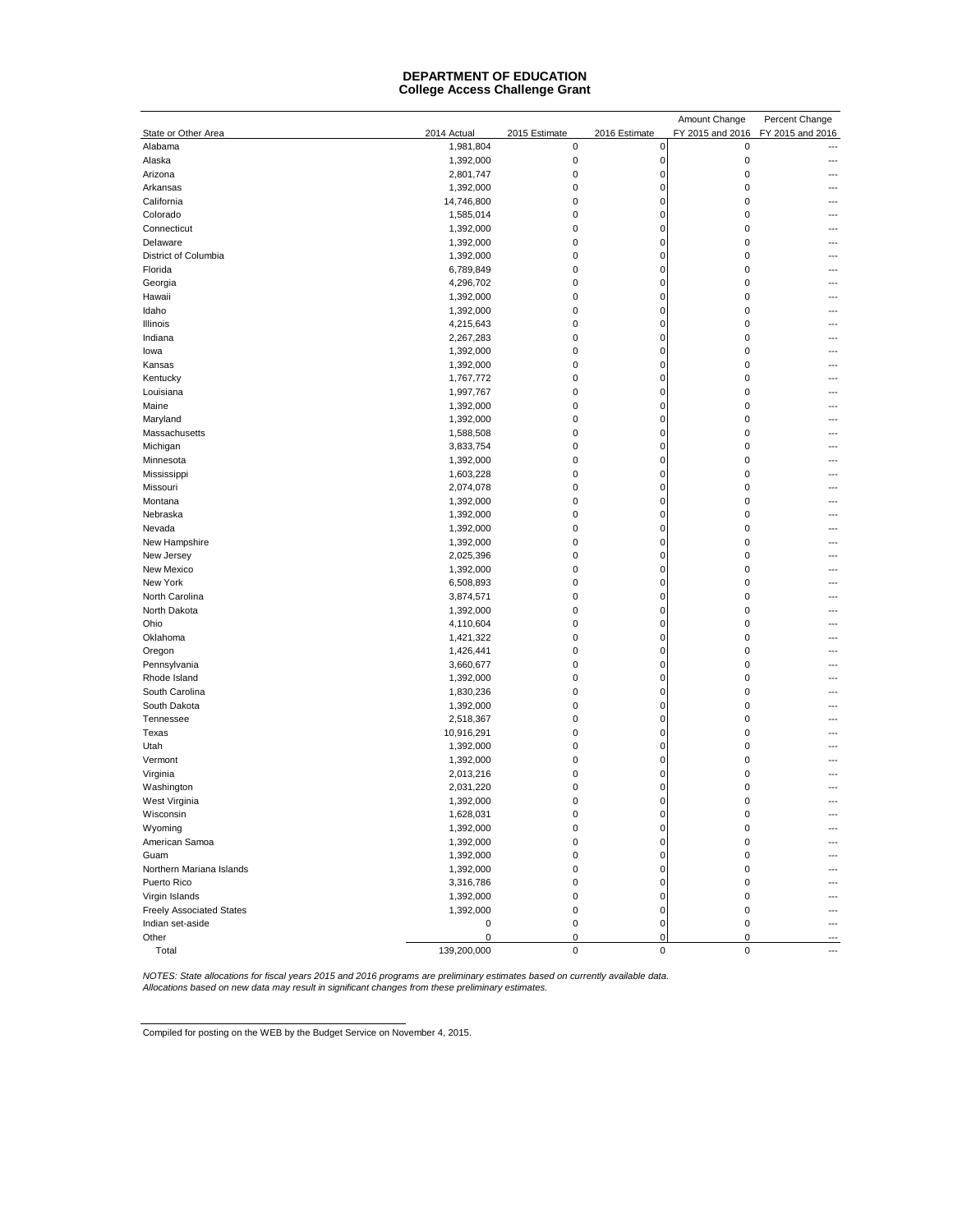#### **Vocational Rehabilitation State Grants DEPARTMENT OF EDUCATION**

|                                 |                          |                          |                            | Amount Change              | Percent Change           |
|---------------------------------|--------------------------|--------------------------|----------------------------|----------------------------|--------------------------|
| State or Other Area             | 2014 Actual              | 2015 Estimate            | 2016 Estimate              | FY 2015 and 2016           | FY 2015 and 2016         |
| Alabama                         | 59,629,565               | 60,430,501               | 62,233,458                 | 1,802,957                  | 3.0%                     |
| Alaska                          | 10,340,347               | 10,774,845               | 10,404,349                 | (370, 496)                 | $-3.4%$                  |
| Arizona                         | 64,197,308               | 63,707,651               | 68,829,375                 | 5,121,724                  | 8.0%                     |
| Arkansas                        | 47,962,381               | 46,297,606               | 37,641,649                 | (8,655,957)                | $-18.7%$                 |
| California                      | 298,623,867              | 300,681,918              | 303,077,908                | 2,395,990                  | 0.8%                     |
| Colorado                        | 40,918,495               | 41,000,267               | 43,539,066                 | 2,538,799                  | 6.2%                     |
| Connecticut                     | 25,807,590               | 27,933,775               | 21,184,894                 | (6,748,881)                | $-24.2%$                 |
| Delaware                        | 13,590,347               | 13,674,845               | 10,404,349                 | (3,270,496)                | $-23.9%$                 |
| District of Columbia            | 17,568,137               | 17,288,513               | 14,128,431                 | (3, 160, 082)              | $-18.3%$                 |
| Florida                         | 171,216,249              | 173,635,966              | 183,286,664                | 9,650,698                  | 5.6%                     |
| Georgia                         | 60,905,999               | 80,321,208               | 109,499,984                | 29,178,776                 | 36.3%                    |
| Hawaii                          | 13,232,079               | 13,232,079               | 12,297,589                 | (934, 490)                 | $-7.1%$                  |
| Idaho                           | 17,252,148               | 17,557,775               | 18,742,154                 | 1,184,379                  | 6.7%                     |
| Illinois                        | 109,170,805              | 109,572,381              | 112,858,731                | 3,286,350                  | 3.0%                     |
| Indiana                         | 59,735,848               | 59,257,491               | 76,062,621                 | 16,805,130                 | 28.4%                    |
| lowa                            | 28,393,406               | 30,884,706               | 31,498,438                 | 613,732                    | 2.0%                     |
| Kansas                          | 20,257,480               | 10,490,707               | 27,922,001                 | 17,431,294                 | 166.2%                   |
| Kentucky                        | 47,647,558               | 48,491,184               | 56,508,694                 | 8,017,510                  | 16.5%                    |
| Louisiana                       | 35,549,297               | 34,326,061               | 55,300,850                 | 20,974,789                 | 61.1%                    |
| Maine                           | 17,591,459               | 16,522,585               | 15,857,935                 | (664, 650)                 | $-4.0%$                  |
| Maryland                        | 47,262,531               | 39,892,974               | 41,940,717<br>47,901,564   | 2,047,743                  | 5.1%                     |
| Massachusetts                   | 52,279,993               | 56,291,223               |                            | (8,389,659)                | $-14.9%$<br>10.6%        |
| Michigan                        | 90,780,608               | 99,759,741               | 110,295,562                | 10,535,821                 |                          |
| Minnesota<br>Mississippi        | 51,930,198<br>44,576,629 | 52,396,934<br>44,536,766 | 48, 153, 307<br>43,029,486 | (4,243,627)<br>(1,507,280) | $-8.1%$<br>$-3.4%$       |
| Missouri                        | 62,409,438               | 65,318,960               | 67,618,661                 | 2,299,701                  | 3.5%                     |
| Montana                         | 13,477,988               | 12,648,415               | 11,522,973                 | (1, 125, 442)              | $-8.9%$                  |
| Nebraska                        | 19,867,836               | 20,643,243               | 17,671,660                 | (2,971,583)                | $-14.4%$                 |
| Nevada                          | 17,341,738               | 15,288,896               | 25,637,154                 | 10,348,258                 | 67.7%                    |
| New Hampshire                   | 11,342,382               | 11,411,326               | 10,839,256                 | (572,070)                  | $-5.0%$                  |
| New Jersey                      | 58,555,206               | 63,236,184               | 59,983,217                 | (3,252,967)                | $-5.1%$                  |
| New Mexico                      | 21,652,542               | 21,592,082               | 25,024,500                 | 3,432,418                  | 15.9%                    |
| New York                        | 142,083,499              | 150,489,443              | 146,502,563                | (3,986,880)                | $-2.6%$                  |
| North Carolina                  | 105, 185, 127            | 106,348,315              | 110,043,746                | 3,695,431                  | 3.5%                     |
| North Dakota                    | 10,090,347               | 9,641,856                | 10,404,349                 | 762,493                    | 7.9%                     |
| Ohio                            | 109,500,000              | 104,754,906              | 129,469,883                | 24,714,977                 | 23.6%                    |
| Oklahoma                        | 44,257,020               | 43,984,334               | 41,717,777                 | (2, 266, 557)              | $-5.2%$                  |
| Oregon                          | 49,871,332               | 50,254,805               | 41,258,123                 | (8,996,682)                | $-17.9%$                 |
| Pennsylvania                    | 121,744,836              | 126,288,054              | 125,622,423                | (665, 631)                 | $-0.5%$                  |
| Rhode Island                    | 13,557,045               | 14,174,845               | 10,404,349                 | (3,770,496)                | $-26.6%$                 |
| South Carolina                  | 56,407,978               | 58,062,499               | 58,904,281                 | 841,782                    | 1.4%                     |
| South Dakota                    | 10,090,347               | 10,174,845               | 10,404,349                 | 229,504                    | 2.3%                     |
| Tennessee                       | 71,434,513               | 58,727,512               | 74,044,848                 | 15,317,336                 | 26.1%                    |
| Texas                           | 238,118,570              | 241,853,189              | 243,404,007                | 1,550,818                  | 0.6%                     |
| Utah                            | 39,164,182               | 40,690,616               | 32,501,596                 | (8, 189, 020)              | $-20.1%$                 |
| Vermont                         | 16,290,347               | 16,354,845               | 10,404,349                 | (5,950,496)                | $-36.4%$                 |
| Virginia                        | 71,532,018               | 77,318,917               | 66,866,043                 | (10, 452, 874)             | $-13.5%$                 |
| Washington                      | 53,676,006               | 54,969,964               | 56,384,902                 | 1,414,938                  | 2.6%                     |
| West Virginia                   | 37,116,252               | 40,731,424               | 25,813,843                 | (14, 917, 581)             | $-36.6%$                 |
| Wisconsin                       | 63,440,207               | 64,836,100               | 59,928,664                 | (4,907,436)                | $-7.6%$                  |
| Wyoming                         | 9,231,396                | 9,248,469                | 10,404,349                 | 1,155,880                  | 12.5%                    |
| American Samoa                  | 921,342                  | 921,580                  | 933,852                    | 12,272                     | 1.3%                     |
| Guam                            | 2,626,210                | 2,709,472                | 2,888,153                  | 178,681                    | 6.6%                     |
| Northern Mariana Islands        | 902,134                  | 800,202                  | 818,372                    | 18,170                     | 2.3%                     |
| Puerto Rico                     | 67,830,496               | 59,538,550               | 69,276,223                 | 9,737,673                  | 16.4%                    |
| Virgin Islands                  | 1,986,289                | 1,985,438                | 2,006,399                  | 20,961                     | 1.1%                     |
| <b>Freely Associated States</b> | 0                        | 0                        | 0                          | 0                          | $\overline{\phantom{a}}$ |
| Indian set-aside                | 37,201,184               | 39,160,000               | 39,825,000                 | 665,000                    | 1.7%                     |
| Other                           | 38,979,053               | 28,494,610               |                            | (28, 494, 610)             | $-100.0%$                |
| Total                           | 3,064,305,184            | 3,091,613,598            | 3,161,129,640              | 69,516,042                 | 2.2%                     |

For Vocational Rehabilitation State Grants, the FY 2014 and FY 2015 amounts reflect the sequester reduction required for mandatory programs (7.2 percent for FY<br>2014 and 7.3 percent for FY 2015) pursuant to the Budget Contr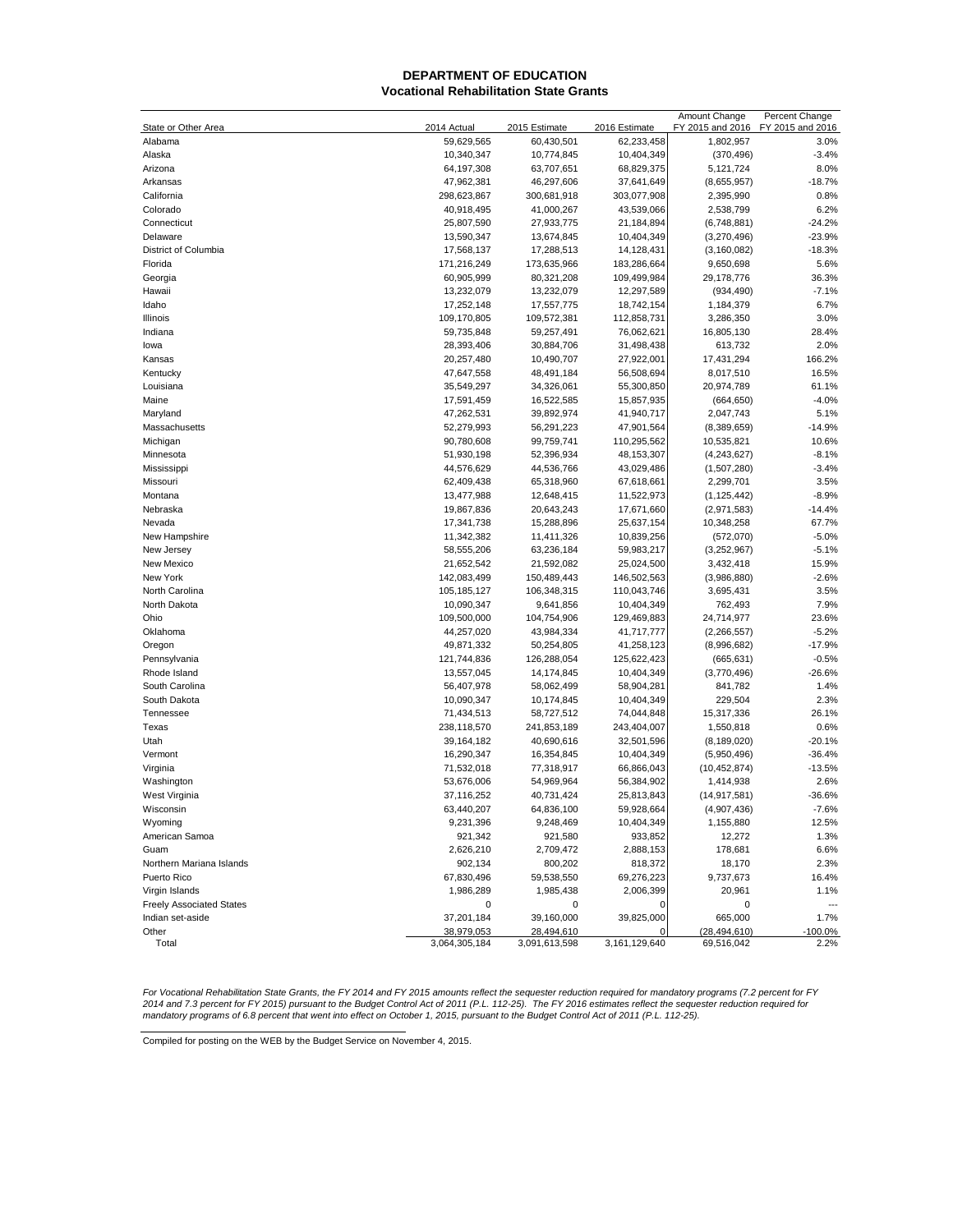#### **Client Assistance State Grants DEPARTMENT OF EDUCATION**

|                                                   |             |               |               | Amount Change    | Percent Change         |
|---------------------------------------------------|-------------|---------------|---------------|------------------|------------------------|
| State or Other Area                               | 2014 Actual | 2015 Estimate | 2016 Estimate | FY 2015 and 2016 | FY 2015 and 2016       |
| Alabama                                           | 155,711     | 166,850       | 165,898       | (952)            | $-0.6%$                |
| Alaska                                            | 121,770     | 131,917       | 131,917       | $\pmb{0}$        | 0.0%                   |
| Arizona                                           | 211,616     | 228,738       | 230,285       | 1,547            | 0.7%                   |
| Arkansas                                          | 121,770     | 131,917       | 131,917       | $\mathbf 0$      | 0.0%                   |
| California                                        | 1,228,423   | 1,323,162     | 1,327,441     | 4,279            | 0.3%                   |
| Colorado                                          | 167,516     | 181,854       | 183,225       | 1,372            | 0.8%                   |
| Connecticut                                       | 121,770     | 131,917       | 131,917       | 0                | 0.0%                   |
| Delaware                                          | 121,770     | 131,917       | 131,917       | 0                | 0.0%                   |
| District of Columbia                              | 121,770     | 131,917       | 131,917       | 0                | 0.0%                   |
| Florida                                           | 623,797     | 674,926       | 680,553       | 5,628            | 0.8%                   |
| Georgia                                           | 320,332     | 344,910       | 345,432       | 522              | 0.2%                   |
| Hawaii                                            | 121,770     | 131,917       | 131,917       | 0                | 0.0%                   |
| Idaho                                             | 121,770     | 131,917       | 131,917       | $\mathbf 0$      | 0.0%                   |
| Illinois                                          | 415,764     | 444,666       | 440,647       | (4,019)          | $-0.9%$                |
| Indiana                                           | 211,102     | 226,814       | 225,680       | (1, 135)         | $-0.5%$                |
| lowa                                              | 121,770     | 131,917       | 131,917       | 0                | 0.0%                   |
| Kansas                                            | 121,770     | 131,917       | 131,917       | $\mathbf 0$      | 0.0%                   |
| Kentucky                                          |             | 151,717       | 150,985       |                  | $-0.5%$                |
|                                                   | 141,451     |               |               | (732)            | $-0.4%$                |
| Louisiana                                         | 148,603     | 159,662       | 159,066       | (596)            |                        |
| Maine                                             | 121,770     | 131,917       | 131,917       | 0                | 0.0%                   |
| Maryland                                          | 190,023     | 204,651       | 204,454       | (197)            | $-0.1%$                |
| Massachusetts                                     | 214,615     | 231,023       | 230,762       | (261)            | $-0.1%$                |
| Michigan                                          | 319,151     | 341,577       | 339,019       | (2, 558)         | $-0.7%$                |
| Minnesota                                         | 173,702     | 187,101       | 186,691       | (410)            | $-0.2%$                |
| Mississippi                                       | 121,770     | 131,917       | 131,917       | $\pmb{0}$        | 0.0%                   |
| Missouri                                          | 194,460     | 208,633       | 207,437       | (1, 196)         | $-0.6%$                |
| Montana                                           | 121,770     | 131,917       | 131,917       | 0                | 0.0%                   |
| Nebraska                                          | 121,770     | 131,917       | 131,917       | $\mathbf 0$      | 0.0%                   |
| Nevada                                            | 121,770     | 131,917       | 131,917       | $\mathbf 0$      | 0.0%                   |
| New Hampshire                                     | 121,770     | 131,917       | 131,917       | $\mathbf 0$      | 0.0%                   |
| New Jersey                                        | 286,253     | 307,187       | 305,777       | (1, 411)         | $-0.5%$                |
| New Mexico                                        | 121,770     | 131,917       | 131,917       | $\pmb{0}$        | 0.0%                   |
| New York                                          | 631,957     | 678,318       | 675,522       | (2,796)          | $-0.4%$                |
| North Carolina                                    | 314,911     | 339,935       | 340,185       | 249              | 0.1%                   |
| North Dakota                                      | 121,770     | 131,917       | 131,917       | 0                | 0.0%                   |
| Ohio                                              | 372,783     | 399,401       | 396,639       | (2,763)          | $-0.7%$                |
| Oklahoma                                          | 123,187     | 132,914       | 132,669       | (245)            | $-0.2%$                |
| Oregon                                            | 125,917     | 135,658       | 135,823       | 165              | 0.1%                   |
| Pennsylvania                                      | 412,156     | 440,926       | 437,453       | (3, 473)         | $-0.8%$                |
| Rhode Island                                      | 121,770     | 131,917       | 131,917       | $\mathbf 0$      | 0.0%                   |
| South Carolina                                    | 152,537     | 164,818       | 165,320       | 502              | 0.3%                   |
| South Dakota                                      | 121,770     | 131,917       | 131,917       | 0                | 0.0%                   |
| Tennessee                                         | 208,483     | 224,228       | 224,055       | (174)            | $-0.1%$                |
| Texas                                             | 841,496     | 912,939       | 922,203       | 9,264            | 1.0%                   |
| Utah                                              | 121,770     | 131,917       | 131,917       | 0                | 0.0%                   |
| Vermont                                           | 121,770     | 131,917       | 131,917       | 0                | 0.0%                   |
| Virginia                                          | 264,336     | 285,133       | 284,844       | (289)            | $-0.1%$                |
| Washington                                        | 222,716     | 240,639       | 241,576       | 937              | 0.4%                   |
| West Virginia                                     | 121,770     | 131,917       | 131,917       | $\mathbf 0$      | 0.0%                   |
| Wisconsin                                         | 184,915     | 198,227       | 196,967       | (1,260)          | $-0.6%$                |
| Wyoming                                           | 121,770     | 131,917       | 131,917       | 0                | 0.0%                   |
| American Samoa                                    | 54,902      | 59,477        | 59,477        | $\mathbf 0$      | 0.0%                   |
| Guam                                              | 54,902      | 59,477        | 59,477        | 0                | 0.0%                   |
| Northern Mariana Islands                          | 54,902      | 59,477        | 59,477        | $\mathbf 0$      | 0.0%                   |
| Puerto Rico                                       | 121,770     | 131,917       | 131,917       | $\mathbf 0$      | 0.0%                   |
| Virgin Islands<br><b>Freely Associated States</b> | 54,902<br>0 | 59,477<br>0   | 59,477<br>0   | 0<br>0           | 0.0%<br>$\overline{a}$ |
| Indian set-aside                                  | 0           | 59,477        | 59,477        | 0                | 0.0%                   |
| Other                                             | 0           | 0             | 0             | 0                |                        |
| Total                                             | 12,000,000  | 13,000,000    | 13,000,000    | 0                | 0.0%                   |
|                                                   |             |               |               |                  |                        |

NOTES: State allocations for fiscal years 2015 and 2016 programs are preliminary estimates based on currently available data.<br>Allocations based on new data may result in significant changes from these preliminary estimates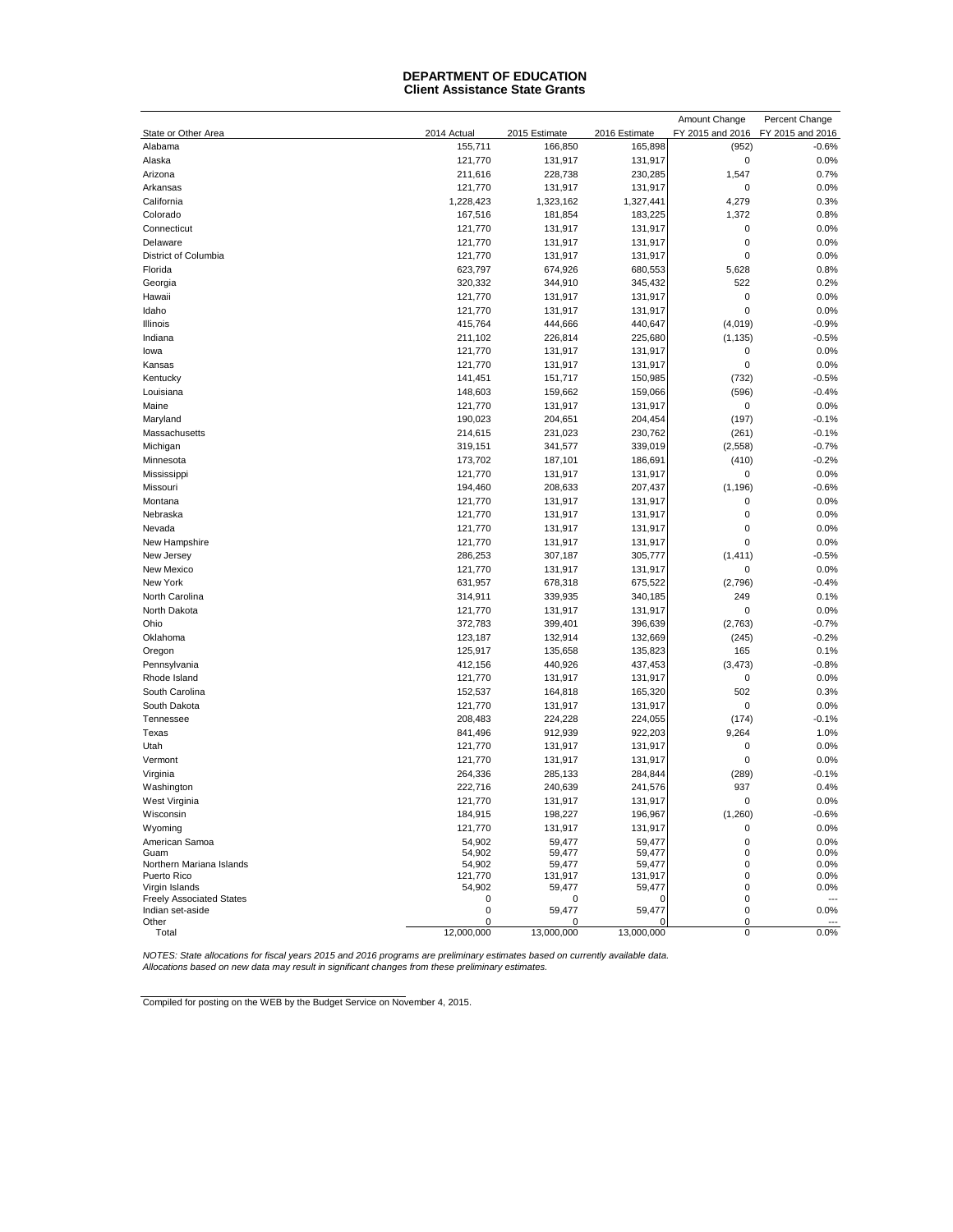## **DEPARTMENT OF EDUCATION Protection and Advocacy of Individual Rights**

| 222,618<br>(1, 278)<br>Alabama<br>224,958<br>223,896<br>$-0.6%$<br>$\pmb{0}$<br>0.0%<br>Alaska<br>171,598<br>171,598<br>171,598<br>2,077<br>0.7%<br>Arizona<br>305,724<br>306,943<br>309,019<br>0.0%<br>Arkansas<br>171,598<br>171,598<br>171,598<br>0<br>0.3%<br>California<br>1,774,720<br>1,775,549<br>1,781,290<br>5,741<br>Colorado<br>242,013<br>244,029<br>245,869<br>1,841<br>0.8%<br>0.0%<br>Connecticut<br>171,598<br>171,598<br>171,598<br>0<br>$\mathbf 0$<br>0.0%<br>Delaware<br>171,598<br>171,598<br>171,598<br>0<br>0.0%<br>District of Columbia<br>171,598<br>171,598<br>171,598<br>Florida<br>901,209<br>905,681<br>913,233<br>7,552<br>0.8%<br>701<br>0.2%<br>Georgia<br>462,788<br>462,834<br>463,534<br>0<br>0.0%<br>Hawaii<br>171,598<br>171,598<br>171,598<br>0<br>0.0%<br>171,598<br>171,598<br>171,598<br>Idaho<br>591,303<br>(5, 392)<br>$-0.9%$<br>Illinois<br>600,660<br>596,696<br>$-0.5%$<br>Indiana<br>304,982<br>304,362<br>302,839<br>(1, 523)<br>0.0%<br>lowa<br>171,598<br>171,598<br>171,598<br>0<br>$\mathbf 0$<br>Kansas<br>171,598<br>171,598<br>171,598<br>0.0%<br>$-0.5%$<br>Kentucky<br>202,607<br>(982)<br>204,356<br>203,588<br>Louisiana<br>214,250<br>213,451<br>(799)<br>$-0.4%$<br>214,689<br>$\mathbf 0$<br>0.0%<br>Maine<br>171,598<br>171,598<br>171,598<br>(264)<br>$-0.1%$<br>Maryland<br>274,528<br>274,621<br>274,356<br>309,659<br>$-0.1%$<br>Massachusetts<br>310,058<br>310,009<br>(351)<br>Michigan<br>461,081<br>458,362<br>454,929<br>(3, 433)<br>$-0.7%$<br>Minnesota<br>250,949<br>251,070<br>250,520<br>(550)<br>$-0.2%$<br>Mississippi<br>171,598<br>171,598<br>0<br>0.0%<br>171,598<br>$-0.6%$<br>Missouri<br>280,940<br>279,964<br>278,359<br>(1,605)<br>0.0%<br>Montana<br>171,598<br>171,598<br>171,598<br>0<br>$\mathbf 0$<br>0.0%<br>Nebraska<br>171,598<br>171,598<br>171,598<br>$\mathbf 0$<br>0.0%<br>Nevada<br>171,598<br>171,598<br>171,598<br>$\mathbf 0$<br>New Hampshire<br>171,598<br>171,598<br>171,598<br>0.0%<br>$-0.5%$<br>New Jersey<br>412,214<br>410,321<br>(1,893)<br>413,553<br>0.0%<br>New Mexico<br>171,598<br>171,598<br>171,598<br>0<br>$-0.4%$<br>New York<br>912,997<br>910,233<br>906,482<br>(3,751)<br>335<br>0.1%<br>North Carolina<br>454,957<br>456,159<br>456,493<br>$\mathbf 0$<br>0.0%<br>North Dakota<br>171,598<br>171,598<br>171,598<br>$-0.7%$<br>Ohio<br>538,565<br>535,956<br>532,248<br>(3,707)<br>Oklahoma<br>177,970<br>178,357<br>178,028<br>(329)<br>$-0.2%$<br>221<br>Oregon<br>181,914<br>182,039<br>182,260<br>0.1%<br>$-0.8%$<br>Pennsylvania<br>595,448<br>591,678<br>587,017<br>(4,661)<br>$\mathbf 0$<br>0.0%<br>Rhode Island<br>171,598<br>171,598<br>171,598<br>0.3%<br>South Carolina<br>220,372<br>221,169<br>221,843<br>674<br>$\mathbf 0$<br>0.0%<br>South Dakota<br>171,598<br>171,598<br>171,598<br>Tennessee<br>301,199<br>300,891<br>300,658<br>(233)<br>$-0.1%$<br>Texas<br>1,225,071<br>1,237,502<br>12,431<br>1.0%<br>1,215,721<br>0.0%<br>Utah<br>171,598<br>171,598<br>171,598<br>0<br>$\mathbf 0$<br>0.0%<br>Vermont<br>171,598<br>171,598<br>171,598<br>$-0.1%$<br>Virginia<br>381,889<br>382,619<br>382,231<br>(388)<br>1,258<br>0.4%<br>Washington<br>321,761<br>322,913<br>324,171<br>0.0%<br>West Virginia<br>171,598<br>171,598<br>171,598<br>0<br>264,310<br>$-0.6%$<br>267,150<br>(1,690)<br>266,000<br>Wisconsin<br>171,598<br>Wyoming<br>171,598<br>171,598<br>0<br>0.0%<br>American Samoa<br>85,799<br>85,799<br>85,799<br>0<br>0.0%<br>85,799<br>85,799<br>85,799<br>$\mathbf 0$<br>0.0%<br>Guam<br>85,799<br>85,799<br>85,799<br>0<br>0.0%<br>Northern Mariana Islands<br>171,598<br>0.0%<br>Puerto Rico<br>171,598<br>171,598<br>0<br>85,799<br>Virgin Islands<br>85,799<br>85,799<br>0<br>0.0%<br><b>Freely Associated States</b><br>0<br>0<br>0<br>0<br>$\overline{\phantom{a}}$<br>Indian set-aside<br>73,600<br>73,600<br>73,600<br>$\pmb{0}$<br>0.0%<br>Other<br>317,700<br>317,700<br>317,700<br>0.0%<br>0<br>Total<br>17,650,000<br>17,650,000<br>17,650,000<br>$\mathbf 0$<br>0.0% |                     |             |               |               | Amount Change    | Percent Change   |
|---------------------------------------------------------------------------------------------------------------------------------------------------------------------------------------------------------------------------------------------------------------------------------------------------------------------------------------------------------------------------------------------------------------------------------------------------------------------------------------------------------------------------------------------------------------------------------------------------------------------------------------------------------------------------------------------------------------------------------------------------------------------------------------------------------------------------------------------------------------------------------------------------------------------------------------------------------------------------------------------------------------------------------------------------------------------------------------------------------------------------------------------------------------------------------------------------------------------------------------------------------------------------------------------------------------------------------------------------------------------------------------------------------------------------------------------------------------------------------------------------------------------------------------------------------------------------------------------------------------------------------------------------------------------------------------------------------------------------------------------------------------------------------------------------------------------------------------------------------------------------------------------------------------------------------------------------------------------------------------------------------------------------------------------------------------------------------------------------------------------------------------------------------------------------------------------------------------------------------------------------------------------------------------------------------------------------------------------------------------------------------------------------------------------------------------------------------------------------------------------------------------------------------------------------------------------------------------------------------------------------------------------------------------------------------------------------------------------------------------------------------------------------------------------------------------------------------------------------------------------------------------------------------------------------------------------------------------------------------------------------------------------------------------------------------------------------------------------------------------------------------------------------------------------------------------------------------------------------------------------------------------------------------------------------------------------------------------------------------------------------------------------------------------------------------------------------------------------------------------------------------------------------------------------------------------------------------------------------------------------------------------------------------------------------------------------------------------------------------------------------------------------------------------------------------------------------------------------------------------------------------------------------------------------------------------------------------------------------------------------------------------------------------------------------|---------------------|-------------|---------------|---------------|------------------|------------------|
|                                                                                                                                                                                                                                                                                                                                                                                                                                                                                                                                                                                                                                                                                                                                                                                                                                                                                                                                                                                                                                                                                                                                                                                                                                                                                                                                                                                                                                                                                                                                                                                                                                                                                                                                                                                                                                                                                                                                                                                                                                                                                                                                                                                                                                                                                                                                                                                                                                                                                                                                                                                                                                                                                                                                                                                                                                                                                                                                                                                                                                                                                                                                                                                                                                                                                                                                                                                                                                                                                                                                                                                                                                                                                                                                                                                                                                                                                                                                                                                                                                                   | State or Other Area | 2014 Actual | 2015 Estimate | 2016 Estimate | FY 2015 and 2016 | FY 2015 and 2016 |
|                                                                                                                                                                                                                                                                                                                                                                                                                                                                                                                                                                                                                                                                                                                                                                                                                                                                                                                                                                                                                                                                                                                                                                                                                                                                                                                                                                                                                                                                                                                                                                                                                                                                                                                                                                                                                                                                                                                                                                                                                                                                                                                                                                                                                                                                                                                                                                                                                                                                                                                                                                                                                                                                                                                                                                                                                                                                                                                                                                                                                                                                                                                                                                                                                                                                                                                                                                                                                                                                                                                                                                                                                                                                                                                                                                                                                                                                                                                                                                                                                                                   |                     |             |               |               |                  |                  |
|                                                                                                                                                                                                                                                                                                                                                                                                                                                                                                                                                                                                                                                                                                                                                                                                                                                                                                                                                                                                                                                                                                                                                                                                                                                                                                                                                                                                                                                                                                                                                                                                                                                                                                                                                                                                                                                                                                                                                                                                                                                                                                                                                                                                                                                                                                                                                                                                                                                                                                                                                                                                                                                                                                                                                                                                                                                                                                                                                                                                                                                                                                                                                                                                                                                                                                                                                                                                                                                                                                                                                                                                                                                                                                                                                                                                                                                                                                                                                                                                                                                   |                     |             |               |               |                  |                  |
|                                                                                                                                                                                                                                                                                                                                                                                                                                                                                                                                                                                                                                                                                                                                                                                                                                                                                                                                                                                                                                                                                                                                                                                                                                                                                                                                                                                                                                                                                                                                                                                                                                                                                                                                                                                                                                                                                                                                                                                                                                                                                                                                                                                                                                                                                                                                                                                                                                                                                                                                                                                                                                                                                                                                                                                                                                                                                                                                                                                                                                                                                                                                                                                                                                                                                                                                                                                                                                                                                                                                                                                                                                                                                                                                                                                                                                                                                                                                                                                                                                                   |                     |             |               |               |                  |                  |
|                                                                                                                                                                                                                                                                                                                                                                                                                                                                                                                                                                                                                                                                                                                                                                                                                                                                                                                                                                                                                                                                                                                                                                                                                                                                                                                                                                                                                                                                                                                                                                                                                                                                                                                                                                                                                                                                                                                                                                                                                                                                                                                                                                                                                                                                                                                                                                                                                                                                                                                                                                                                                                                                                                                                                                                                                                                                                                                                                                                                                                                                                                                                                                                                                                                                                                                                                                                                                                                                                                                                                                                                                                                                                                                                                                                                                                                                                                                                                                                                                                                   |                     |             |               |               |                  |                  |
|                                                                                                                                                                                                                                                                                                                                                                                                                                                                                                                                                                                                                                                                                                                                                                                                                                                                                                                                                                                                                                                                                                                                                                                                                                                                                                                                                                                                                                                                                                                                                                                                                                                                                                                                                                                                                                                                                                                                                                                                                                                                                                                                                                                                                                                                                                                                                                                                                                                                                                                                                                                                                                                                                                                                                                                                                                                                                                                                                                                                                                                                                                                                                                                                                                                                                                                                                                                                                                                                                                                                                                                                                                                                                                                                                                                                                                                                                                                                                                                                                                                   |                     |             |               |               |                  |                  |
|                                                                                                                                                                                                                                                                                                                                                                                                                                                                                                                                                                                                                                                                                                                                                                                                                                                                                                                                                                                                                                                                                                                                                                                                                                                                                                                                                                                                                                                                                                                                                                                                                                                                                                                                                                                                                                                                                                                                                                                                                                                                                                                                                                                                                                                                                                                                                                                                                                                                                                                                                                                                                                                                                                                                                                                                                                                                                                                                                                                                                                                                                                                                                                                                                                                                                                                                                                                                                                                                                                                                                                                                                                                                                                                                                                                                                                                                                                                                                                                                                                                   |                     |             |               |               |                  |                  |
|                                                                                                                                                                                                                                                                                                                                                                                                                                                                                                                                                                                                                                                                                                                                                                                                                                                                                                                                                                                                                                                                                                                                                                                                                                                                                                                                                                                                                                                                                                                                                                                                                                                                                                                                                                                                                                                                                                                                                                                                                                                                                                                                                                                                                                                                                                                                                                                                                                                                                                                                                                                                                                                                                                                                                                                                                                                                                                                                                                                                                                                                                                                                                                                                                                                                                                                                                                                                                                                                                                                                                                                                                                                                                                                                                                                                                                                                                                                                                                                                                                                   |                     |             |               |               |                  |                  |
|                                                                                                                                                                                                                                                                                                                                                                                                                                                                                                                                                                                                                                                                                                                                                                                                                                                                                                                                                                                                                                                                                                                                                                                                                                                                                                                                                                                                                                                                                                                                                                                                                                                                                                                                                                                                                                                                                                                                                                                                                                                                                                                                                                                                                                                                                                                                                                                                                                                                                                                                                                                                                                                                                                                                                                                                                                                                                                                                                                                                                                                                                                                                                                                                                                                                                                                                                                                                                                                                                                                                                                                                                                                                                                                                                                                                                                                                                                                                                                                                                                                   |                     |             |               |               |                  |                  |
|                                                                                                                                                                                                                                                                                                                                                                                                                                                                                                                                                                                                                                                                                                                                                                                                                                                                                                                                                                                                                                                                                                                                                                                                                                                                                                                                                                                                                                                                                                                                                                                                                                                                                                                                                                                                                                                                                                                                                                                                                                                                                                                                                                                                                                                                                                                                                                                                                                                                                                                                                                                                                                                                                                                                                                                                                                                                                                                                                                                                                                                                                                                                                                                                                                                                                                                                                                                                                                                                                                                                                                                                                                                                                                                                                                                                                                                                                                                                                                                                                                                   |                     |             |               |               |                  |                  |
|                                                                                                                                                                                                                                                                                                                                                                                                                                                                                                                                                                                                                                                                                                                                                                                                                                                                                                                                                                                                                                                                                                                                                                                                                                                                                                                                                                                                                                                                                                                                                                                                                                                                                                                                                                                                                                                                                                                                                                                                                                                                                                                                                                                                                                                                                                                                                                                                                                                                                                                                                                                                                                                                                                                                                                                                                                                                                                                                                                                                                                                                                                                                                                                                                                                                                                                                                                                                                                                                                                                                                                                                                                                                                                                                                                                                                                                                                                                                                                                                                                                   |                     |             |               |               |                  |                  |
|                                                                                                                                                                                                                                                                                                                                                                                                                                                                                                                                                                                                                                                                                                                                                                                                                                                                                                                                                                                                                                                                                                                                                                                                                                                                                                                                                                                                                                                                                                                                                                                                                                                                                                                                                                                                                                                                                                                                                                                                                                                                                                                                                                                                                                                                                                                                                                                                                                                                                                                                                                                                                                                                                                                                                                                                                                                                                                                                                                                                                                                                                                                                                                                                                                                                                                                                                                                                                                                                                                                                                                                                                                                                                                                                                                                                                                                                                                                                                                                                                                                   |                     |             |               |               |                  |                  |
|                                                                                                                                                                                                                                                                                                                                                                                                                                                                                                                                                                                                                                                                                                                                                                                                                                                                                                                                                                                                                                                                                                                                                                                                                                                                                                                                                                                                                                                                                                                                                                                                                                                                                                                                                                                                                                                                                                                                                                                                                                                                                                                                                                                                                                                                                                                                                                                                                                                                                                                                                                                                                                                                                                                                                                                                                                                                                                                                                                                                                                                                                                                                                                                                                                                                                                                                                                                                                                                                                                                                                                                                                                                                                                                                                                                                                                                                                                                                                                                                                                                   |                     |             |               |               |                  |                  |
|                                                                                                                                                                                                                                                                                                                                                                                                                                                                                                                                                                                                                                                                                                                                                                                                                                                                                                                                                                                                                                                                                                                                                                                                                                                                                                                                                                                                                                                                                                                                                                                                                                                                                                                                                                                                                                                                                                                                                                                                                                                                                                                                                                                                                                                                                                                                                                                                                                                                                                                                                                                                                                                                                                                                                                                                                                                                                                                                                                                                                                                                                                                                                                                                                                                                                                                                                                                                                                                                                                                                                                                                                                                                                                                                                                                                                                                                                                                                                                                                                                                   |                     |             |               |               |                  |                  |
|                                                                                                                                                                                                                                                                                                                                                                                                                                                                                                                                                                                                                                                                                                                                                                                                                                                                                                                                                                                                                                                                                                                                                                                                                                                                                                                                                                                                                                                                                                                                                                                                                                                                                                                                                                                                                                                                                                                                                                                                                                                                                                                                                                                                                                                                                                                                                                                                                                                                                                                                                                                                                                                                                                                                                                                                                                                                                                                                                                                                                                                                                                                                                                                                                                                                                                                                                                                                                                                                                                                                                                                                                                                                                                                                                                                                                                                                                                                                                                                                                                                   |                     |             |               |               |                  |                  |
|                                                                                                                                                                                                                                                                                                                                                                                                                                                                                                                                                                                                                                                                                                                                                                                                                                                                                                                                                                                                                                                                                                                                                                                                                                                                                                                                                                                                                                                                                                                                                                                                                                                                                                                                                                                                                                                                                                                                                                                                                                                                                                                                                                                                                                                                                                                                                                                                                                                                                                                                                                                                                                                                                                                                                                                                                                                                                                                                                                                                                                                                                                                                                                                                                                                                                                                                                                                                                                                                                                                                                                                                                                                                                                                                                                                                                                                                                                                                                                                                                                                   |                     |             |               |               |                  |                  |
|                                                                                                                                                                                                                                                                                                                                                                                                                                                                                                                                                                                                                                                                                                                                                                                                                                                                                                                                                                                                                                                                                                                                                                                                                                                                                                                                                                                                                                                                                                                                                                                                                                                                                                                                                                                                                                                                                                                                                                                                                                                                                                                                                                                                                                                                                                                                                                                                                                                                                                                                                                                                                                                                                                                                                                                                                                                                                                                                                                                                                                                                                                                                                                                                                                                                                                                                                                                                                                                                                                                                                                                                                                                                                                                                                                                                                                                                                                                                                                                                                                                   |                     |             |               |               |                  |                  |
|                                                                                                                                                                                                                                                                                                                                                                                                                                                                                                                                                                                                                                                                                                                                                                                                                                                                                                                                                                                                                                                                                                                                                                                                                                                                                                                                                                                                                                                                                                                                                                                                                                                                                                                                                                                                                                                                                                                                                                                                                                                                                                                                                                                                                                                                                                                                                                                                                                                                                                                                                                                                                                                                                                                                                                                                                                                                                                                                                                                                                                                                                                                                                                                                                                                                                                                                                                                                                                                                                                                                                                                                                                                                                                                                                                                                                                                                                                                                                                                                                                                   |                     |             |               |               |                  |                  |
|                                                                                                                                                                                                                                                                                                                                                                                                                                                                                                                                                                                                                                                                                                                                                                                                                                                                                                                                                                                                                                                                                                                                                                                                                                                                                                                                                                                                                                                                                                                                                                                                                                                                                                                                                                                                                                                                                                                                                                                                                                                                                                                                                                                                                                                                                                                                                                                                                                                                                                                                                                                                                                                                                                                                                                                                                                                                                                                                                                                                                                                                                                                                                                                                                                                                                                                                                                                                                                                                                                                                                                                                                                                                                                                                                                                                                                                                                                                                                                                                                                                   |                     |             |               |               |                  |                  |
|                                                                                                                                                                                                                                                                                                                                                                                                                                                                                                                                                                                                                                                                                                                                                                                                                                                                                                                                                                                                                                                                                                                                                                                                                                                                                                                                                                                                                                                                                                                                                                                                                                                                                                                                                                                                                                                                                                                                                                                                                                                                                                                                                                                                                                                                                                                                                                                                                                                                                                                                                                                                                                                                                                                                                                                                                                                                                                                                                                                                                                                                                                                                                                                                                                                                                                                                                                                                                                                                                                                                                                                                                                                                                                                                                                                                                                                                                                                                                                                                                                                   |                     |             |               |               |                  |                  |
|                                                                                                                                                                                                                                                                                                                                                                                                                                                                                                                                                                                                                                                                                                                                                                                                                                                                                                                                                                                                                                                                                                                                                                                                                                                                                                                                                                                                                                                                                                                                                                                                                                                                                                                                                                                                                                                                                                                                                                                                                                                                                                                                                                                                                                                                                                                                                                                                                                                                                                                                                                                                                                                                                                                                                                                                                                                                                                                                                                                                                                                                                                                                                                                                                                                                                                                                                                                                                                                                                                                                                                                                                                                                                                                                                                                                                                                                                                                                                                                                                                                   |                     |             |               |               |                  |                  |
|                                                                                                                                                                                                                                                                                                                                                                                                                                                                                                                                                                                                                                                                                                                                                                                                                                                                                                                                                                                                                                                                                                                                                                                                                                                                                                                                                                                                                                                                                                                                                                                                                                                                                                                                                                                                                                                                                                                                                                                                                                                                                                                                                                                                                                                                                                                                                                                                                                                                                                                                                                                                                                                                                                                                                                                                                                                                                                                                                                                                                                                                                                                                                                                                                                                                                                                                                                                                                                                                                                                                                                                                                                                                                                                                                                                                                                                                                                                                                                                                                                                   |                     |             |               |               |                  |                  |
|                                                                                                                                                                                                                                                                                                                                                                                                                                                                                                                                                                                                                                                                                                                                                                                                                                                                                                                                                                                                                                                                                                                                                                                                                                                                                                                                                                                                                                                                                                                                                                                                                                                                                                                                                                                                                                                                                                                                                                                                                                                                                                                                                                                                                                                                                                                                                                                                                                                                                                                                                                                                                                                                                                                                                                                                                                                                                                                                                                                                                                                                                                                                                                                                                                                                                                                                                                                                                                                                                                                                                                                                                                                                                                                                                                                                                                                                                                                                                                                                                                                   |                     |             |               |               |                  |                  |
|                                                                                                                                                                                                                                                                                                                                                                                                                                                                                                                                                                                                                                                                                                                                                                                                                                                                                                                                                                                                                                                                                                                                                                                                                                                                                                                                                                                                                                                                                                                                                                                                                                                                                                                                                                                                                                                                                                                                                                                                                                                                                                                                                                                                                                                                                                                                                                                                                                                                                                                                                                                                                                                                                                                                                                                                                                                                                                                                                                                                                                                                                                                                                                                                                                                                                                                                                                                                                                                                                                                                                                                                                                                                                                                                                                                                                                                                                                                                                                                                                                                   |                     |             |               |               |                  |                  |
|                                                                                                                                                                                                                                                                                                                                                                                                                                                                                                                                                                                                                                                                                                                                                                                                                                                                                                                                                                                                                                                                                                                                                                                                                                                                                                                                                                                                                                                                                                                                                                                                                                                                                                                                                                                                                                                                                                                                                                                                                                                                                                                                                                                                                                                                                                                                                                                                                                                                                                                                                                                                                                                                                                                                                                                                                                                                                                                                                                                                                                                                                                                                                                                                                                                                                                                                                                                                                                                                                                                                                                                                                                                                                                                                                                                                                                                                                                                                                                                                                                                   |                     |             |               |               |                  |                  |
|                                                                                                                                                                                                                                                                                                                                                                                                                                                                                                                                                                                                                                                                                                                                                                                                                                                                                                                                                                                                                                                                                                                                                                                                                                                                                                                                                                                                                                                                                                                                                                                                                                                                                                                                                                                                                                                                                                                                                                                                                                                                                                                                                                                                                                                                                                                                                                                                                                                                                                                                                                                                                                                                                                                                                                                                                                                                                                                                                                                                                                                                                                                                                                                                                                                                                                                                                                                                                                                                                                                                                                                                                                                                                                                                                                                                                                                                                                                                                                                                                                                   |                     |             |               |               |                  |                  |
|                                                                                                                                                                                                                                                                                                                                                                                                                                                                                                                                                                                                                                                                                                                                                                                                                                                                                                                                                                                                                                                                                                                                                                                                                                                                                                                                                                                                                                                                                                                                                                                                                                                                                                                                                                                                                                                                                                                                                                                                                                                                                                                                                                                                                                                                                                                                                                                                                                                                                                                                                                                                                                                                                                                                                                                                                                                                                                                                                                                                                                                                                                                                                                                                                                                                                                                                                                                                                                                                                                                                                                                                                                                                                                                                                                                                                                                                                                                                                                                                                                                   |                     |             |               |               |                  |                  |
|                                                                                                                                                                                                                                                                                                                                                                                                                                                                                                                                                                                                                                                                                                                                                                                                                                                                                                                                                                                                                                                                                                                                                                                                                                                                                                                                                                                                                                                                                                                                                                                                                                                                                                                                                                                                                                                                                                                                                                                                                                                                                                                                                                                                                                                                                                                                                                                                                                                                                                                                                                                                                                                                                                                                                                                                                                                                                                                                                                                                                                                                                                                                                                                                                                                                                                                                                                                                                                                                                                                                                                                                                                                                                                                                                                                                                                                                                                                                                                                                                                                   |                     |             |               |               |                  |                  |
|                                                                                                                                                                                                                                                                                                                                                                                                                                                                                                                                                                                                                                                                                                                                                                                                                                                                                                                                                                                                                                                                                                                                                                                                                                                                                                                                                                                                                                                                                                                                                                                                                                                                                                                                                                                                                                                                                                                                                                                                                                                                                                                                                                                                                                                                                                                                                                                                                                                                                                                                                                                                                                                                                                                                                                                                                                                                                                                                                                                                                                                                                                                                                                                                                                                                                                                                                                                                                                                                                                                                                                                                                                                                                                                                                                                                                                                                                                                                                                                                                                                   |                     |             |               |               |                  |                  |
|                                                                                                                                                                                                                                                                                                                                                                                                                                                                                                                                                                                                                                                                                                                                                                                                                                                                                                                                                                                                                                                                                                                                                                                                                                                                                                                                                                                                                                                                                                                                                                                                                                                                                                                                                                                                                                                                                                                                                                                                                                                                                                                                                                                                                                                                                                                                                                                                                                                                                                                                                                                                                                                                                                                                                                                                                                                                                                                                                                                                                                                                                                                                                                                                                                                                                                                                                                                                                                                                                                                                                                                                                                                                                                                                                                                                                                                                                                                                                                                                                                                   |                     |             |               |               |                  |                  |
|                                                                                                                                                                                                                                                                                                                                                                                                                                                                                                                                                                                                                                                                                                                                                                                                                                                                                                                                                                                                                                                                                                                                                                                                                                                                                                                                                                                                                                                                                                                                                                                                                                                                                                                                                                                                                                                                                                                                                                                                                                                                                                                                                                                                                                                                                                                                                                                                                                                                                                                                                                                                                                                                                                                                                                                                                                                                                                                                                                                                                                                                                                                                                                                                                                                                                                                                                                                                                                                                                                                                                                                                                                                                                                                                                                                                                                                                                                                                                                                                                                                   |                     |             |               |               |                  |                  |
|                                                                                                                                                                                                                                                                                                                                                                                                                                                                                                                                                                                                                                                                                                                                                                                                                                                                                                                                                                                                                                                                                                                                                                                                                                                                                                                                                                                                                                                                                                                                                                                                                                                                                                                                                                                                                                                                                                                                                                                                                                                                                                                                                                                                                                                                                                                                                                                                                                                                                                                                                                                                                                                                                                                                                                                                                                                                                                                                                                                                                                                                                                                                                                                                                                                                                                                                                                                                                                                                                                                                                                                                                                                                                                                                                                                                                                                                                                                                                                                                                                                   |                     |             |               |               |                  |                  |
|                                                                                                                                                                                                                                                                                                                                                                                                                                                                                                                                                                                                                                                                                                                                                                                                                                                                                                                                                                                                                                                                                                                                                                                                                                                                                                                                                                                                                                                                                                                                                                                                                                                                                                                                                                                                                                                                                                                                                                                                                                                                                                                                                                                                                                                                                                                                                                                                                                                                                                                                                                                                                                                                                                                                                                                                                                                                                                                                                                                                                                                                                                                                                                                                                                                                                                                                                                                                                                                                                                                                                                                                                                                                                                                                                                                                                                                                                                                                                                                                                                                   |                     |             |               |               |                  |                  |
|                                                                                                                                                                                                                                                                                                                                                                                                                                                                                                                                                                                                                                                                                                                                                                                                                                                                                                                                                                                                                                                                                                                                                                                                                                                                                                                                                                                                                                                                                                                                                                                                                                                                                                                                                                                                                                                                                                                                                                                                                                                                                                                                                                                                                                                                                                                                                                                                                                                                                                                                                                                                                                                                                                                                                                                                                                                                                                                                                                                                                                                                                                                                                                                                                                                                                                                                                                                                                                                                                                                                                                                                                                                                                                                                                                                                                                                                                                                                                                                                                                                   |                     |             |               |               |                  |                  |
|                                                                                                                                                                                                                                                                                                                                                                                                                                                                                                                                                                                                                                                                                                                                                                                                                                                                                                                                                                                                                                                                                                                                                                                                                                                                                                                                                                                                                                                                                                                                                                                                                                                                                                                                                                                                                                                                                                                                                                                                                                                                                                                                                                                                                                                                                                                                                                                                                                                                                                                                                                                                                                                                                                                                                                                                                                                                                                                                                                                                                                                                                                                                                                                                                                                                                                                                                                                                                                                                                                                                                                                                                                                                                                                                                                                                                                                                                                                                                                                                                                                   |                     |             |               |               |                  |                  |
|                                                                                                                                                                                                                                                                                                                                                                                                                                                                                                                                                                                                                                                                                                                                                                                                                                                                                                                                                                                                                                                                                                                                                                                                                                                                                                                                                                                                                                                                                                                                                                                                                                                                                                                                                                                                                                                                                                                                                                                                                                                                                                                                                                                                                                                                                                                                                                                                                                                                                                                                                                                                                                                                                                                                                                                                                                                                                                                                                                                                                                                                                                                                                                                                                                                                                                                                                                                                                                                                                                                                                                                                                                                                                                                                                                                                                                                                                                                                                                                                                                                   |                     |             |               |               |                  |                  |
|                                                                                                                                                                                                                                                                                                                                                                                                                                                                                                                                                                                                                                                                                                                                                                                                                                                                                                                                                                                                                                                                                                                                                                                                                                                                                                                                                                                                                                                                                                                                                                                                                                                                                                                                                                                                                                                                                                                                                                                                                                                                                                                                                                                                                                                                                                                                                                                                                                                                                                                                                                                                                                                                                                                                                                                                                                                                                                                                                                                                                                                                                                                                                                                                                                                                                                                                                                                                                                                                                                                                                                                                                                                                                                                                                                                                                                                                                                                                                                                                                                                   |                     |             |               |               |                  |                  |
|                                                                                                                                                                                                                                                                                                                                                                                                                                                                                                                                                                                                                                                                                                                                                                                                                                                                                                                                                                                                                                                                                                                                                                                                                                                                                                                                                                                                                                                                                                                                                                                                                                                                                                                                                                                                                                                                                                                                                                                                                                                                                                                                                                                                                                                                                                                                                                                                                                                                                                                                                                                                                                                                                                                                                                                                                                                                                                                                                                                                                                                                                                                                                                                                                                                                                                                                                                                                                                                                                                                                                                                                                                                                                                                                                                                                                                                                                                                                                                                                                                                   |                     |             |               |               |                  |                  |
|                                                                                                                                                                                                                                                                                                                                                                                                                                                                                                                                                                                                                                                                                                                                                                                                                                                                                                                                                                                                                                                                                                                                                                                                                                                                                                                                                                                                                                                                                                                                                                                                                                                                                                                                                                                                                                                                                                                                                                                                                                                                                                                                                                                                                                                                                                                                                                                                                                                                                                                                                                                                                                                                                                                                                                                                                                                                                                                                                                                                                                                                                                                                                                                                                                                                                                                                                                                                                                                                                                                                                                                                                                                                                                                                                                                                                                                                                                                                                                                                                                                   |                     |             |               |               |                  |                  |
|                                                                                                                                                                                                                                                                                                                                                                                                                                                                                                                                                                                                                                                                                                                                                                                                                                                                                                                                                                                                                                                                                                                                                                                                                                                                                                                                                                                                                                                                                                                                                                                                                                                                                                                                                                                                                                                                                                                                                                                                                                                                                                                                                                                                                                                                                                                                                                                                                                                                                                                                                                                                                                                                                                                                                                                                                                                                                                                                                                                                                                                                                                                                                                                                                                                                                                                                                                                                                                                                                                                                                                                                                                                                                                                                                                                                                                                                                                                                                                                                                                                   |                     |             |               |               |                  |                  |
|                                                                                                                                                                                                                                                                                                                                                                                                                                                                                                                                                                                                                                                                                                                                                                                                                                                                                                                                                                                                                                                                                                                                                                                                                                                                                                                                                                                                                                                                                                                                                                                                                                                                                                                                                                                                                                                                                                                                                                                                                                                                                                                                                                                                                                                                                                                                                                                                                                                                                                                                                                                                                                                                                                                                                                                                                                                                                                                                                                                                                                                                                                                                                                                                                                                                                                                                                                                                                                                                                                                                                                                                                                                                                                                                                                                                                                                                                                                                                                                                                                                   |                     |             |               |               |                  |                  |
|                                                                                                                                                                                                                                                                                                                                                                                                                                                                                                                                                                                                                                                                                                                                                                                                                                                                                                                                                                                                                                                                                                                                                                                                                                                                                                                                                                                                                                                                                                                                                                                                                                                                                                                                                                                                                                                                                                                                                                                                                                                                                                                                                                                                                                                                                                                                                                                                                                                                                                                                                                                                                                                                                                                                                                                                                                                                                                                                                                                                                                                                                                                                                                                                                                                                                                                                                                                                                                                                                                                                                                                                                                                                                                                                                                                                                                                                                                                                                                                                                                                   |                     |             |               |               |                  |                  |
|                                                                                                                                                                                                                                                                                                                                                                                                                                                                                                                                                                                                                                                                                                                                                                                                                                                                                                                                                                                                                                                                                                                                                                                                                                                                                                                                                                                                                                                                                                                                                                                                                                                                                                                                                                                                                                                                                                                                                                                                                                                                                                                                                                                                                                                                                                                                                                                                                                                                                                                                                                                                                                                                                                                                                                                                                                                                                                                                                                                                                                                                                                                                                                                                                                                                                                                                                                                                                                                                                                                                                                                                                                                                                                                                                                                                                                                                                                                                                                                                                                                   |                     |             |               |               |                  |                  |
|                                                                                                                                                                                                                                                                                                                                                                                                                                                                                                                                                                                                                                                                                                                                                                                                                                                                                                                                                                                                                                                                                                                                                                                                                                                                                                                                                                                                                                                                                                                                                                                                                                                                                                                                                                                                                                                                                                                                                                                                                                                                                                                                                                                                                                                                                                                                                                                                                                                                                                                                                                                                                                                                                                                                                                                                                                                                                                                                                                                                                                                                                                                                                                                                                                                                                                                                                                                                                                                                                                                                                                                                                                                                                                                                                                                                                                                                                                                                                                                                                                                   |                     |             |               |               |                  |                  |
|                                                                                                                                                                                                                                                                                                                                                                                                                                                                                                                                                                                                                                                                                                                                                                                                                                                                                                                                                                                                                                                                                                                                                                                                                                                                                                                                                                                                                                                                                                                                                                                                                                                                                                                                                                                                                                                                                                                                                                                                                                                                                                                                                                                                                                                                                                                                                                                                                                                                                                                                                                                                                                                                                                                                                                                                                                                                                                                                                                                                                                                                                                                                                                                                                                                                                                                                                                                                                                                                                                                                                                                                                                                                                                                                                                                                                                                                                                                                                                                                                                                   |                     |             |               |               |                  |                  |
|                                                                                                                                                                                                                                                                                                                                                                                                                                                                                                                                                                                                                                                                                                                                                                                                                                                                                                                                                                                                                                                                                                                                                                                                                                                                                                                                                                                                                                                                                                                                                                                                                                                                                                                                                                                                                                                                                                                                                                                                                                                                                                                                                                                                                                                                                                                                                                                                                                                                                                                                                                                                                                                                                                                                                                                                                                                                                                                                                                                                                                                                                                                                                                                                                                                                                                                                                                                                                                                                                                                                                                                                                                                                                                                                                                                                                                                                                                                                                                                                                                                   |                     |             |               |               |                  |                  |
|                                                                                                                                                                                                                                                                                                                                                                                                                                                                                                                                                                                                                                                                                                                                                                                                                                                                                                                                                                                                                                                                                                                                                                                                                                                                                                                                                                                                                                                                                                                                                                                                                                                                                                                                                                                                                                                                                                                                                                                                                                                                                                                                                                                                                                                                                                                                                                                                                                                                                                                                                                                                                                                                                                                                                                                                                                                                                                                                                                                                                                                                                                                                                                                                                                                                                                                                                                                                                                                                                                                                                                                                                                                                                                                                                                                                                                                                                                                                                                                                                                                   |                     |             |               |               |                  |                  |
|                                                                                                                                                                                                                                                                                                                                                                                                                                                                                                                                                                                                                                                                                                                                                                                                                                                                                                                                                                                                                                                                                                                                                                                                                                                                                                                                                                                                                                                                                                                                                                                                                                                                                                                                                                                                                                                                                                                                                                                                                                                                                                                                                                                                                                                                                                                                                                                                                                                                                                                                                                                                                                                                                                                                                                                                                                                                                                                                                                                                                                                                                                                                                                                                                                                                                                                                                                                                                                                                                                                                                                                                                                                                                                                                                                                                                                                                                                                                                                                                                                                   |                     |             |               |               |                  |                  |
|                                                                                                                                                                                                                                                                                                                                                                                                                                                                                                                                                                                                                                                                                                                                                                                                                                                                                                                                                                                                                                                                                                                                                                                                                                                                                                                                                                                                                                                                                                                                                                                                                                                                                                                                                                                                                                                                                                                                                                                                                                                                                                                                                                                                                                                                                                                                                                                                                                                                                                                                                                                                                                                                                                                                                                                                                                                                                                                                                                                                                                                                                                                                                                                                                                                                                                                                                                                                                                                                                                                                                                                                                                                                                                                                                                                                                                                                                                                                                                                                                                                   |                     |             |               |               |                  |                  |
|                                                                                                                                                                                                                                                                                                                                                                                                                                                                                                                                                                                                                                                                                                                                                                                                                                                                                                                                                                                                                                                                                                                                                                                                                                                                                                                                                                                                                                                                                                                                                                                                                                                                                                                                                                                                                                                                                                                                                                                                                                                                                                                                                                                                                                                                                                                                                                                                                                                                                                                                                                                                                                                                                                                                                                                                                                                                                                                                                                                                                                                                                                                                                                                                                                                                                                                                                                                                                                                                                                                                                                                                                                                                                                                                                                                                                                                                                                                                                                                                                                                   |                     |             |               |               |                  |                  |
|                                                                                                                                                                                                                                                                                                                                                                                                                                                                                                                                                                                                                                                                                                                                                                                                                                                                                                                                                                                                                                                                                                                                                                                                                                                                                                                                                                                                                                                                                                                                                                                                                                                                                                                                                                                                                                                                                                                                                                                                                                                                                                                                                                                                                                                                                                                                                                                                                                                                                                                                                                                                                                                                                                                                                                                                                                                                                                                                                                                                                                                                                                                                                                                                                                                                                                                                                                                                                                                                                                                                                                                                                                                                                                                                                                                                                                                                                                                                                                                                                                                   |                     |             |               |               |                  |                  |
|                                                                                                                                                                                                                                                                                                                                                                                                                                                                                                                                                                                                                                                                                                                                                                                                                                                                                                                                                                                                                                                                                                                                                                                                                                                                                                                                                                                                                                                                                                                                                                                                                                                                                                                                                                                                                                                                                                                                                                                                                                                                                                                                                                                                                                                                                                                                                                                                                                                                                                                                                                                                                                                                                                                                                                                                                                                                                                                                                                                                                                                                                                                                                                                                                                                                                                                                                                                                                                                                                                                                                                                                                                                                                                                                                                                                                                                                                                                                                                                                                                                   |                     |             |               |               |                  |                  |
|                                                                                                                                                                                                                                                                                                                                                                                                                                                                                                                                                                                                                                                                                                                                                                                                                                                                                                                                                                                                                                                                                                                                                                                                                                                                                                                                                                                                                                                                                                                                                                                                                                                                                                                                                                                                                                                                                                                                                                                                                                                                                                                                                                                                                                                                                                                                                                                                                                                                                                                                                                                                                                                                                                                                                                                                                                                                                                                                                                                                                                                                                                                                                                                                                                                                                                                                                                                                                                                                                                                                                                                                                                                                                                                                                                                                                                                                                                                                                                                                                                                   |                     |             |               |               |                  |                  |
|                                                                                                                                                                                                                                                                                                                                                                                                                                                                                                                                                                                                                                                                                                                                                                                                                                                                                                                                                                                                                                                                                                                                                                                                                                                                                                                                                                                                                                                                                                                                                                                                                                                                                                                                                                                                                                                                                                                                                                                                                                                                                                                                                                                                                                                                                                                                                                                                                                                                                                                                                                                                                                                                                                                                                                                                                                                                                                                                                                                                                                                                                                                                                                                                                                                                                                                                                                                                                                                                                                                                                                                                                                                                                                                                                                                                                                                                                                                                                                                                                                                   |                     |             |               |               |                  |                  |
|                                                                                                                                                                                                                                                                                                                                                                                                                                                                                                                                                                                                                                                                                                                                                                                                                                                                                                                                                                                                                                                                                                                                                                                                                                                                                                                                                                                                                                                                                                                                                                                                                                                                                                                                                                                                                                                                                                                                                                                                                                                                                                                                                                                                                                                                                                                                                                                                                                                                                                                                                                                                                                                                                                                                                                                                                                                                                                                                                                                                                                                                                                                                                                                                                                                                                                                                                                                                                                                                                                                                                                                                                                                                                                                                                                                                                                                                                                                                                                                                                                                   |                     |             |               |               |                  |                  |
|                                                                                                                                                                                                                                                                                                                                                                                                                                                                                                                                                                                                                                                                                                                                                                                                                                                                                                                                                                                                                                                                                                                                                                                                                                                                                                                                                                                                                                                                                                                                                                                                                                                                                                                                                                                                                                                                                                                                                                                                                                                                                                                                                                                                                                                                                                                                                                                                                                                                                                                                                                                                                                                                                                                                                                                                                                                                                                                                                                                                                                                                                                                                                                                                                                                                                                                                                                                                                                                                                                                                                                                                                                                                                                                                                                                                                                                                                                                                                                                                                                                   |                     |             |               |               |                  |                  |
|                                                                                                                                                                                                                                                                                                                                                                                                                                                                                                                                                                                                                                                                                                                                                                                                                                                                                                                                                                                                                                                                                                                                                                                                                                                                                                                                                                                                                                                                                                                                                                                                                                                                                                                                                                                                                                                                                                                                                                                                                                                                                                                                                                                                                                                                                                                                                                                                                                                                                                                                                                                                                                                                                                                                                                                                                                                                                                                                                                                                                                                                                                                                                                                                                                                                                                                                                                                                                                                                                                                                                                                                                                                                                                                                                                                                                                                                                                                                                                                                                                                   |                     |             |               |               |                  |                  |
|                                                                                                                                                                                                                                                                                                                                                                                                                                                                                                                                                                                                                                                                                                                                                                                                                                                                                                                                                                                                                                                                                                                                                                                                                                                                                                                                                                                                                                                                                                                                                                                                                                                                                                                                                                                                                                                                                                                                                                                                                                                                                                                                                                                                                                                                                                                                                                                                                                                                                                                                                                                                                                                                                                                                                                                                                                                                                                                                                                                                                                                                                                                                                                                                                                                                                                                                                                                                                                                                                                                                                                                                                                                                                                                                                                                                                                                                                                                                                                                                                                                   |                     |             |               |               |                  |                  |
|                                                                                                                                                                                                                                                                                                                                                                                                                                                                                                                                                                                                                                                                                                                                                                                                                                                                                                                                                                                                                                                                                                                                                                                                                                                                                                                                                                                                                                                                                                                                                                                                                                                                                                                                                                                                                                                                                                                                                                                                                                                                                                                                                                                                                                                                                                                                                                                                                                                                                                                                                                                                                                                                                                                                                                                                                                                                                                                                                                                                                                                                                                                                                                                                                                                                                                                                                                                                                                                                                                                                                                                                                                                                                                                                                                                                                                                                                                                                                                                                                                                   |                     |             |               |               |                  |                  |
|                                                                                                                                                                                                                                                                                                                                                                                                                                                                                                                                                                                                                                                                                                                                                                                                                                                                                                                                                                                                                                                                                                                                                                                                                                                                                                                                                                                                                                                                                                                                                                                                                                                                                                                                                                                                                                                                                                                                                                                                                                                                                                                                                                                                                                                                                                                                                                                                                                                                                                                                                                                                                                                                                                                                                                                                                                                                                                                                                                                                                                                                                                                                                                                                                                                                                                                                                                                                                                                                                                                                                                                                                                                                                                                                                                                                                                                                                                                                                                                                                                                   |                     |             |               |               |                  |                  |
|                                                                                                                                                                                                                                                                                                                                                                                                                                                                                                                                                                                                                                                                                                                                                                                                                                                                                                                                                                                                                                                                                                                                                                                                                                                                                                                                                                                                                                                                                                                                                                                                                                                                                                                                                                                                                                                                                                                                                                                                                                                                                                                                                                                                                                                                                                                                                                                                                                                                                                                                                                                                                                                                                                                                                                                                                                                                                                                                                                                                                                                                                                                                                                                                                                                                                                                                                                                                                                                                                                                                                                                                                                                                                                                                                                                                                                                                                                                                                                                                                                                   |                     |             |               |               |                  |                  |

NOTES: State allocations for fiscal years 2015 and 2016 programs are preliminary estimates based on currently available data.<br>Allocations based on new data may result in significant changes from these preliminary estimates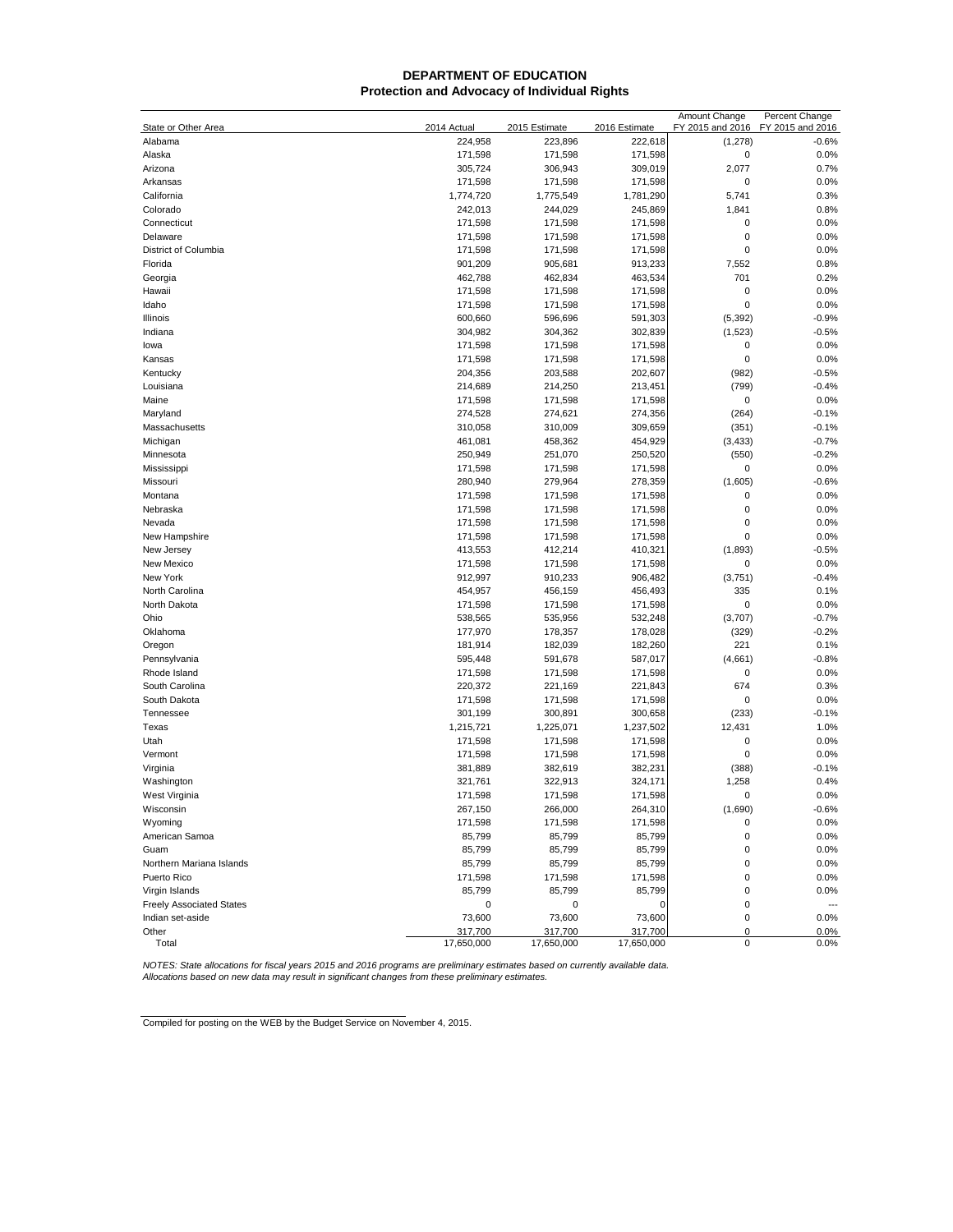## **Supported Employment State Grants DEPARTMENT OF EDUCATION**

|                                 |             |                    |                    | Amount Change    | Percent Change   |
|---------------------------------|-------------|--------------------|--------------------|------------------|------------------|
| State or Other Area             | 2014 Actual | 2015 Estimate      | 2016 Estimate      | FY 2015 and 2016 | FY 2015 and 2016 |
| Alabama                         | 349,717     | 353,080            | 398,189            | 45,109           | 12.8%            |
| Alaska                          | 300,000     | 300,000            | 300,000            | $\mathbf 0$      | 0.0%             |
| Arizona                         | 475,274     | 477,188            | 552,731            | 75,543           | 15.8%            |
| Arkansas                        | 300,000     | 305,000            | 300,000            | (5,000)          | $-1.6%$          |
| California                      | 2,758,952   | 2,785,054          | 3,186,126          | 401,072          | 14.4%            |
| Colorado                        | 376,229     | 379,379            | 439,777            | 60,398           | 15.9%            |
| Connecticut                     | 300,000     | 300,000            | 300,000            | 0                | 0.0%             |
| Delaware                        | 300,000     | 300,000            | 300,000            | $\mathbf 0$      | 0.0%             |
| District of Columbia            | 300,000     | 300,000            | 300,000            | 0                | 0.0%             |
| Florida                         | 1,401,005   | 1,408,016          | 1,633,466          | 225,450          | 16.0%            |
| Georgia                         | 719,443     | 719,543            | 829,107            | 109,564          | 15.2%            |
| Hawaii                          | 300,000     | 300,000            | 300,000            | $\mathbf 0$      | 0.0%             |
| Idaho                           | 300,000     | 300,000            | 300,000            | $\mathbf 0$      | 0.0%             |
| Illinois                        | 933,777     | 927,652            | 1,057,642          | 129,990          | 14.0%            |
| Indiana                         | 474,120     | 473,176            | 541,677            | 68,501           | 14.5%            |
| lowa                            | 300,000     | 300,000            | 300,000            | 0                | 0.0%             |
| Kansas                          | 300,000     | 300,000            | 300,000            | $\mathbf 0$      | 0.0%             |
| Kentucky                        | 317,689     | 321,508            | 362,395            | 40,887           | 12.7%            |
| Louisiana                       | 333,752     | 333,084            | 381,791            | 48,707           | 14.6%            |
| Maine                           | 300,000     | 300,000            | 300,000            | $\mathbf 0$      | 0.0%             |
| Maryland                        | 426,777     | 426,938            | 490,731            | 63,793           | 14.9%            |
| Massachusetts                   | 482,011     | 481,955            | 553,875            | 71,920           | 14.9%            |
| Michigan                        | 716,790     | 712,591            | 813,713            | 101,122          | 14.2%            |
| Minnesota                       | 390,122     | 395,326            | 448,096            | 52,770           | 13.3%            |
| Mississippi                     | 300,000     | 300,000            | 300,000            | $\mathbf 0$      | 0.0%             |
| Missouri                        | 436,744     | 435,245            | 497,890            | 62,645           | 14.4%            |
|                                 | 300,000     |                    |                    | 0                |                  |
| Montana                         |             | 300,000<br>300,000 | 300,000            | $\mathbf 0$      | 0.0%             |
| Nebraska<br>Nevada              | 300,000     |                    | 300,000            | $\mathbf 0$      | 0.0%<br>0.0%     |
| New Hampshire                   | 300,000     | 300,000            | 300,000            | 0                | 0.0%             |
|                                 | 300,000     | 300,000            | 300,000<br>733,926 | 93.078           |                  |
| New Jersey                      | 642,904     | 640,848            |                    | 0                | 14.5%            |
| New Mexico                      | 300,000     | 300,000            | 300,000            |                  | 0.0%             |
| New York                        | 1,419,331   | 1,415,092          | 1,621,389          | 206,297          | 14.6%            |
| North Carolina                  | 707,268     | 709,166            | 816,512            | 107,346          | 15.1%            |
| North Dakota                    | 300,000     | 300,000            | 300,000            | 0                | 0.0%             |
| Ohio                            | 837,244     | 833,222            | 952,012            | 118,790          | 14.3%            |
| Oklahoma                        | 300,000     | 300,000            | 318,432            | 18,432           | 6.1%             |
| Oregon                          | 300,000     | 300,000            | 326,002            | 26,002           | 8.7%             |
| Pennsylvania                    | 925,674     | 919,851            | 1,049,975          | 130,124          | 14.1%            |
| Rhode Island                    | 300,000     | 300,000            | 300,000            | 0                | 0.0%             |
| South Carolina                  | 342,588     | 299,141            | 396,802            | 97,661           | 32.6%            |
| South Dakota                    | 300,000     | 300,000            | 300,000            | 0                | 0.0%             |
| Tennessee                       | 468,238     | 467,780            | 537,776            | 69,996           | 15.0%            |
| Texas                           | 1,889,941   | 1,904,554          | 2,213,472          | 308,918          | 16.2%            |
| Utah                            | 300,000     | 300,000            | 300,000            | $\mathbf 0$      | 0.0%             |
| Vermont                         | 300,000     | 300,000            | 300,000            | $\mathbf 0$      | 0.0%             |
| Virginia                        | 593,679     | 594,838            | 683,683            | 88,845           | 14.9%            |
| Washington                      | 500,205     | 502,016            | 579,832            | 77,816           | 15.5%            |
| West Virginia                   | 300,000     | 300,000            | 300,000            | $\mathbf 0$      | 0.0%             |
| Wisconsin                       | 415,306     | 413,537            | 472,761            | 59,224           | 14.3%            |
| Wyoming                         | 300,000     | 300,000            | 300,000            | 0                | 0.0%             |
| American Samoa                  | 34,435      | 34,435             | 38,185             | 3,750            | 10.9%            |
| Guam                            | 34,435      | 34,435             | 38,185             | 3,750            | 10.9%            |
| Northern Mariana Islands        | 34,435      | 34,435             | 38,185             | 3,750            | 10.9%            |
| Puerto Rico                     | 300,000     | 300,000            | 300,000            | 0                | 0.0%             |
| Virgin Islands                  | 34,435      | 34,435             | 38,185             | 3,750            | 10.9%            |
| <b>Freely Associated States</b> | 0           | 0                  | 0                  | 0                |                  |
| Indian set-aside                | 0           | 0                  | O                  | 0                |                  |
| Other                           | 275,480     | 275,480            | 305,480            | 30,000           | 10.9%            |
| Total                           | 27,548,000  | 27,548,000         | 30,548,000         | 3,000,000        | 10.9%            |

*NOTES: State allocations for fiscal years 2015 and 2016 programs are preliminary estimates based on currently available data.*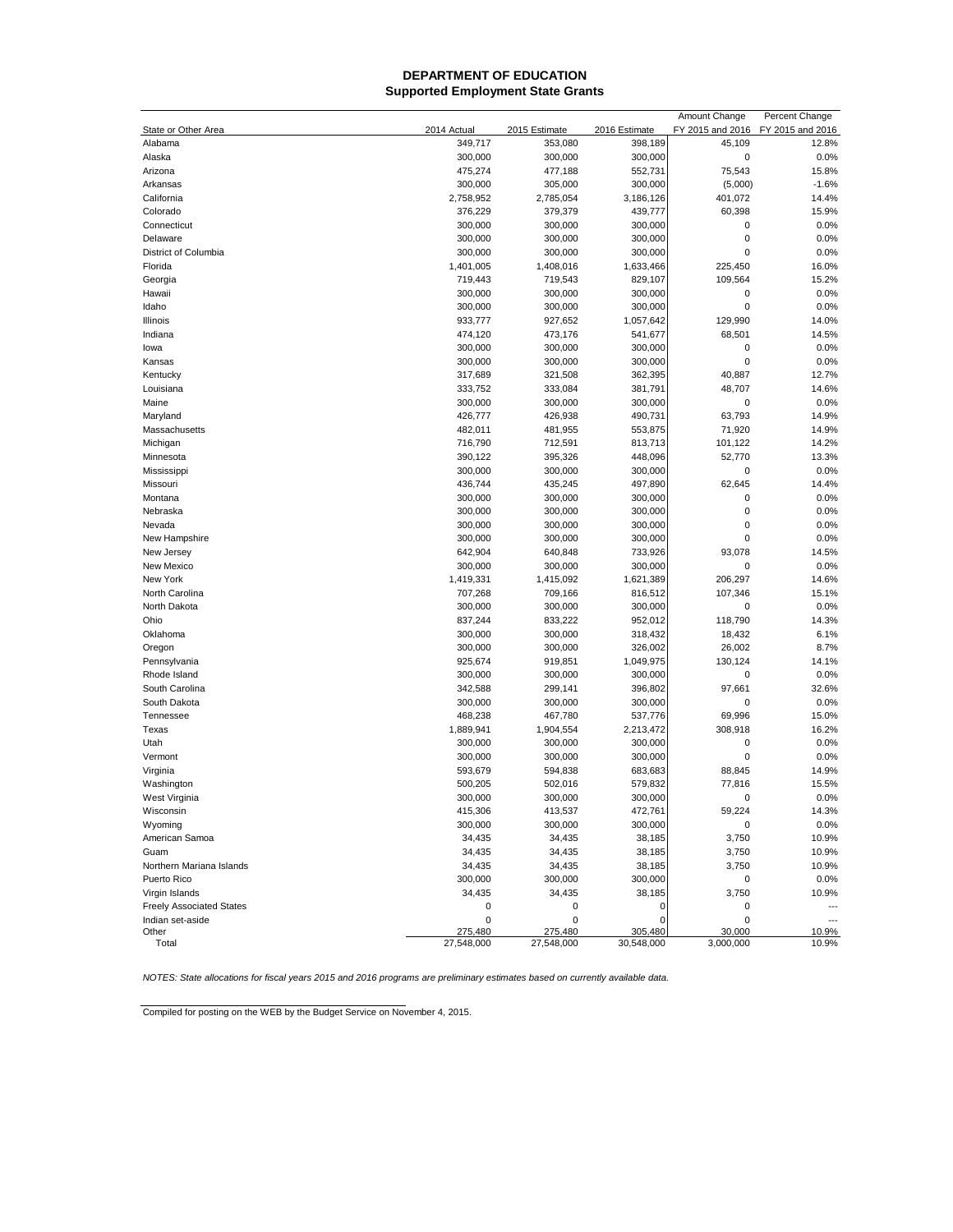## **Independent Living Services for Older Blind Individuals DEPARTMENT OF EDUCATION**

|                                                     |             |               |                      | Amount Change    | Percent Change                  |
|-----------------------------------------------------|-------------|---------------|----------------------|------------------|---------------------------------|
| State or Other Area                                 | 2014 Actual | 2015 Estimate | 2016 Estimate        | FY 2015 and 2016 | FY 2015 and 2016                |
| Alabama                                             | 494,757     | 479,980       | 479,980              | 0                | 0.0%                            |
| Alaska                                              | 225,000     | 225,000       | 225,000              | 0                | 0.0%                            |
| Arizona                                             | 653,398     | 643,759       | 643,759              | $\mathbf 0$      | 0.0%                            |
| Arkansas                                            | 303,579     | 293,860       | 293,860              | $\mathbf 0$      | 0.0%                            |
| California                                          | 3,350,574   | 3,297,919     | 3,297,919            | $\mathbf 0$      | 0.0%                            |
| Colorado                                            | 472,304     | 464,593       | 464,593              | 0                | 0.0%                            |
| Connecticut                                         | 376,372     | 364,819       | 364,819              | 0                | 0.0%                            |
| Delaware                                            | 225,000     | 225,000       | 225,000              | 0                | 0.0%                            |
| District of Columbia                                | 225,000     | 225,000       | 225,000              | 0                | 0.0%                            |
| Florida                                             | 2,247,837   | 2,200,905     | 2,200,905            | $\mathbf 0$      | 0.0%                            |
| Georgia                                             | 855,790     | 845,343       | 845,343              | $\mathbf 0$      | 0.0%                            |
| Hawaii                                              | 225,000     | 225,000       | 225,000              | $\mathbf 0$      | 0.0%                            |
| Idaho                                               | 225,000     | 225,000       | 225,000              | 0                | 0.0%                            |
| Illinois                                            | 1,223,854   | 1,200,667     | 1,200,667            | 0                | 0.0%                            |
| Indiana                                             | 640,382     | 624,212       | 624,212              | 0                | 0.0%                            |
| lowa                                                | 325,101     | 315,736       | 315,736              | $\mathbf 0$      | 0.0%                            |
| Kansas                                              | 280,488     | 273,878       | 273,878              | $\mathbf 0$      | 0.0%                            |
| Kentucky                                            | 443,070     | 431,718       | 431,718              | $\mathbf 0$      | 0.0%                            |
| Louisiana                                           | 437,298     | 426,138       | 426,138              | 0                | 0.0%                            |
| Maine                                               | 225,000     | 225,000       | 225,000              | 0                | 0.0%                            |
| Maryland                                            | 564,357     | 552,590       | 552,590              | 0                | 0.0%                            |
| Massachusetts                                       | 680,552     | 669,384       | 669,384              | 0                | 0.0%                            |
| Michigan                                            | 1,040,306   | 1,014,543     | 1,014,543            | $\mathbf 0$      | 0.0%                            |
| Minnesota                                           | 528,774     | 520,746       | 520,746              | 0                | 0.0%                            |
| Mississippi                                         | 288,754     | 280,937       | 280,937              | $\mathbf 0$      | 0.0%                            |
| Missouri                                            | 619,369     | 606,675       | 606,675              | 0                | 0.0%                            |
| Montana                                             | 225,000     | 225,000       | 225,000              | 0                | 0.0%                            |
| Nebraska                                            | 225,000     | 225,000       | 225,000              | 0                | 0.0%                            |
| Nevada                                              | 260,523     | 257,051       | 257,051              | 0                | 0.0%                            |
| New Hampshire                                       | 225,000     | 225,000       | 225,000              | $\mathbf 0$      | 0.0%                            |
| New Jersey                                          | 885,859     | 867,737       | 867,737              | $\mathbf 0$      | 0.0%                            |
| New Mexico                                          | 225,000     | 225,000       | 225,000              | 0                | 0.0%                            |
| New York                                            | 1,946,403   | 1,902,009     | 1,902,009            | 0                | 0.0%                            |
| North Carolina                                      | 958,510     | 946,121       | 946,121              | 0                | 0.0%                            |
| North Dakota                                        | 225,000     | 225,000       | 225,000              | 0                | 0.0%                            |
| Ohio                                                | 1,217,239   | 1,186,291     | 1,186,291            | 0                | 0.0%                            |
| Oklahoma                                            | 374,739     | 363,029       | 363,029              | $\mathbf 0$      | 0.0%                            |
| Oregon                                              | 419,320     | 409,972       | 409,972              | 0                | 0.0%                            |
| Pennsylvania                                        | 1,412,308   | 1,373,735     | 1,373,735            | $\mathbf 0$      | 0.0%                            |
| Rhode Island                                        | 225,000     | 225,000       | 225,000              | 0                | 0.0%                            |
| South Carolina                                      | 491,519     | 480,980       | 480,980              | 0                | 0.0%                            |
| South Dakota                                        | 225,000     | 225,000       | 225,000              | 0                | 0.0%                            |
| Tennessee                                           | 655,196     | 638,053       | 638,053              | $\mathbf 0$      | 0.0%                            |
|                                                     | 2,122,234   |               |                      | $\mathbf 0$      |                                 |
| Texas                                               | 225,000     | 2,085,836     | 2,085,836<br>225,000 | 0                | 0.0%<br>0.0%                    |
| Utah                                                |             | 225,000       |                      | 0                | 0.0%                            |
| Vermont<br>Virginia                                 | 225,000     | 225,000       | 225,000              | 0                |                                 |
|                                                     | 778,551     | 763,981       | 763,981              | 0                | 0.0%                            |
| Washington                                          | 674,711     | 664,758       | 664,758              | $\mathbf 0$      | 0.0%<br>0.0%                    |
| West Virginia                                       | 225,000     | 225,000       | 225,000              |                  |                                 |
| Wisconsin                                           | 590,908     | 580,534       | 580,534              | 0                | 0.0%                            |
| Wyoming                                             | 225,000     | 225,000       | 225,000              | 0                | 0.0%                            |
| American Samoa                                      | 40,000      | 40,000        | 40,000               | 0                | 0.0%                            |
| Guam                                                | 40,000      | 40,000        | 40,000               | 0                | 0.0%                            |
| Northern Mariana Islands                            | 40,000      | 40,000        | 40,000               | 0                | 0.0%                            |
| Puerto Rico                                         | 383,894     | 370,635       | 370,635              | 0                | 0.0%                            |
| Virgin Islands                                      | 40,000      | 40,000        | 40,000               | 0                | 0.0%                            |
| <b>Freely Associated States</b><br>Indian set-aside | 0<br>0      | 0<br>0        | 0<br>0               | 0<br>0           | $\overline{\phantom{a}}$<br>--- |
| Other                                               | 333,170     | 932,876       | 932,876              | 0                | 0.0%                            |
| Total                                               | 33,317,000  | 33,317,000    | 33,317,000           | 0                | 0.0%                            |
|                                                     |             |               |                      |                  |                                 |

NOTES: State allocations for fiscal years 2015 and 2016 programs are preliminary estimates based on currently available data.<br>Allocations based on new data may result in significant changes from these preliminary estimates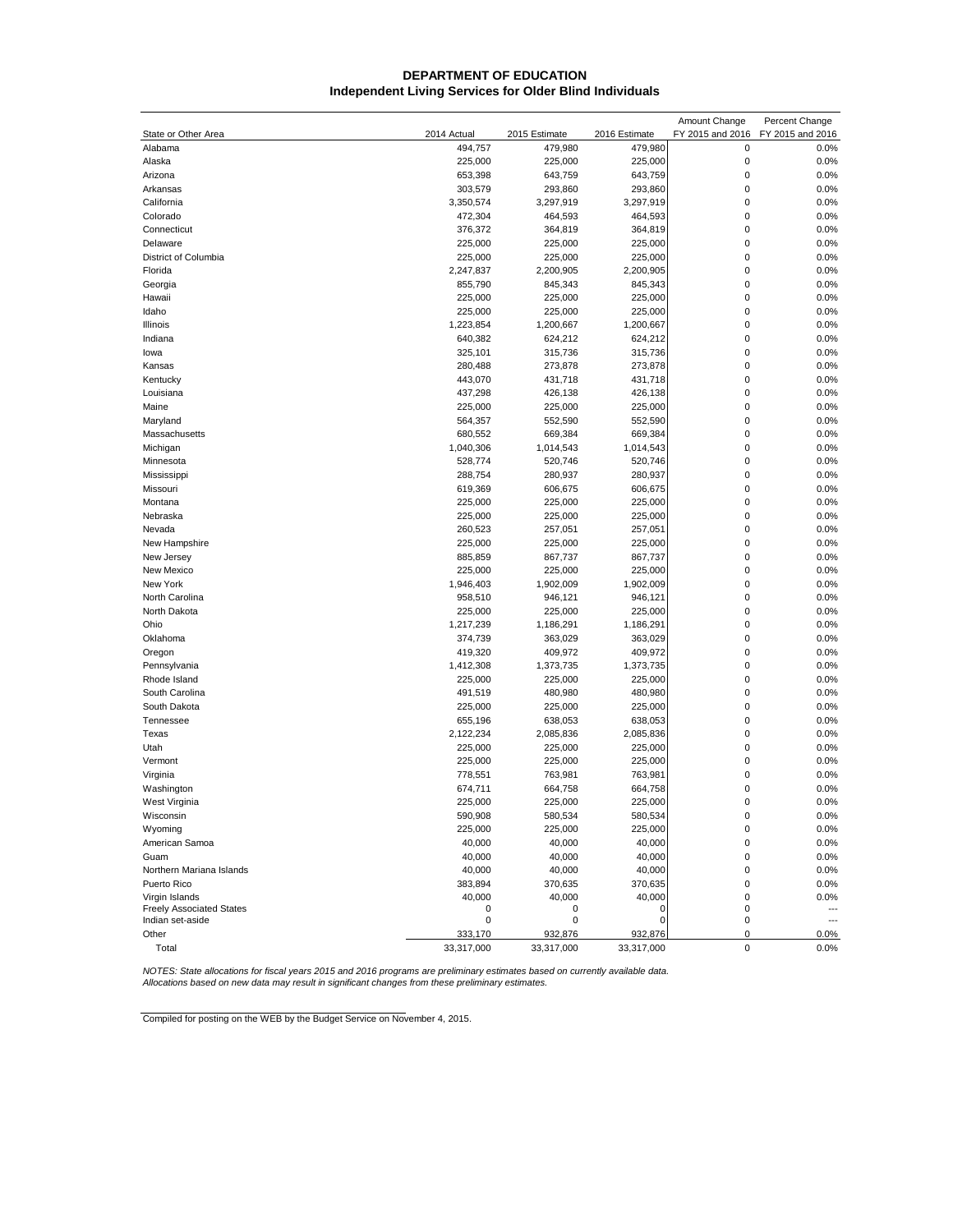## **DEPARTMENT OF EDUCATION Adult Basic and Literacy Education State Grants**

|                                 |                         |               |               | Amount Change    | Percent Change   |
|---------------------------------|-------------------------|---------------|---------------|------------------|------------------|
| State or Other Area             | 2014 Actual             | 2015 Estimate | 2016 Estimate | FY 2015 and 2016 | FY 2015 and 2016 |
| Alabama                         | 8,952,819               | 8,947,459     | 9,005,338     | 57,879           | 0.6%             |
| Alaska                          | 920,400                 | 936,373       | 940,967       | 4,594            | 0.5%             |
| Arizona                         | 10,062,766              | 10,576,472    | 10,645,185    | 68,713           | 0.6%             |
| Arkansas                        | 5,219,057               | 5,293,200     | 5,326,772     | 33,572           | 0.6%             |
| California                      | 72,121,556              | 74,773,455    | 75,269,160    | 495,705          | 0.7%             |
| Colorado                        | 5,712,262               | 5,913,845     | 5,951,545     | 37,700           | 0.6%             |
| Connecticut                     | 4,340,759               | 4,400,039     | 4,427,671     | 27,632           | 0.6%             |
| Delaware                        | 1,471,029               | 1,512,182     | 1,520,606     | 8,424            | 0.6%             |
| District of Columbia            | 1,072,757               | 1,078,026     | 1,083,563     | 5,537            | 0.5%             |
| Florida                         | 29,788,664              | 30,645,415    | 30,847,612    | 202,197          | 0.7%             |
| Georgia                         | 16,171,967              | 16,547,037    | 16,655,462    | 108,425          | 0.7%             |
| Hawaii                          | 1,656,551               | 1,695,632     | 1,705,276     | 9,644            | 0.6%             |
| Idaho                           | 2,041,282               | 2,103,113     | 2,115,467     | 12,354           | 0.6%             |
|                                 |                         |               | 17,809,154    | 116,048          | 0.7%             |
| Illinois                        | 17,311,314<br>8,968,315 | 17,693,106    |               |                  |                  |
| Indiana                         |                         | 9,403,805     | 9,464,718     | 60,913           | 0.6%             |
| lowa                            | 3,190,188               | 3,262,177     | 3,282,241     | 20,064           | 0.6%             |
| Kansas                          | 3,258,401               | 3,320,465     | 3,340,916     | 20,451           | 0.6%             |
| Kentucky                        | 8,057,866               | 8,103,315     | 8,155,579     | 52,264           | 0.6%             |
| Louisiana                       | 8,709,439               | 8,948,751     | 9,006,638     | 57,887           | 0.6%             |
| Maine                           | 1,565,600               | 1,562,338     | 1,571,095     | 8,757            | 0.6%             |
| Maryland                        | 7,361,035               | 7,475,831     | 7,523,921     | 48,090           | 0.6%             |
| Massachusetts                   | 7,733,673               | 7,931,720     | 7,982,842     | 51,122           | 0.6%             |
| Michigan                        | 11,995,471              | 12,373,128    | 12,453,792    | 80,664           | 0.7%             |
| Minnesota                       | 4,706,662               | 4,846,810     | 4,877,413     | 30,603           | 0.6%             |
| Mississippi                     | 5,886,198               | 6,058,766     | 6,097,430     | 38,664           | 0.6%             |
| Missouri                        | 8,211,526               | 8,235,545     | 8,288,688     | 53,143           | 0.6%             |
| Montana                         | 1,140,536               | 1,173,171     | 1,179,340     | 6,169            | 0.5%             |
| Nebraska                        | 2,030,058               | 2,134,043     | 2,146,603     | 12,560           | 0.6%             |
| Nevada                          | 4,767,851               | 4,972,200     | 5,003,637     | 31,437           | 0.6%             |
| New Hampshire                   | 1,460,891               | 1,450,550     | 1,458,564     | 8,014            | 0.6%             |
| New Jersey                      | 11,227,096              | 11,609,006    | 11,684,587    | 75,581           | 0.7%             |
| New Mexico                      | 3,824,236               | 3,953,649     | 3,978,312     | 24,663           | 0.6%             |
| New York                        | 31,149,739              | 32,263,029    | 32,475,985    | 212,956          | 0.7%             |
| North Carolina                  | 15,661,382              | 16,182,340    | 16,288,340    | 106,000          | 0.7%             |
| North Dakota                    | 901,718                 | 919,047       | 923,525       | 4,478            | 0.5%             |
| Ohio                            | 14,288,141              | 14,632,818    | 14,728,511    | 95,693           | 0.7%             |
| Oklahoma                        | 5,672,073               | 5,893,174     | 5,930,738     | 37,564           | 0.6%             |
| Oregon                          | 4,772,268               | 4,872,572     | 4,903,346     | 30,774           | 0.6%             |
| Pennsylvania                    | 15,868,556              | 16,304,615    | 16,411,428    | 106,813          | 0.7%             |
| Rhode Island                    | 1,929,549               | 1,903,628     | 1,914,656     | 11,028           | 0.6%             |
| South Carolina                  | 8,066,700               | 8,228,402     | 8,281,497     | 53,095           | 0.6%             |
| South Dakota                    | 1,108,964               | 1,099,533     | 1,105,212     | 5,679            | 0.5%             |
| Tennessee                       | 10,688,777              | 10,804,987    | 10,875,220    | 70,233           | 0.7%             |
|                                 | 48,135,671              |               |               |                  |                  |
| Texas                           |                         | 50,066,203    | 50,397,573    | 331,370          | 0.7%             |
| Utah                            | 2,729,858               | 2,794,737     | 2,811,691     | 16,954           | 0.6%             |
| Vermont                         | 824,960                 | 841,000       | 844,960       | 3,960            | 0.5%             |
| Virginia                        | 10,767,418              | 10,862,819    | 10,933,436    | 70,617           | 0.7%             |
| Washington                      | 7,687,618               | 7,953,151     | 8,004,415     | 51,264           | 0.6%             |
| West Virginia                   | 3,491,498               | 3,556,123     | 3,578,142     | 22,019           | 0.6%             |
| Wisconsin                       | 5,967,735               | 6,079,588     | 6,118,391     | 38,803           | $0.6\%$          |
| Wyoming                         | 743,205                 | 750,795       | 754,155       | 3,360            | 0.4%             |
| American Samoa                  | 244,450                 | 219,746       | 197,772       | (21, 974)        | $-10.0%$         |
| Guam                            | 428,075                 | 422,258       | 424,413       | 2,155            | 0.5%             |
| Northern Mariana Islands        | 354,575                 | 318,663       | 286,797       | (31, 866)        | $-10.0%$         |
| Puerto Rico                     | 11,114,638              | 11,059,492    | 11,131,418    | 71,926           | 0.7%             |
| Virgin Islands                  | 508,207                 | 456,656       | 458,685       | 2,029            | 0.4%             |
| <b>Freely Associated States</b> | 18,531                  | 16,678        | 15,010        | (1,668)          | $-10.0%$         |
| Indian set-aside                | 0                       | 0             | $\Omega$      | 0                |                  |
| Other                           | 9,081,469               | 83,322        | 84,990        | 1,668            | 2.0%             |
| Total                           | 493,144,000             | 497,516,000   | 500,680,400   | 3,164,400        | 0.6%             |

NOTES: State allocations for fiscal years 2015 and 2016 programs are preliminary estimates based on currently available data.<br>Allocations based on new data may result in significant changes from these preliminary estimates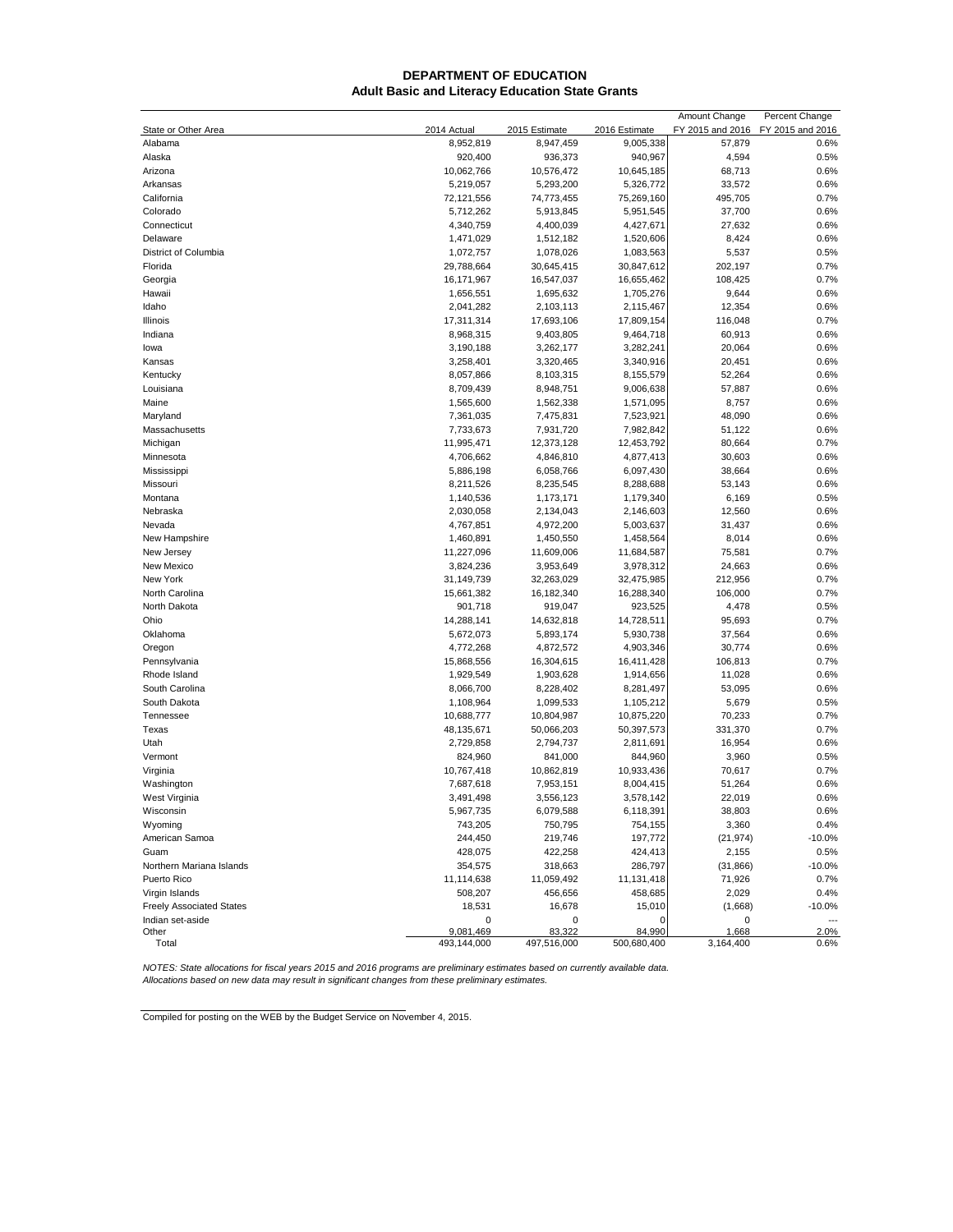#### **DEPARTMENT OF EDUCATION English Literacy and Civics Education State Grants (Excluded from Adult Basic and Literacy Education State Grants)**

|                                         |              |               |               | Amount Change    | Percent Change   |
|-----------------------------------------|--------------|---------------|---------------|------------------|------------------|
| State or Other Area                     | 2014 Actual  | 2015 Estimate | 2016 Estimate | FY 2015 and 2016 | FY 2015 and 2016 |
| Alabama                                 | 247,550      | 257,354       | 245,916       | (11, 438)        | $-4.4%$          |
| Alaska                                  | 108,252      | 107,281       | 102,513       | (4,768)          | $-4.4%$          |
| Arizona                                 | 1,274,865    | 1,276,502     | 1,219,768     | (56, 734)        | $-4.4%$          |
| Arkansas                                | 184,178      | 189,825       | 181,388       | (8, 437)         | $-4.4%$          |
| California                              | 14,717,830   | 14,601,632    | 13,952,671    | (648, 961)       | $-4.4%$          |
| Colorado                                | 851,061      | 840,125       | 802,786       | (37, 339)        | $-4.4%$          |
| Connecticut                             | 867,146      | 866,064       | 827,572       | (38, 492)        | $-4.4%$          |
| Delaware                                | 149,326      | 153,638       | 146,810       | (6,828)          | $-4.4%$          |
| District of Columbia                    | 187,457      | 189,810       | 181,374       | (8, 436)         | $-4.4%$          |
| Florida                                 | 7,432,403    | 7,591,128     | 7,253,745     | (337, 383)       | $-4.4%$          |
| Georgia                                 | 1,729,358    | 1,780,420     | 1,701,290     | (79, 130)        | $-4.4%$          |
| Hawaii                                  | 462,360      | 460,510       | 440,043       | (20, 467)        | $-4.4%$          |
| Idaho                                   | 168,508      | 166,443       | 159,046       | (7, 397)         | $-4.4%$          |
| Illinois                                | 2,779,086    | 2,768,698     | 2,645,645     | (123, 053)       | $-4.4%$          |
| Indiana                                 | 531,203      | 533,791       | 510,067       | (23, 724)        | $-4.4%$          |
| lowa                                    | 285,102      | 286,502       | 273,768       | (12, 734)        | $-4.4%$          |
| Kansas                                  | 330,511      | 331,066       | 316,352       | (14, 714)        | $-4.4%$          |
| Kentucky                                | 335,049      | 345,451       | 330,098       | (15, 353)        | $-4.4%$          |
| Louisiana                               | 264,758      | 273,443       | 261,290       | (12, 153)        | $-4.4%$          |
| Maine                                   | 100,287      | 99,768        | 95,333        | (4, 435)         | $-4.4%$          |
| Maryland                                | 1,696,405    | 1,716,631     | 1,640,336     | (76, 295)        | $-4.4%$          |
| Massachusetts                           | 2,097,143    | 2,119,808     | 2,025,594     | (94, 214)        | $-4.4%$          |
| Michigan                                | 1,253,159    | 1,251,134     | 1,195,529     | (55,605)         | $-4.4%$          |
| Minnesota                               | 913,791      | 932,399       | 890,960       | (41, 439)        | $-4.4%$          |
| Mississippi                             | 106,278      | 110,408       | 105,501       | (4,907)          | $-4.4%$          |
| Missouri                                | 474,359      | 467,308       | 446,538       | (20, 770)        | $-4.4%$          |
| Montana                                 | 60,000       | 60,000        | 60,000        | 0                | 0.0%             |
| Nebraska                                | 266,770      | 270,168       | 258,160       | (12,008)         | $-4.4%$          |
| Nevada                                  | 723,941      | 729,772       | 697,337       | (32, 435)        | $-4.4%$          |
| New Hampshire                           | 170,063      | 168,485       | 160,997       | (7, 488)         | $-4.4%$          |
| New Jersey                              | 3,692,750    | 3,705,300     | 3,540,620     | (164, 680)       | $-4.4%$          |
| New Mexico                              | 237,855      | 244,240       | 233,384       | (10, 856)        | $-4.4%$          |
| New York                                | 9,632,466    | 9,687,378     | 9,256,828     | (430, 550)       | $-4.4%$          |
| North Carolina                          | 1,094,020    | 1,129,413     | 1,079,217     | (50, 196)        | $-4.4%$          |
| North Dakota                            | 60,000       | 63,695        | 60,864        | (2,831)          | $-4.4%$          |
| Ohio                                    | 947,133      | 963,779       | 920,944       | (42, 835)        | $-4.4%$          |
| Oklahoma                                | 296,575      | 305,969       | 292,370       | (13, 599)        | $-4.4%$          |
| Oregon                                  | 554,380      | 546,818       | 522,515       | (24, 303)        | $-4.4%$          |
| Pennsylvania                            | 1,617,279    | 1,662,552     | 1,588,661     | (73, 891)        | $-4.4%$          |
| Rhode Island                            | 256,602      | 254,025       | 242,735       | (11, 290)        | $-4.4%$          |
| South Carolina                          | 280,800      | 289,045       | 276,199       | (12, 846)        | $-4.4%$          |
| South Dakota                            | 73,058       | 78,274        | 74,796        | (3, 478)         | $-4.4%$          |
| Tennessee                               | 548,024      | 570,323       | 544,976       | (25, 347)        | $-4.4%$          |
| Texas                                   | 6,032,313    | 6,229,829     | 5,952,948     | (276, 881)       | $-4.4%$          |
| Utah                                    | 385,830      | 390,690       | 373,326       | (17, 364)        | $-4.4%$          |
| Vermont                                 | 60,000       | 60,000        | 60,000        | 0                | 0.0%             |
| Virginia                                | 1,909,674    | 1,933,766     | 1,847,821     | (85, 945)        | $-4.4%$          |
| Washington                              | 1,561,575    | 1,585,105     | 1,514,656     | (70, 449)        | $-4.4%$          |
| West Virginia                           | 60,000       | 60,000        | 60,000        | 0                | 0.0%             |
| Wisconsin                               | 437,102      | 440,196       | 420,632       | (19, 564)        | -4.4%            |
| Wyoming                                 | 60,000       | 60,000        | 60,000        | 0                | 0.0%             |
| American Samoa                          | 0            | 0             | 0             | 0                | $\overline{a}$   |
| Guam                                    | 0            | 0             | 0             | 0                | $---$            |
| Northern Mariana Islands<br>Puerto Rico | 0<br>245,365 | 0<br>233,039  | 0<br>222,681  | 0<br>(10, 358)   | $-4.4%$          |
| Virgin Islands                          | 0            | 0             |               | 0                |                  |
| <b>Freely Associated States</b>         | 0            | 0             | 0             | 0                | $---$            |
| Indian set-aside                        | 0            | 0             | 0             | 0                | $---$            |
| Other                                   | 0            | 0             |               | 0                |                  |
| Total                                   | 70,811,000   | 71,439,000    | 68,274,600    | (3, 164, 400)    | $-4.4%$          |

NOTES: State allocations for fiscal years 2015 and 2016 programs are preliminary estimates based on currently available data.<br>Allocations based on new data may result in significant changes from these preliminary estimates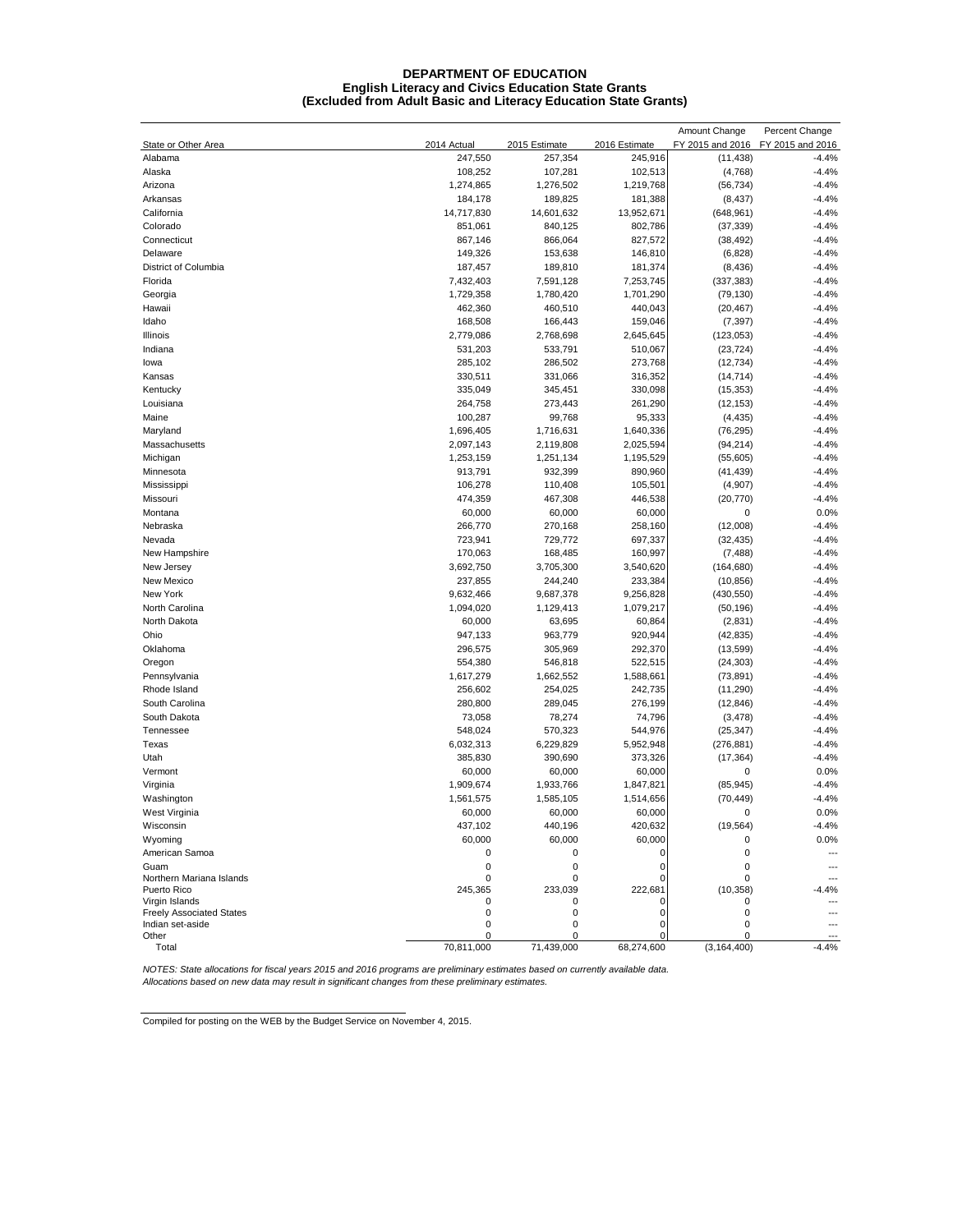#### **Federal Direct Student Loan Program DEPARTMENT OF EDUCATION**

| State or Other Area<br>2014 Actual<br>2015 Estimate<br>2016 Estimate<br>FY 2015 and 2016<br>FY 2015 and 2016<br>Alabama<br>1,735,206,103<br>1,788,869,392<br>1,879,507,059<br>90,637,667<br>5.1%<br>122,659,781<br>5,667,324<br>4.8%<br>Alaska<br>113,713,800<br>116,992,457<br>5.1%<br>Arizona<br>5,116,622,871<br>5,277,004,449<br>5,546,722,482<br>269,718,033<br>4.9%<br>706,406,933<br>727,066,556<br>762,607,123<br>35,540,567<br>Arkansas<br>California<br>8,352,366,365<br>8,610,122,440<br>9,045,774,118<br>435,651,678<br>5.1%<br>5.1%<br>Colorado<br>1,966,155,421<br>2,027,149,733<br>2,130,066,818<br>102,917,085<br>4.9%<br>Connecticut<br>997,239,634<br>1,026,980,456<br>1,077,811,933<br>50,831,477<br>Delaware<br>307,674,740<br>323,118,498<br>15,443,758<br>5.0%<br>298,573,902<br>5.5%<br>District of Columbia<br>1,517,408,853<br>1,570,305,126<br>1,656,396,953<br>86,091,827<br>5.0%<br>Florida<br>5,874,471,849<br>6,052,811,200<br>6,355,844,072<br>303,032,873<br>5.0%<br>Georgia<br>2,935,998,339<br>3,025,247,767<br>3,176,834,632<br>151,586,865<br>Hawaii<br>223,099,881<br>229,837,465<br>241,305,535<br>11,468,070<br>5.0%<br>Idaho<br>383,285,617<br>393,665,508<br>411,999,734<br>18,334,226<br>4.7%<br><b>Illinois</b><br>4,691,965,885<br>4,839,723,433<br>5,087,842,212<br>248,118,779<br>5.1%<br>4.9%<br>2,834,646,922<br>131,711,521<br>Indiana<br>2,626,498,314<br>2,702,935,401<br>5.1%<br>2,022,606,374<br>2,193,421,628<br>107,044,855<br>lowa<br>2,086,376,772<br>5.0%<br>990,946,816<br>1,020,516,681<br>1,071,046,528<br>50,529,846<br>Kansas<br>5.0%<br>Kentucky<br>1,355,410,545<br>1,396,432,565<br>1,466,206,784<br>69,774,219<br>Louisiana<br>1,165,651,232<br>1,201,458,523<br>1,262,068,988<br>60,610,465<br>5.0%<br>4.9%<br>Maine<br>412,821,394<br>425,081,586<br>446,065,122<br>20,983,536<br>1,679,021,601<br>81,489,846<br>5.1%<br>Maryland<br>1,549,123,375<br>1,597,531,754<br>5.1%<br>Massachusetts<br>2,721,979,397<br>2,861,012,480<br>139,033,083<br>2,639,333,659<br>5.0%<br>3,453,490,548<br>3,734,760,436<br>177,229,508<br>Michigan<br>3,557,530,928<br>3,486,413,305<br>3,604,564,067<br>3,798,496,454<br>193,932,387<br>5.4%<br>Minnesota<br>5.0%<br>776,201,335<br>799,882,413<br>840,056,283<br>40,173,870<br>Mississippi<br>Missouri<br>2,256,367,872<br>2,327,951,481<br>2,447,874,949<br>119,923,468<br>5.2%<br>4.8%<br>Montana<br>216,994,958<br>233,831,816<br>10,689,629<br>223, 142, 186<br>Nebraska<br>709,006,964<br>34,690,862<br>5.1%<br>653,622,165<br>674,316,102<br>5.0%<br>Nevada<br>476,026,081<br>515,419,159<br>24,761,685<br>490,657,475<br>5.2%<br>937,694,748<br>967,953,055<br>1,018,373,932<br>50,420,876<br>New Hampshire<br>4.9%<br>New Jersey<br>1,783,054,308<br>1,835,839,462<br>1,926,277,998<br>90,438,536<br>New Mexico<br>370,982,684<br>381,885,870<br>400,611,773<br>18,725,903<br>4.9%<br>New York<br>5.1%<br>5,841,225,692<br>6,020,960,052<br>6,325,029,504<br>304,069,452<br>North Carolina<br>2,349,790,737<br>2,419,845,110<br>2,539,591,851<br>119,746,741<br>4.9%<br>5.0%<br>North Dakota<br>234,990,436<br>242,127,091<br>254,252,127<br>12,125,035<br>4.9%<br>Ohio<br>3,754,407,497<br>3,865,736,469<br>4,056,375,198<br>190,638,729<br>5.0%<br>Oklahoma<br>905,671,866<br>932,871,314<br>979,252,212<br>46,380,898<br>Oregon<br>1,439,139,319<br>1,558,520,269<br>75,013,251<br>5.1%<br>1,483,507,018<br>5.0%<br>Pennsylvania<br>4,931,386,197<br>5,081,094,709<br>5,335,478,444<br>254,383,736<br>4.6%<br>Rhode Island<br>413,043,029<br>443,748,939<br>19,630,903<br>424,118,037<br>4.9%<br>South Carolina<br>1,304,498,977<br>1,409,278,672<br>66,163,491<br>1,343,115,181<br>4.8%<br>South Dakota<br>348,525,625<br>375,977,271<br>17,387,484<br>358,589,787<br>Tennessee<br>1,808,616,664<br>1,864,996,949<br>1,959,980,388<br>94,983,439<br>5.1%<br>5.0%<br>Texas<br>5,549,375,652<br>5,715,205,327<br>5,998,446,573<br>283,241,246<br>Utah<br>984,724,545<br>1,012,851,439<br>1,061,625,107<br>48,773,668<br>4.8%<br>5.0%<br>Vermont<br>230,686,348<br>249,493,743<br>11,848,786<br>237,644,957<br>5.2%<br>Virginia<br>3,594,317,860<br>3,709,777,117<br>3,902,446,531<br>192,669,415<br>5.0%<br>Washington<br>1,343,932,191<br>1,453,678,007<br>69,123,487<br>1,384,554,520<br>5.1%<br>West Virginia<br>813,834,648<br>838,920,713<br>881,336,302<br>42,415,589<br>Wisconsin<br>1,653,665,248<br>1,700,979,579<br>1,782,978,004<br>81,998,425<br>4.8%<br>88,066,352<br>4.9%<br>Wyoming<br>81,624,612<br>83,987,499<br>4,078,853<br>American Samoa<br>0<br>0<br>0<br>$\overline{a}$<br>9,840,037<br>4.5%<br>Guam<br>9,181,322<br>9,416,390<br>423,647<br>Northern Mariana Islands<br>0<br>0<br>O<br>0<br>---<br>572,852,840<br>617,694,869<br>28,430,102<br>Puerto Rico<br>589,264,768<br>4.8%<br>4.5%<br>Virgin Islands<br>5,871,327<br>6,021,329<br>6,291,878<br>270,549<br><b>Freely Associated States</b><br>0<br>0<br>0<br>0<br>Indian set-aside<br>0<br>0<br>0<br>0<br>$\overline{a}$<br>Other<br>558,558,428<br>580,169,020<br>614,307,913<br>34,138,893<br>5.9%<br>109,160,380,957<br>Total<br>100,815,676,226<br>103,915,240,814<br>5,245,140,143<br>5.0% |  |  | Amount Change | Percent Change |
|-------------------------------------------------------------------------------------------------------------------------------------------------------------------------------------------------------------------------------------------------------------------------------------------------------------------------------------------------------------------------------------------------------------------------------------------------------------------------------------------------------------------------------------------------------------------------------------------------------------------------------------------------------------------------------------------------------------------------------------------------------------------------------------------------------------------------------------------------------------------------------------------------------------------------------------------------------------------------------------------------------------------------------------------------------------------------------------------------------------------------------------------------------------------------------------------------------------------------------------------------------------------------------------------------------------------------------------------------------------------------------------------------------------------------------------------------------------------------------------------------------------------------------------------------------------------------------------------------------------------------------------------------------------------------------------------------------------------------------------------------------------------------------------------------------------------------------------------------------------------------------------------------------------------------------------------------------------------------------------------------------------------------------------------------------------------------------------------------------------------------------------------------------------------------------------------------------------------------------------------------------------------------------------------------------------------------------------------------------------------------------------------------------------------------------------------------------------------------------------------------------------------------------------------------------------------------------------------------------------------------------------------------------------------------------------------------------------------------------------------------------------------------------------------------------------------------------------------------------------------------------------------------------------------------------------------------------------------------------------------------------------------------------------------------------------------------------------------------------------------------------------------------------------------------------------------------------------------------------------------------------------------------------------------------------------------------------------------------------------------------------------------------------------------------------------------------------------------------------------------------------------------------------------------------------------------------------------------------------------------------------------------------------------------------------------------------------------------------------------------------------------------------------------------------------------------------------------------------------------------------------------------------------------------------------------------------------------------------------------------------------------------------------------------------------------------------------------------------------------------------------------------------------------------------------------------------------------------------------------------------------------------------------------------------------------------------------------------------------------------------------------------------------------------------------------------------------------------------------------------------------------------------------------------------------------------------------------------------------------------------------------------------------------------------------------------------------------------------------------------------------------------------------------------------------------------------------------------------------------------------------------------------------------------------------------------------------------------------------------------------------------------------------------------------------------------------------------------------------------------------------------------------------------------------------------------------|--|--|---------------|----------------|
|                                                                                                                                                                                                                                                                                                                                                                                                                                                                                                                                                                                                                                                                                                                                                                                                                                                                                                                                                                                                                                                                                                                                                                                                                                                                                                                                                                                                                                                                                                                                                                                                                                                                                                                                                                                                                                                                                                                                                                                                                                                                                                                                                                                                                                                                                                                                                                                                                                                                                                                                                                                                                                                                                                                                                                                                                                                                                                                                                                                                                                                                                                                                                                                                                                                                                                                                                                                                                                                                                                                                                                                                                                                                                                                                                                                                                                                                                                                                                                                                                                                                                                                                                                                                                                                                                                                                                                                                                                                                                                                                                                                                                                                                                                                                                                                                                                                                                                                                                                                                                                                                                                                                                                                                 |  |  |               |                |
|                                                                                                                                                                                                                                                                                                                                                                                                                                                                                                                                                                                                                                                                                                                                                                                                                                                                                                                                                                                                                                                                                                                                                                                                                                                                                                                                                                                                                                                                                                                                                                                                                                                                                                                                                                                                                                                                                                                                                                                                                                                                                                                                                                                                                                                                                                                                                                                                                                                                                                                                                                                                                                                                                                                                                                                                                                                                                                                                                                                                                                                                                                                                                                                                                                                                                                                                                                                                                                                                                                                                                                                                                                                                                                                                                                                                                                                                                                                                                                                                                                                                                                                                                                                                                                                                                                                                                                                                                                                                                                                                                                                                                                                                                                                                                                                                                                                                                                                                                                                                                                                                                                                                                                                                 |  |  |               |                |
|                                                                                                                                                                                                                                                                                                                                                                                                                                                                                                                                                                                                                                                                                                                                                                                                                                                                                                                                                                                                                                                                                                                                                                                                                                                                                                                                                                                                                                                                                                                                                                                                                                                                                                                                                                                                                                                                                                                                                                                                                                                                                                                                                                                                                                                                                                                                                                                                                                                                                                                                                                                                                                                                                                                                                                                                                                                                                                                                                                                                                                                                                                                                                                                                                                                                                                                                                                                                                                                                                                                                                                                                                                                                                                                                                                                                                                                                                                                                                                                                                                                                                                                                                                                                                                                                                                                                                                                                                                                                                                                                                                                                                                                                                                                                                                                                                                                                                                                                                                                                                                                                                                                                                                                                 |  |  |               |                |
|                                                                                                                                                                                                                                                                                                                                                                                                                                                                                                                                                                                                                                                                                                                                                                                                                                                                                                                                                                                                                                                                                                                                                                                                                                                                                                                                                                                                                                                                                                                                                                                                                                                                                                                                                                                                                                                                                                                                                                                                                                                                                                                                                                                                                                                                                                                                                                                                                                                                                                                                                                                                                                                                                                                                                                                                                                                                                                                                                                                                                                                                                                                                                                                                                                                                                                                                                                                                                                                                                                                                                                                                                                                                                                                                                                                                                                                                                                                                                                                                                                                                                                                                                                                                                                                                                                                                                                                                                                                                                                                                                                                                                                                                                                                                                                                                                                                                                                                                                                                                                                                                                                                                                                                                 |  |  |               |                |
|                                                                                                                                                                                                                                                                                                                                                                                                                                                                                                                                                                                                                                                                                                                                                                                                                                                                                                                                                                                                                                                                                                                                                                                                                                                                                                                                                                                                                                                                                                                                                                                                                                                                                                                                                                                                                                                                                                                                                                                                                                                                                                                                                                                                                                                                                                                                                                                                                                                                                                                                                                                                                                                                                                                                                                                                                                                                                                                                                                                                                                                                                                                                                                                                                                                                                                                                                                                                                                                                                                                                                                                                                                                                                                                                                                                                                                                                                                                                                                                                                                                                                                                                                                                                                                                                                                                                                                                                                                                                                                                                                                                                                                                                                                                                                                                                                                                                                                                                                                                                                                                                                                                                                                                                 |  |  |               |                |
|                                                                                                                                                                                                                                                                                                                                                                                                                                                                                                                                                                                                                                                                                                                                                                                                                                                                                                                                                                                                                                                                                                                                                                                                                                                                                                                                                                                                                                                                                                                                                                                                                                                                                                                                                                                                                                                                                                                                                                                                                                                                                                                                                                                                                                                                                                                                                                                                                                                                                                                                                                                                                                                                                                                                                                                                                                                                                                                                                                                                                                                                                                                                                                                                                                                                                                                                                                                                                                                                                                                                                                                                                                                                                                                                                                                                                                                                                                                                                                                                                                                                                                                                                                                                                                                                                                                                                                                                                                                                                                                                                                                                                                                                                                                                                                                                                                                                                                                                                                                                                                                                                                                                                                                                 |  |  |               |                |
|                                                                                                                                                                                                                                                                                                                                                                                                                                                                                                                                                                                                                                                                                                                                                                                                                                                                                                                                                                                                                                                                                                                                                                                                                                                                                                                                                                                                                                                                                                                                                                                                                                                                                                                                                                                                                                                                                                                                                                                                                                                                                                                                                                                                                                                                                                                                                                                                                                                                                                                                                                                                                                                                                                                                                                                                                                                                                                                                                                                                                                                                                                                                                                                                                                                                                                                                                                                                                                                                                                                                                                                                                                                                                                                                                                                                                                                                                                                                                                                                                                                                                                                                                                                                                                                                                                                                                                                                                                                                                                                                                                                                                                                                                                                                                                                                                                                                                                                                                                                                                                                                                                                                                                                                 |  |  |               |                |
|                                                                                                                                                                                                                                                                                                                                                                                                                                                                                                                                                                                                                                                                                                                                                                                                                                                                                                                                                                                                                                                                                                                                                                                                                                                                                                                                                                                                                                                                                                                                                                                                                                                                                                                                                                                                                                                                                                                                                                                                                                                                                                                                                                                                                                                                                                                                                                                                                                                                                                                                                                                                                                                                                                                                                                                                                                                                                                                                                                                                                                                                                                                                                                                                                                                                                                                                                                                                                                                                                                                                                                                                                                                                                                                                                                                                                                                                                                                                                                                                                                                                                                                                                                                                                                                                                                                                                                                                                                                                                                                                                                                                                                                                                                                                                                                                                                                                                                                                                                                                                                                                                                                                                                                                 |  |  |               |                |
|                                                                                                                                                                                                                                                                                                                                                                                                                                                                                                                                                                                                                                                                                                                                                                                                                                                                                                                                                                                                                                                                                                                                                                                                                                                                                                                                                                                                                                                                                                                                                                                                                                                                                                                                                                                                                                                                                                                                                                                                                                                                                                                                                                                                                                                                                                                                                                                                                                                                                                                                                                                                                                                                                                                                                                                                                                                                                                                                                                                                                                                                                                                                                                                                                                                                                                                                                                                                                                                                                                                                                                                                                                                                                                                                                                                                                                                                                                                                                                                                                                                                                                                                                                                                                                                                                                                                                                                                                                                                                                                                                                                                                                                                                                                                                                                                                                                                                                                                                                                                                                                                                                                                                                                                 |  |  |               |                |
|                                                                                                                                                                                                                                                                                                                                                                                                                                                                                                                                                                                                                                                                                                                                                                                                                                                                                                                                                                                                                                                                                                                                                                                                                                                                                                                                                                                                                                                                                                                                                                                                                                                                                                                                                                                                                                                                                                                                                                                                                                                                                                                                                                                                                                                                                                                                                                                                                                                                                                                                                                                                                                                                                                                                                                                                                                                                                                                                                                                                                                                                                                                                                                                                                                                                                                                                                                                                                                                                                                                                                                                                                                                                                                                                                                                                                                                                                                                                                                                                                                                                                                                                                                                                                                                                                                                                                                                                                                                                                                                                                                                                                                                                                                                                                                                                                                                                                                                                                                                                                                                                                                                                                                                                 |  |  |               |                |
|                                                                                                                                                                                                                                                                                                                                                                                                                                                                                                                                                                                                                                                                                                                                                                                                                                                                                                                                                                                                                                                                                                                                                                                                                                                                                                                                                                                                                                                                                                                                                                                                                                                                                                                                                                                                                                                                                                                                                                                                                                                                                                                                                                                                                                                                                                                                                                                                                                                                                                                                                                                                                                                                                                                                                                                                                                                                                                                                                                                                                                                                                                                                                                                                                                                                                                                                                                                                                                                                                                                                                                                                                                                                                                                                                                                                                                                                                                                                                                                                                                                                                                                                                                                                                                                                                                                                                                                                                                                                                                                                                                                                                                                                                                                                                                                                                                                                                                                                                                                                                                                                                                                                                                                                 |  |  |               |                |
|                                                                                                                                                                                                                                                                                                                                                                                                                                                                                                                                                                                                                                                                                                                                                                                                                                                                                                                                                                                                                                                                                                                                                                                                                                                                                                                                                                                                                                                                                                                                                                                                                                                                                                                                                                                                                                                                                                                                                                                                                                                                                                                                                                                                                                                                                                                                                                                                                                                                                                                                                                                                                                                                                                                                                                                                                                                                                                                                                                                                                                                                                                                                                                                                                                                                                                                                                                                                                                                                                                                                                                                                                                                                                                                                                                                                                                                                                                                                                                                                                                                                                                                                                                                                                                                                                                                                                                                                                                                                                                                                                                                                                                                                                                                                                                                                                                                                                                                                                                                                                                                                                                                                                                                                 |  |  |               |                |
|                                                                                                                                                                                                                                                                                                                                                                                                                                                                                                                                                                                                                                                                                                                                                                                                                                                                                                                                                                                                                                                                                                                                                                                                                                                                                                                                                                                                                                                                                                                                                                                                                                                                                                                                                                                                                                                                                                                                                                                                                                                                                                                                                                                                                                                                                                                                                                                                                                                                                                                                                                                                                                                                                                                                                                                                                                                                                                                                                                                                                                                                                                                                                                                                                                                                                                                                                                                                                                                                                                                                                                                                                                                                                                                                                                                                                                                                                                                                                                                                                                                                                                                                                                                                                                                                                                                                                                                                                                                                                                                                                                                                                                                                                                                                                                                                                                                                                                                                                                                                                                                                                                                                                                                                 |  |  |               |                |
|                                                                                                                                                                                                                                                                                                                                                                                                                                                                                                                                                                                                                                                                                                                                                                                                                                                                                                                                                                                                                                                                                                                                                                                                                                                                                                                                                                                                                                                                                                                                                                                                                                                                                                                                                                                                                                                                                                                                                                                                                                                                                                                                                                                                                                                                                                                                                                                                                                                                                                                                                                                                                                                                                                                                                                                                                                                                                                                                                                                                                                                                                                                                                                                                                                                                                                                                                                                                                                                                                                                                                                                                                                                                                                                                                                                                                                                                                                                                                                                                                                                                                                                                                                                                                                                                                                                                                                                                                                                                                                                                                                                                                                                                                                                                                                                                                                                                                                                                                                                                                                                                                                                                                                                                 |  |  |               |                |
|                                                                                                                                                                                                                                                                                                                                                                                                                                                                                                                                                                                                                                                                                                                                                                                                                                                                                                                                                                                                                                                                                                                                                                                                                                                                                                                                                                                                                                                                                                                                                                                                                                                                                                                                                                                                                                                                                                                                                                                                                                                                                                                                                                                                                                                                                                                                                                                                                                                                                                                                                                                                                                                                                                                                                                                                                                                                                                                                                                                                                                                                                                                                                                                                                                                                                                                                                                                                                                                                                                                                                                                                                                                                                                                                                                                                                                                                                                                                                                                                                                                                                                                                                                                                                                                                                                                                                                                                                                                                                                                                                                                                                                                                                                                                                                                                                                                                                                                                                                                                                                                                                                                                                                                                 |  |  |               |                |
|                                                                                                                                                                                                                                                                                                                                                                                                                                                                                                                                                                                                                                                                                                                                                                                                                                                                                                                                                                                                                                                                                                                                                                                                                                                                                                                                                                                                                                                                                                                                                                                                                                                                                                                                                                                                                                                                                                                                                                                                                                                                                                                                                                                                                                                                                                                                                                                                                                                                                                                                                                                                                                                                                                                                                                                                                                                                                                                                                                                                                                                                                                                                                                                                                                                                                                                                                                                                                                                                                                                                                                                                                                                                                                                                                                                                                                                                                                                                                                                                                                                                                                                                                                                                                                                                                                                                                                                                                                                                                                                                                                                                                                                                                                                                                                                                                                                                                                                                                                                                                                                                                                                                                                                                 |  |  |               |                |
|                                                                                                                                                                                                                                                                                                                                                                                                                                                                                                                                                                                                                                                                                                                                                                                                                                                                                                                                                                                                                                                                                                                                                                                                                                                                                                                                                                                                                                                                                                                                                                                                                                                                                                                                                                                                                                                                                                                                                                                                                                                                                                                                                                                                                                                                                                                                                                                                                                                                                                                                                                                                                                                                                                                                                                                                                                                                                                                                                                                                                                                                                                                                                                                                                                                                                                                                                                                                                                                                                                                                                                                                                                                                                                                                                                                                                                                                                                                                                                                                                                                                                                                                                                                                                                                                                                                                                                                                                                                                                                                                                                                                                                                                                                                                                                                                                                                                                                                                                                                                                                                                                                                                                                                                 |  |  |               |                |
|                                                                                                                                                                                                                                                                                                                                                                                                                                                                                                                                                                                                                                                                                                                                                                                                                                                                                                                                                                                                                                                                                                                                                                                                                                                                                                                                                                                                                                                                                                                                                                                                                                                                                                                                                                                                                                                                                                                                                                                                                                                                                                                                                                                                                                                                                                                                                                                                                                                                                                                                                                                                                                                                                                                                                                                                                                                                                                                                                                                                                                                                                                                                                                                                                                                                                                                                                                                                                                                                                                                                                                                                                                                                                                                                                                                                                                                                                                                                                                                                                                                                                                                                                                                                                                                                                                                                                                                                                                                                                                                                                                                                                                                                                                                                                                                                                                                                                                                                                                                                                                                                                                                                                                                                 |  |  |               |                |
|                                                                                                                                                                                                                                                                                                                                                                                                                                                                                                                                                                                                                                                                                                                                                                                                                                                                                                                                                                                                                                                                                                                                                                                                                                                                                                                                                                                                                                                                                                                                                                                                                                                                                                                                                                                                                                                                                                                                                                                                                                                                                                                                                                                                                                                                                                                                                                                                                                                                                                                                                                                                                                                                                                                                                                                                                                                                                                                                                                                                                                                                                                                                                                                                                                                                                                                                                                                                                                                                                                                                                                                                                                                                                                                                                                                                                                                                                                                                                                                                                                                                                                                                                                                                                                                                                                                                                                                                                                                                                                                                                                                                                                                                                                                                                                                                                                                                                                                                                                                                                                                                                                                                                                                                 |  |  |               |                |
|                                                                                                                                                                                                                                                                                                                                                                                                                                                                                                                                                                                                                                                                                                                                                                                                                                                                                                                                                                                                                                                                                                                                                                                                                                                                                                                                                                                                                                                                                                                                                                                                                                                                                                                                                                                                                                                                                                                                                                                                                                                                                                                                                                                                                                                                                                                                                                                                                                                                                                                                                                                                                                                                                                                                                                                                                                                                                                                                                                                                                                                                                                                                                                                                                                                                                                                                                                                                                                                                                                                                                                                                                                                                                                                                                                                                                                                                                                                                                                                                                                                                                                                                                                                                                                                                                                                                                                                                                                                                                                                                                                                                                                                                                                                                                                                                                                                                                                                                                                                                                                                                                                                                                                                                 |  |  |               |                |
|                                                                                                                                                                                                                                                                                                                                                                                                                                                                                                                                                                                                                                                                                                                                                                                                                                                                                                                                                                                                                                                                                                                                                                                                                                                                                                                                                                                                                                                                                                                                                                                                                                                                                                                                                                                                                                                                                                                                                                                                                                                                                                                                                                                                                                                                                                                                                                                                                                                                                                                                                                                                                                                                                                                                                                                                                                                                                                                                                                                                                                                                                                                                                                                                                                                                                                                                                                                                                                                                                                                                                                                                                                                                                                                                                                                                                                                                                                                                                                                                                                                                                                                                                                                                                                                                                                                                                                                                                                                                                                                                                                                                                                                                                                                                                                                                                                                                                                                                                                                                                                                                                                                                                                                                 |  |  |               |                |
|                                                                                                                                                                                                                                                                                                                                                                                                                                                                                                                                                                                                                                                                                                                                                                                                                                                                                                                                                                                                                                                                                                                                                                                                                                                                                                                                                                                                                                                                                                                                                                                                                                                                                                                                                                                                                                                                                                                                                                                                                                                                                                                                                                                                                                                                                                                                                                                                                                                                                                                                                                                                                                                                                                                                                                                                                                                                                                                                                                                                                                                                                                                                                                                                                                                                                                                                                                                                                                                                                                                                                                                                                                                                                                                                                                                                                                                                                                                                                                                                                                                                                                                                                                                                                                                                                                                                                                                                                                                                                                                                                                                                                                                                                                                                                                                                                                                                                                                                                                                                                                                                                                                                                                                                 |  |  |               |                |
|                                                                                                                                                                                                                                                                                                                                                                                                                                                                                                                                                                                                                                                                                                                                                                                                                                                                                                                                                                                                                                                                                                                                                                                                                                                                                                                                                                                                                                                                                                                                                                                                                                                                                                                                                                                                                                                                                                                                                                                                                                                                                                                                                                                                                                                                                                                                                                                                                                                                                                                                                                                                                                                                                                                                                                                                                                                                                                                                                                                                                                                                                                                                                                                                                                                                                                                                                                                                                                                                                                                                                                                                                                                                                                                                                                                                                                                                                                                                                                                                                                                                                                                                                                                                                                                                                                                                                                                                                                                                                                                                                                                                                                                                                                                                                                                                                                                                                                                                                                                                                                                                                                                                                                                                 |  |  |               |                |
|                                                                                                                                                                                                                                                                                                                                                                                                                                                                                                                                                                                                                                                                                                                                                                                                                                                                                                                                                                                                                                                                                                                                                                                                                                                                                                                                                                                                                                                                                                                                                                                                                                                                                                                                                                                                                                                                                                                                                                                                                                                                                                                                                                                                                                                                                                                                                                                                                                                                                                                                                                                                                                                                                                                                                                                                                                                                                                                                                                                                                                                                                                                                                                                                                                                                                                                                                                                                                                                                                                                                                                                                                                                                                                                                                                                                                                                                                                                                                                                                                                                                                                                                                                                                                                                                                                                                                                                                                                                                                                                                                                                                                                                                                                                                                                                                                                                                                                                                                                                                                                                                                                                                                                                                 |  |  |               |                |
|                                                                                                                                                                                                                                                                                                                                                                                                                                                                                                                                                                                                                                                                                                                                                                                                                                                                                                                                                                                                                                                                                                                                                                                                                                                                                                                                                                                                                                                                                                                                                                                                                                                                                                                                                                                                                                                                                                                                                                                                                                                                                                                                                                                                                                                                                                                                                                                                                                                                                                                                                                                                                                                                                                                                                                                                                                                                                                                                                                                                                                                                                                                                                                                                                                                                                                                                                                                                                                                                                                                                                                                                                                                                                                                                                                                                                                                                                                                                                                                                                                                                                                                                                                                                                                                                                                                                                                                                                                                                                                                                                                                                                                                                                                                                                                                                                                                                                                                                                                                                                                                                                                                                                                                                 |  |  |               |                |
|                                                                                                                                                                                                                                                                                                                                                                                                                                                                                                                                                                                                                                                                                                                                                                                                                                                                                                                                                                                                                                                                                                                                                                                                                                                                                                                                                                                                                                                                                                                                                                                                                                                                                                                                                                                                                                                                                                                                                                                                                                                                                                                                                                                                                                                                                                                                                                                                                                                                                                                                                                                                                                                                                                                                                                                                                                                                                                                                                                                                                                                                                                                                                                                                                                                                                                                                                                                                                                                                                                                                                                                                                                                                                                                                                                                                                                                                                                                                                                                                                                                                                                                                                                                                                                                                                                                                                                                                                                                                                                                                                                                                                                                                                                                                                                                                                                                                                                                                                                                                                                                                                                                                                                                                 |  |  |               |                |
|                                                                                                                                                                                                                                                                                                                                                                                                                                                                                                                                                                                                                                                                                                                                                                                                                                                                                                                                                                                                                                                                                                                                                                                                                                                                                                                                                                                                                                                                                                                                                                                                                                                                                                                                                                                                                                                                                                                                                                                                                                                                                                                                                                                                                                                                                                                                                                                                                                                                                                                                                                                                                                                                                                                                                                                                                                                                                                                                                                                                                                                                                                                                                                                                                                                                                                                                                                                                                                                                                                                                                                                                                                                                                                                                                                                                                                                                                                                                                                                                                                                                                                                                                                                                                                                                                                                                                                                                                                                                                                                                                                                                                                                                                                                                                                                                                                                                                                                                                                                                                                                                                                                                                                                                 |  |  |               |                |
|                                                                                                                                                                                                                                                                                                                                                                                                                                                                                                                                                                                                                                                                                                                                                                                                                                                                                                                                                                                                                                                                                                                                                                                                                                                                                                                                                                                                                                                                                                                                                                                                                                                                                                                                                                                                                                                                                                                                                                                                                                                                                                                                                                                                                                                                                                                                                                                                                                                                                                                                                                                                                                                                                                                                                                                                                                                                                                                                                                                                                                                                                                                                                                                                                                                                                                                                                                                                                                                                                                                                                                                                                                                                                                                                                                                                                                                                                                                                                                                                                                                                                                                                                                                                                                                                                                                                                                                                                                                                                                                                                                                                                                                                                                                                                                                                                                                                                                                                                                                                                                                                                                                                                                                                 |  |  |               |                |
|                                                                                                                                                                                                                                                                                                                                                                                                                                                                                                                                                                                                                                                                                                                                                                                                                                                                                                                                                                                                                                                                                                                                                                                                                                                                                                                                                                                                                                                                                                                                                                                                                                                                                                                                                                                                                                                                                                                                                                                                                                                                                                                                                                                                                                                                                                                                                                                                                                                                                                                                                                                                                                                                                                                                                                                                                                                                                                                                                                                                                                                                                                                                                                                                                                                                                                                                                                                                                                                                                                                                                                                                                                                                                                                                                                                                                                                                                                                                                                                                                                                                                                                                                                                                                                                                                                                                                                                                                                                                                                                                                                                                                                                                                                                                                                                                                                                                                                                                                                                                                                                                                                                                                                                                 |  |  |               |                |
|                                                                                                                                                                                                                                                                                                                                                                                                                                                                                                                                                                                                                                                                                                                                                                                                                                                                                                                                                                                                                                                                                                                                                                                                                                                                                                                                                                                                                                                                                                                                                                                                                                                                                                                                                                                                                                                                                                                                                                                                                                                                                                                                                                                                                                                                                                                                                                                                                                                                                                                                                                                                                                                                                                                                                                                                                                                                                                                                                                                                                                                                                                                                                                                                                                                                                                                                                                                                                                                                                                                                                                                                                                                                                                                                                                                                                                                                                                                                                                                                                                                                                                                                                                                                                                                                                                                                                                                                                                                                                                                                                                                                                                                                                                                                                                                                                                                                                                                                                                                                                                                                                                                                                                                                 |  |  |               |                |
|                                                                                                                                                                                                                                                                                                                                                                                                                                                                                                                                                                                                                                                                                                                                                                                                                                                                                                                                                                                                                                                                                                                                                                                                                                                                                                                                                                                                                                                                                                                                                                                                                                                                                                                                                                                                                                                                                                                                                                                                                                                                                                                                                                                                                                                                                                                                                                                                                                                                                                                                                                                                                                                                                                                                                                                                                                                                                                                                                                                                                                                                                                                                                                                                                                                                                                                                                                                                                                                                                                                                                                                                                                                                                                                                                                                                                                                                                                                                                                                                                                                                                                                                                                                                                                                                                                                                                                                                                                                                                                                                                                                                                                                                                                                                                                                                                                                                                                                                                                                                                                                                                                                                                                                                 |  |  |               |                |
|                                                                                                                                                                                                                                                                                                                                                                                                                                                                                                                                                                                                                                                                                                                                                                                                                                                                                                                                                                                                                                                                                                                                                                                                                                                                                                                                                                                                                                                                                                                                                                                                                                                                                                                                                                                                                                                                                                                                                                                                                                                                                                                                                                                                                                                                                                                                                                                                                                                                                                                                                                                                                                                                                                                                                                                                                                                                                                                                                                                                                                                                                                                                                                                                                                                                                                                                                                                                                                                                                                                                                                                                                                                                                                                                                                                                                                                                                                                                                                                                                                                                                                                                                                                                                                                                                                                                                                                                                                                                                                                                                                                                                                                                                                                                                                                                                                                                                                                                                                                                                                                                                                                                                                                                 |  |  |               |                |
|                                                                                                                                                                                                                                                                                                                                                                                                                                                                                                                                                                                                                                                                                                                                                                                                                                                                                                                                                                                                                                                                                                                                                                                                                                                                                                                                                                                                                                                                                                                                                                                                                                                                                                                                                                                                                                                                                                                                                                                                                                                                                                                                                                                                                                                                                                                                                                                                                                                                                                                                                                                                                                                                                                                                                                                                                                                                                                                                                                                                                                                                                                                                                                                                                                                                                                                                                                                                                                                                                                                                                                                                                                                                                                                                                                                                                                                                                                                                                                                                                                                                                                                                                                                                                                                                                                                                                                                                                                                                                                                                                                                                                                                                                                                                                                                                                                                                                                                                                                                                                                                                                                                                                                                                 |  |  |               |                |
|                                                                                                                                                                                                                                                                                                                                                                                                                                                                                                                                                                                                                                                                                                                                                                                                                                                                                                                                                                                                                                                                                                                                                                                                                                                                                                                                                                                                                                                                                                                                                                                                                                                                                                                                                                                                                                                                                                                                                                                                                                                                                                                                                                                                                                                                                                                                                                                                                                                                                                                                                                                                                                                                                                                                                                                                                                                                                                                                                                                                                                                                                                                                                                                                                                                                                                                                                                                                                                                                                                                                                                                                                                                                                                                                                                                                                                                                                                                                                                                                                                                                                                                                                                                                                                                                                                                                                                                                                                                                                                                                                                                                                                                                                                                                                                                                                                                                                                                                                                                                                                                                                                                                                                                                 |  |  |               |                |
|                                                                                                                                                                                                                                                                                                                                                                                                                                                                                                                                                                                                                                                                                                                                                                                                                                                                                                                                                                                                                                                                                                                                                                                                                                                                                                                                                                                                                                                                                                                                                                                                                                                                                                                                                                                                                                                                                                                                                                                                                                                                                                                                                                                                                                                                                                                                                                                                                                                                                                                                                                                                                                                                                                                                                                                                                                                                                                                                                                                                                                                                                                                                                                                                                                                                                                                                                                                                                                                                                                                                                                                                                                                                                                                                                                                                                                                                                                                                                                                                                                                                                                                                                                                                                                                                                                                                                                                                                                                                                                                                                                                                                                                                                                                                                                                                                                                                                                                                                                                                                                                                                                                                                                                                 |  |  |               |                |
|                                                                                                                                                                                                                                                                                                                                                                                                                                                                                                                                                                                                                                                                                                                                                                                                                                                                                                                                                                                                                                                                                                                                                                                                                                                                                                                                                                                                                                                                                                                                                                                                                                                                                                                                                                                                                                                                                                                                                                                                                                                                                                                                                                                                                                                                                                                                                                                                                                                                                                                                                                                                                                                                                                                                                                                                                                                                                                                                                                                                                                                                                                                                                                                                                                                                                                                                                                                                                                                                                                                                                                                                                                                                                                                                                                                                                                                                                                                                                                                                                                                                                                                                                                                                                                                                                                                                                                                                                                                                                                                                                                                                                                                                                                                                                                                                                                                                                                                                                                                                                                                                                                                                                                                                 |  |  |               |                |
|                                                                                                                                                                                                                                                                                                                                                                                                                                                                                                                                                                                                                                                                                                                                                                                                                                                                                                                                                                                                                                                                                                                                                                                                                                                                                                                                                                                                                                                                                                                                                                                                                                                                                                                                                                                                                                                                                                                                                                                                                                                                                                                                                                                                                                                                                                                                                                                                                                                                                                                                                                                                                                                                                                                                                                                                                                                                                                                                                                                                                                                                                                                                                                                                                                                                                                                                                                                                                                                                                                                                                                                                                                                                                                                                                                                                                                                                                                                                                                                                                                                                                                                                                                                                                                                                                                                                                                                                                                                                                                                                                                                                                                                                                                                                                                                                                                                                                                                                                                                                                                                                                                                                                                                                 |  |  |               |                |
|                                                                                                                                                                                                                                                                                                                                                                                                                                                                                                                                                                                                                                                                                                                                                                                                                                                                                                                                                                                                                                                                                                                                                                                                                                                                                                                                                                                                                                                                                                                                                                                                                                                                                                                                                                                                                                                                                                                                                                                                                                                                                                                                                                                                                                                                                                                                                                                                                                                                                                                                                                                                                                                                                                                                                                                                                                                                                                                                                                                                                                                                                                                                                                                                                                                                                                                                                                                                                                                                                                                                                                                                                                                                                                                                                                                                                                                                                                                                                                                                                                                                                                                                                                                                                                                                                                                                                                                                                                                                                                                                                                                                                                                                                                                                                                                                                                                                                                                                                                                                                                                                                                                                                                                                 |  |  |               |                |
|                                                                                                                                                                                                                                                                                                                                                                                                                                                                                                                                                                                                                                                                                                                                                                                                                                                                                                                                                                                                                                                                                                                                                                                                                                                                                                                                                                                                                                                                                                                                                                                                                                                                                                                                                                                                                                                                                                                                                                                                                                                                                                                                                                                                                                                                                                                                                                                                                                                                                                                                                                                                                                                                                                                                                                                                                                                                                                                                                                                                                                                                                                                                                                                                                                                                                                                                                                                                                                                                                                                                                                                                                                                                                                                                                                                                                                                                                                                                                                                                                                                                                                                                                                                                                                                                                                                                                                                                                                                                                                                                                                                                                                                                                                                                                                                                                                                                                                                                                                                                                                                                                                                                                                                                 |  |  |               |                |
|                                                                                                                                                                                                                                                                                                                                                                                                                                                                                                                                                                                                                                                                                                                                                                                                                                                                                                                                                                                                                                                                                                                                                                                                                                                                                                                                                                                                                                                                                                                                                                                                                                                                                                                                                                                                                                                                                                                                                                                                                                                                                                                                                                                                                                                                                                                                                                                                                                                                                                                                                                                                                                                                                                                                                                                                                                                                                                                                                                                                                                                                                                                                                                                                                                                                                                                                                                                                                                                                                                                                                                                                                                                                                                                                                                                                                                                                                                                                                                                                                                                                                                                                                                                                                                                                                                                                                                                                                                                                                                                                                                                                                                                                                                                                                                                                                                                                                                                                                                                                                                                                                                                                                                                                 |  |  |               |                |
|                                                                                                                                                                                                                                                                                                                                                                                                                                                                                                                                                                                                                                                                                                                                                                                                                                                                                                                                                                                                                                                                                                                                                                                                                                                                                                                                                                                                                                                                                                                                                                                                                                                                                                                                                                                                                                                                                                                                                                                                                                                                                                                                                                                                                                                                                                                                                                                                                                                                                                                                                                                                                                                                                                                                                                                                                                                                                                                                                                                                                                                                                                                                                                                                                                                                                                                                                                                                                                                                                                                                                                                                                                                                                                                                                                                                                                                                                                                                                                                                                                                                                                                                                                                                                                                                                                                                                                                                                                                                                                                                                                                                                                                                                                                                                                                                                                                                                                                                                                                                                                                                                                                                                                                                 |  |  |               |                |
|                                                                                                                                                                                                                                                                                                                                                                                                                                                                                                                                                                                                                                                                                                                                                                                                                                                                                                                                                                                                                                                                                                                                                                                                                                                                                                                                                                                                                                                                                                                                                                                                                                                                                                                                                                                                                                                                                                                                                                                                                                                                                                                                                                                                                                                                                                                                                                                                                                                                                                                                                                                                                                                                                                                                                                                                                                                                                                                                                                                                                                                                                                                                                                                                                                                                                                                                                                                                                                                                                                                                                                                                                                                                                                                                                                                                                                                                                                                                                                                                                                                                                                                                                                                                                                                                                                                                                                                                                                                                                                                                                                                                                                                                                                                                                                                                                                                                                                                                                                                                                                                                                                                                                                                                 |  |  |               |                |
|                                                                                                                                                                                                                                                                                                                                                                                                                                                                                                                                                                                                                                                                                                                                                                                                                                                                                                                                                                                                                                                                                                                                                                                                                                                                                                                                                                                                                                                                                                                                                                                                                                                                                                                                                                                                                                                                                                                                                                                                                                                                                                                                                                                                                                                                                                                                                                                                                                                                                                                                                                                                                                                                                                                                                                                                                                                                                                                                                                                                                                                                                                                                                                                                                                                                                                                                                                                                                                                                                                                                                                                                                                                                                                                                                                                                                                                                                                                                                                                                                                                                                                                                                                                                                                                                                                                                                                                                                                                                                                                                                                                                                                                                                                                                                                                                                                                                                                                                                                                                                                                                                                                                                                                                 |  |  |               |                |
|                                                                                                                                                                                                                                                                                                                                                                                                                                                                                                                                                                                                                                                                                                                                                                                                                                                                                                                                                                                                                                                                                                                                                                                                                                                                                                                                                                                                                                                                                                                                                                                                                                                                                                                                                                                                                                                                                                                                                                                                                                                                                                                                                                                                                                                                                                                                                                                                                                                                                                                                                                                                                                                                                                                                                                                                                                                                                                                                                                                                                                                                                                                                                                                                                                                                                                                                                                                                                                                                                                                                                                                                                                                                                                                                                                                                                                                                                                                                                                                                                                                                                                                                                                                                                                                                                                                                                                                                                                                                                                                                                                                                                                                                                                                                                                                                                                                                                                                                                                                                                                                                                                                                                                                                 |  |  |               |                |
|                                                                                                                                                                                                                                                                                                                                                                                                                                                                                                                                                                                                                                                                                                                                                                                                                                                                                                                                                                                                                                                                                                                                                                                                                                                                                                                                                                                                                                                                                                                                                                                                                                                                                                                                                                                                                                                                                                                                                                                                                                                                                                                                                                                                                                                                                                                                                                                                                                                                                                                                                                                                                                                                                                                                                                                                                                                                                                                                                                                                                                                                                                                                                                                                                                                                                                                                                                                                                                                                                                                                                                                                                                                                                                                                                                                                                                                                                                                                                                                                                                                                                                                                                                                                                                                                                                                                                                                                                                                                                                                                                                                                                                                                                                                                                                                                                                                                                                                                                                                                                                                                                                                                                                                                 |  |  |               |                |
|                                                                                                                                                                                                                                                                                                                                                                                                                                                                                                                                                                                                                                                                                                                                                                                                                                                                                                                                                                                                                                                                                                                                                                                                                                                                                                                                                                                                                                                                                                                                                                                                                                                                                                                                                                                                                                                                                                                                                                                                                                                                                                                                                                                                                                                                                                                                                                                                                                                                                                                                                                                                                                                                                                                                                                                                                                                                                                                                                                                                                                                                                                                                                                                                                                                                                                                                                                                                                                                                                                                                                                                                                                                                                                                                                                                                                                                                                                                                                                                                                                                                                                                                                                                                                                                                                                                                                                                                                                                                                                                                                                                                                                                                                                                                                                                                                                                                                                                                                                                                                                                                                                                                                                                                 |  |  |               |                |
|                                                                                                                                                                                                                                                                                                                                                                                                                                                                                                                                                                                                                                                                                                                                                                                                                                                                                                                                                                                                                                                                                                                                                                                                                                                                                                                                                                                                                                                                                                                                                                                                                                                                                                                                                                                                                                                                                                                                                                                                                                                                                                                                                                                                                                                                                                                                                                                                                                                                                                                                                                                                                                                                                                                                                                                                                                                                                                                                                                                                                                                                                                                                                                                                                                                                                                                                                                                                                                                                                                                                                                                                                                                                                                                                                                                                                                                                                                                                                                                                                                                                                                                                                                                                                                                                                                                                                                                                                                                                                                                                                                                                                                                                                                                                                                                                                                                                                                                                                                                                                                                                                                                                                                                                 |  |  |               |                |
|                                                                                                                                                                                                                                                                                                                                                                                                                                                                                                                                                                                                                                                                                                                                                                                                                                                                                                                                                                                                                                                                                                                                                                                                                                                                                                                                                                                                                                                                                                                                                                                                                                                                                                                                                                                                                                                                                                                                                                                                                                                                                                                                                                                                                                                                                                                                                                                                                                                                                                                                                                                                                                                                                                                                                                                                                                                                                                                                                                                                                                                                                                                                                                                                                                                                                                                                                                                                                                                                                                                                                                                                                                                                                                                                                                                                                                                                                                                                                                                                                                                                                                                                                                                                                                                                                                                                                                                                                                                                                                                                                                                                                                                                                                                                                                                                                                                                                                                                                                                                                                                                                                                                                                                                 |  |  |               |                |
|                                                                                                                                                                                                                                                                                                                                                                                                                                                                                                                                                                                                                                                                                                                                                                                                                                                                                                                                                                                                                                                                                                                                                                                                                                                                                                                                                                                                                                                                                                                                                                                                                                                                                                                                                                                                                                                                                                                                                                                                                                                                                                                                                                                                                                                                                                                                                                                                                                                                                                                                                                                                                                                                                                                                                                                                                                                                                                                                                                                                                                                                                                                                                                                                                                                                                                                                                                                                                                                                                                                                                                                                                                                                                                                                                                                                                                                                                                                                                                                                                                                                                                                                                                                                                                                                                                                                                                                                                                                                                                                                                                                                                                                                                                                                                                                                                                                                                                                                                                                                                                                                                                                                                                                                 |  |  |               |                |
|                                                                                                                                                                                                                                                                                                                                                                                                                                                                                                                                                                                                                                                                                                                                                                                                                                                                                                                                                                                                                                                                                                                                                                                                                                                                                                                                                                                                                                                                                                                                                                                                                                                                                                                                                                                                                                                                                                                                                                                                                                                                                                                                                                                                                                                                                                                                                                                                                                                                                                                                                                                                                                                                                                                                                                                                                                                                                                                                                                                                                                                                                                                                                                                                                                                                                                                                                                                                                                                                                                                                                                                                                                                                                                                                                                                                                                                                                                                                                                                                                                                                                                                                                                                                                                                                                                                                                                                                                                                                                                                                                                                                                                                                                                                                                                                                                                                                                                                                                                                                                                                                                                                                                                                                 |  |  |               |                |
|                                                                                                                                                                                                                                                                                                                                                                                                                                                                                                                                                                                                                                                                                                                                                                                                                                                                                                                                                                                                                                                                                                                                                                                                                                                                                                                                                                                                                                                                                                                                                                                                                                                                                                                                                                                                                                                                                                                                                                                                                                                                                                                                                                                                                                                                                                                                                                                                                                                                                                                                                                                                                                                                                                                                                                                                                                                                                                                                                                                                                                                                                                                                                                                                                                                                                                                                                                                                                                                                                                                                                                                                                                                                                                                                                                                                                                                                                                                                                                                                                                                                                                                                                                                                                                                                                                                                                                                                                                                                                                                                                                                                                                                                                                                                                                                                                                                                                                                                                                                                                                                                                                                                                                                                 |  |  |               |                |
|                                                                                                                                                                                                                                                                                                                                                                                                                                                                                                                                                                                                                                                                                                                                                                                                                                                                                                                                                                                                                                                                                                                                                                                                                                                                                                                                                                                                                                                                                                                                                                                                                                                                                                                                                                                                                                                                                                                                                                                                                                                                                                                                                                                                                                                                                                                                                                                                                                                                                                                                                                                                                                                                                                                                                                                                                                                                                                                                                                                                                                                                                                                                                                                                                                                                                                                                                                                                                                                                                                                                                                                                                                                                                                                                                                                                                                                                                                                                                                                                                                                                                                                                                                                                                                                                                                                                                                                                                                                                                                                                                                                                                                                                                                                                                                                                                                                                                                                                                                                                                                                                                                                                                                                                 |  |  |               |                |
|                                                                                                                                                                                                                                                                                                                                                                                                                                                                                                                                                                                                                                                                                                                                                                                                                                                                                                                                                                                                                                                                                                                                                                                                                                                                                                                                                                                                                                                                                                                                                                                                                                                                                                                                                                                                                                                                                                                                                                                                                                                                                                                                                                                                                                                                                                                                                                                                                                                                                                                                                                                                                                                                                                                                                                                                                                                                                                                                                                                                                                                                                                                                                                                                                                                                                                                                                                                                                                                                                                                                                                                                                                                                                                                                                                                                                                                                                                                                                                                                                                                                                                                                                                                                                                                                                                                                                                                                                                                                                                                                                                                                                                                                                                                                                                                                                                                                                                                                                                                                                                                                                                                                                                                                 |  |  |               |                |
|                                                                                                                                                                                                                                                                                                                                                                                                                                                                                                                                                                                                                                                                                                                                                                                                                                                                                                                                                                                                                                                                                                                                                                                                                                                                                                                                                                                                                                                                                                                                                                                                                                                                                                                                                                                                                                                                                                                                                                                                                                                                                                                                                                                                                                                                                                                                                                                                                                                                                                                                                                                                                                                                                                                                                                                                                                                                                                                                                                                                                                                                                                                                                                                                                                                                                                                                                                                                                                                                                                                                                                                                                                                                                                                                                                                                                                                                                                                                                                                                                                                                                                                                                                                                                                                                                                                                                                                                                                                                                                                                                                                                                                                                                                                                                                                                                                                                                                                                                                                                                                                                                                                                                                                                 |  |  |               |                |
|                                                                                                                                                                                                                                                                                                                                                                                                                                                                                                                                                                                                                                                                                                                                                                                                                                                                                                                                                                                                                                                                                                                                                                                                                                                                                                                                                                                                                                                                                                                                                                                                                                                                                                                                                                                                                                                                                                                                                                                                                                                                                                                                                                                                                                                                                                                                                                                                                                                                                                                                                                                                                                                                                                                                                                                                                                                                                                                                                                                                                                                                                                                                                                                                                                                                                                                                                                                                                                                                                                                                                                                                                                                                                                                                                                                                                                                                                                                                                                                                                                                                                                                                                                                                                                                                                                                                                                                                                                                                                                                                                                                                                                                                                                                                                                                                                                                                                                                                                                                                                                                                                                                                                                                                 |  |  |               |                |
|                                                                                                                                                                                                                                                                                                                                                                                                                                                                                                                                                                                                                                                                                                                                                                                                                                                                                                                                                                                                                                                                                                                                                                                                                                                                                                                                                                                                                                                                                                                                                                                                                                                                                                                                                                                                                                                                                                                                                                                                                                                                                                                                                                                                                                                                                                                                                                                                                                                                                                                                                                                                                                                                                                                                                                                                                                                                                                                                                                                                                                                                                                                                                                                                                                                                                                                                                                                                                                                                                                                                                                                                                                                                                                                                                                                                                                                                                                                                                                                                                                                                                                                                                                                                                                                                                                                                                                                                                                                                                                                                                                                                                                                                                                                                                                                                                                                                                                                                                                                                                                                                                                                                                                                                 |  |  |               |                |
|                                                                                                                                                                                                                                                                                                                                                                                                                                                                                                                                                                                                                                                                                                                                                                                                                                                                                                                                                                                                                                                                                                                                                                                                                                                                                                                                                                                                                                                                                                                                                                                                                                                                                                                                                                                                                                                                                                                                                                                                                                                                                                                                                                                                                                                                                                                                                                                                                                                                                                                                                                                                                                                                                                                                                                                                                                                                                                                                                                                                                                                                                                                                                                                                                                                                                                                                                                                                                                                                                                                                                                                                                                                                                                                                                                                                                                                                                                                                                                                                                                                                                                                                                                                                                                                                                                                                                                                                                                                                                                                                                                                                                                                                                                                                                                                                                                                                                                                                                                                                                                                                                                                                                                                                 |  |  |               |                |
|                                                                                                                                                                                                                                                                                                                                                                                                                                                                                                                                                                                                                                                                                                                                                                                                                                                                                                                                                                                                                                                                                                                                                                                                                                                                                                                                                                                                                                                                                                                                                                                                                                                                                                                                                                                                                                                                                                                                                                                                                                                                                                                                                                                                                                                                                                                                                                                                                                                                                                                                                                                                                                                                                                                                                                                                                                                                                                                                                                                                                                                                                                                                                                                                                                                                                                                                                                                                                                                                                                                                                                                                                                                                                                                                                                                                                                                                                                                                                                                                                                                                                                                                                                                                                                                                                                                                                                                                                                                                                                                                                                                                                                                                                                                                                                                                                                                                                                                                                                                                                                                                                                                                                                                                 |  |  |               |                |
|                                                                                                                                                                                                                                                                                                                                                                                                                                                                                                                                                                                                                                                                                                                                                                                                                                                                                                                                                                                                                                                                                                                                                                                                                                                                                                                                                                                                                                                                                                                                                                                                                                                                                                                                                                                                                                                                                                                                                                                                                                                                                                                                                                                                                                                                                                                                                                                                                                                                                                                                                                                                                                                                                                                                                                                                                                                                                                                                                                                                                                                                                                                                                                                                                                                                                                                                                                                                                                                                                                                                                                                                                                                                                                                                                                                                                                                                                                                                                                                                                                                                                                                                                                                                                                                                                                                                                                                                                                                                                                                                                                                                                                                                                                                                                                                                                                                                                                                                                                                                                                                                                                                                                                                                 |  |  |               |                |
|                                                                                                                                                                                                                                                                                                                                                                                                                                                                                                                                                                                                                                                                                                                                                                                                                                                                                                                                                                                                                                                                                                                                                                                                                                                                                                                                                                                                                                                                                                                                                                                                                                                                                                                                                                                                                                                                                                                                                                                                                                                                                                                                                                                                                                                                                                                                                                                                                                                                                                                                                                                                                                                                                                                                                                                                                                                                                                                                                                                                                                                                                                                                                                                                                                                                                                                                                                                                                                                                                                                                                                                                                                                                                                                                                                                                                                                                                                                                                                                                                                                                                                                                                                                                                                                                                                                                                                                                                                                                                                                                                                                                                                                                                                                                                                                                                                                                                                                                                                                                                                                                                                                                                                                                 |  |  |               |                |

NOTES: State allocations for fiscal years 2015 and 2016 programs are preliminary estimates based on currently available data.<br>Allocations based on new data may result in significant changes from these preliminary estimates